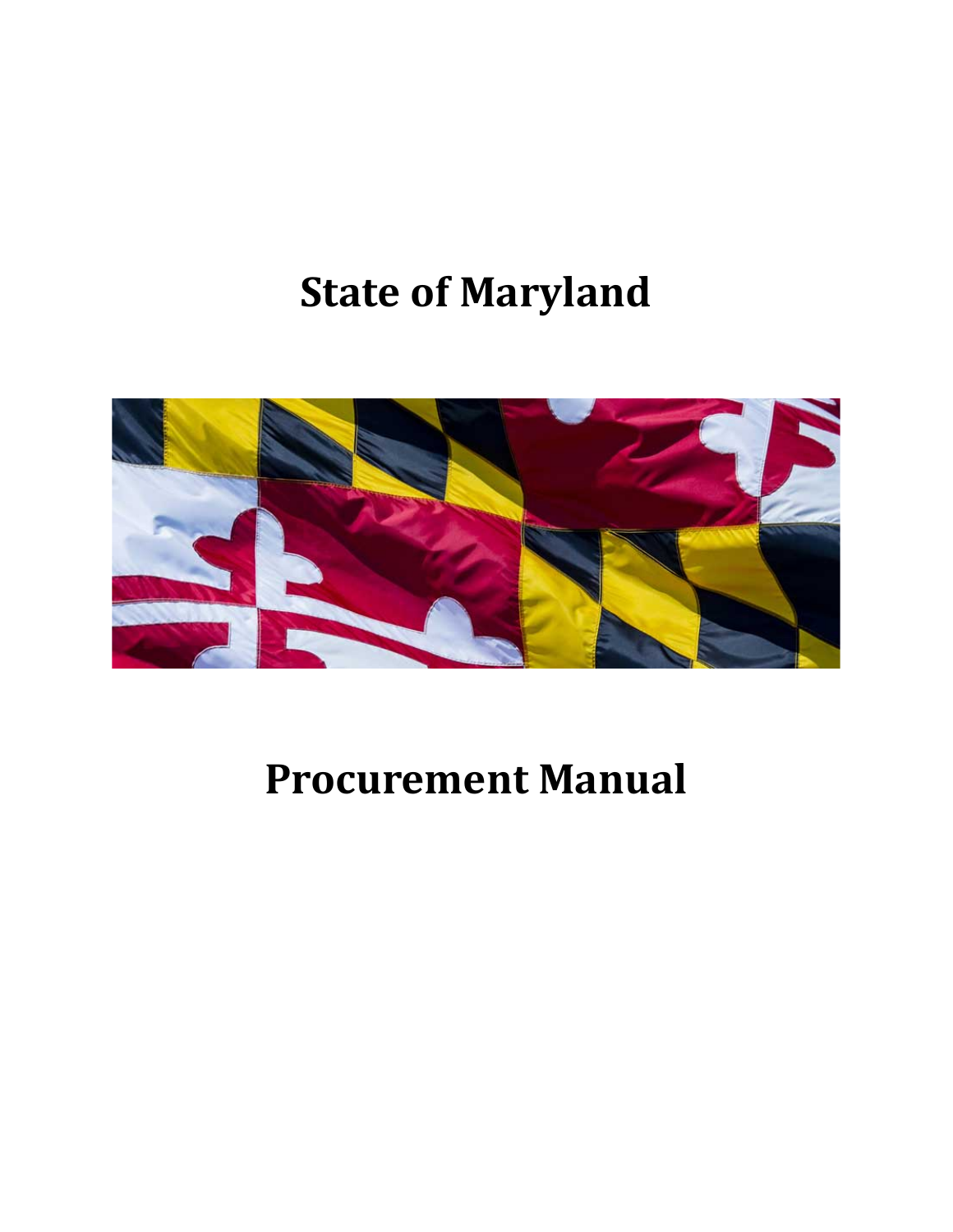# *Table of Contents*

# **1. Introduction and General Overview**

- **1.1 Introduction**
- **1.2 General Overview**
- **1.3 Public Access Procurement Information**
- **1.4 Fundamentals for All Vendors, including Small, Minority-owned, Women-owned, & Veteran-owned Businesses**
- **1.5 Fundamentals for Procurement Professionals**
- **1.6 Unlawful Actions**

# **2. Need Identification**

- **2.1 Identifying the Need**
- **2.2 Determining if the Good/Service Exempt**
- **2.3 Request for Information (RFI)**
- **2.4 Contract Types**

# **3. Pre-Solicitation**

- **3.1 Order of Considerations**
- **3.2 Fund Certification**
- **3.3 Addressing Delegated Purchasing Authority**
- **3.4 Selecting the Solicitation Method**
- **3.5 Planning the Solicitation**
- **4. Solicitation Preparation**
- **4.1 Drafting the Solicitation**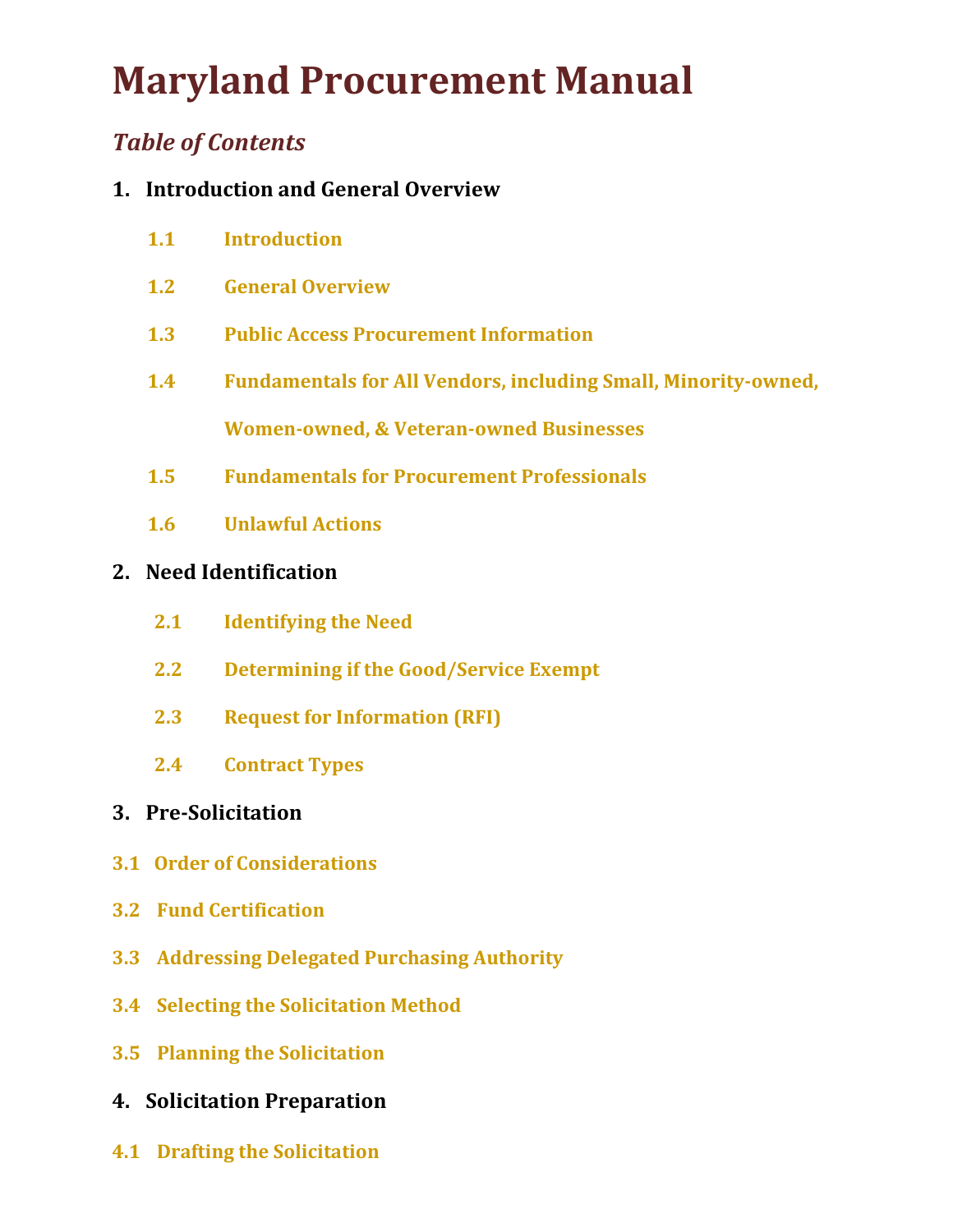# *Table of Contents*

- **4.2 Using Third Party Consultant Contracts**
- **4.3 Procurement Review Group**
- **4.4 Review and Approval Process**
- **5. Solicitation**
- **5.1 Public Advertisement and Notice**
- **5.2 Pre-Bid/Proposal Conference**
- **5.3 Procurement Officer and Vendor Communications**
- **5.4 Amending the Solicitation**
- **5.5 Accepting a Revision or Withdrawal to a Vendor's Submitted Response**
- **5.6 Cancelling the Solicitation**
- **5.7 Receiving Vendors' Responses**
- **6. Review / Evaluation Process**
- **6.1 Opening Vendors' Sealed Responses**
- **6.2 Conducting Initial Review**
- **6.3 Vendor's Revisions or Cures to Proposals**
- **6.4 Technical Proposal Evaluation Process - Competitive Sealed Proposals Only**
- **6.5 Offeror Discussions - Competitive Sealed Proposals Only**
- **6.6 Final Technical Proposal Evaluation - Competitive Sealed Proposals Only**
- **6.7 Opening of Financial Proposals - Competitive Sealed Proposals Only**
- **6.8 Requests for Financial Best and Final Offers (BAFO) - Competitive Sealed Proposals Only**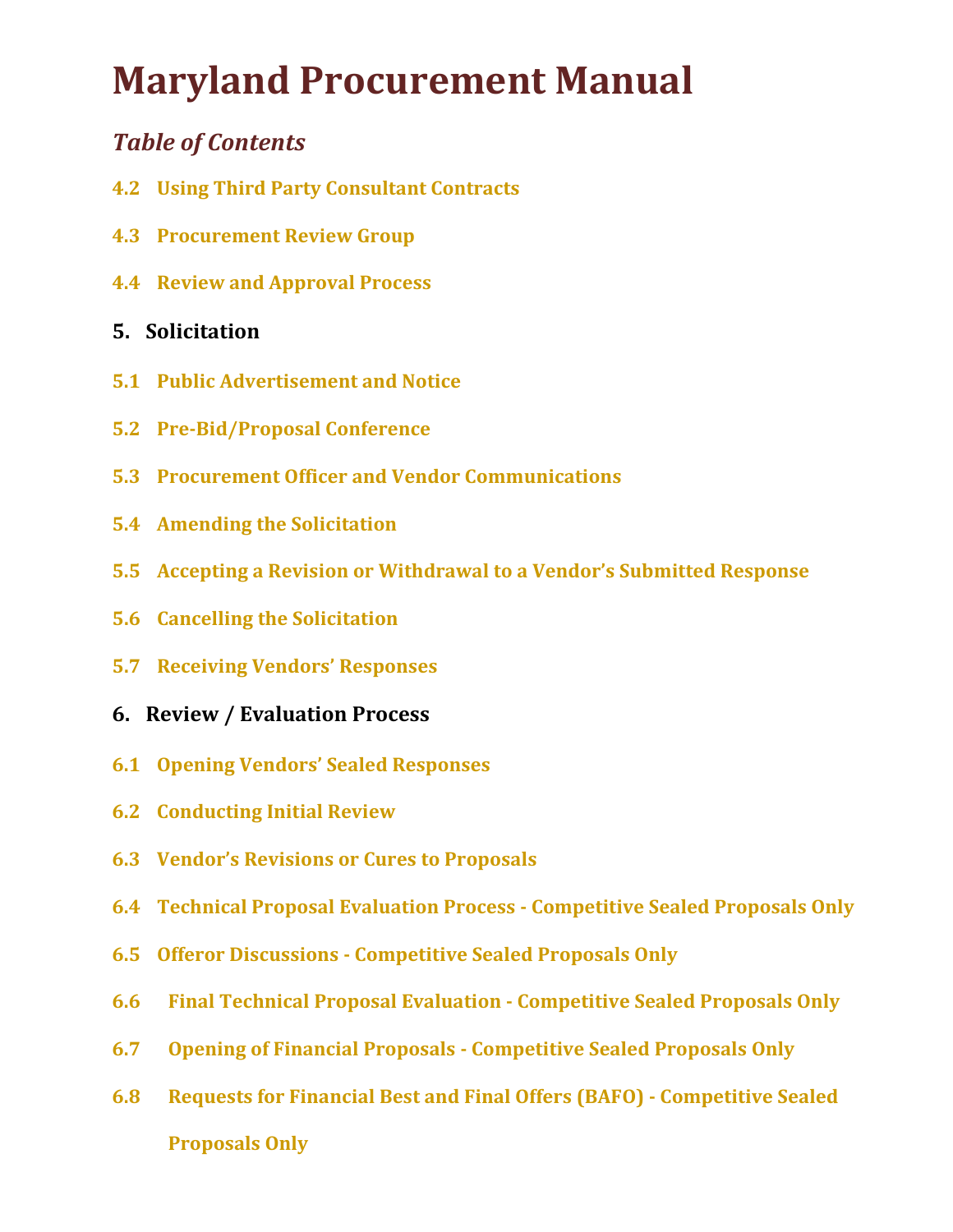# *Table of Contents*

- **6.9 Final Evaluation – Determining Best Value - for Competitive Sealed Proposals Only**
- **6.10 State Finalizes Selection of Successful Vendor(s)**
- **6.11 Unsuccessful Offeror Debriefings - Competitive Sealed Proposals Only**
- **7. Award Process**
- **7.1 Final Approvals**
- **7.2 Execution of the Contract**
- **7.3 Publication on eMMA**
- **8. Contract Administration Process**
- **8.1 Kick-off Meeting with Procurement Officer, Contract Monitor, Program staff, and Contractor**
- **8.2 Contract Performance**
- **8.3 Payment for Accepted Goods and Services**
- **8.4 Contract Renewal Options and Modifications**
- **8.5 Re-procurement Plans**
- **8.6 Contract Close Out/Transition**
- **9. Reference Links**
- **9.1 eMaryland Marketplace Advantage – FAQs, Quick Reference Guides (QRGs) and Training Modules for Buyers and Vendors**
- **9.2 FMIS - ADPICS/RSTARS - Reference Manual and Training**
- **9.3 Maryland Procurement Portal (Procurement.Maryland.gov website)**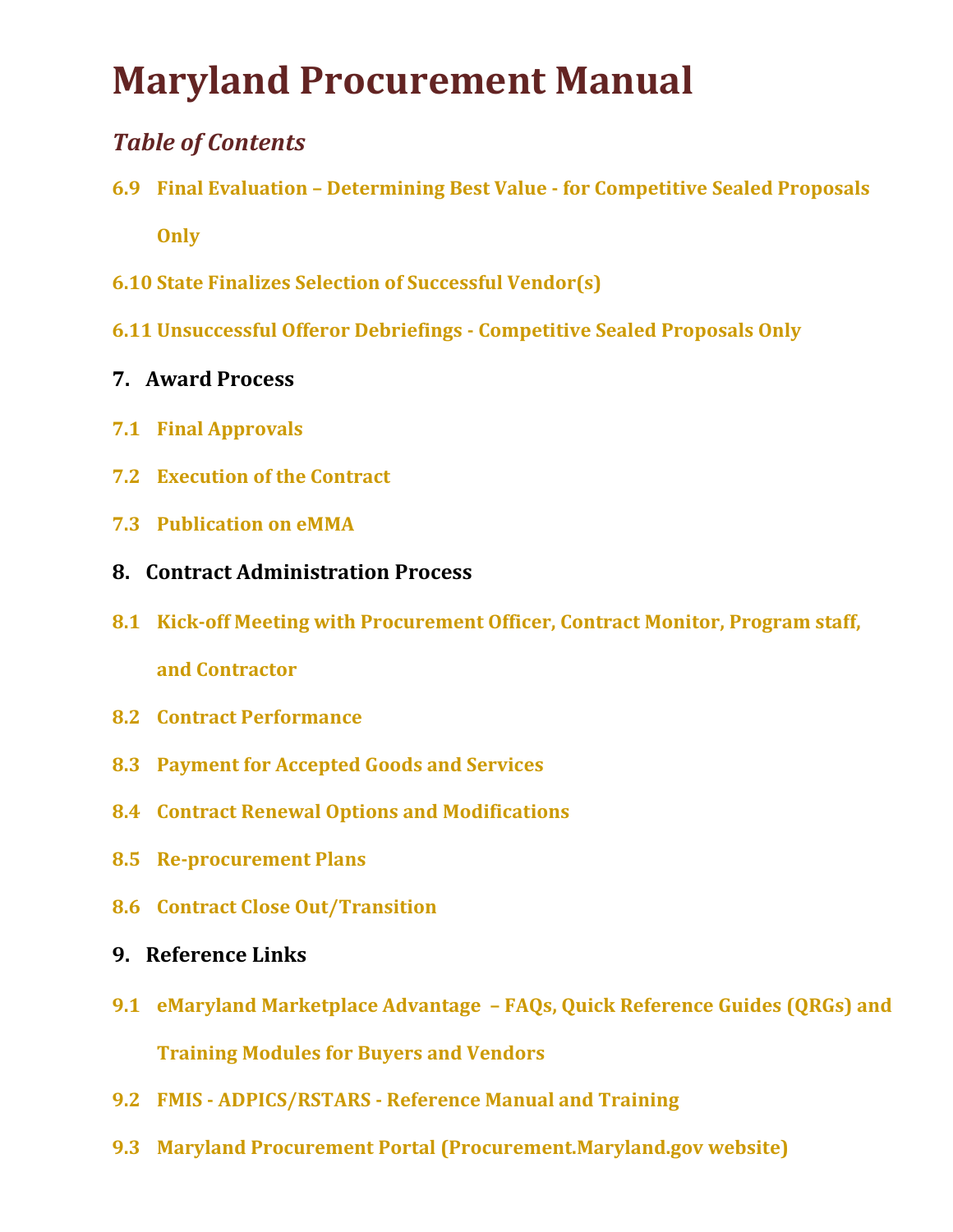# *Table of Contents*

- **9.4 BPW Advisories - Debarment/Suspensions list**
- **9.5 COMAR**
- **9.6 SFP**
- **9.7 MSBCA website**
- **9.8 GOSBA website**
- **9.9 MCE website**
- **9.10 BISM website**
- **9.11 MD WORKS website**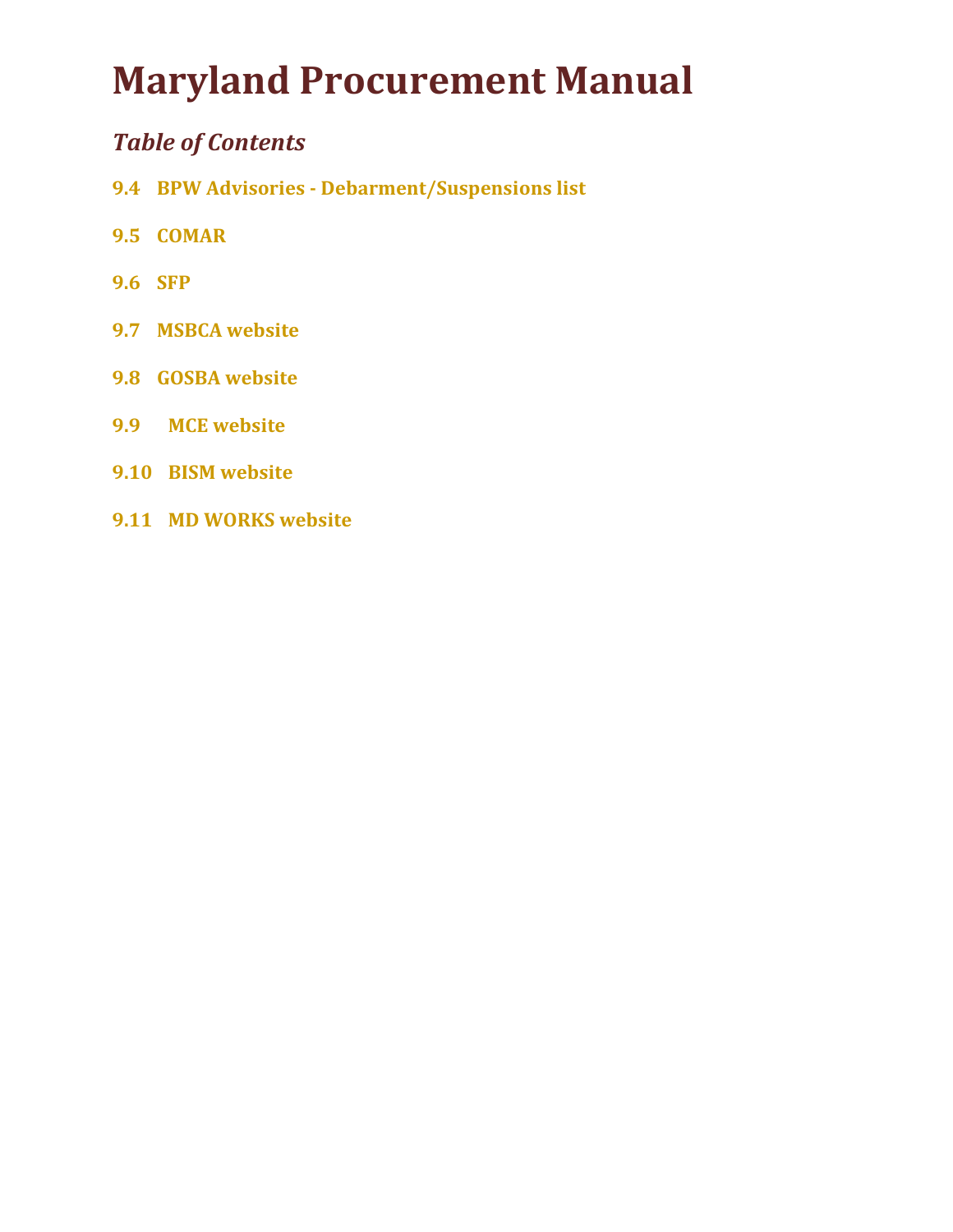## **1. Introduction and General Overview**

### **1.1 Introduction**

#### *Welcome to Maryland Procurement!*

The Maryland Procurement Manual (Manual) reviews the General Procurement Law of the State of Maryland as set forth in Division II of the State Finance and Procurement Article of the Maryland Annotated Code (SFP) and implemented by Title 21 of the Code of Maryland Regulations (COMAR).<sup>[1](#page-5-0)</sup> It is intended to give the reader a practical understanding of one of the primary functions of State government that directly impacts virtually every agency and public need. The Manual is not a substitute for the procurement law, regulations or policies, but instead provides a general overview of State procurement.

To the extent that any policy, procedure, or guideline conflicts with Division II of the SFP, any other applicable statute or State procurement regulation, the statute or regulation shall prevail. The Manual contents applies to State agencies subject to Division II of the SFP. Standards for other agencies may vary. The State may change, delete, waive, suspend, or discontinue parts of, or the entirety of this Manual, at any time without prior notice. Please check back here for the latest procurement information since updates occur regularly.

Please direct any questions or comments regarding the Manual to Jamie Tomaszewski at [Jamie.tomaszewski@maryland.gov.](mailto:Jamie.tomaszewski@maryland.gov)

## **1.2 General Overview**

#### **1.2.1 State Procurement Principles**

The principal purposes and policies of Maryland State procurement are as follows:

<span id="page-5-0"></span><sup>&</sup>lt;sup>1</sup> This Manual does not review the Maryland Minority Business Enterprise Program Manual (Amended July 2014) (MBE Program Manual), which is incorporated by reference into COMAR pursuant to COMAR 11.01.10.01or the Federal Disadvantaged Business Enterprise Program (Rev. April 2018) (DBE Program Manual), which is required pursuant to 49 C.F.R. Part 26. These Program Manuals apply to MBE and DBE procurement matters at the Maryland Department of Transportation, which encompasses the Maryland Aviation Administration, Maryland Port Administration, Maryland Transit Administration, Motor Vehicle Administration, State Highway Administration, and Maryland Transportation Authority.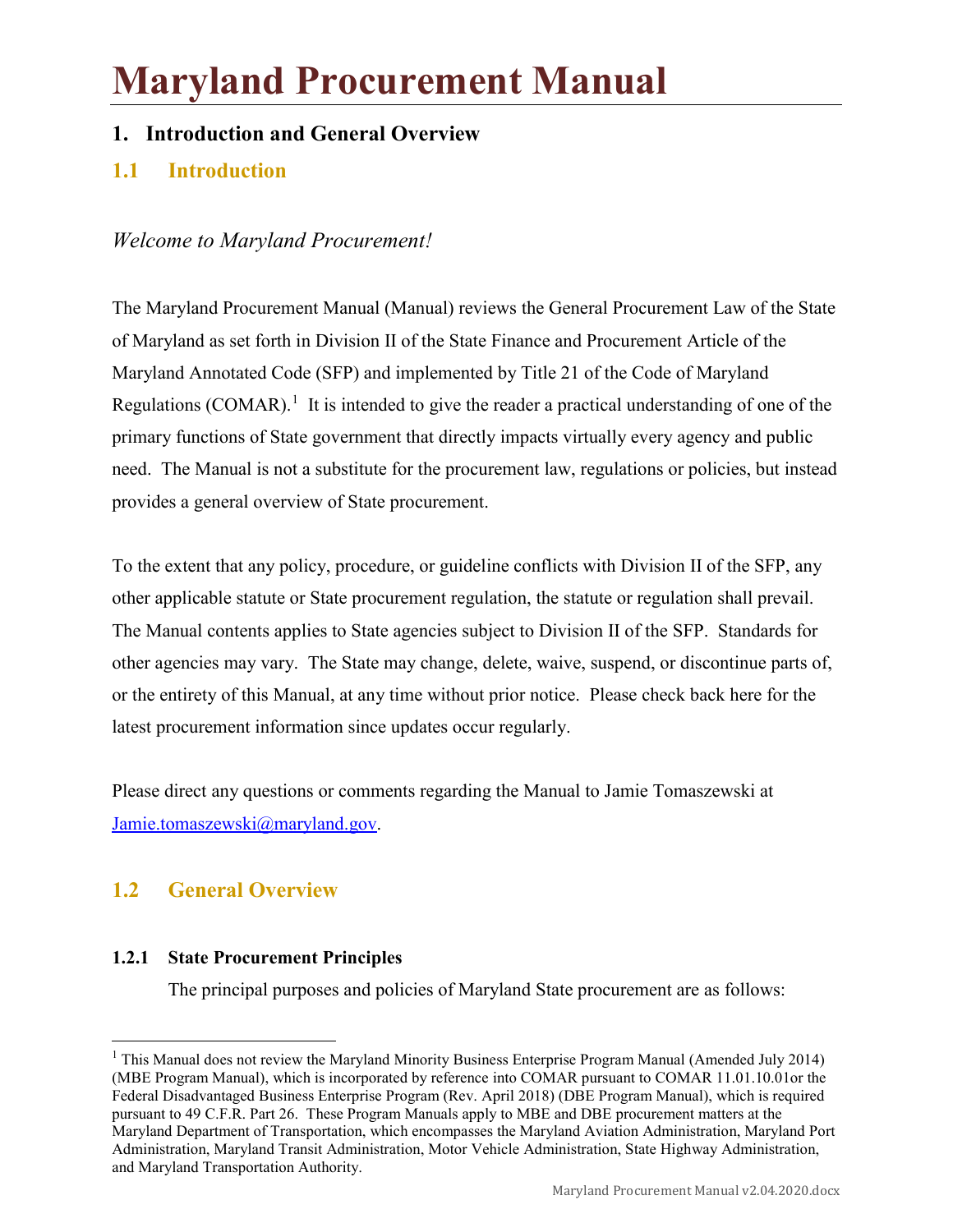- 1. Providing for increased confidence in State procurements;
- 2. Ensuring fair and equitable treatment of all persons who deal with the State procurement system;
- 3. Providing safeguards for maintaining a State procurement system of quality and integrity;
- 4. Fostering effective broad-based competition in the State through support of the free enterprise system;
- 5. Promoting increased long-term economic efficiency and responsibility in the State by encouraging the use of recycled materials and environmentally preferable products and services. (See Section 1.4.5);
- 6. Providing increased economy in the State procurement system;
- 7. Getting the maximum benefit from the purchasing power of the State;
- 8. Simplifying, clarifying, and modernizing the law that governs State procurement;
- 9. Allowing the continued development of procurement regulations, policies, and practices in the State; and
- 10. Promoting development of uniform State procurement procedures to the extent possible.[2](#page-6-0)

#### **1.2.2 Structure of Maryland Procurement**

#### Board of Public Works

Procurement authority in the State is primarily vested in the Board of Public Works (BPW), a three-member administrative body consisting of the Governor, Comptroller, and State Treasurer.<sup>[3](#page-6-1)</sup> This governmental entity is unique in the nation. The current structure of the BPW was established by an 1864 amendment to the Maryland Constitution. The BPW convenes approximately every other week, in meetings open to the public, to review, approve, and oversee several statutorily mandated projects and programs, including significant State expenditures for certain capital improvements, and the oversight of the sale, lease, or transfer of State real and personal property.<sup>[4](#page-6-2)</sup> The review and approval of procurement awards of certain dollar amounts are delegated to designated "Control Agencies" within State government, with those Control Agencies providing a monthly report to the BPW of procurement awards approved by the Control

<span id="page-6-0"></span> <sup>2</sup> SFP §11-201(a); Code of Maryland Regulations (COMAR) 21.01.01.03.

<span id="page-6-1"></span><sup>3</sup> Maryland Constitution, Article XII; SFP §12-101.

<span id="page-6-2"></span><sup>4</sup> Board of Public Works Meeting Schedule: http://bpw.maryland.gov/Pages/default.aspx#Calendar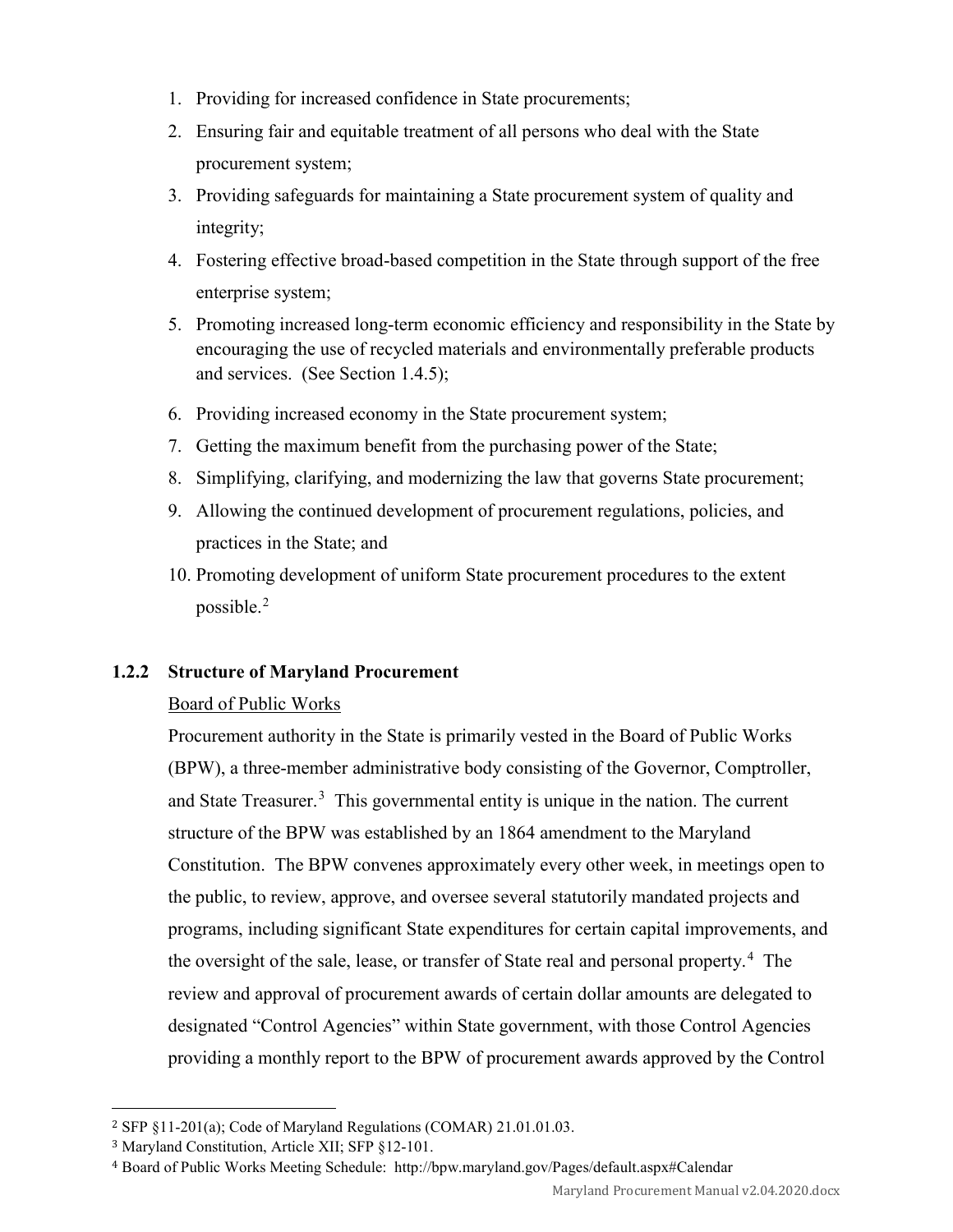Agency. See Section 7 of this Manual for further information on the awards process as it relates to the BPW, including dollar amount thresholds for procurement actions requiring BPW approval.

#### Control Agencies

State procurement authority is currently delegated to the following Control Agencies, also known as Primary Procurement Units or Control Authorities, up to specific dollar amount thresholds as set in regulation by the  $BPW^5$  $BPW^5$ :

- *Department of General Services (DGS)*: Capital construction improvements contracts; capital construction-related services; architectural and engineering contracts; maintenance contracts; professional services; purchases, leases and rentals of motor vehicles for State officials and employees; electronic information processing hardware and software, including maintenance, telecommunications, and associated consulting services; commodities and supplies; and real estate leases, per COMAR 21.02.05.05.
- *Department of Transportation (MDOT)*: Transportation-related construction, capital construction, architectural and engineering, maintenance, and equipment contracts; supplies and services for aeronautics-related activities; capital expenditure contracts in connection with State roads, bridges, or highways.
- *The Treasurer (STO)*: Banking, investment, and other financial services contracts; insurance and insurance-related services contracts.
- *Maryland Port Administration (MPA)*: Port facility-related construction, construction-related services, architectural and engineering, maintenance, equipment, services (including information technology services), commodities and supplies, and leases of real property.

There are three additional Primary Procurement Units that are not Control Agencies. Those three are the University System of Maryland (USM), Morgan State University (MSU), and St. Mary's College of Maryland (SMCM).<sup>[6](#page-7-1)</sup> This Procurement Manual is not designed to cover these three units as they follow their own procurement policies and

<span id="page-7-1"></span><span id="page-7-0"></span> <sup>5</sup> COMAR 21.02.01.04; See Procurement Manual Section 7, Awards Process, for specific dollar amount thresholds. <sup>6</sup> SFP §11-101(l). See COMAR 21.01.03.01A.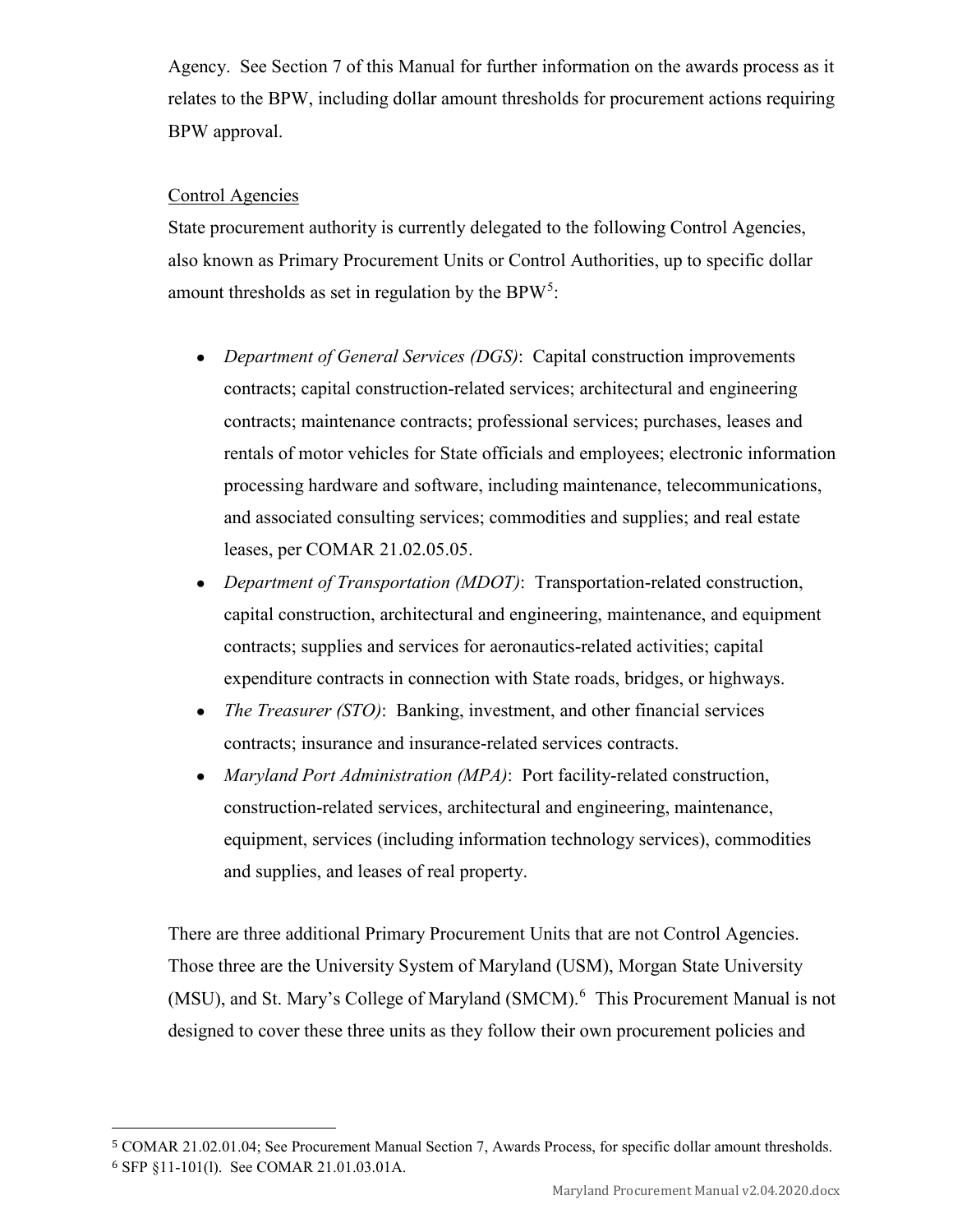procedures,<sup>[7](#page-8-0)</sup> and with the exception of the Small Business Reserve (USM and MSU), the Minority Business Enterprise Program (MBE) and select other provisions, these three units are exempt from COMAR Title 21, the State's Procurement Regulations.

#### Procurement Reform Efforts – Chief Procurement Officer

There has been a significant increase in recent years in the number of commissions and studies tasked with reviewing Maryland State procurement laws, regulations, practices and procedures. These efforts culminated in the 2016 Commission to Modernize State Procurement, resulting in several bills passed in the 2017 legislative session of the General Assembly to reform and restructure State procurement.

Perhaps the most significant changes to current law are included in 2017 House Bill 1021, *Reorganization of State Procurement* (signed into law as Chapter 590, Laws of Maryland 2017 Session). Effective October 1, 2019, this statute created the procurement leadership position of the Chief Procurement Officer (CPO) within the Department of General Services and transferred procurement control authority from the Departments of Budget and Management, Public Safety and Correctional Services, and Information Technology to the Department of General Services.<sup>[8](#page-8-1)</sup>

This Procurement Manual will be updated periodically to reflect these changes, as well as any other changes to State procurement structure or practices.

#### **1.2.3 Brief Overview of the Sections in this Procurement Manual**

Sections 2 through 8 of the Procurement Manual are structured in the general chronological order of State procurement activity:

Section 2, *Need Identification*, focuses on the various types of goods and services that are procured by the State. Exemptions from State procurement regulations are covered, as

<span id="page-8-0"></span> <sup>7</sup> University System of Maryland Procurement Policies and Procedures:

http://www.usmd.edu/regents/bylaws/SectionVIII/VIII300.html

<sup>;</sup> Morgan State University Procurement Policies and Procedures:

http://www.morgan.edu/Documents/ADMINISTRATION/OFFICES/procurement/Policies\_Procedures.pdf

<sup>;</sup> St. Mary's College Procurement Policies and Procedures: http://www.smcm.edu/businessoffice/wp-

content/uploads/sites/40/2014/06/College-Procurement-Policy-and-Procedures.pdf

<sup>8</sup>

<span id="page-8-1"></span><http://mgaleg.maryland.gov/webmga/frmMain.aspx?id=hb1021&stab=01&pid=billpage&tab=subject3&ys=2017RS>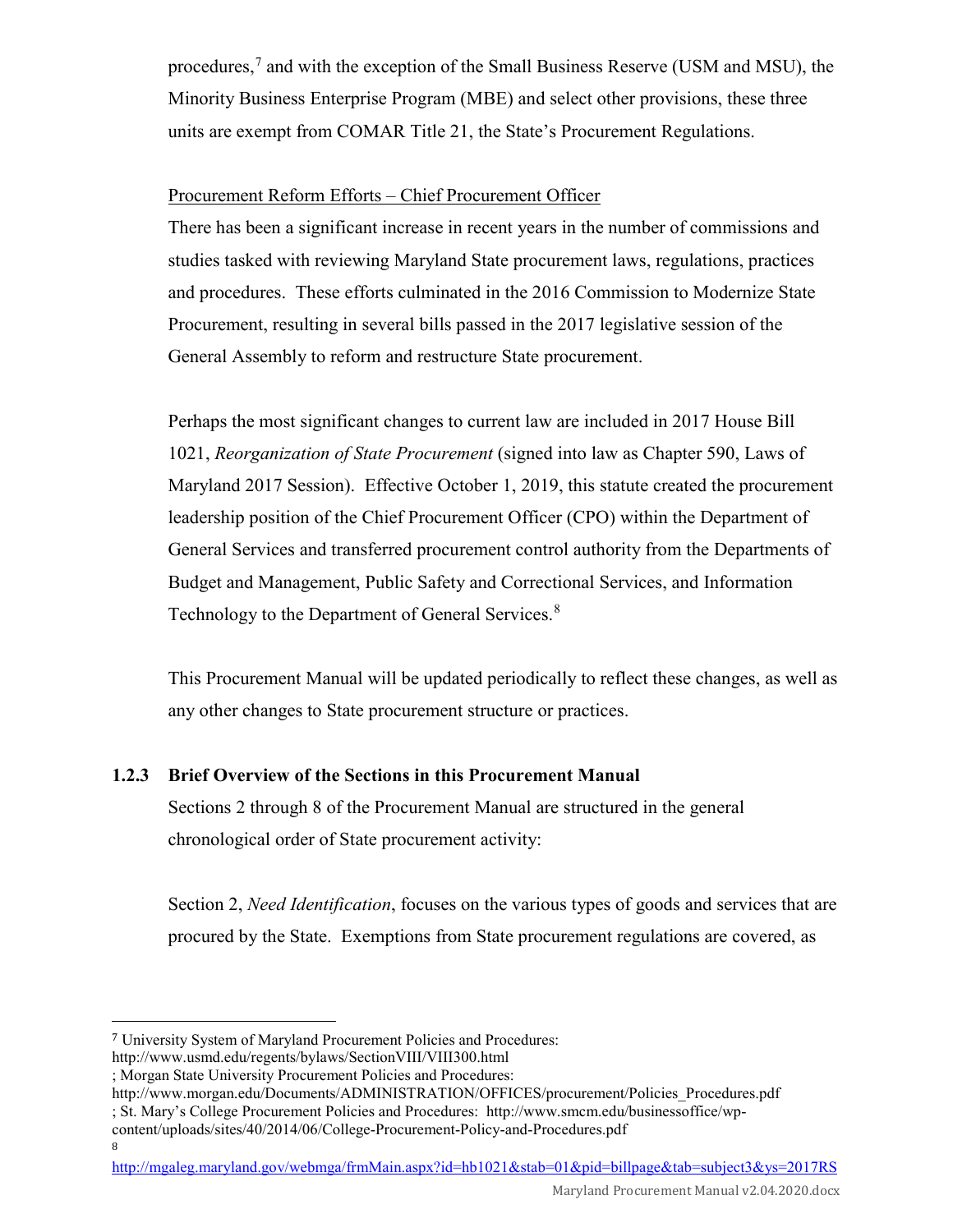well as the issuing of Requests for Information (RFI) prior to publishing procurement solicitations.

Section 3, *Pre-Solicitation*, covers the planning stages prior to preparing a procurement solicitation, including identifying potential procurement sources, budget certification steps, delegated purchasing authority, selecting the appropriate solicitation method, and finally, planning out the solicitation, including the timeline and schedule.

Section 4, *Solicitation Preparation*, includes procedures for drafting the solicitation, using third-party consultants when appropriate, setting MBE and Veteran-Owned Small Business Enterprises (VSBE) participation goals via a Procurement Review Group (PRG), and the review and approval process for solicitations.

Section 5, *Solicitation*, provides the steps for public advertisement and other notices of the solicitation, pre-bid/proposal conferences, requirements regarding communications with vendors, procedures for amending solicitations, receipt of vendor responses to solicitations, revisions to or withdrawals of vendor-submitted responses, and cancellations of solicitations.

Section 6, *Review / Evaluation Process*, covers the opening of vendor responses to solicitations, the conducting of initial reviews of vendor responses, vendor revisions or "cures" to proposals, the evaluation process for technical proposals, discussions with offerors, the opening and evaluation of financial proposals, best and final offers (BAFOs), the selection and recommendations of contract awards, and finally, debriefings of offerors.

Section 7, *Award Process*, includes the steps for approving contract awards, including agency approval limits, approvals by control agencies, and approval of contracts by BPW.

Section 8, *Contract Administration Process*, focuses on post-contract award activities including kick-off meetings with contractors, monitoring of contractor performance, tools for contract compliance, payments for goods or services received, contract renewal options and modifications, re-procurement plans, and contract closeouts or transitions to new contracts.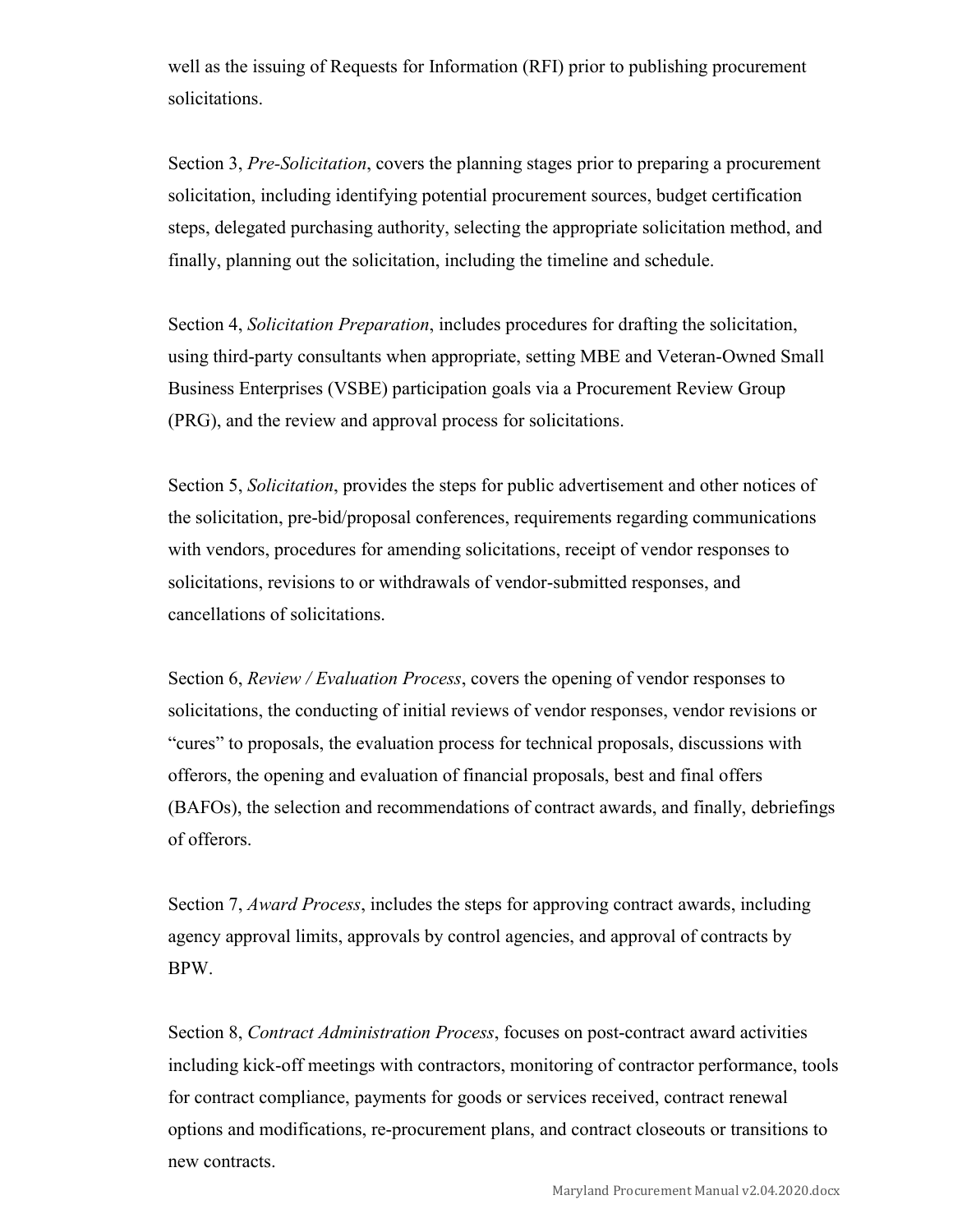# **1.3 Public Access Procurement Information**

#### **1.3.1 eMaryland Marketplace** *Advantage* **(eMMA)**

Maryland conducts the majority of its procurements through eMMA, the online procurement system that provides vendors, State personnel, and the public with easy access to State procurement information. Vendors have the ability to use eMMA to, among other things:

- Create a vendor profile;
- Complete the SBR self-certification;
- Receive notice of bid opportunities;
- Search for contracting opportunities;
- Submit bids electronically (when allowed); and
- Obtain bid results online.

Access to eMMA can be obtained through the "Login and Register" for eMMA link on the State's Procurement Website:<https://procurement.maryland.gov/> or directly through the following link: <https://emma.maryland.gov/>

*Note: For some Maryland Department of Transportation (MDOT) construction and maintenance solicitations, vendors are required to register and utilize Bid Express to submit a bid. <https://www.bidx.com/maryland/main>*

#### **1.3.2 State Procurement Website** <https://procurement.maryland.gov/>

The State Procurement website includes links to information including BPW Advisories, Statewide Contracts, Green Purchasing, Competitive Procurement Checklists, Timelines, and Templates, Best Practices and other valuable information to assist you in procuring goods and services for the State.

Additionally, access to the State Finance and Procurement (SFP) Article and the Code of Maryland Regulations (COMAR) is available through links on this site.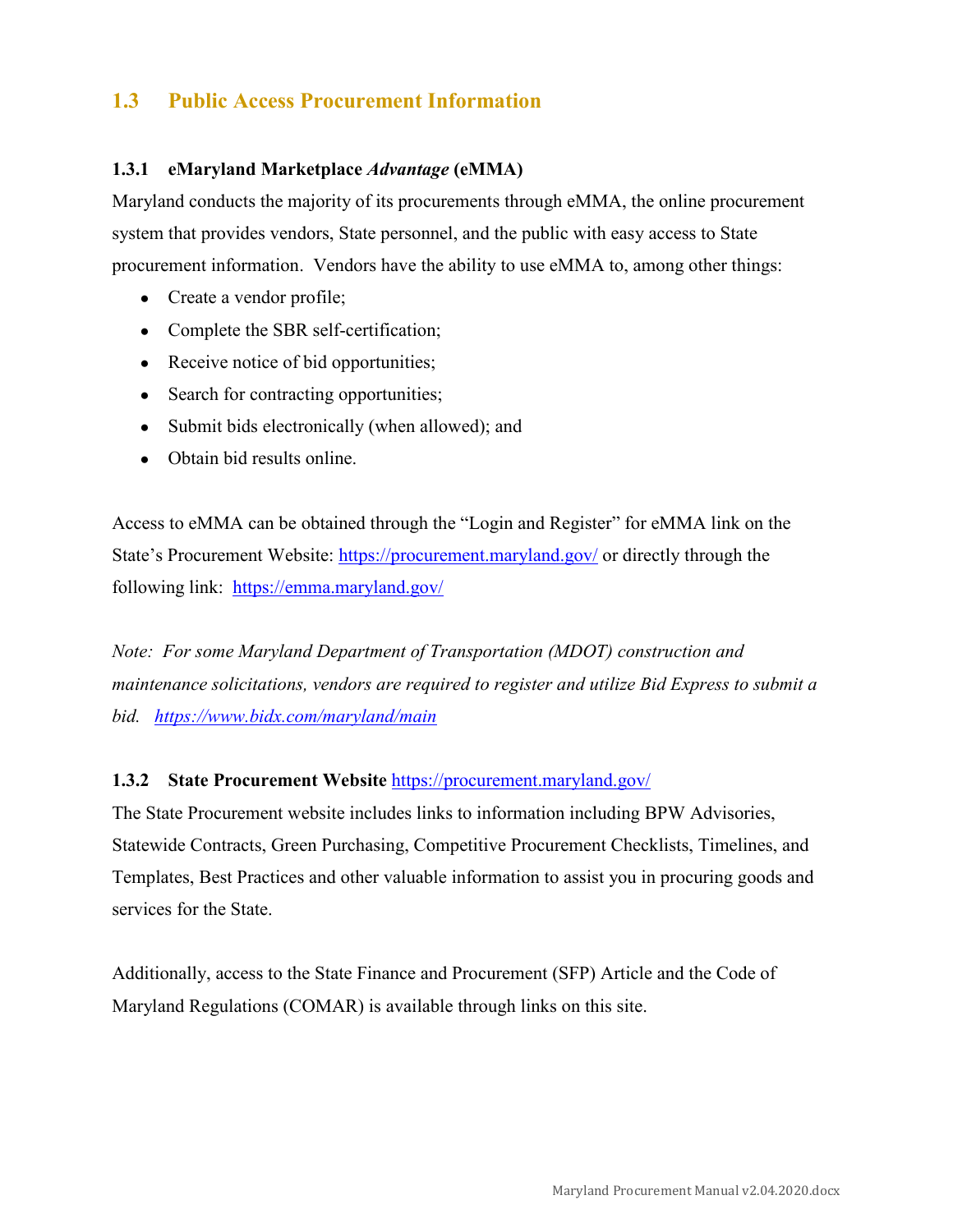# **1.4 Fundamentals for All Vendors, including Small, Minority-owned, Women-owned, & Veteran-owned Businesses**

- **1.4.1** In general, **Businesses Must Register To Do Business with the State.**
- **1.4.1.1** Maryland posts most procurements on eMMA. Vendors must register on eMMA to receive notifications of procurement opportunities and to receive a contract award. When a vendor creates a profile on eMMA, it will be required to indicate whether the firm is registered as a small business, certified as a minority- or woman-owned business, or verified as a veteran-owned business and designate what classifications of goods or services it provides. Vendors are encouraged to add as many product and service categories using the United Nations Standard Products and Services Code® (UNSPSC®) codes/commodities to their profiles as appropriate. This will help ensure that automated notices of procurement opportunities are delivered directly to the vendors' e-mail. Questions pertaining to the UNSPSC can be researched here: [https://www.unspsc.org/.](https://www.unspsc.org/)
- **1.4.1.2** To be eligible for a Maryland contract award, vendors must be registered and in good standing as required by the State Department of Assessment and Taxation (SDAT), and not on the State debarment list. <http://dat.maryland.gov/businesses/Pages/default.aspx>
- **1.4.1.3** Maryland has created online tools allowing vendors to conduct a variety of activities including: register and start a business, register a trade name, and establish tax accounts in Maryland. To perform such activities, a vendor can use the State's Business Express website: <https://businessexpress.maryland.gov/>

#### **1.4.2 Small Business Reserve (SBR) Program[9](#page-11-0)**

Maryland created the SBR Program to allow small businesses to compete against other small businesses instead of larger, more established companies for contract awards. Once a solicitation has been designated as "SBR," an award can only be made to a registered SBR vendor.

Agencies are required to spend at least 15% of their total fiscal year expenditures on qualified small businesses procurements. Effective October 1, 2017, the SBR Program applies to all

<span id="page-11-0"></span> <sup>9</sup> SFP Title 14, Subtitle 5; COMAR 21.11.01.06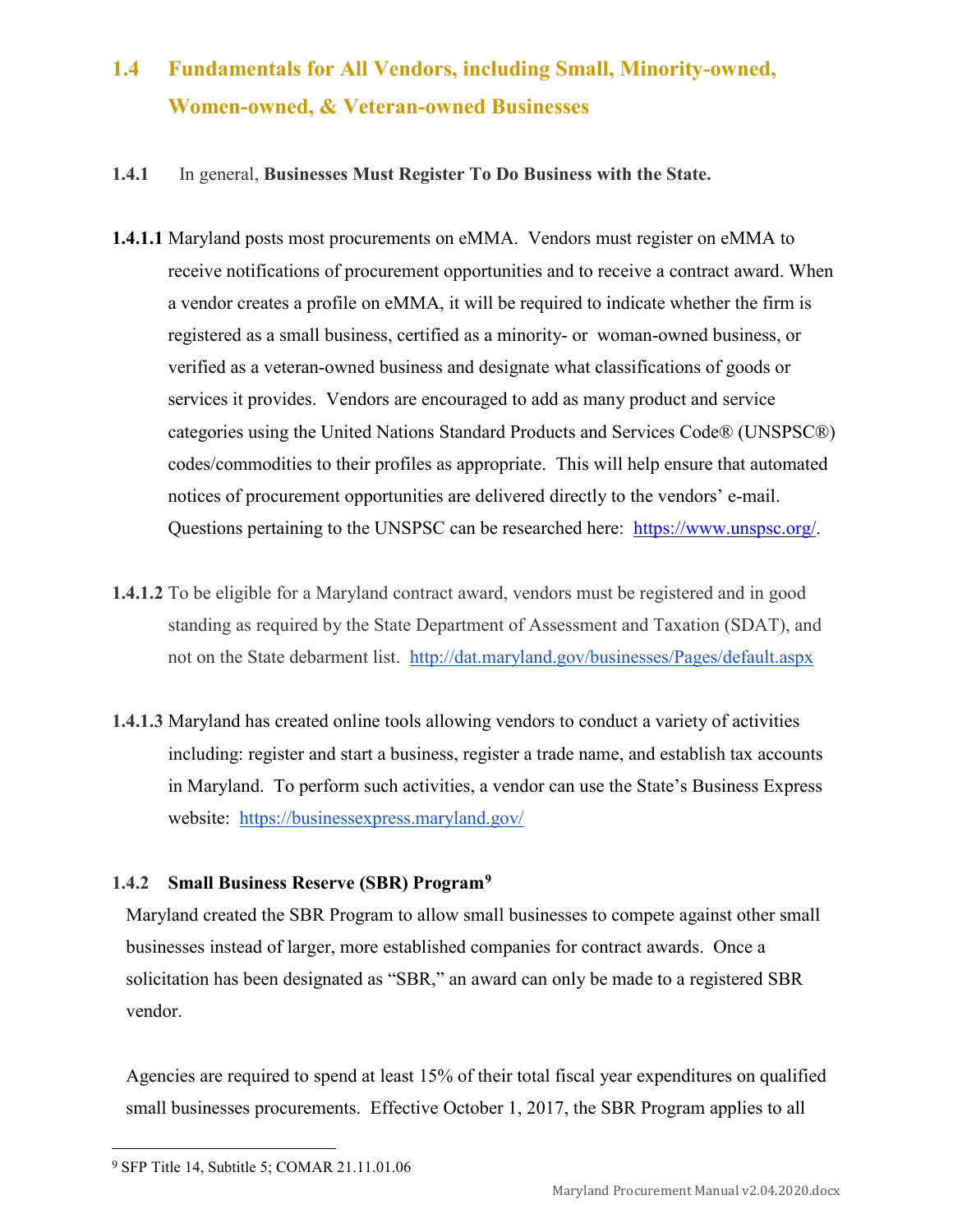designated State agencies. The SBR Program is a race- and gender-neutral program. To participate, an SBR vendor must be a for-profit business that meets the established small business requirements. The self-certification process is done through eMMA. SBR criteria can be found at: [http://gomdsmallbiz.maryland.gov/Pages/sbr-Program.aspx.](https://gomdsmallbiz.maryland.gov/Pages/sbr-Program.aspx)

All participating agencies/departments have an SBR liaison officer who advocates for small businesses. The list of liaison officers can be found on the Governor's Office of Small, Minority & Women Business Affairs' website at:

<https://gomdsmallbiz.maryland.gov/Pages/SBR-Liaison-Directory.aspx>

#### **1.4.3 Veteran-Owned Small Business Enterprises (VSBE)[10](#page-12-0)**

The State's overall goal for VSBE participation is 1% of the dollar value of each agency's total procurements, through direct (prime) or indirect (subcontractor) VSBE participation.

Details on how to confirm a VSBE with federal Vetbiz verification by the Center for Verification and Evaluation of the United States Department of Veterans Affairs are available at [https://www.vip.vetbiz.gov/.](https://www.vip.vetbiz.gov/)

Agencies are required to review each procurement and set appropriate VSBE participation goals. Agencies must assure that a contract award is not made until a recommended awardee has committed to the established VSBE participation goal by subcontracting with a verified VSBE or has requested a waiver and demonstrated a good faith effort to meet the goal. After a contract has been awarded, VSBE compliance is closely monitored.

Oversight of the VSBE and SBR programs is provided by the Governor's Office of Small, Minority & Women Business Affairs.

#### **1.4.4 Minority Business Enterprise (MBE) Program[11](#page-12-1)**

The State's current overall goal for MBE participation is  $29\%$ <sup>12</sup> of the dollar value of each agency's total procurements, through direct (prime) or indirect (subcontractor) MBE participation. The MBE Program applies to all participating State agencies, and each agency is required to structure its procurement procedures to try to achieve the overall MBE goal each

<span id="page-12-0"></span><sup>&</sup>lt;sup>10</sup> SFP Title 14 Subtitle 6; COMAR 21.11.13

<span id="page-12-1"></span> $11$  SFP Title 14, Subtitle 3; COMAR 21.11.03

<span id="page-12-2"></span><sup>12</sup> COMAR 21.11.03.01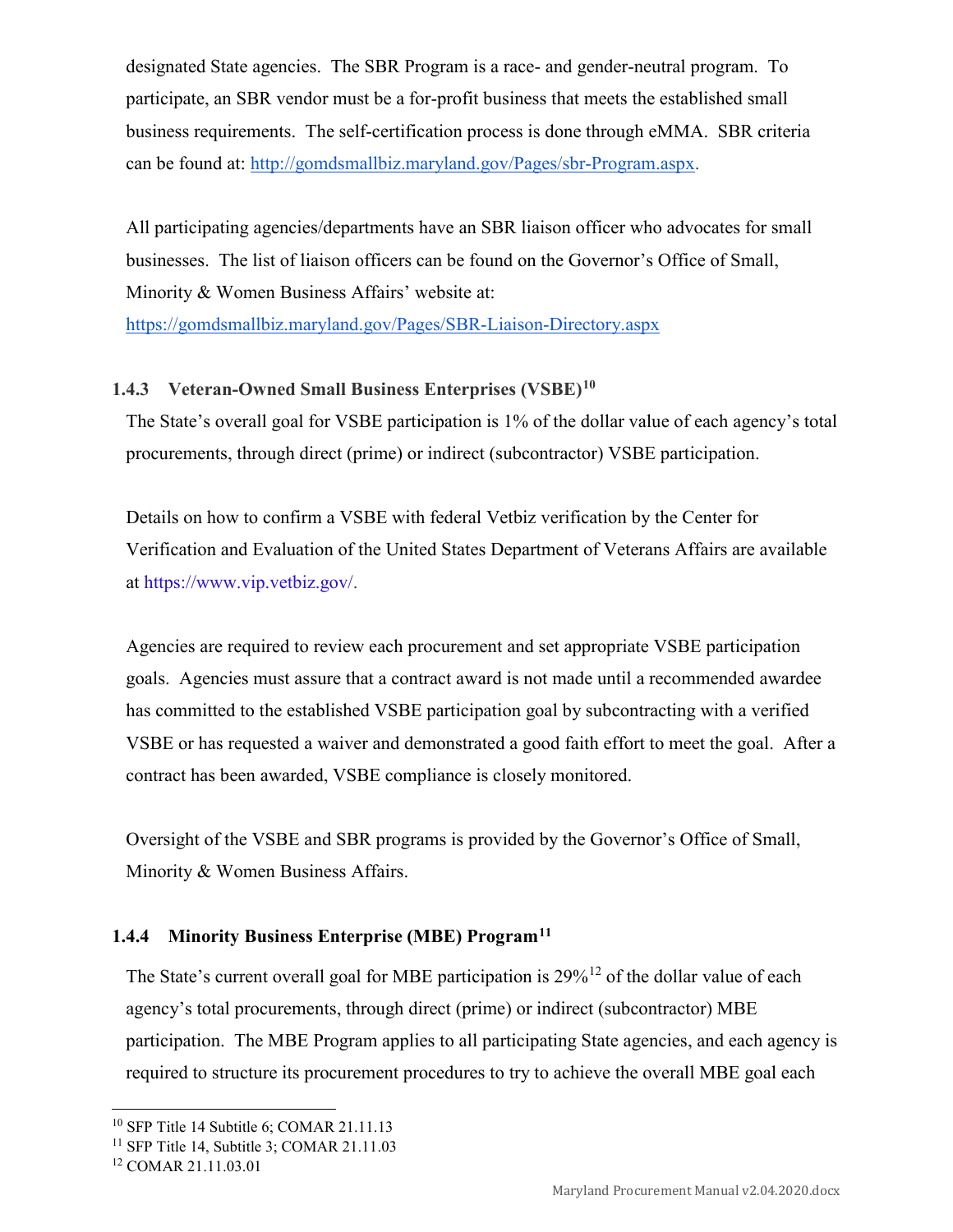fiscal year. If there is federal funding for the procurement, the MBE Program requirements may be superseded by the federal Disadvantaged Business Enterprise (DBE) Program. (See Section 3.2.1C below).

Agencies are required to review each procurement and set appropriate MBE participation goals as well as subgoals based on GOSBA Guidelines.<sup>[13](#page-13-0)</sup> Agencies must ensure that a contract award is not made until a recommended awardee has committed to the established MBE participation goals, if any, through the use of certified MBEs or has requested a waiver and demonstrated a good faith effort to meet the goals. After a contract has been awarded, the contractor and any subcontractor(s) will be required to provide the agency with periodic reports that the agency will use to monitor MBE compliance.

Each participating agency has an MBE liaison officer who coordinates agency outreach efforts to the MBE community, reviews agency contracting procedures to ensure compliance, assists in the resolution of contracting issues, and submits required MBE program reports or information on behalf of the agency. The list of liaison officers is available on the Governor's Office of Small, Minority & Women Business Affairs' website at [https://gomdsmallbiz.maryland.gov/Pages/MBE-Liaison-Directory.aspx.](https://gomdsmallbiz.maryland.gov/Pages/MBE-Liaison-Directory.aspx)

To become certified as a Maryland MBE, vendors must meet all eligibility requirements and complete a certification process administered by MDOT's Office of Minority Business Enterprise. Information on the eligibility standards and the certification process can be found on MDOT's website at [http://www.mdot.maryland.gov/newMDOT/MBE/Index.html.](http://www.mdot.maryland.gov/newMDOT/MBE/Index.html) Once certified, a firm must renew annually to maintain its MBE certification status.

#### **1.4.5 Maryland Environmentally Preferable Purchasing (EPP) Program**

The Green Maryland Act of 2010 established the Maryland Green Purchasing Committee (GPC), an inter-agency body to administer an environmentally preferable purchasing program for the state. Chaired by General Services, the GPC aims to foster the health of our communities and environment by promoting sustainable procurement practices in government. The GPC publishes and maintains Environmentally Preferable Purchasing (EPP) specifications

<span id="page-13-0"></span><sup>&</sup>lt;sup>13</sup> Link to the State of Maryland MBE Program Subgoal Directive and Guidelines for Setting Contract Subgoals: [https://gomdsmallbiz.maryland.gov/Documents/Legislation/SubgoalGuidanceImplementationGuidelinesFinal](https://gomdsmallbiz.maryland.gov/Documents/Legislation/SubgoalGuidanceImplementationGuidelinesFinal-website_000.pdf)website 000.pdf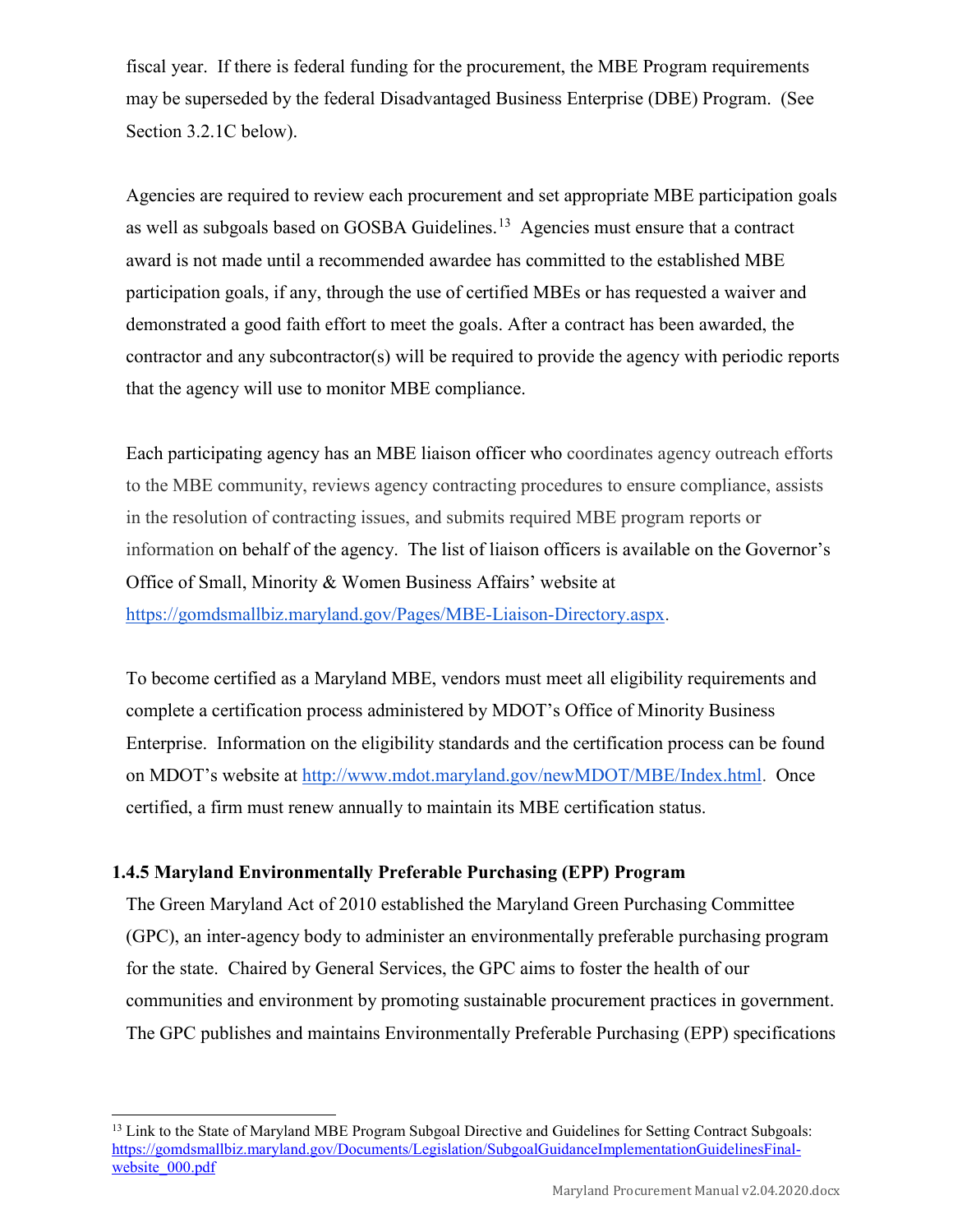for several commodities and services categories that should be incorporated into relevant solicitations and contracts, as appropriate.

Maryland has enacted several laws and regulations related to environmentally preferable purchasing that Procurement staff should be familiar with. Procurement agencies are required to purchase environmentally preferable products or services, unless they do not perform adequately, are not available for a reasonable price in a reasonable period of time, or exclude competition. There are also numerous other requirements and prohibitions related to commodity or service specific procurements.

Agencies should utilize the ["Green Purchasing Checklist for State of Maryland Employees](https://procurement.maryland.gov/wp-content/uploads/sites/12/2020/05/Green_Purchasing_Checklist_for_State_of_Maryland_Employees_4-28-2020-Final.pdf)" at the beginning of each procurement to ensure relevant specifications are included. This checklist can be found on the State's Procurement website.

More about the Maryland Green Purchasing Committee, including relevant statutes, regulations, and environmentally preferable specifications can be found at: **<https://dgs.maryland.gov/Pages/GreenPurchasing/index.aspx>**

# **1.5 Fundamentals for Procurement Professionals**

#### **1.5.1 Getting Started**

As a procurement officer, bolster your knowledge and chances of success by:

- 1) Keeping a copy of COMAR Title 21 at your desk to reference as needed (daily);<sup>[14](#page-14-0)</sup>
- 2) Asking questions from knowledgeable procurement staff; and
- 3) Attending procurement training classes, reading articles and books.

Before you begin a procurement, confirm that you have the authority to do so. Depending on the procurement type and anticipated total dollar value of the contract, different levels of approval may be required. (See Sections 3 and 7 for more information.)

Procurement is not performed by a single individual. While the procurement officer is responsible for conducting the procurement, other functions are performed by the program staff,

<span id="page-14-0"></span><sup>&</sup>lt;sup>14</sup> Link to COMAR online:<http://www.dsd.state.md.us/COMAR/ComarHome.html>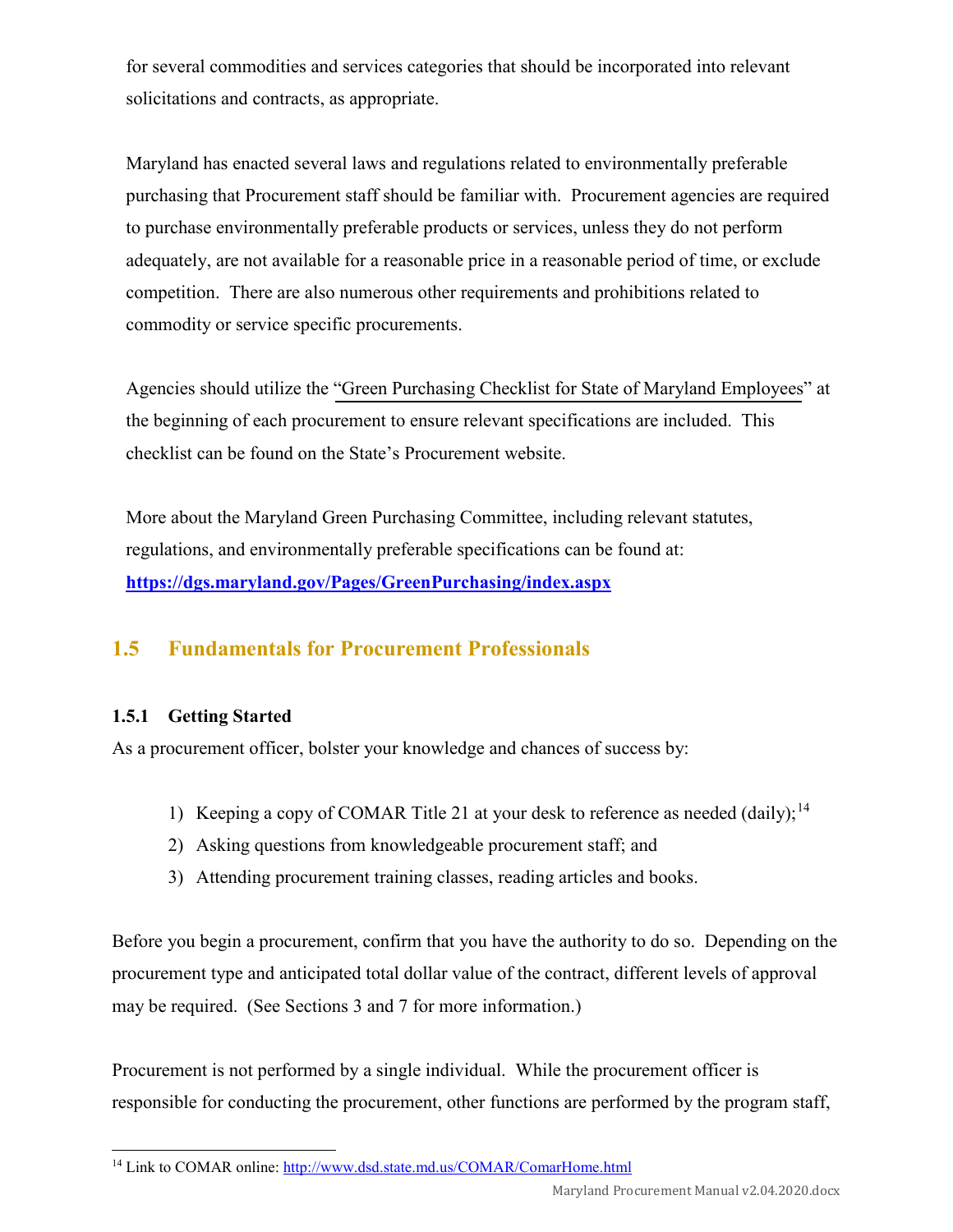MBE/SBR/VSBE liaison officers, evaluation committee, attorneys, and other staff or user agencies. There are also buyers who use existing contracts and conduct small procurements to acquire the items or services needed by their agency, inventory clerks who oversee the inventory of supplies and materials owned and stocked by an agency, and the contract monitors who administer the contracts after award.

#### **1.5.2 Training and Development**

As a procurement officer, engaging in ongoing training and professional development is key to maintaining proficiency. Online webinars, State procurement training classes, sustainable procurement training offered by the Maryland Green Purchasing Committee (GPC), classes from the National Institute of Governmental Purchasing (NIGP) and the Maryland Public Purchasing Association (MPPA), and training and certification programs, for example Certified Professional Public Buyer (CPPB) and Certified Public Procurement Officer (CPPO), through universities and colleges can be used to deepen your knowledge of procurement practices and prepare you for a successful career.

#### **1.5.3 Setting Up (and Maintaining) the Procurement File**[15](#page-15-0)

The Procurement File is the official record of the procurement process and should include:

- A record of all solicitation inquiries required to be recorded;
- A listing of every bidder or offeror solicited;
- All bids or offers received;
- All internal and external correspondence regarding the procurement;
- Written documentation from the procurement officer describing efforts to confirm the information in the affidavits submitted by the successful bidder or offeror, including, at a minimum, verification that the business has not been suspended or debarred by the State or federal government; and
- The final contract.

The procurement officer is responsible for creating, updating and maintaining the Procurement File from the beginning to the end of the procurement.

<span id="page-15-0"></span> <sup>15</sup> COMAR 21.05.01.06, COMAR 21.05.01.07.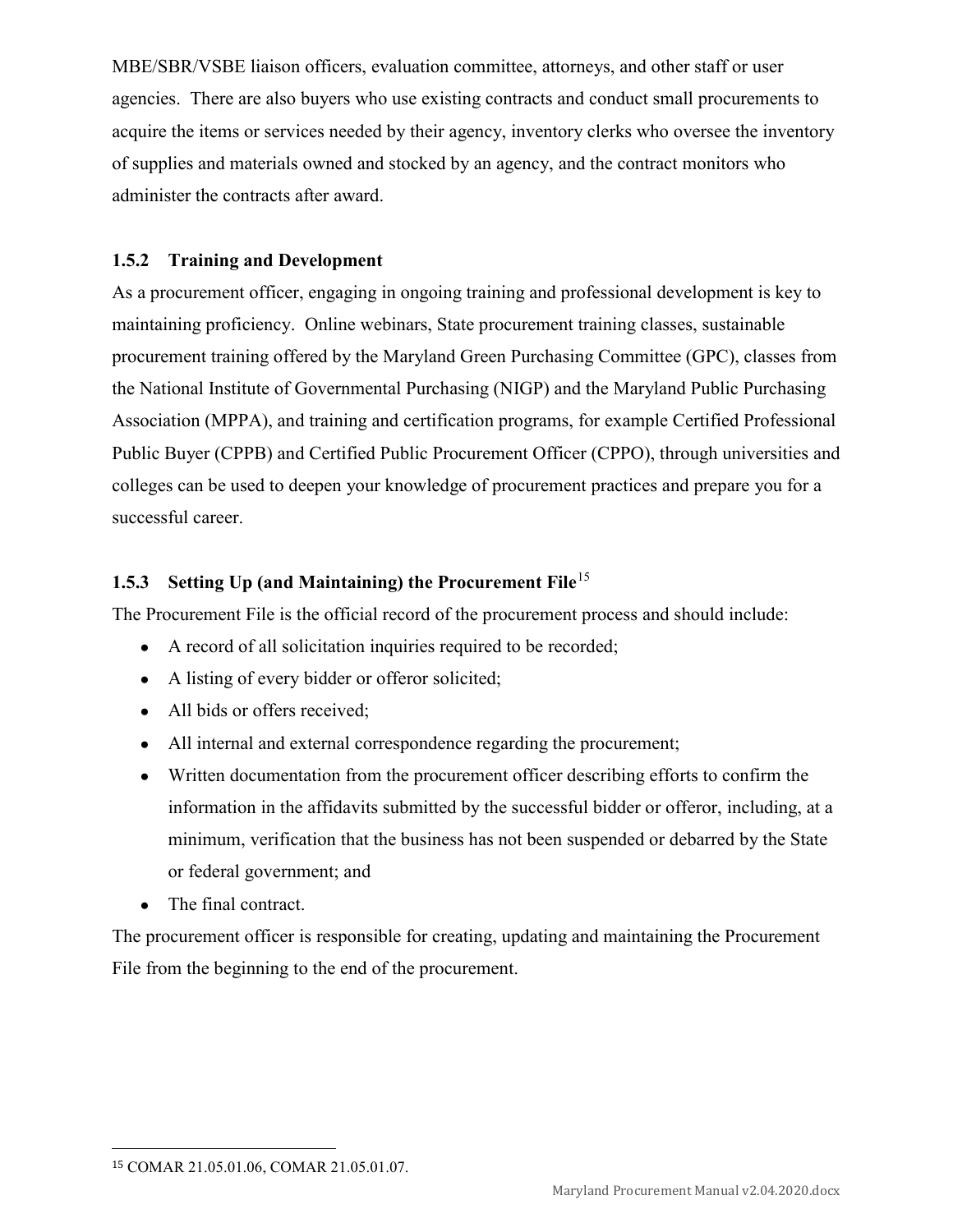## **1.6 Unlawful Actions / Ethical and Professional Conduct**

State procurement professionals must comply with the Maryland Public Ethics Law, Maryland Code Annotated, General Provisions, Title 5. Violation of the Public Ethics Law may result in disciplinary action up to and including termination from State employment. For more information on the Public Ethics Law, please see the following links:

[http://ethics.maryland.gov/wp-content/uploads/filebase/state-employees/General-Information-](http://ethics.maryland.gov/wp-content/uploads/filebase/state-employees/General-Information-Ethics-Law.pdf)[Ethics-Law.pdf.](http://ethics.maryland.gov/wp-content/uploads/filebase/state-employees/General-Information-Ethics-Law.pdf)

<http://ethics.maryland.gov/employeeoffcials/>

A few examples of prohibited conduct are:

- An official or employee may not intentionally use the prestige of his office for personal gain or that of another.
- An official or employee may not participate in an official action, decision or matter in circumstances where the official or employee has an interest or where certain relatives of the official or employee have an interest.
- An official or employee may not hold any employment relationship that would impair his impartiality or independence of judgment.
- An official or employee may not disclose or use for personal economic benefit, or that of another, confidential information acquired by reason of his public position.
- A former official or employee may not assist or represent anyone other than the State for compensation in a case, contract or other specific matter involving the State, if that matter is one in which he significantly participated as an official or employee.
- Employees may not solicit gifts for themselves or others, and generally may not accept gifts from lobbyists or those regulated by or doing (or seeking to do) business with the employee's agency.

Maryland law also includes procurement-specific statutes under SFP Title 13 governing unlawful conduct and promises; conflict of interests; and participation in procurement. Procurement professionals and vendors seeking to do business with the State should be aware of the following provisions:

Pursuant to SFP §13-211, during a procurement, a competing contractor may not: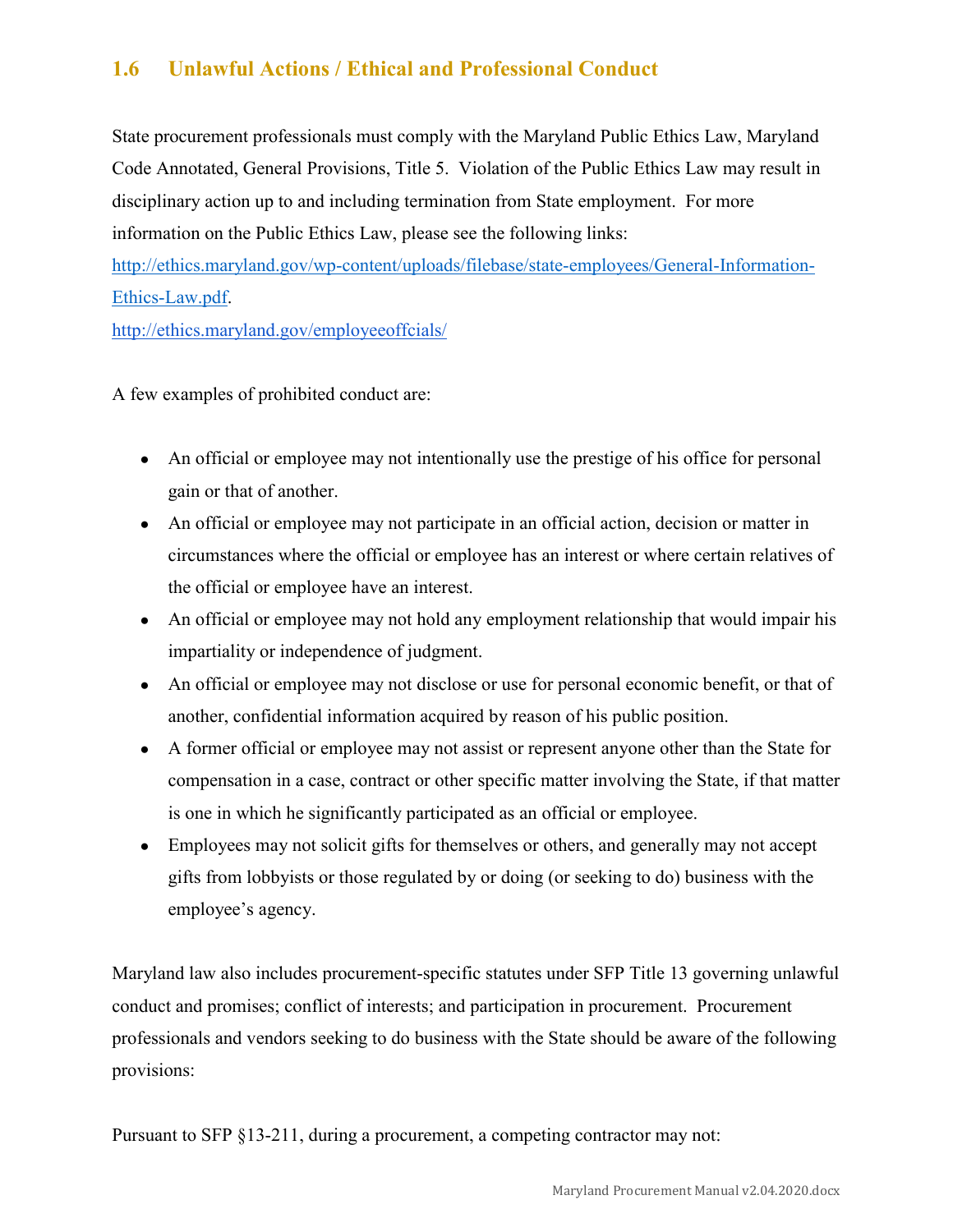- 1. Offer, or even discuss, future employment or business opportunity with any procurement official of the agency conducting the procurement;
- 2. Offer or give or promise to offer or give any money, gratuity, or other thing of value to any procurement official of the agency conducting the procurement; or
- 3. Solicit or obtain from any officer or employee of an agency conducting the procurement, before the award of a contract, any proprietary or source selection information regarding the procurement.

Pursuant to SFP §13-212, if a solicitation involves selecting a contractor who will assist in the formation, award, or execution of any State contract, the solicitation document must require that a bidder or offeror provide an affidavit that discloses any actual or potential conflict of interests.

Pursuant to SFP §13-212.1, with some exceptions, an individual (or their employer) who assists in drafting a solicitation or selecting an awardee may not:

- 1. Submit a response to that solicitation; or
- 2. Assist or represent another person who is submitting a response to that solicitation.

The above identified laws should be strictly adhered to during each and every phase of a procurement, vendor meetings, vendor demos, market studies, etc.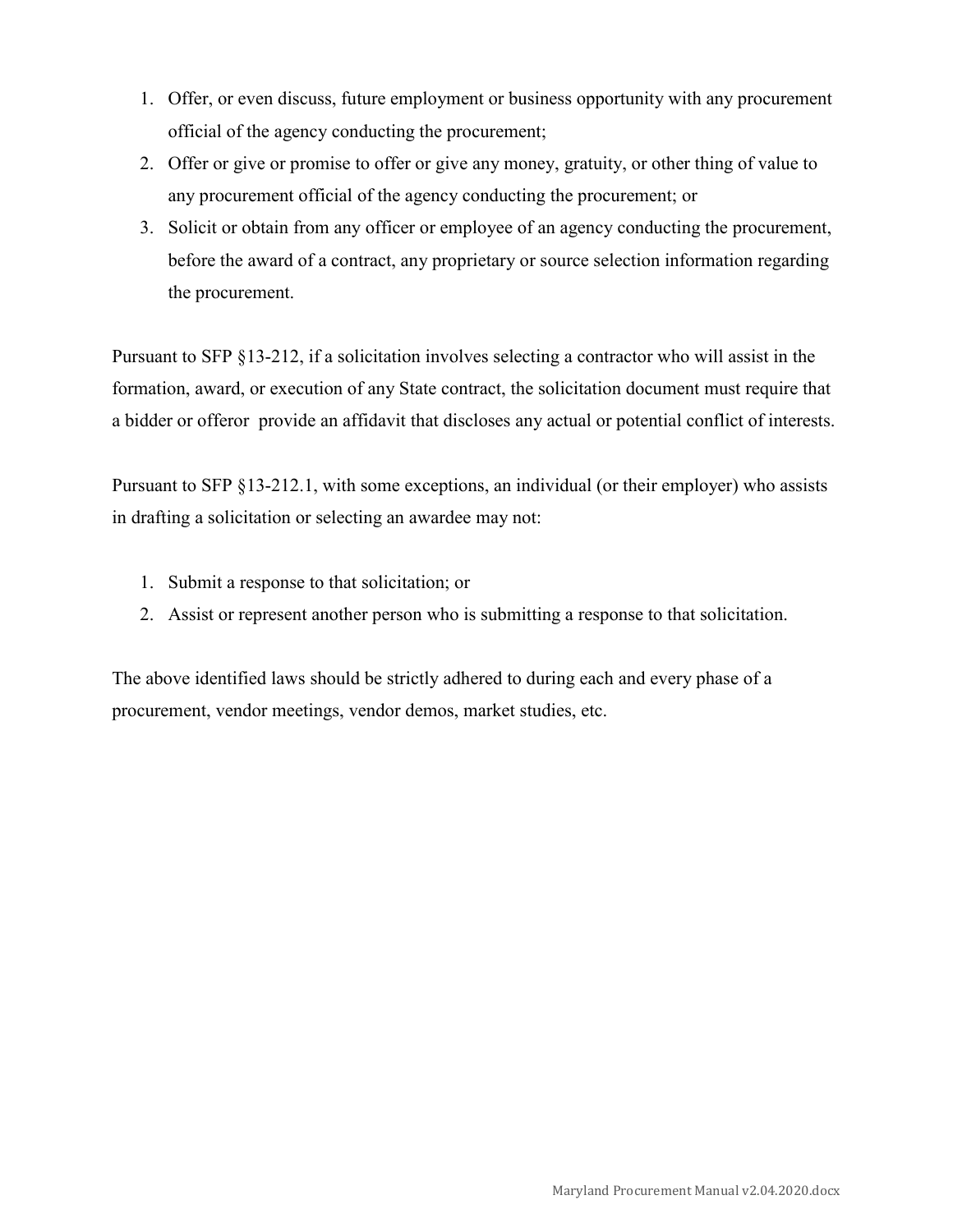## **2. Need Identification**

# **2.1 Identifying the Need**

The first step in a procurement is for the procurement officer to identify the type of purchase the agency needs. Such identification will determine the appropriate procurement path and also whether there are any relevant exemptions that may apply to the purchase. State agencies purchase many goods and services, including:

- Architectural and Engineering services;
- Human, social, cultural, educational services;
- Information technology services, supplies and equipment;
- Maintenance;
- Banking, investment, and other financial services;
- Insurance and insurance-related services;
- Leases for agency supplied employee housing;
- Purchasing, leasing, and rental contracts for acquisition of motor vehicles for use by State officials and employees;
- Construction and related services;
- Equipment;
- Commodities and Supplies;
- Services provided under an energy performance contract; and
- Other services.

Once the agency has identified the need, the procurement officer should determine whether the agency has the authority to procure that type of good or service and if Control Agency authority applies. Presently, the State has four control agencies with delegated procurement authority: (1) STO; (2) DGS; (3) MDOT; and (4) MPA. <sup>[16](#page-18-0)</sup>

# **2.2 Determining if the Good/Service is Exempt**

The procurement officer should determine whether the procurement or agency is exempt from the State's procurement regulations, e.g., under COMAR 21.01.03.01, SFP 11-202, or the

<span id="page-18-0"></span><sup>16</sup> COMAR 21.02.01.03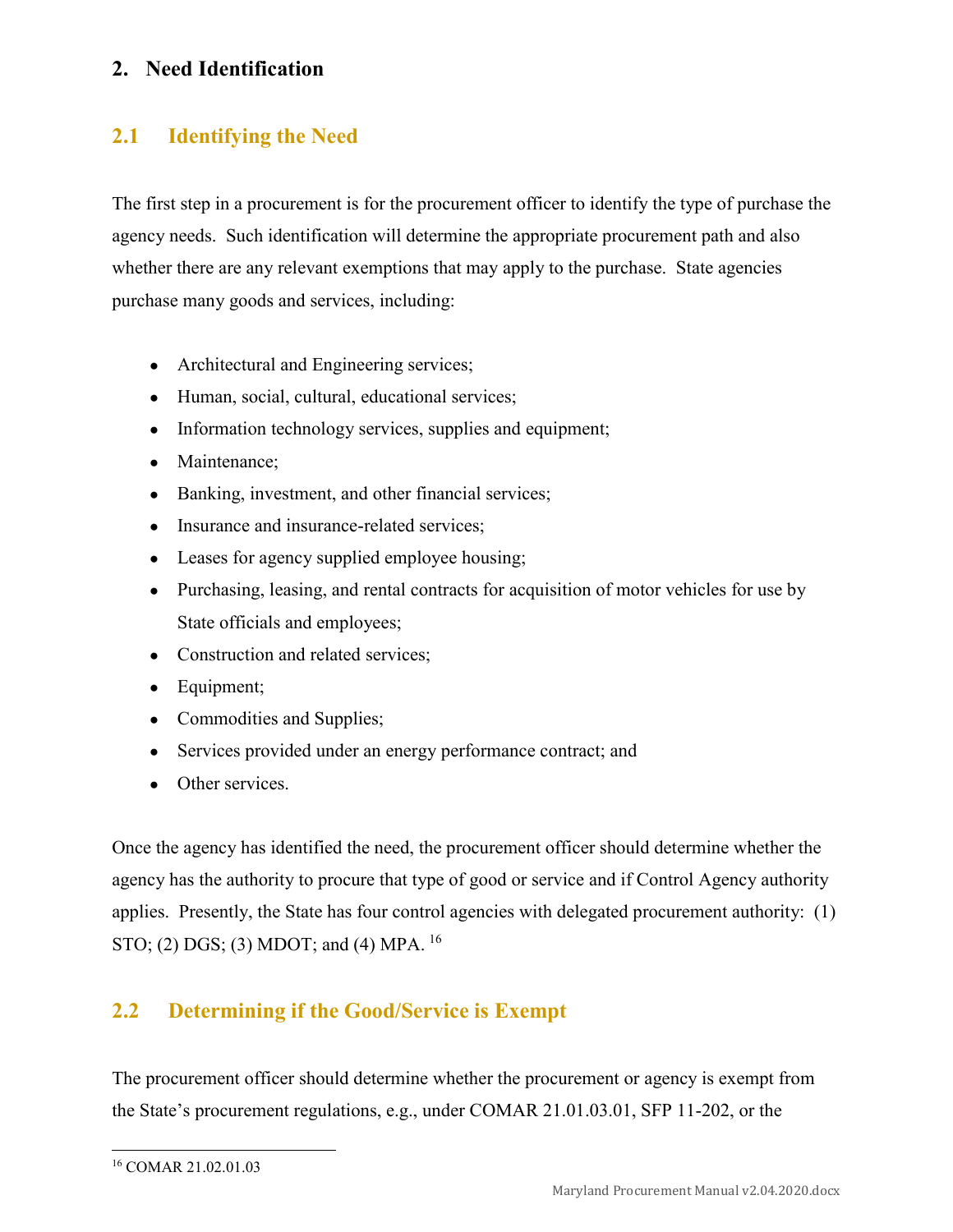agency's enabling statute. Even if a procurement or agency is exempt from one or more provisions of COMAR Title 21, the best practices provided in this Manual may be helpful to the procurement officer.

An example of a purchase that may be exempt from COMAR Title 21 is an agreement between a State agency and another governmental entity, also known as a memorandum of understanding (MOU) or an Interagency Agreement.[17](#page-19-0) The Department of Budget and Management (DBM) has review and approval authority over certain Interagency Agreements between State agencies and public institutions of higher education.<sup>18</sup>

#### **2.3 Request for Information**

A Request for Information (RFI) is used primarily as a planning tool when an agency does not have the necessary information to prepare a solicitation document. RFIs can be used to generally ascertain the level of interest of prospective respondents or to identify industry standards, best practices, potential performance measures, or delivery structures.

A preliminary solicitation document, which provides an initial description of the program objectives and specifications, may accompany an RFI for review by potential respondents. See SFP §13-212.1 for additional parameters. RFIs are not a source selection method and cannot be used to procure goods or services.

## 2.4 **Contract Types**<sup>19</sup>

Any type of contract that promotes the best interests of the State may be used, except for cost-plus-a-percentage-of-cost contracts and subcontracts, which are prohibited.<sup>[20](#page-19-3)</sup> Preference shall be given to the following contract types, in this order:

- (a) Fixed-price;
- (b) Fixed-price incentive;
- (c) Cost plus incentive fee; and

<span id="page-19-2"></span><sup>19</sup> COMAR 21.06.03

<span id="page-19-0"></span><sup>17</sup> COMAR 21.01.03.01

<span id="page-19-1"></span><sup>18</sup> SFP §3-207;<https://dbm.maryland.gov/proc-contracts/Pages/InteragencyAgreementApprovals.aspx>

<span id="page-19-3"></span><sup>20</sup> COMAR 21.06.03.01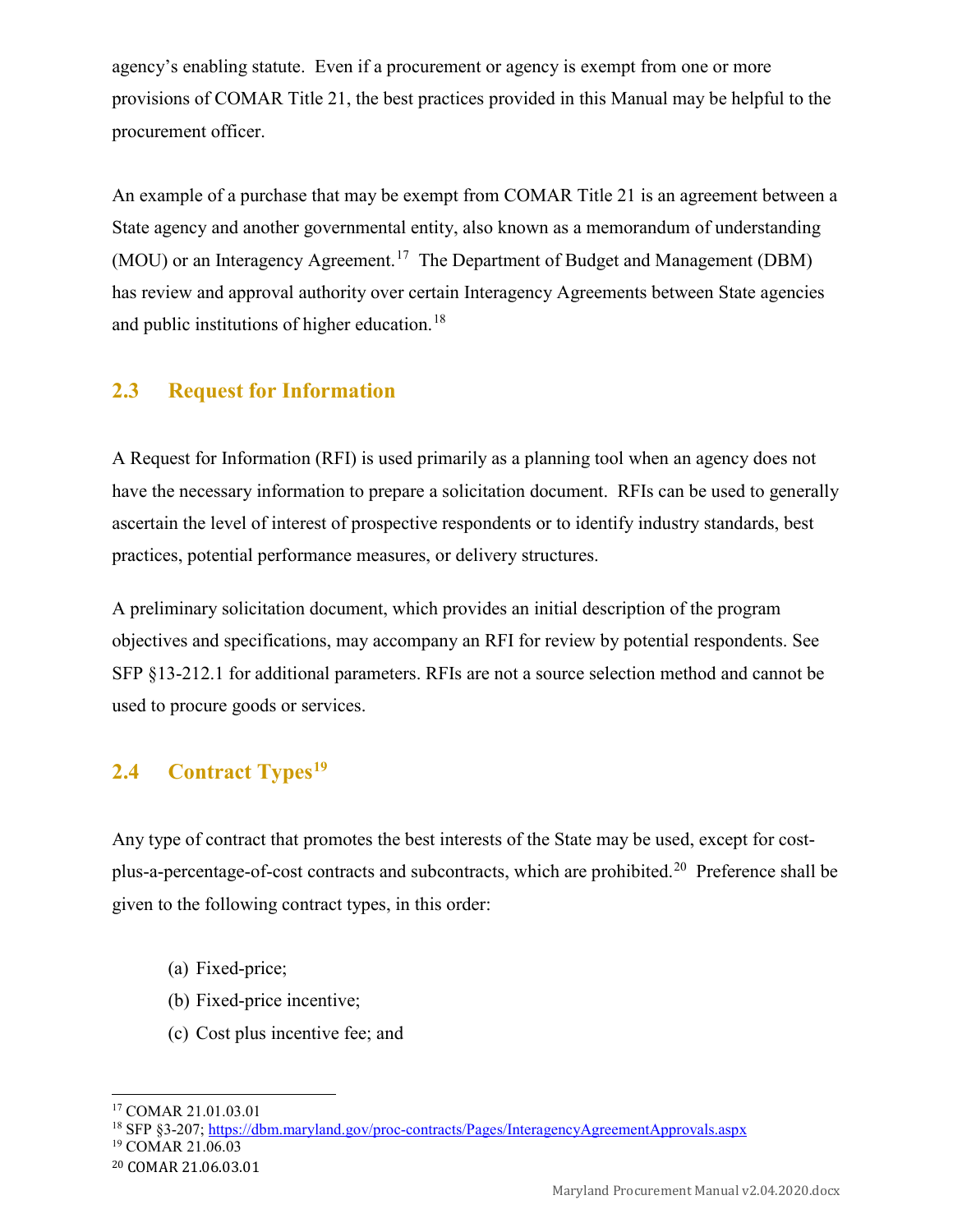(d) Cost-plus fixed fee or cost-reimbursement.

The procurement officer should select a contract type to obtain the best value in the time required and at the lowest cost or price or greatest revenue to the State, and should review the elements of the procurement that directly affect cost, time, risk, and profit incentives bearing on the performance before choosing a contract type. Except for firm fixed-price contracts, a contract type may not be used unless the procurement officer determines that a contractor's accounting system complies with COMAR 21.06.03.01.B (4).

Factors to consider in selecting the contract type include:

- (a) The type and complexity of the procurement;
- (b) The difficulty in estimating performance costs;
- (c) The administrative costs to both parties;
- (d) The degree to which the State shall provide technical coordination during performance of the contract;
- (e) The effect of the choice of the type of contract on the amount of competition to be expected;
- (f) The stability of material or commodity market prices or wage levels;
- (g) The urgency of the requirement; and
- (h) The length of contract performance.

The types of contracts authorized under COMAR are listed below. Often a contract includes several contract types, for example, a multi-year indefinite quantity contract with firm-fixedprices and multiple awards or a contract with a fixed-price element plus a cost-reimbursement element. Some contract types require written determinations before usage. See COMAR for more information regarding each contract type and any additional requirements.

#### 2.4.1 Fixed-Price Contracts

Appropriate for when the type of work can be reasonably specified and the cost reasonably estimated, e.g., construction or standard commercial products. Includes Fixed-Price (including fixed-unit-price (used in indefinite quantity contracts)), Firm Fixed-Price, and Fixed-Price with Price Adjustment contracts. This is the most commonly used contract type and the only contract type that can be used in competitive sealed bidding.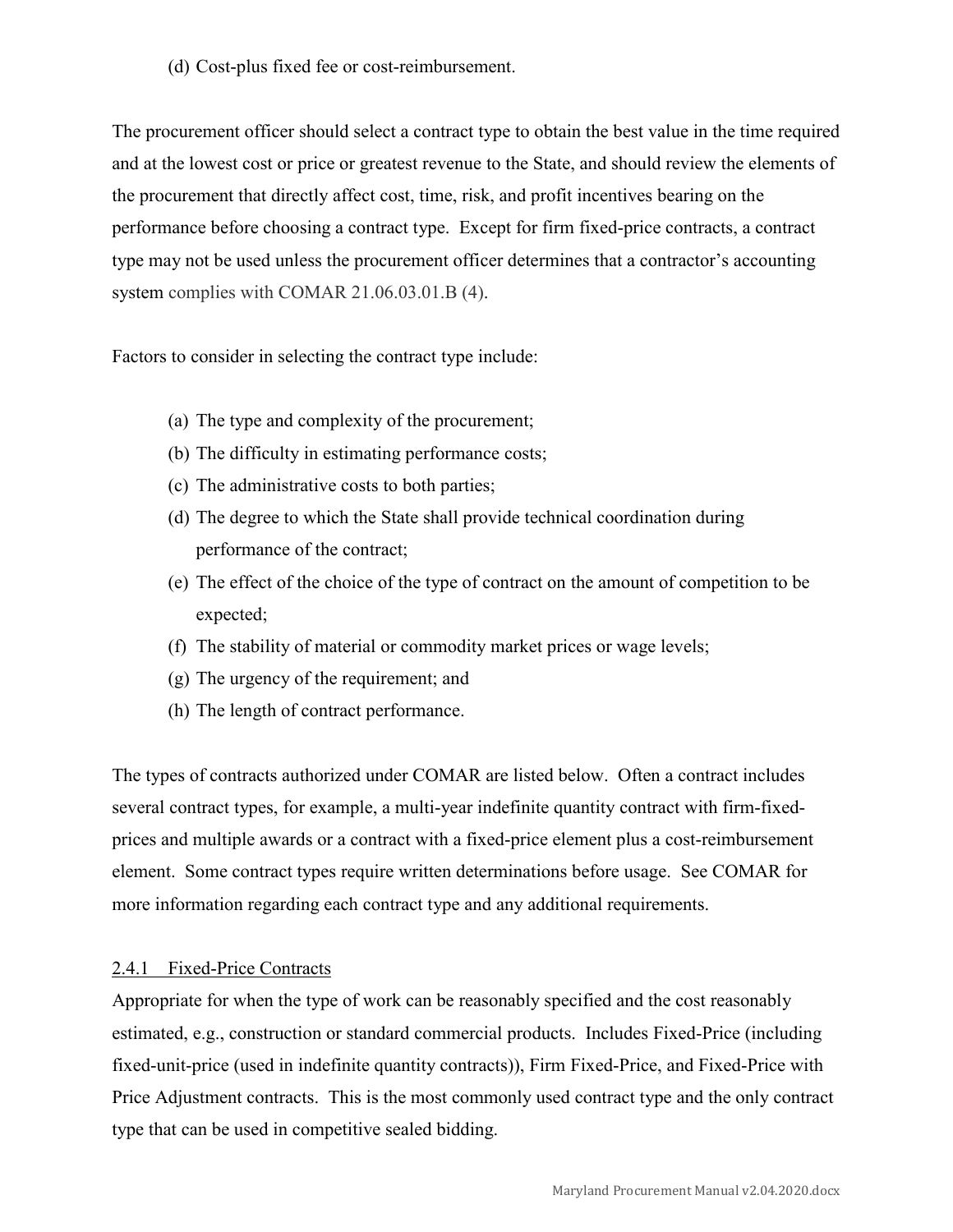#### 2.4.2 Cost-Reimbursement Contracts

Contracts under which the State reimburses the contractor for those contract costs, within a stated ceiling, and a fee, if any, which are recognized as allowable and allocable under the cost and price principle regulations. Appropriate for when there are contract performance uncertainties or the cost of the contract cannot be sufficiently estimated. Requires appropriate monitoring by the State to assure objectives are met. Includes Cost and Cost-Plus Fixed Fee Cost-Reimbursement contracts.

#### 2.4.3 Cost Incentive Contracts

Allows for rewards or penalties when the contractor exceeds or falls short on performance or target cost. Includes Cost-Plus Incentive Fee and Fixed-Price Incentive contracts.

#### 2.4.4 Time and Material Contracts and Labor Hour Contracts

Includes dollar ceilings stated in the contract that may not be exceeded without the procurement officer's prior determination and approval. Requires appropriate monitoring by the State. Includes Time and Material or Labor Hour contracts.

#### 2.4.5 Quantity Contracts

Appropriate when anticipated quantities are known or unknown, depending on the circumstances, or when a specific minimum quantity is required. Includes Definite Quantity, Indefinite Quantity, and Requirements contracts.

#### 2.4.6 Multi-Year Contracts

Contracts that require appropriation for more than one fiscal year in order to promote procurement economy and efficiency. Requires specific information to be included in the solicitation.

#### 2.4.7 Multiple Award Contracts

When a contract award to two or more vendors for the same or similar goods or labor is needed for adequate delivery, services, availability, or for product compatibility. Not to be used when a single award would meet the State's needs without sacrifice of economy or service.

#### 2.4.8 Personal Property Leases

A contract for the use of supplies that are not owned by the State.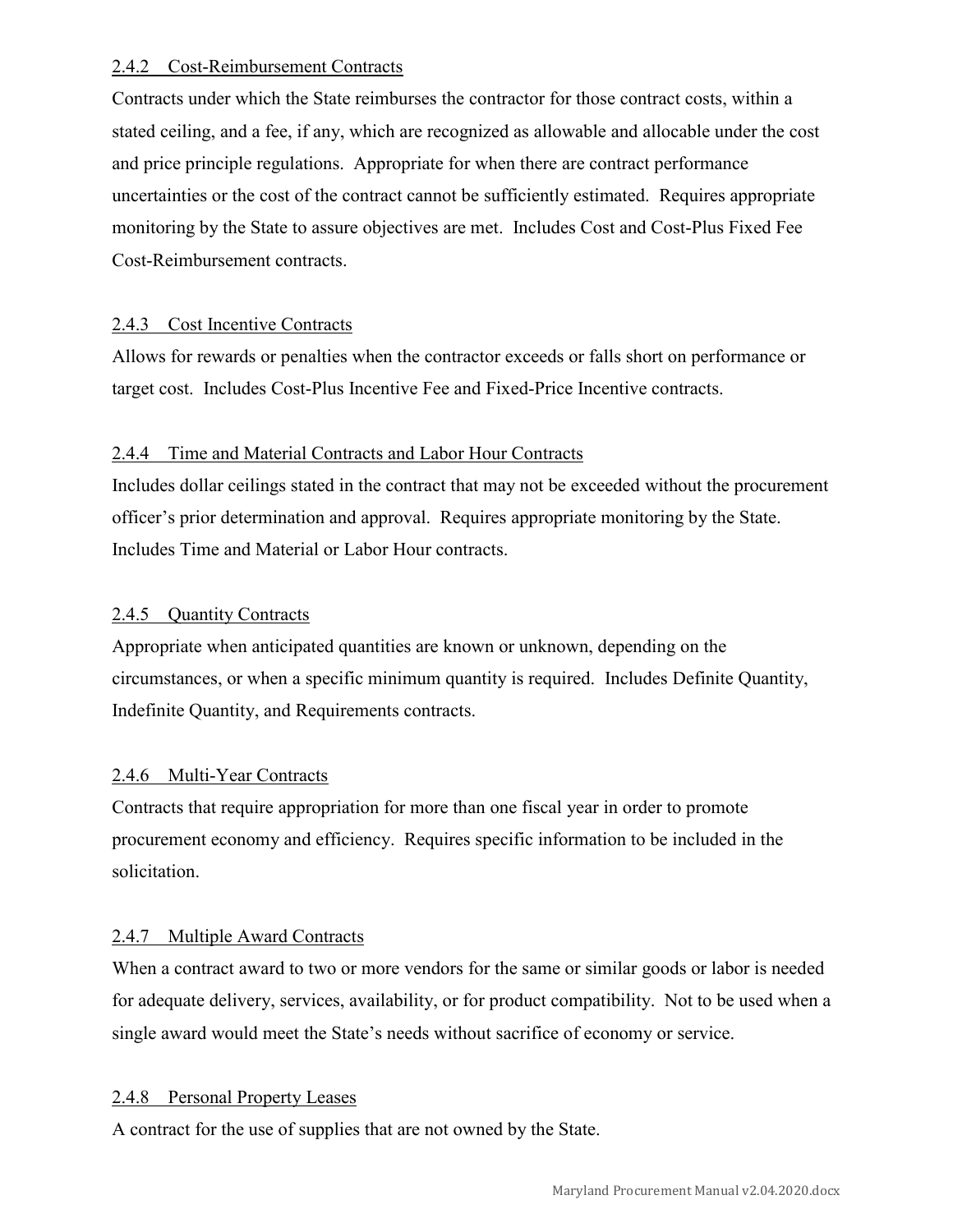# 2.4.9 Lease with Purchase Option

An option to purchase supplies or facilities off of a lease. Requires that the lease has been competitively procured.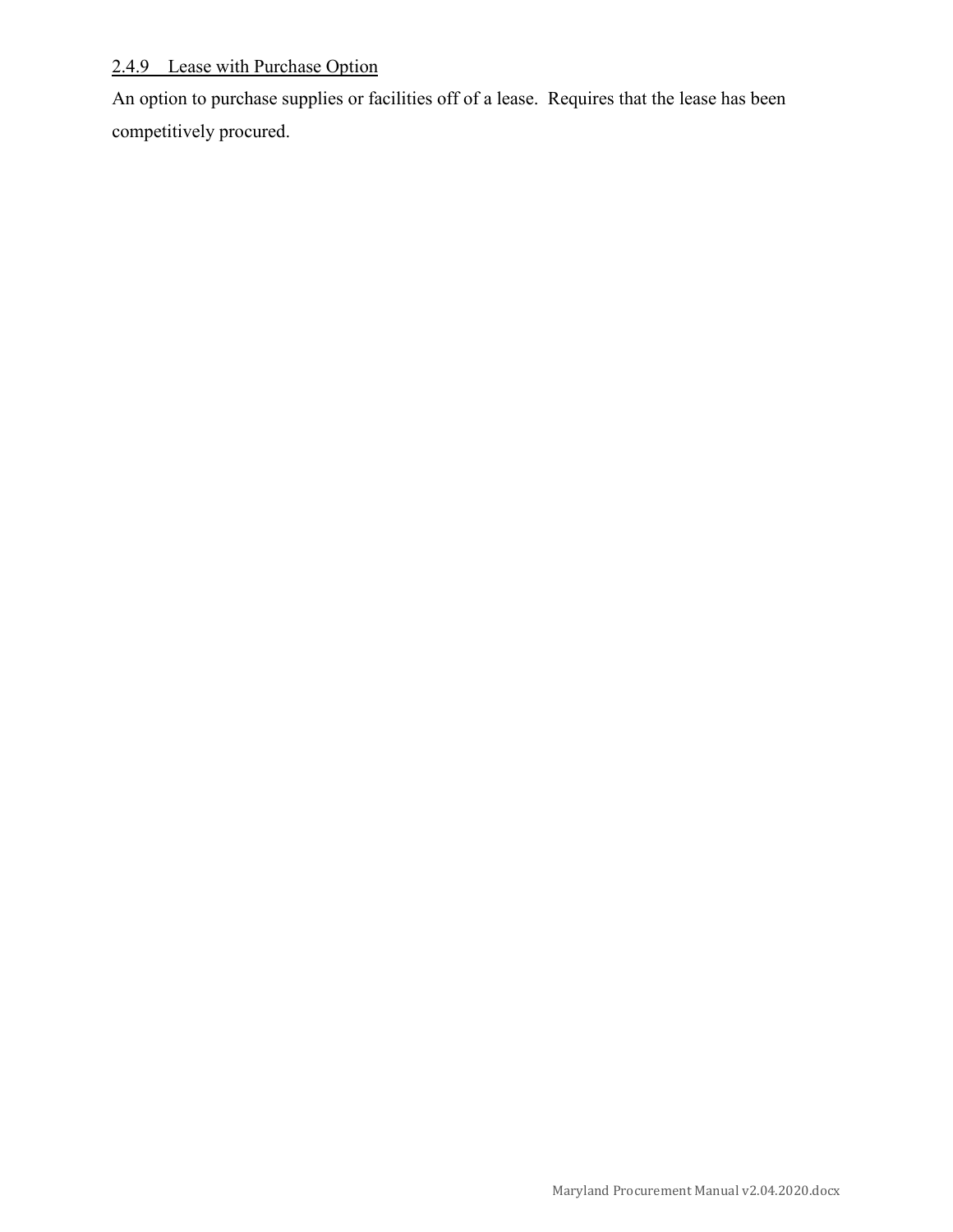### **3. Pre-Solicitation**

### **3.1 Order of Considerations**

#### **3.1.1 State Resources**

Before engaging in contracting, an agency should consider whether it can meet its needs with State resources, including utilizing existing employees, Interagency Agreements or MOUs (see Section 2.2).

See COMAR 21.02.03.02(C) (7) and Md. State Personnel and Pensions Code Ann. §13-402.

#### **3.1.2 Existing State Contracts**

The agency should determine if there is an existing Statewide contract already in place from which the agency can procure the needed goods or services.

See, e.g.,<http://dbm.maryland.gov/proc-contracts/Pages/statewide-contracts/home.aspx> for services contracts; <http://doit.maryland.gov/contracts/Pages/AllMasterContracts.aspx> for IT contracts; and <https://dgs.maryland.gov/Pages/Procurement/BidsAwards.aspx> for commodities and maintenance contracts.

#### **3.1.3 Preferred Providers**

When the State cannot meet its own needs and does not already have a Statewide contract in place, an agency must consider whether the need can be met by a preferred provider before proceeding to a competitive procurement.

The order of priority for preferred providers is as follows:  $2<sup>1</sup>$ 

- 1. Maryland Correctional Enterprises (MCE) [\(https://mce.md.gov/\)](https://mce.md.gov/);
- 2. Blind Industries and Services of Maryland (BISM) [\(https://www.bism.org/\)](https://www.bism.org/);
- 3. Community Service Providers (Maryland Works) [\(http://www.mdworks.com/\)](http://www.mdworks.com/); and
- <span id="page-23-0"></span>4. An individual-with-disability-owned business.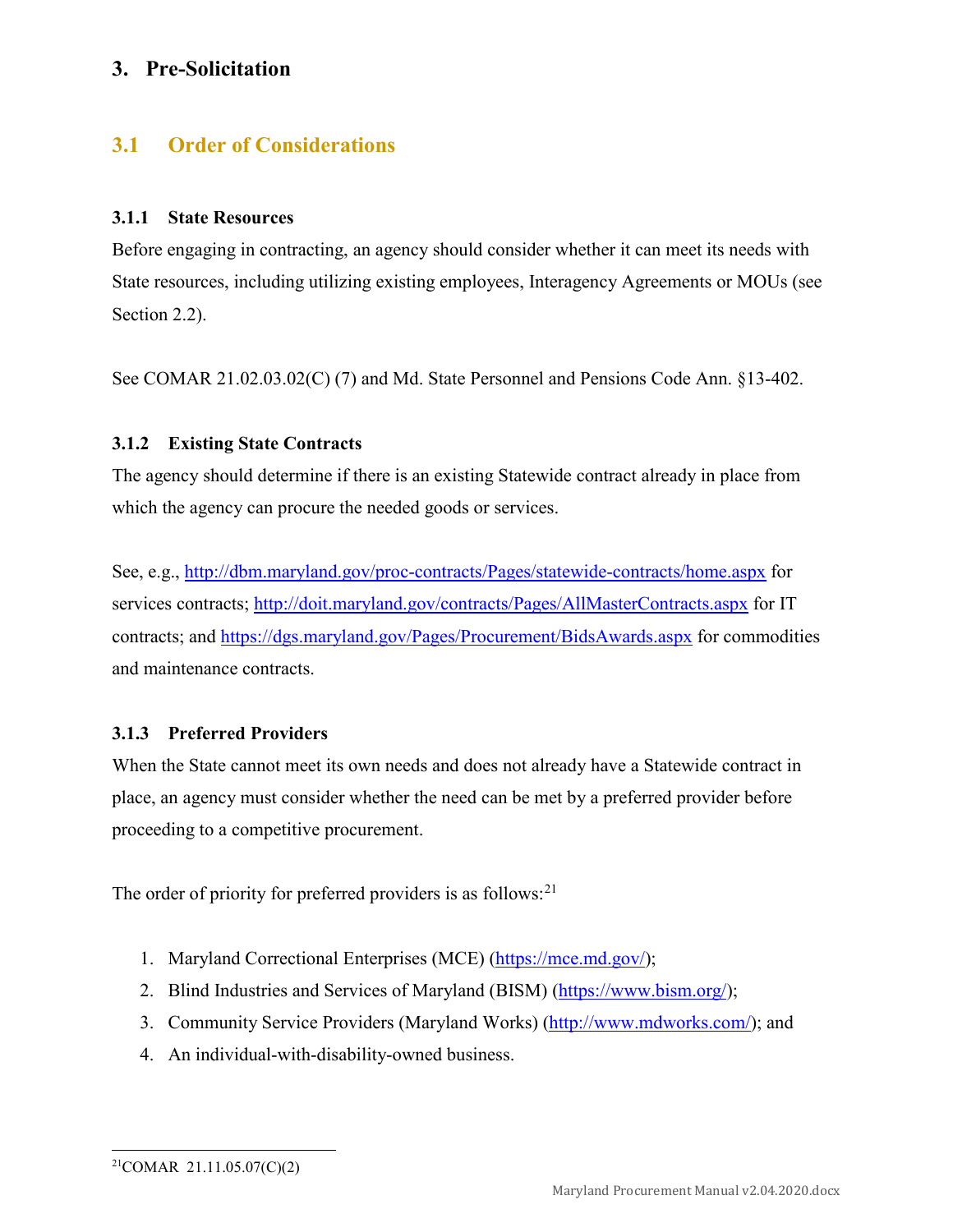#### **3.1.4 SBR Certified Businesses**

If none of the options above can provide the required goods or services, an agency may conduct a competitive procurement and should first consider designating the procurement as an SBR procurement. (See Section 1.4.2.)

## **3.2 Fund Certification**

#### COMAR 21.03.03.01 – Certification Requirement:

Every contract, contract modification, change order, or adjustment in contract price is subject to prior written approval by the responsible manager as designated by the using agency and certification by the appropriate fiscal authority as to the availability of funds and to the effect of the modification, change, or adjustment on the project budget or the total construction cost. If the certification discloses a resulting increase in the project budget or total construction cost, the procurement officer may not execute or make the modification, change, or adjustment unless sufficient funds are available, or the scope of the project is adjusted to permit its completion within the project budget.

#### **3.2.1 Fund Sources**

The State has several sources of funding<sup>[22](#page-24-0)</sup> and includes the following:

A. General Funds

State funds that may be used for any activity of the State. State income and sales tax revenues are the primary sources of General Funds. About half of State spending is attributable to the General Fund.

B. Special Funds

Revenues dedicated to a specific purpose, such as licensing fees or certain tax revenues that may only be used for the purposes designated by law. For example, property transfer tax revenues are dedicated to Program Open Space and other specific uses. Similarly, the Transportation Trust Fund, a special fund, is supported by fuel tax and other transportation-related revenues.

C. Federal Funds

Grants and other payments from the federal government that are expended through the State budget to fund various activities funded by the federal government. Such

<span id="page-24-0"></span><sup>&</sup>lt;sup>22</sup> See The Maryland Citizen's Guide to the Budget: Glossary of Budget Terms -<http://dbm.maryland.gov/budget/Pages/glossary.aspx>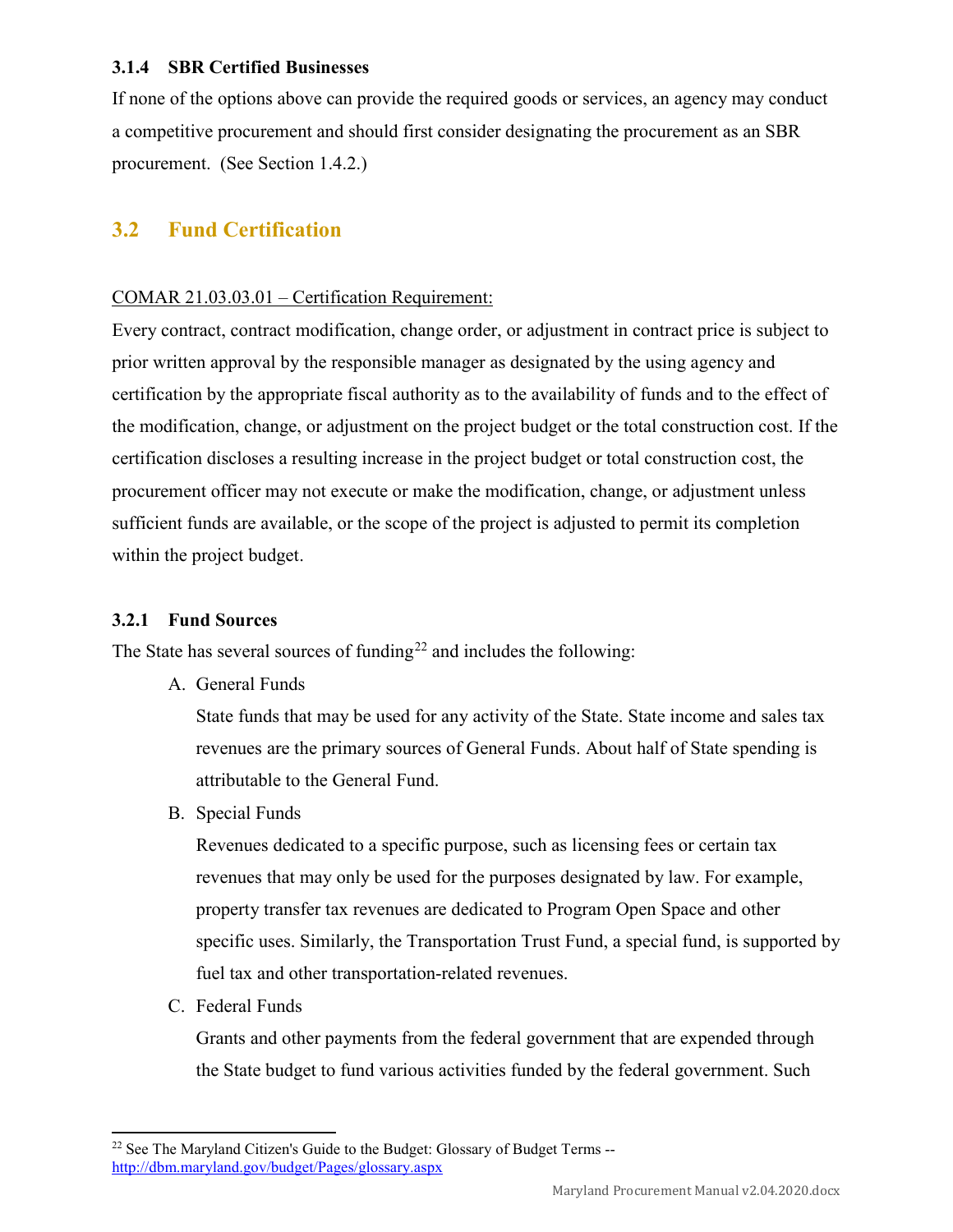funds are subject to applicable federal laws and regulations. Federal funds often require a State funding match. Before an agency can spend these funds, its budget must contain a Federal Fund Appropriation for at least the amount of funds to be spent. Medicaid and transportation programs are the largest sources of federal funding in the State budget. Where the federal funding is for transportation programs, the pertinent Maryland Department of Transportation (MDOT) modal administrations (the Maryland Aviation Administration, Maryland Transit Administration, and State Highway Administration) must apply the federal DBE Program consistent with the MDOT DBE Program Manual, which is available at [Insert Link to DBE Manual.<sup>[23](#page-25-0)</sup>

#### **3.2.2 State Grants**

Funds disbursed by the State directly to units of local government, nonprofits, and to individuals for specific purposes.

# **3.3 Addressing Delegated Purchasing Authority**

In general, purchasing authority is delegated to the agencies without BPW approval as follows:

- Small Procurements (up to \$50,000);
- Emergency Procurements;
- Sole Sources \$100,000 and below;\* and
- Most other procurements \$200,000 and under, except for single bids/proposals that exceed \$50,000 on competitive procurements.\*

\*Control Agency approval may be required.

Guidance on Delegated Authority can be found through the following web links:

[https://procurement.maryland.gov/wp](https://procurement.maryland.gov/wp-content/uploads/sites/12/2019/11/DGSOSPAgencyDelegation.pdf)[content/uploads/sites/12/2019/11/DGSOSPAgencyDelegation.pdf](https://procurement.maryland.gov/wp-content/uploads/sites/12/2019/11/DGSOSPAgencyDelegation.pdf) [https://procurement.maryland.gov/wp-content/uploads/sites/12/2020/04/DGS-OSP-](https://procurement.maryland.gov/wp-content/uploads/sites/12/2020/04/DGS-OSP-BPWApprovalAuthorityChart.pdf)[BPWApprovalAuthorityChart.pdf](https://procurement.maryland.gov/wp-content/uploads/sites/12/2020/04/DGS-OSP-BPWApprovalAuthorityChart.pdf)

<https://procurement.maryland.gov/osp-bpw-submission/>

<span id="page-25-0"></span><sup>&</sup>lt;sup>23</sup> Where State funding applies, MDOT and its transportation business units must also comply with the MDOT MBE Program Manual, which is incorporated by reference into COMAR pursuant to COMAR 11.01.10.01. [http://www.mdot.maryland.gov/Office%20of%20Minority%20Business%20Enterprise/Resources\\_Information/4.8.15%20MBE](http://www.mdot.maryland.gov/Office%20of%20Minority%20Business%20Enterprise/Resources_Information/4.8.15%20MBE%20Manual%202014%20Amendments.pdf) [%20Manual%202014%20Amendments.pdf](http://www.mdot.maryland.gov/Office%20of%20Minority%20Business%20Enterprise/Resources_Information/4.8.15%20MBE%20Manual%202014%20Amendments.pdf)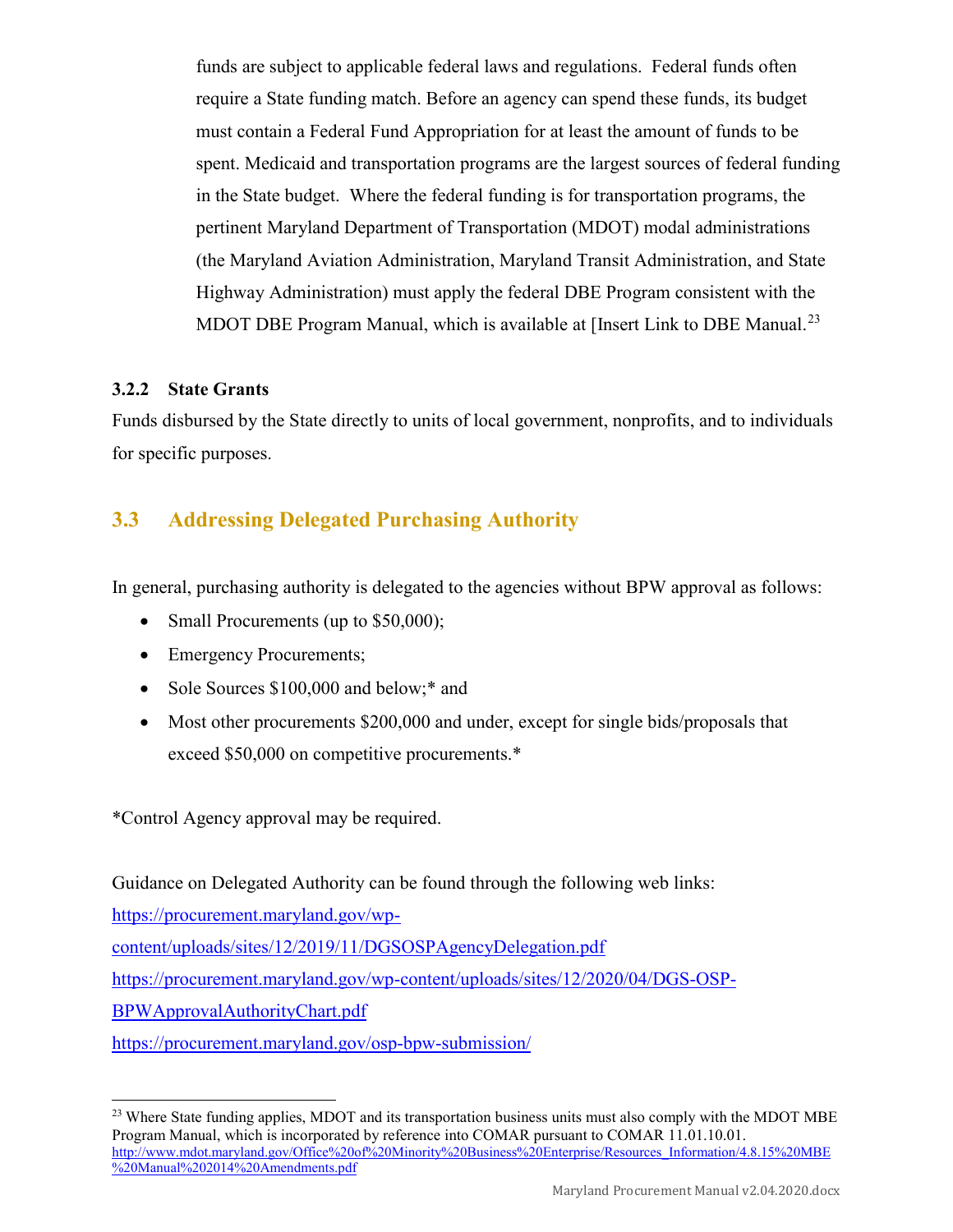### **3.4 Selecting the Solicitation Method**

#### **3.4.1 Small Procurement (SP) Categories (COMAR 21.05.07.04)**

Procurements which do not exceed \$50,000 in price are termed "Small Procurements" (SP).<sup>24</sup> All State agencies have authority to make awards of SP contracts, regardless of the method of source selection, i.e., competitive, sole source, or emergency procedures. Note that procurements may not be artificially divided in order to use the SP method and circumvent requirements applicable to procurements exceeding \$50,000. In all SPs, competition should be sought to the extent practical considering factors such as availability of vendors, dollar value of the procurement, cost of administering the procurement, and time available to make the procurement including delivery time. See COMAR 21.05.07.06I for record retention requirements application to SPs.

Contract requirements and other information on SP can be found here: <http://www.dsd.state.md.us/comar/SubtitleSearch.aspx?search=21.05.07.%2a>

Inclusion of Minority, Women, Veteran-owned and Small Businesses Certified MBEs, VSBEs and small businesses should be contacted in addition to any other prospective vendors to solicit bids/offers.

Any SP may be designated as an SBR procurement.

#### **Category I – (\$1 to \$5,000 range)**

A procurement up to \$5,000 is a Category I SP, which can be awarded solely at the discretion and authority of an authorized purchaser, including procurement officers and/or designated Corporate Purchasing Card (CPC) holders. It is encouraged that purchasers/procurement officers seek more than one price quote and solicit quotes from certified minority-owned, veteran-owned and small businesses.

In accordance with BPW Advisory 1998-1, purchases made under this category should be paid by using a CPC. <http://bpw.maryland.gov/Pages/adv-1998-1.aspx>

<span id="page-26-0"></span><sup>&</sup>lt;sup>24</sup> DGS and MDOT are authorized for construction contracts up to \$100,000. SFP 13-109.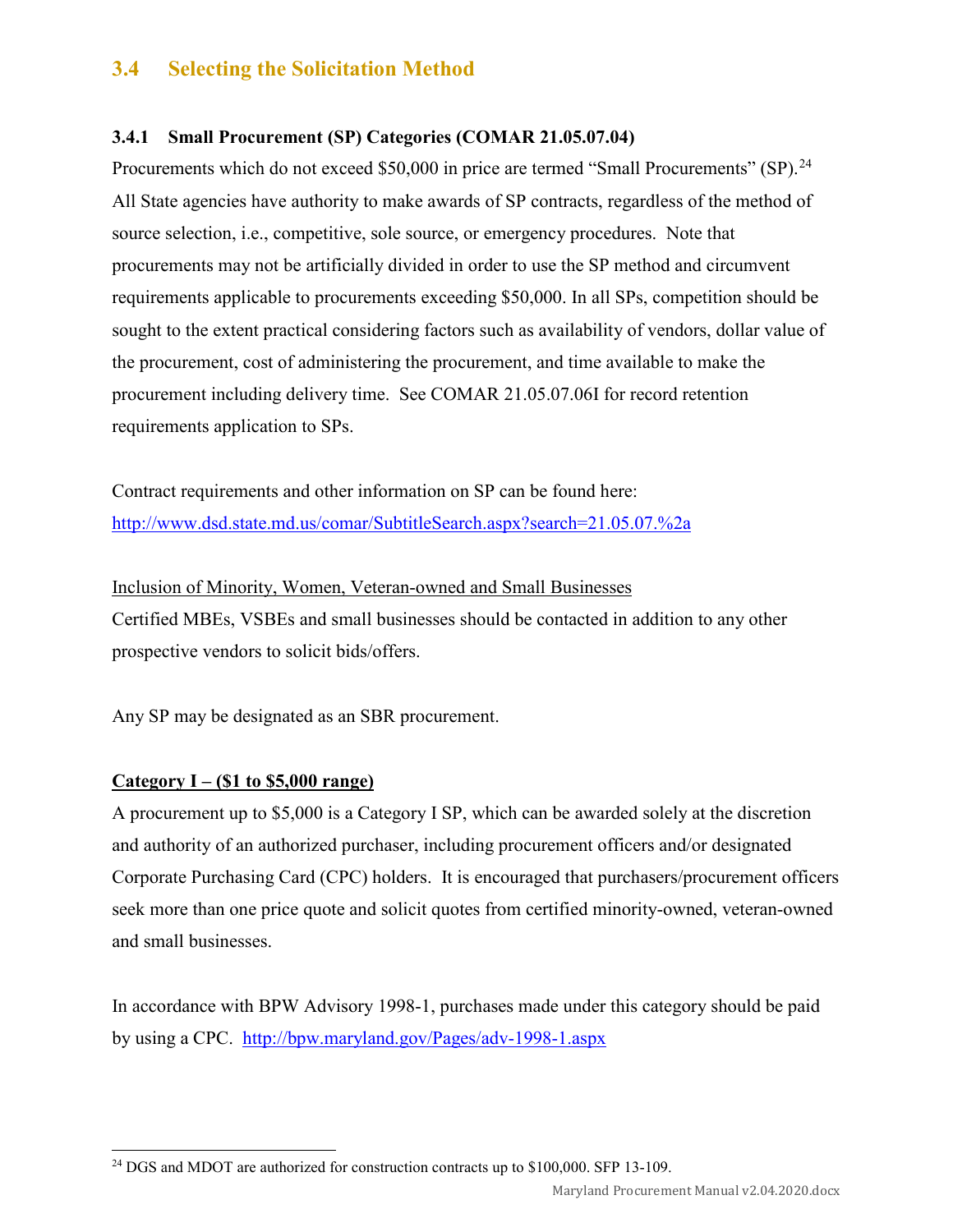CPC purchases must be made consistent with the "Corporate Purchasing Card Program Policy and Procedures Manual" found on the Comptroller's "Forms and Manuals" page. [http://compnet.comp.state.md.us/General\\_Accounting\\_Division/State\\_Agencies/Forms\\_and\\_Ma](http://compnet.comp.state.md.us/General_Accounting_Division/State_Agencies/Forms_and_Manuals.shtml) [nuals.shtml](http://compnet.comp.state.md.us/General_Accounting_Division/State_Agencies/Forms_and_Manuals.shtml)

#### **Category II – (\$5,000+ to \$15,000 range)**

A procurement exceeding \$5,000 up to \$15,000 is a Category II SP. Procurement officers should obtain responsive bids or acceptable offers from at least two vendors by oral or written solicitation. Awards shall be made to the most favorable or evaluated bid price or most advantageous offer, as specified in the solicitation. This solicitation can be in person, or by phone, fax, mail, bid board notice, electronic (email/website) notice, advertising in a publication such as a newspaper or trade journal, etc. The solicitation information should be consistently described to all prospective bidders or offerors; i.e., the same information should be provided to all prospective bidders or offerors. All Category II SP contracts must be in writing.

*Best Practice Tip: Prepare a written description of what is needed and provide that information to all prospective bidders or offerors, either by reading over the telephone or sending a written request.*

*Best Practice Tip: Obtain either the lowest feasible bid or the best possible offer from as many prospective bidders/offerors as reasonably possible.* 

*Best Practice Tip: Use the "Quick Quote" function in eMMA to solicit specific prospective bidders or offerors or all available prospective bidders or offerors in eMMA for the requested product code to obtain either the lowest feasible bid or the best possible offer. If eMMA is used to publish the solicitation, the award should also be published in eMMA.*

There is no required minimum time frame; at the discretion of the procurement officer, the prospective vendors can be contacted and asked for an immediate response or given a few hours or days to provide a response.

#### **Category III – (\$15,000+ to \$50,000 range)**

A procurement exceeding \$15,000 up to \$50,000 is a Category III SP. Procurement officers should obtain responsive bids or acceptable offers from at least two vendors by written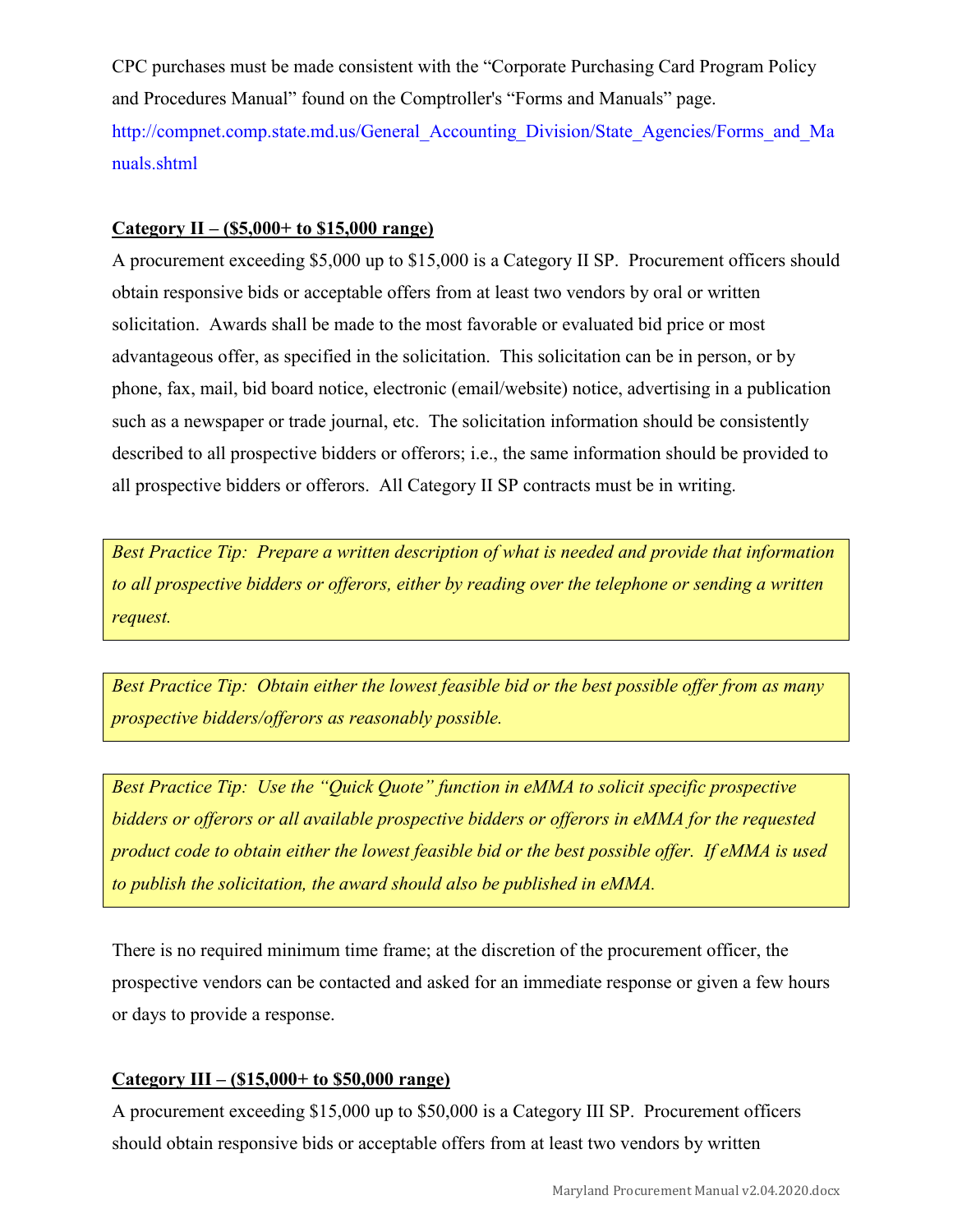solicitation. Awards shall be made to the most favorable bid price or most favorable evaluated bid price or most advantageous offer, as specified in the solicitation. All Category III SP contract awards must be in writing. Additional Category III SP requirements include:

- 1. There must be a notice of the procurement opportunity in eMMA at least three days before bids/offers are due.
- 2. There must be a written solicitation.

*Best Practice Tip: Obtain either the lowest feasible bid or the best possible offer from as many prospective bidders/offerors as reasonably possible.* 

*Best Practice Tip: Procurement opportunities published on eMMA should also have the award published on eMMA to close out the project and use other contracting features available in the eProcurement system to eventually include reporting and invoicing.*

### **3.4.2 Competitive Sealed Bidding (CSB)**

Competitive sealed bidding (CSB) is the procurement method used where the contract is awarded to the responsible bidder submitting a responsive bid with the most favorable bid price.[25](#page-28-0)

Whenever a procurement is based on CSB, a procurement officer shall seek bids by issuing an Invitation for Bids (IFB). An IFB shall include the following:

- Detailed specifications of the goods or services to be procured; and
- Whether the contract will be awarded based on the most favorable bid price<sup>[26](#page-28-1)</sup> or the most favorable evaluated bid price.

If the contract will be based on evaluated bid price, the IFB must specify the objective measurable criteria by which the most favorable evaluated bid price will be determined.

For an IFB, the time required to identify a successful bidder is relatively short may be only six to nine months from conception to contract award. Without a detailed technical evaluation, comparison of bids submitted in response to an IFB is generally done expeditiously. The

<span id="page-28-0"></span> <sup>25</sup> COMAR 21.05.02

<span id="page-28-1"></span><sup>&</sup>lt;sup>26</sup> The most favorable bid is not necessarily the apparent lowest bid because other factors, e.g., preferences, responsiveness of the bid or bidder's responsibility, may affect the bid.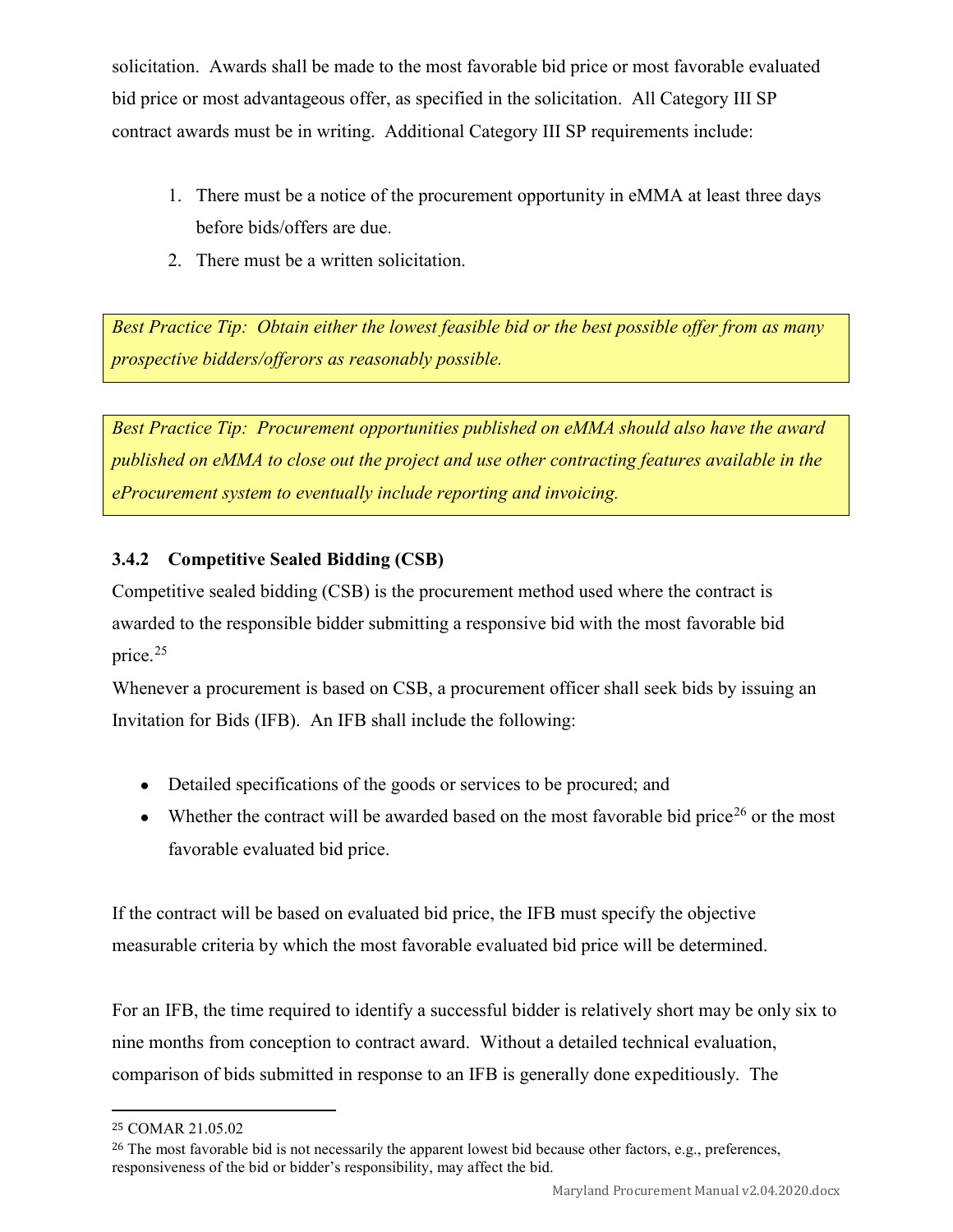procurement officer opens the bids in public, examines them for compliance, and confirms that the successful bid is responsive, and the successful bidder is responsible and meets minimum qualifications, if any, and determines that there are no exceptions from the requirements of the work specified.

#### **3.4.3 Multi-Step Competitive Sealed Bidding (MS-IFB)**

Multi-step competitive sealed bidding (MS-IFB) is a variation of competitive sealed bidding by which each bidder submits an unpriced technical offer, sample, or both to be evaluated by the procurement officer to confirm if it is acceptable under the criteria set forth in the IFB (Phase One). After the Phase One evaluation is complete, the procurement officer opens only the price submissions for those offers that have been deemed acceptable (Phase Two).

The technical offers, samples, or both are submitted in a separate sealed envelope from the sealed price submission. Price submissions may be requested at the same time as the technical offers or requested only from the acceptable offerors. If price submissions are requested at the same time as technical offers, pricing must remain sealed until the public opening.

The technical review is a pass or fail determination based upon the contents of the bidder's technical offer and the bidder's responsibility. Clarifications of the technical offer may be requested of the bidder(s). If the procurement officer deems the bidder's technical offer not acceptable, the price submission remains unopened and shall be returned to the bidder upon request, after the procurement has been concluded.

All technical offers deemed acceptable will have their price submissions publicly opened by the procurement officer at a designated time and place. The responsible bidder that submits the lowest responsive bid that is deemed technically acceptable is recommended for award of the contract.

#### **3.4.4 Competitive Sealed Proposals (CSP)**

Competitive sealed proposals (CSP) is the procurement method used where a contract is awarded based upon the best value to the State. A contract procured by the CSP method is awarded to the responsible offeror whose proposal is determined to be the most advantageous to the State, considering the price and the evaluation factors set forth in the request for proposals.<sup>[27](#page-29-0)</sup>

<span id="page-29-0"></span>27COMAR 21.05.03.03(F)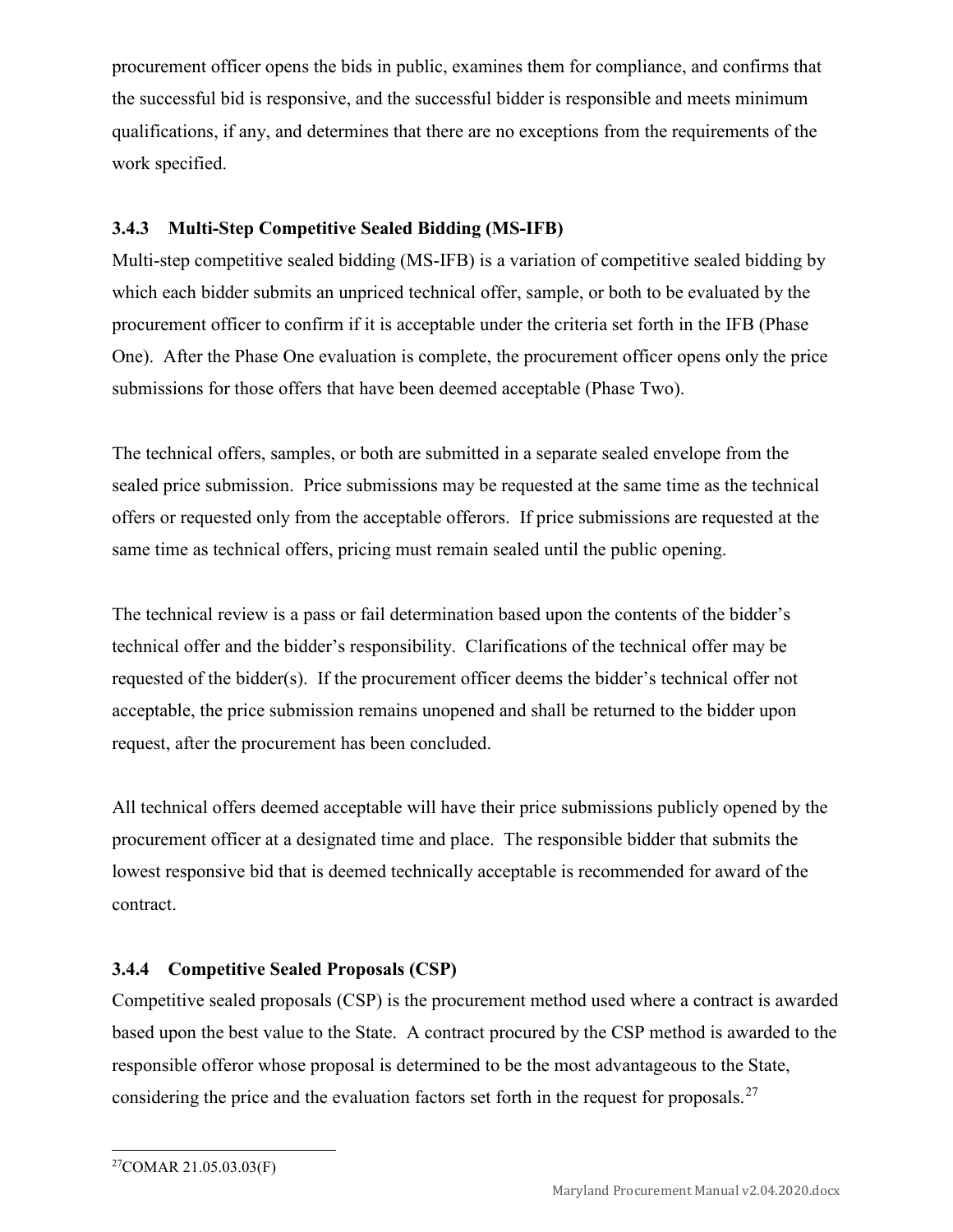Whenever a procurement is based on CSPs, a procurement officer will seek proposals by issuing a Request for Proposals (RFP). The CSP method allows the State the ability to choose the best solution in light of both the technical and financial proposals submitted by offerors. Those proposals are independently evaluated by a committee that advises the procurement officer in determining the most advantageous offer.

The method works well for procurements when price alone cannot adequately determine the best outcome. See COMAR 21.05.03.01. It allows for discussion and clarifications with offerors about their proposals and for BAFOs (best and final offers) whereby offerors can modify their offers to reflect their best prices or any changes to the scope of work. It is perhaps the most flexible procurement method available, but it may entail a longer procurement process because of the necessity of establishing a committee and the process of evaluating proposals.

#### **3.4.5 Master Contracts**

Master contracting is a procurement method available to a Designated Procurement Unit that provides for the qualification of bidders and offerors for the procurement of services, supplies, or commodities. Awards for work are made through a secondary competition process. Following the award of the Master Contract, an agency may then issue a secondary competition solicitation to the Master Contractors. Master contracting streamlines the traditional CSB or CSP procurement method in order to achieve cost and/or administrative efficiencies for the State.

Secondary competition solicitations must be issued to all Master Contractors prequalified by the State to provide the specific goods or services requested (functional areas). Secondary competition is solicited in one of three forms, as defined for use in a given Master Contract:

- 1. Task Order Request for Proposal (TORFP);
- 2. Purchase Order Request for Proposal (PORFP); or
- 3. Request for Resumes (RFR).

#### 3.4.5.1 TORFP

A TORFP is generally used where there is a scope of work for products and/or services that require Master Contractors to submit a complete solution, which is then evaluated for the best value to the State. TORFP procedure follows the general rules of CSP. The TORFP, like CSP, establishes the scope, additional terms and conditions, qualifications and instructions for responding offerors, and the evaluation criteria by which award will be made.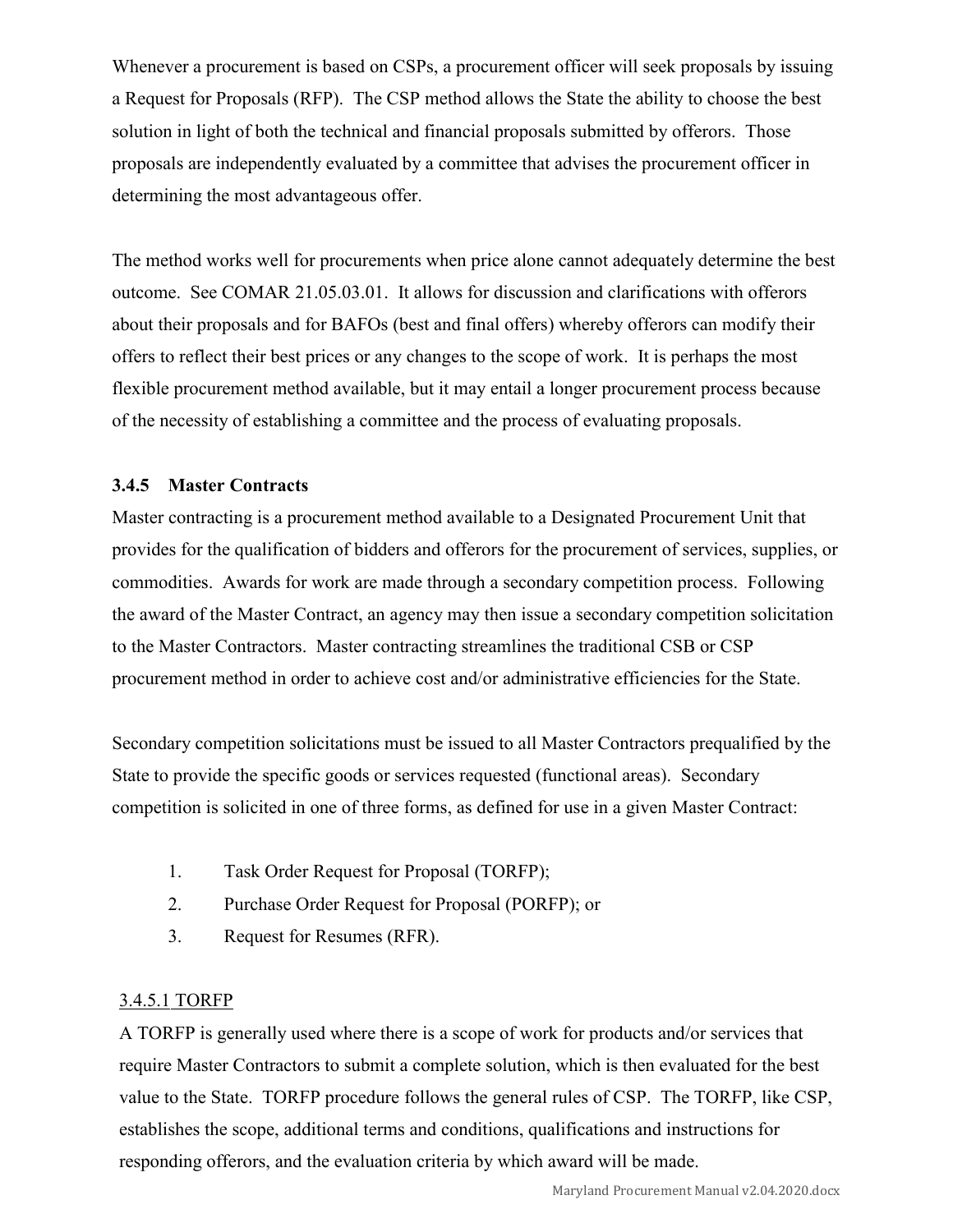The successful Master Contractor under the TORFP is awarded a Task Order Agreement, which may not exceed the period of performance or unit prices of the reference Master Contract. TORFPs may include renewal options, and awards may be made to more than one Master Contractor, if indicated in the TORFP. TORFP procedures may include the use of Pre-Proposal Conferences, Question & Answer periods, Reading/Bid Rooms, Oral Presentations, Cures, Clarifications, Discussions, Negotiations, BAFOs, and Debriefings.

#### 3.4.5.2 PORFP

A PORFP is generally used when desired products/services are readily available at a fixed price, typically as defined in a catalog or price sheet of the Master Contract. PORFP procedure follows the general rules of CSB. The PORFP, like CSB, defines the list of items desired, delivery terms and conditions, qualifications of and instructions for responding offerors, and generally award is based on lowest price technically acceptable.

The successful Master Contractor under the PORFP is awarded a Purchase Order, which may not exceed the period of performance or ceiling value of the reference Master Contract. PORFPs may include renewal options and/or optional quantities, and award may be made to more than one Master Contractor, if indicated in the PORFP.

#### 3.4.5.3 RFR

An RFR is generally used when the need for a temporary labor resource is required. RFRs require Master Contractors to submit resumes for qualified candidates in response to a specific Scope of Work. Resumes are evaluated, candidates interviewed to determine the candidate who provides the best value to the State. RFRs establish a scope of work, additional terms and conditions, qualifications of and instructions for responding offerors, and the evaluation criteria by which awards will be made.

The successful Master contractor under the RFR is awarded a Task Order Agreement, which may not exceed the period of performance or ceiling value of the reference Master Contract. RFRs may include renewal options, and awards may be made to more than one Master Contractor, if indicated in the RFR.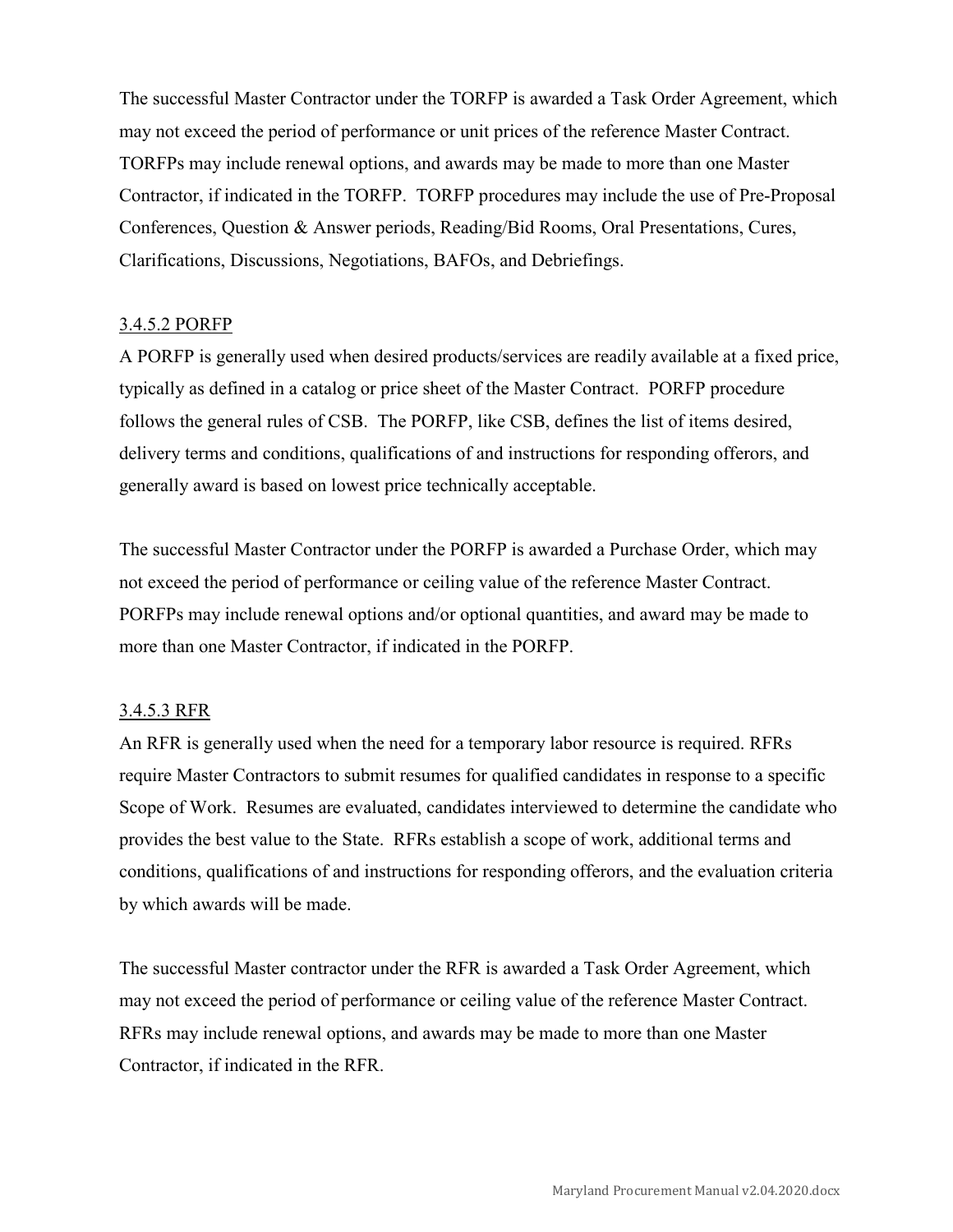#### **3.4.6 Sole Source Procurement**

A Sole Source procurement is not permissible unless the required service/equipment/product is available from only a single source. See COMAR 21.05.05. Examples are as follows:

- (1) When only one source exists which meets the requirements (e.g., proprietary items);
- (2) When the compatibility of equipment, accessories, or replacement parts is the paramount consideration (e.g., original equipment manufacturer - OEM);
- (3) When a sole vendor's item is needed for trial use or testing (e.g., pilot project);
- (4) When a sole vendor's item is to be procured for resale; or
- (5) When certain public utility services are to be procured and only one source exists.

The procurement officer must determine that a competitive source selection method cannot be used because there is only one available source for the contract. If there is reasonable doubt about one source, competition should be solicited.

A procurement agency recommending contract award based on the sole source method must first determine if the proposed price is fair and reasonable using either a price analysis or a cost analysis.[28](#page-32-0) The procurement officer should conduct negotiations, as appropriate, as to price, delivery, and terms.

The procurement officer, after obtaining the approval of the agency head or designee and all other approvals required by law or regulation, may award a contract without competition to the sole source vendor.

The determination and the basis for using the sole source must be in writing. The procurement officer may document the need, duration, pricing, effectiveness and why no other vendor is suitable or acceptable to meet the need of the agency.

The procurement agency must publish notice of award in eMMA not more than 30 days after the execution and approval of the contract. This requirement does not apply to sole source procurements that fall within the small procurement regulations set forth in COMAR 21.05.07.

The procurement officer must maintain a record of all sole source procurements by fiscal year.

<span id="page-32-0"></span><sup>28</sup> See BPW Advisory 2016-1,<https://bpw.maryland.gov/Pages/adv-2016-1.aspx>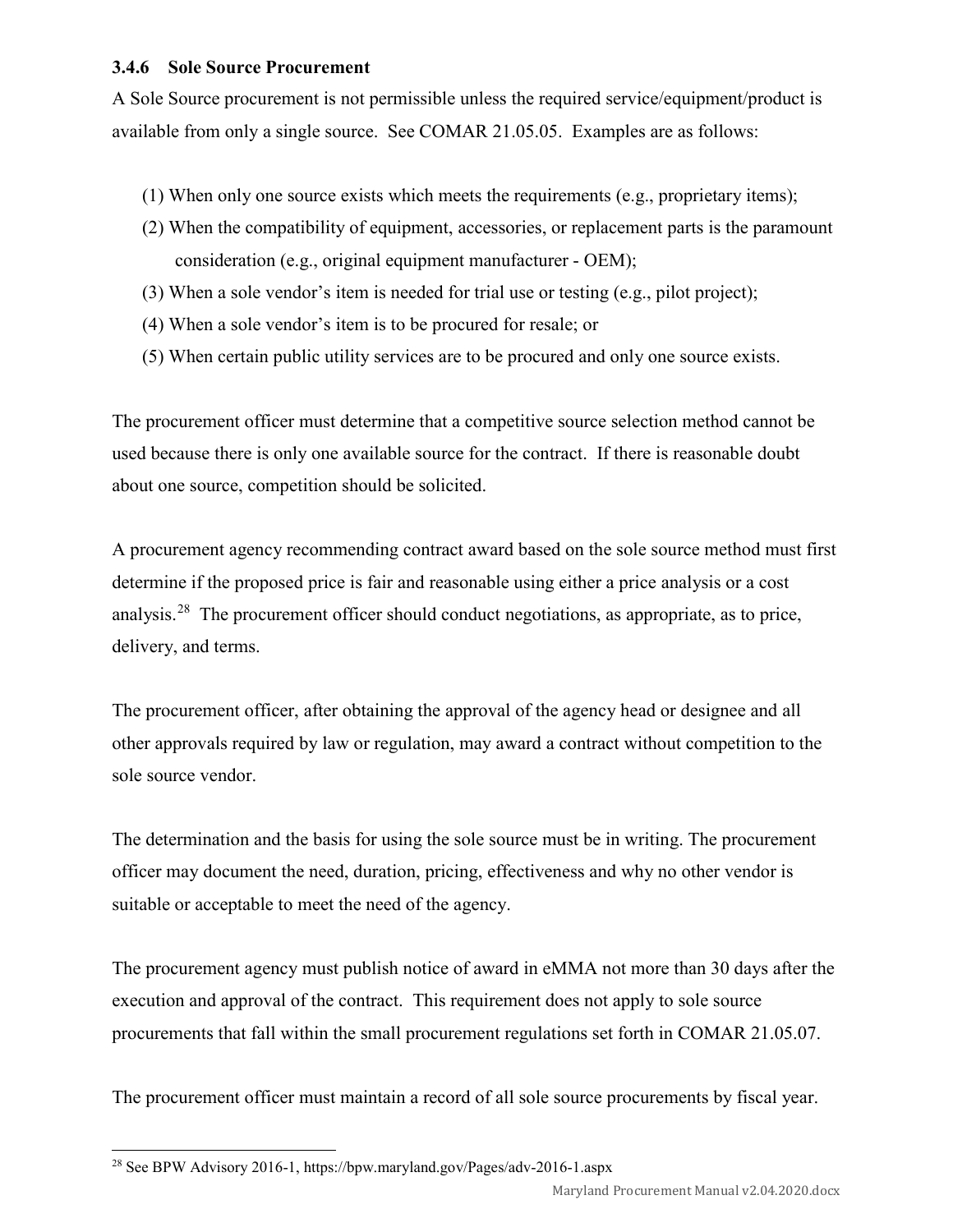Additional justification for sole source contracts may include:

- Continuity of Care: to provide continuity of human or social services care to current third-party clients;
- Situational: under *limited circumstances* when only one vendor has the practical ability to meet the State's requirements (seek Control Agency guidance);
- Bridge: to continue work under an expired or void or voidable contract to allow time to conduct a new competitive procurement; and
- Single Bids treated as sole sources per COMAR 21.05.02.20, allowing for negotiations of price, delivery, and terms, as appropriate.

#### **3.4.7 Intergovernmental Cooperative Purchasing Agreements (ICPA)**

ICPAs are entered into by at least one governmental entity<sup>29</sup>. The preferred form of intergovernmental cooperative purchasing is when participating governmental entities aggregate their common requirements for purposes of maximizing economies of scale when soliciting bids or proposals. See COMAR 21.05.09.

A primary procurement unit may participate in, conduct, sponsor, or administer an ICPA. The agency can initially sponsor or participate in an ICPA if the agency procurement officer issues a determination in writing that includes: (1) sufficient evidence that the ICPA provide cost savings to the State or promote administrative efficiencies or intergovernmental cooperation, and (2) a statement that the ICPA is in the best interest of the State, and is not intended to evade the purposes of Division II. If the primary procurement unit sponsors an ICPA, the solicitation must contain all clauses, terms, and conditions required under State procurement law and the contract is awarded in the same manner as a State contract, including any other required approvals. If the State is a named participant in the ICPA, the solicitation should be published on eMMA.

The use of ICPAs should not be used as a means to evade the purposes set forth under COMAR 21.01.01.03 or SFP § 13-110.

The documentation to support the written determination for approval may include at a minimum: pricing, market research, why the item is needed, the intended purpose, cost savings, efficiencies, length of the contract, and proof that the contract was competitively bid. Many ICPAs require

<span id="page-33-0"></span><sup>29</sup> See COMAR 21.05.09.01.B (1)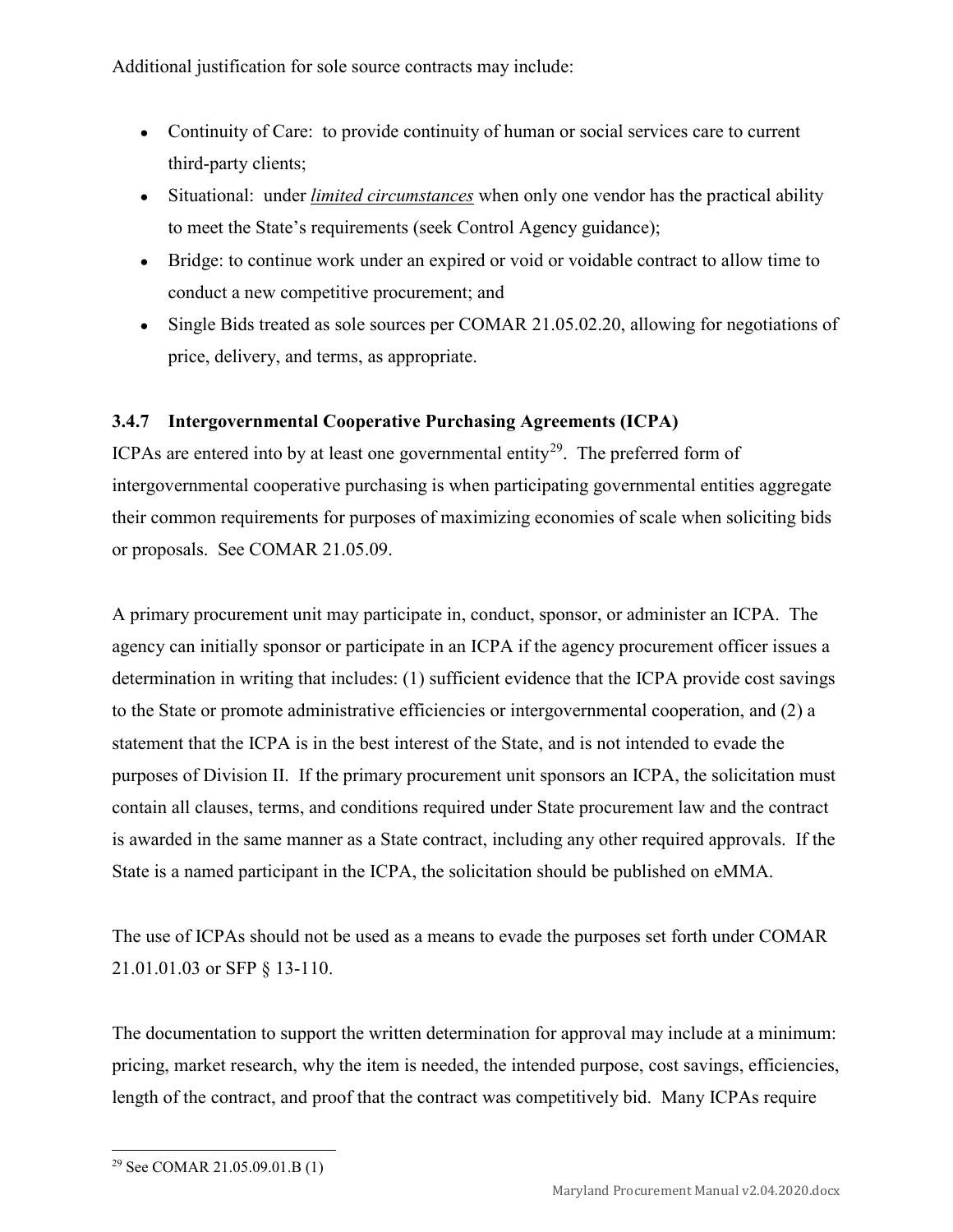the agency to complete a Participating Addendum and all must include the State's Mandatory Contract Terms and Conditions.

The procurement officer, after obtaining the approval of the agency head or designee and all other approvals (BPW if over \$200,000) required by law or regulation, may award the contract.

Notice of award must be published in eMMA by the procurement agency not more than 30 days after the approval and execution of the contract; and the primary procurement unit shall post the determination on the primary procurement unit's website.

#### **3.4.8 Noncompetitive Negotiated Procurements of Human, Social or Educational Services**

When a procurement is required to provide human, social, or educational services, the procurement officer must consider the most appropriate procurement method for acquiring these services, with the preferred method being CSPs.

However, if it is determined that two or more sources for human, social, or educational services are available, but because there is an absence of effective competition, it is not expected that the available sources will respond to an IFB or CSP, COMAR 21.05.12.04 allows these selected types of services to be procured under the noncompetitive negotiated procurement method, as follows:

- (a) An employer in a program of "On-the-Job" training for employment and training purposes;
- (b) Group foster care services for children or adults under a negotiated rate system adopted by regulation; or
- (c) The following services for the mentally ill:
	- (i) Residential rehabilitation services;
	- (ii) Community rehabilitation services (psychosocial); or
	- (iii) Therapeutic group home services for children and adolescents.

Prior to entering into a noncompetitive negotiated procurement, the director of the program must submit a request to the procurement officer justifying the need to enter into the contract(s). Upon approval of the justification by the procurement office, the procurement officer will seek approval from the Agency Head (or designee) to continue with this procurement method. Once approval is given, the procurement officer with assistance from the program will develop a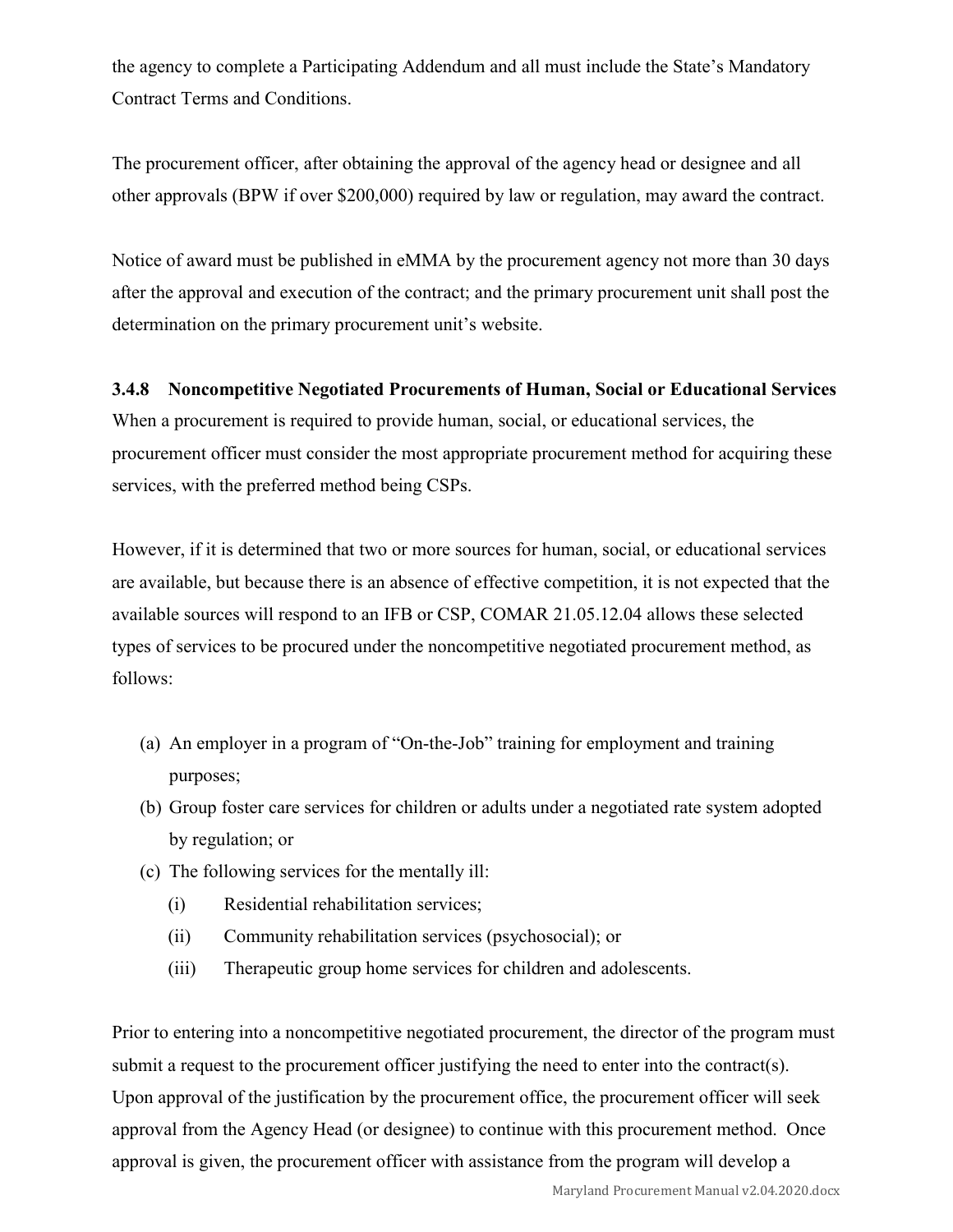Request for Expressions of Interest (REOI) notifying vendors that the agency seeks to use this procurement method. The REOI includes a scope of work developed by the program that includes the programmatic requirements; a request for proof that the prospective vendor is qualified to perform the requested services; any performance measures that will be used; and if a contract is expected to exceed \$50,000, a statement to that effect.

The REOI shall be published for a minimum of 10 days before the written Expressions of Interest are due. Notice shall be sent to all potential providers including advocacy organizations. When a contract is expected to exceed \$50,000, the REOI shall be published on eMMA.

As a need for the services arises, the procurement officer may:

- Conduct discussions with one or more responsible service providers that previously submitted an expression of interest; and
- Award a contract to a provider if the procurement agency head or designee, on the basis of discussions or past experience with the provider, determines that an award will be in the State's best interest.

In the course of a particular noncompetitive negotiated procurement, the procurement officer should give responsible service providers that submitted acceptable or potentially acceptable expressions of interest fair and equal treatment with respect to discussions.

Notice of any award, regardless of amount, under this regulation shall be published in eMMA.

#### **3.4.9 Emergency and Expedited Procurements[30](#page-35-0)**

#### **3.4.9.1 Emergency Procurements**

<span id="page-35-0"></span>An emergency procurement in excess of \$50,000 is permitted when a CSB or CSP procurement method cannot be used because of an emergency circumstance. An "Emergency" is defined as a sudden and unexpected occurrence or condition which agency management reasonably could not foresee that requires an action to avoid or to mitigate serious damage to public health, safety, or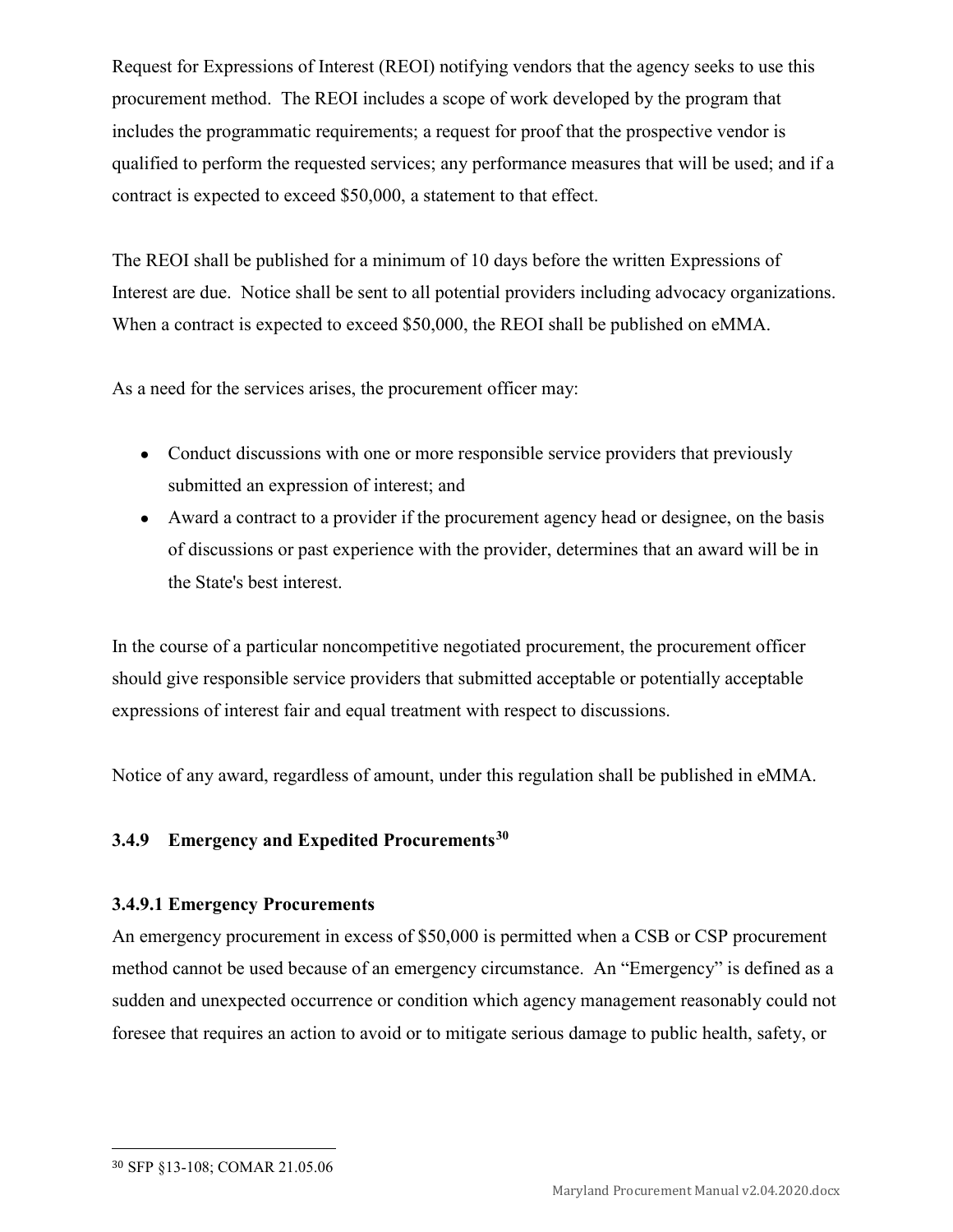welfare.<sup>31</sup> Emergency procurements are limited to the procurement of only the types and quantities of items necessary to avoid or to mitigate such damage.

A procurement officer may award an emergency contract or make an emergency contract modification only with the approval of the agency head or designee. Otherwise, the process for conducting an emergency procurement is similar to a Category I or II SP, allowing oral or written solicitation, and no requirement for posting a solicitation on eMMA. Despite the hastened timing of the procurement, the agency must obtain as much competition as is possible and practicable.

Following an emergency award, the procurement officer must:

- Publish a notice of award in eMMA not more than 30 days after the execution and approval of the contract;
- Make a record of the emergency procurement, including the required information set forth in COMAR 21.05.06.02D(2); and
- Prepare and forward a report of the emergency procurement to the BPW and the appropriate Control Agency within 45 days of the emergency contract award or modification.

## **3.4.9.2 Expedited Procurements**

The Maryland Port Commission and the Maryland Aviation Administration are the only procuring entities authorized to conduct expedited procurements. An expedited procurement in excess of \$50,000 is permitted when a CSB or CSP procurement cannot be used because urgent circumstances require expedited action, and the action is in the public interest and outweighs the benefits of both CSB and CSP.

Prior to conducting an expedited procurement, the procurement officer must:

• Make a written determination, signed by the agency head or designee that explains why the expedited procurement best serves the public interest and why the need outweighs the benefits of a competitive source selection; and

<span id="page-36-0"></span> <sup>31</sup> COMAR 21.01.02.01B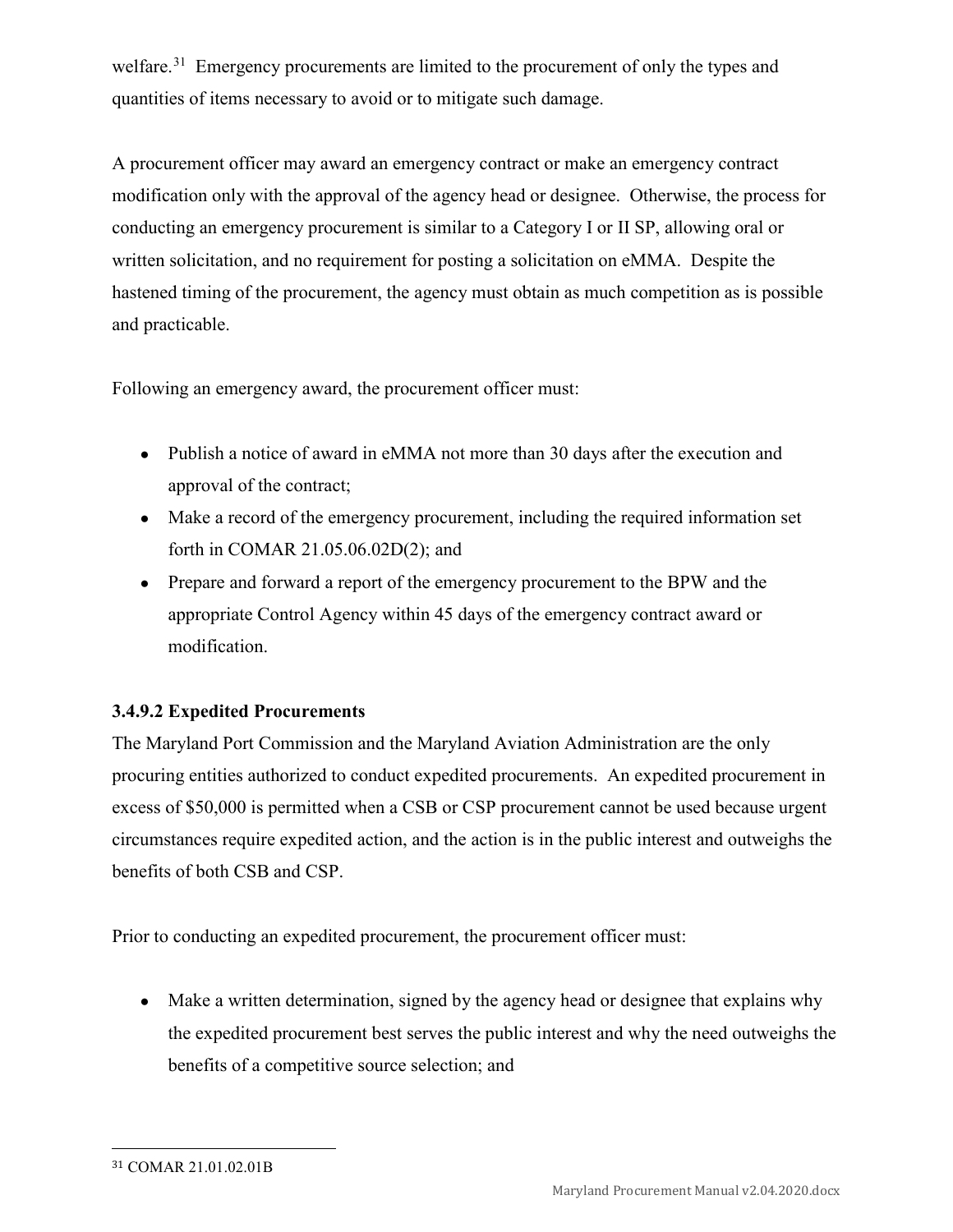• Receive approval from the BPW, via an item submitted for approval on the BPWs' Agenda that details the expected impact upon the State if the procurement is not made on an expedited basis, including lost revenues if applicable.

Competitive solicitation of bids or offers is the preferred method of making an expedited procurement, and may include public notice and direct solicitation. Noncompetitive source selection is permitted due to time constraints or another reason that precludes use of competitive solicitation.

Following an expedited procurement award, the procurement officer must:

- Publish a notice of award in eMMA not more than 30 days after the execution and approval of the contract;
- Make a record of the expedited procurement, including the required information set forth in COMAR 21.05.06.03E (2); and
- Prepare and forward a report of the expedited procurement award to the BPW for inclusion on the Department of Transportation's action agenda within 30 days of the expedited contract award.

## **3.4.10 Architectural Services and Engineering Services (A/E)**

In addition to having its own section of  $COMAR<sup>32</sup>$  $COMAR<sup>32</sup>$  $COMAR<sup>32</sup>$  and being applicable to only the Department of Transportation and the Department of General Services, A/E procurement also has the distinction of being a "modified" version of the RFP process. While the A/E firms are asked to respond with technical proposals as a result of the RFP issued, there are additional steps in some cases, and in all cases the financial proposal is handled differently than in traditional RFPs.

The major steps of the A/E procurement process are as follows:

<span id="page-37-0"></span>a. Advertisement of Expression of Interest (EOI) – the agency issues a notice to the public via eMMA that a contracting opportunity exists at the agency and requests that firms respond with their EOI. The EOIs typically contain information requested as part of the notice, and this information is then used by the agency to produce a reduced candidate list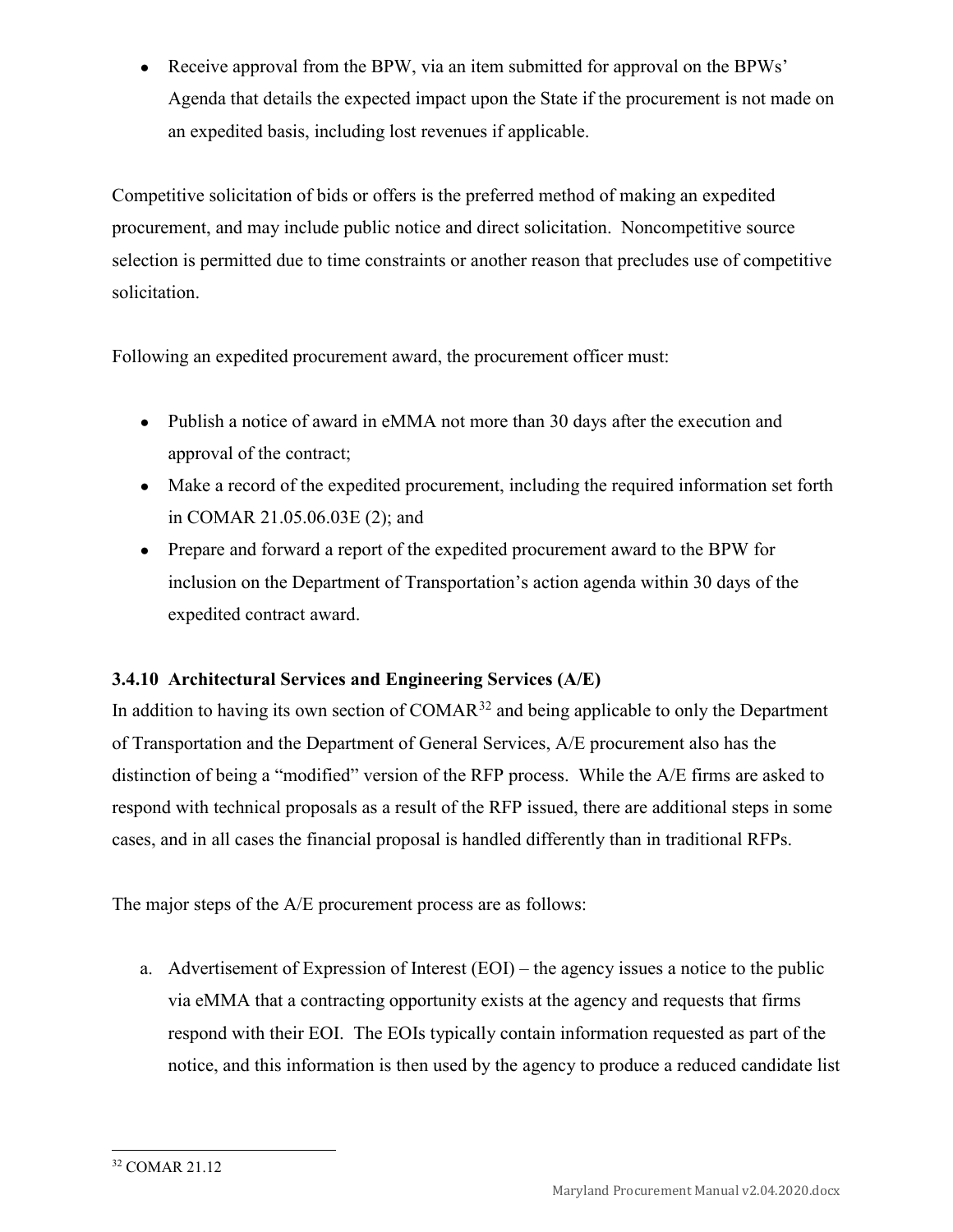(RCL). Once the RCL is prepared, those firms making the RCL are issued the RFP and are asked to submit technical proposals.

NOTE: The EOI is an optional step under current law. If the agency desires, or if it is in the best interests of the State, the agency can proceed to advertise a notice that essentially directly issues the RFP to the public, much like a traditional RFP.

- b. Review of Technical Proposals the agency reviews the technical proposals, again, much like a traditional RFP, and determines the overall rankings of the offerors. Depending on the circumstances presented in the advertised notice, the top ranked firm or firms are then invited to submit a price proposal. This varies from the traditional RFP process, in which you would have received the sealed price proposals from the offerors at the time that the technical proposals were submitted.
- c. Price Proposals the price proposals are received and reviewed against the engineer's estimate for the project to determine if the pricing is fair and reasonable. Negotiations are typically held at this point if there are questions or concerns about the price proposal, as opposed to the BAFOs that would be requested in a traditional RFP process.

The A/E COMAR section has provisions for contracts over \$200,000 and for contracts under \$200,000. The slight differences in process allow for the faster completion of the procurement of contracts under \$200,000.

A/E contracts can either be project specific, or they can be indefinite quantity contracts, where the agency awards the contract to a consultant or consultants, and work assignments are issued under the contract in accordance with the scope and terms of the contract.

#### **3.4.11 Public Private Partnerships (P3)**

A Public Private Partnership (P3) is a method for delivering public infrastructure assets using a long-term, performance-based agreement between an authorized agency and a private entity where appropriate risks and benefits can be allocated in a cost-effective manner between the contractual partners. In a P3, the private entity performs functions normally undertaken by the government, but the government agency remains ultimately accountable for the public infrastructure asset and its public function. The State may retain ownership in the public infrastructure asset and the private entity may be given additional decision-making rights in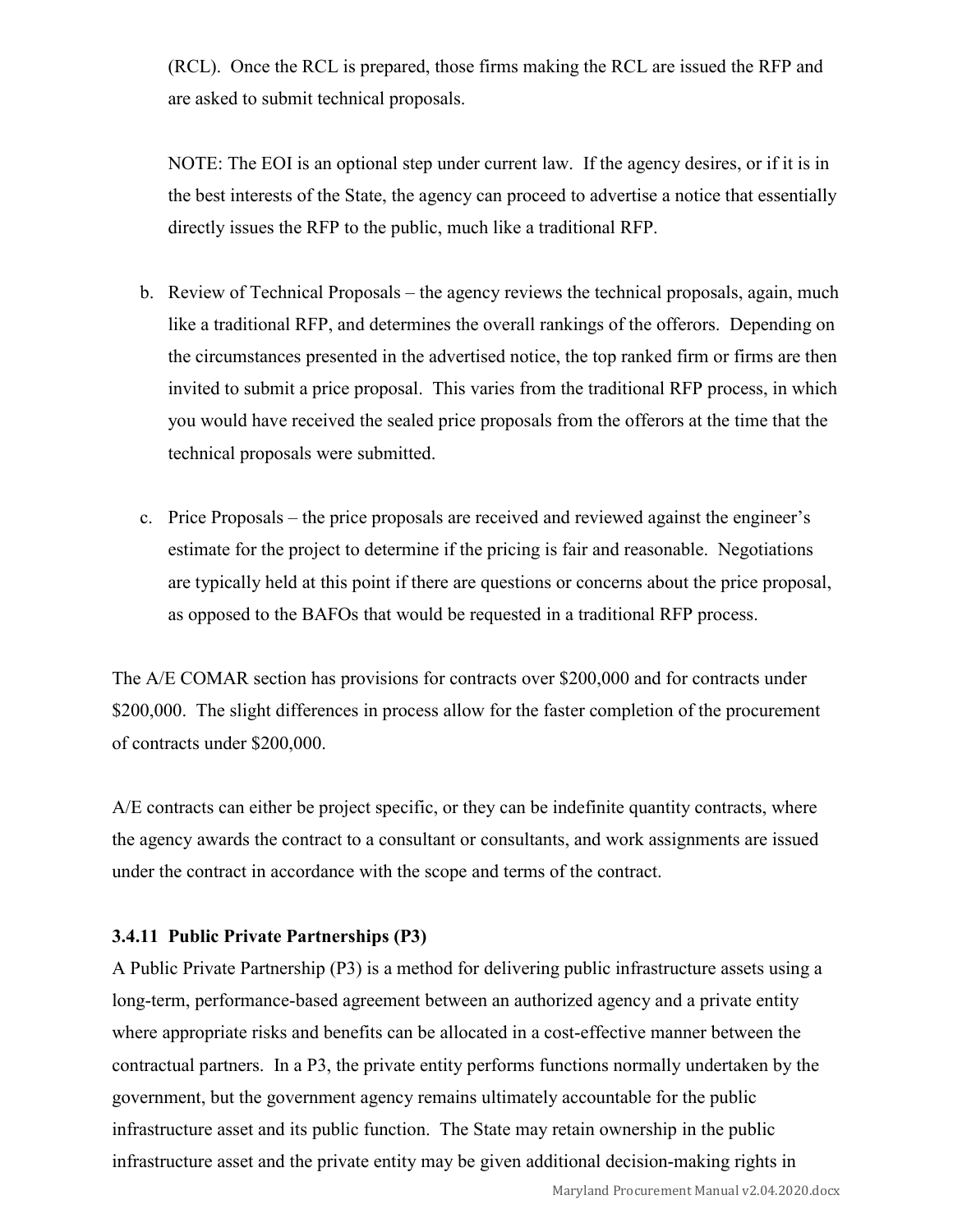determining how the asset is financed, developed, constructed, operated, and maintained over its life cycle.

The State agencies authorized to implement a P3 are the DGS, MDOT (for public infrastructure assets of any of its modal administrations), the Maryland Transportation Authority, the USM, MSU, SMCM, and Baltimore City Community College.

In general, an authorized agency may establish a P3 and execute an agreement in connection with any public infrastructure asset for which the authorized agency is responsible. Per the controlling statute<sup>33</sup>, authorized agencies are to adopt regulations and establish process for the development, solicitation, evaluation, award, and delivery of a P3. Regulations and processes for P3s are still in progress.

Prior to issuing a public notice of solicitation for a P3, a pre-solicitation report concerning the proposed P3 must be submitted to the Comptroller, State Treasurer, budget committees, and the Department of Legislative Services, as required in statute. After the review and comment period on the pre-solicitation report, and before issuing the public notice of solicitation, the authorized agency must request the BPWs to officially designate the public infrastructure asset as a P3 and approve the solicitation method.

## **3.5 Planning the Solicitation**

#### **3.5.1 Timelines**

When planning any procurement, consideration should be given to the time required to perform the necessary steps of the procurement. See the Timelines and Checklists for CSB and CSP Procurement Methods. [34](#page-39-1)

IFB: Generally 6 to 9 months. MS-IFB: Generally 9 to 12 months. RFP: Generally 12 to 18 months.

<span id="page-39-0"></span><sup>33</sup> SFP §10A-201(b)

<span id="page-39-1"></span><sup>&</sup>lt;sup>34</sup> See the "Timelines & Checklists for CSB & CSP Procurement Methods" link on the Maryland Procurement Staff webpage: <https://procurement.maryland.gov/procurement-staff/>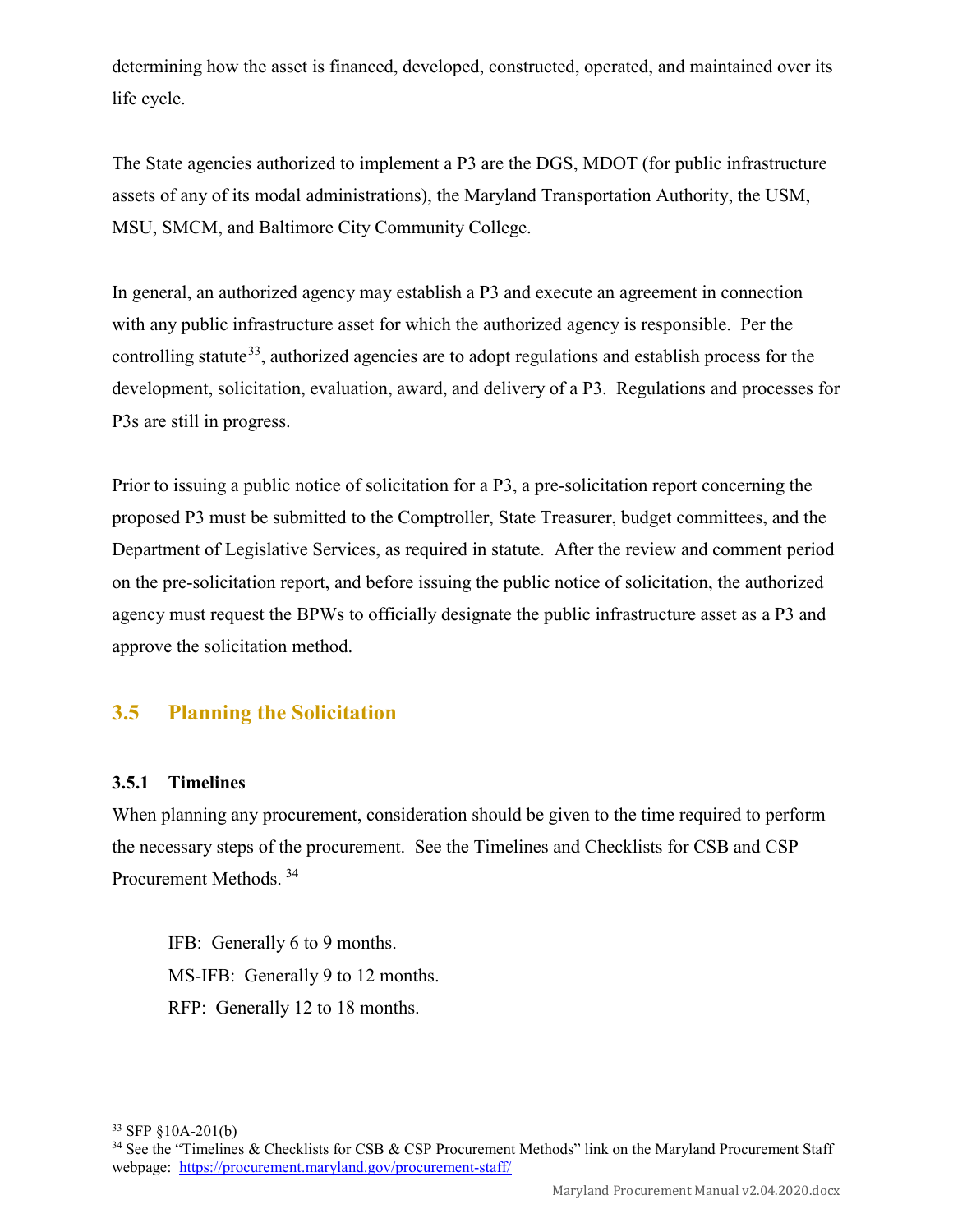The foregoing timelines are only guidelines. In deciding when to start a procurement, if the procurement is subject to review by a Control Agency, the procurement officer should account for extra time that may be required for review and approval by the Control Agency prior to release.

When structuring automatic reminders of when to begin a new procurement, many procurement officials use 18-months, 12-months, or 9-months based on the classification of a solicitation.

*Best Practice Tip: Always start EARLY.* 

### **3.5.2 Selecting the Evaluation Committee Members**

When an evaluation committee is desired for a procurement, the optimal number of voting members is three. The procurement officer may utilize subject matter experts, technical advisors or consultants who are not members of the evaluation committee.

Individuals should be selected to serve on an evaluation committee based upon their expertise and experience with the subject matter, varied perspectives, absence of any prejudices or conflicts of interest, and availability to commit the necessary time and attention to their responsibilities.

### **3.5.3 Evaluation Committee Members' Role and Responsibilities**

The procurement officer should confirm that each member of the evaluation committee is able to perform the following roles and responsibilities to conduct the initial evaluation:

- Maintain confidentiality throughout the procurement;
	- o Do not disclose to anyone that you are an evaluation committee member;
	- $\circ$  Restrict communication regarding the procurement to the evaluation committee and procurement officer;
	- o The procurement officer is to be the sole point of communication with offerors;
	- $\circ$  Limit communication with current contractors to management of the existing contract;
- Attend evaluation committee meetings;
- Read the RFP and all proposals received;
- Participate in discussions regarding the merits of the proposals;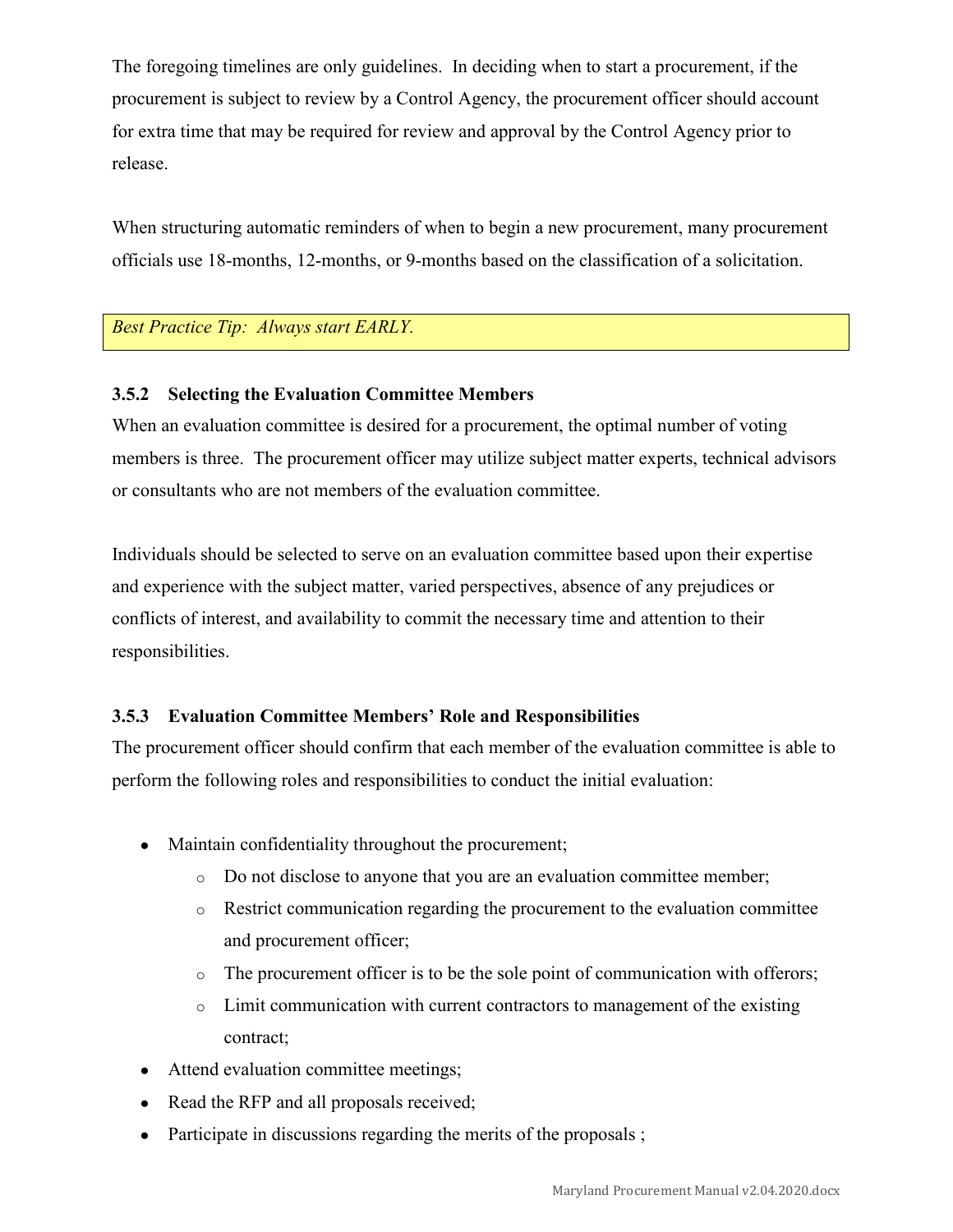- Identify items in the proposals that need to be clarified, supplemented or addressed and review offeror responses;
- Conduct reference checks, as needed;
- Participate in oral discussions with offerors, as appropriate or necessary;
- Determine strengths and deficiencies of each proposal;
- Independently rank technical proposals and financial proposals;
- Finalize overall proposal rankings; and
- Make award recommendation to the procurement officer.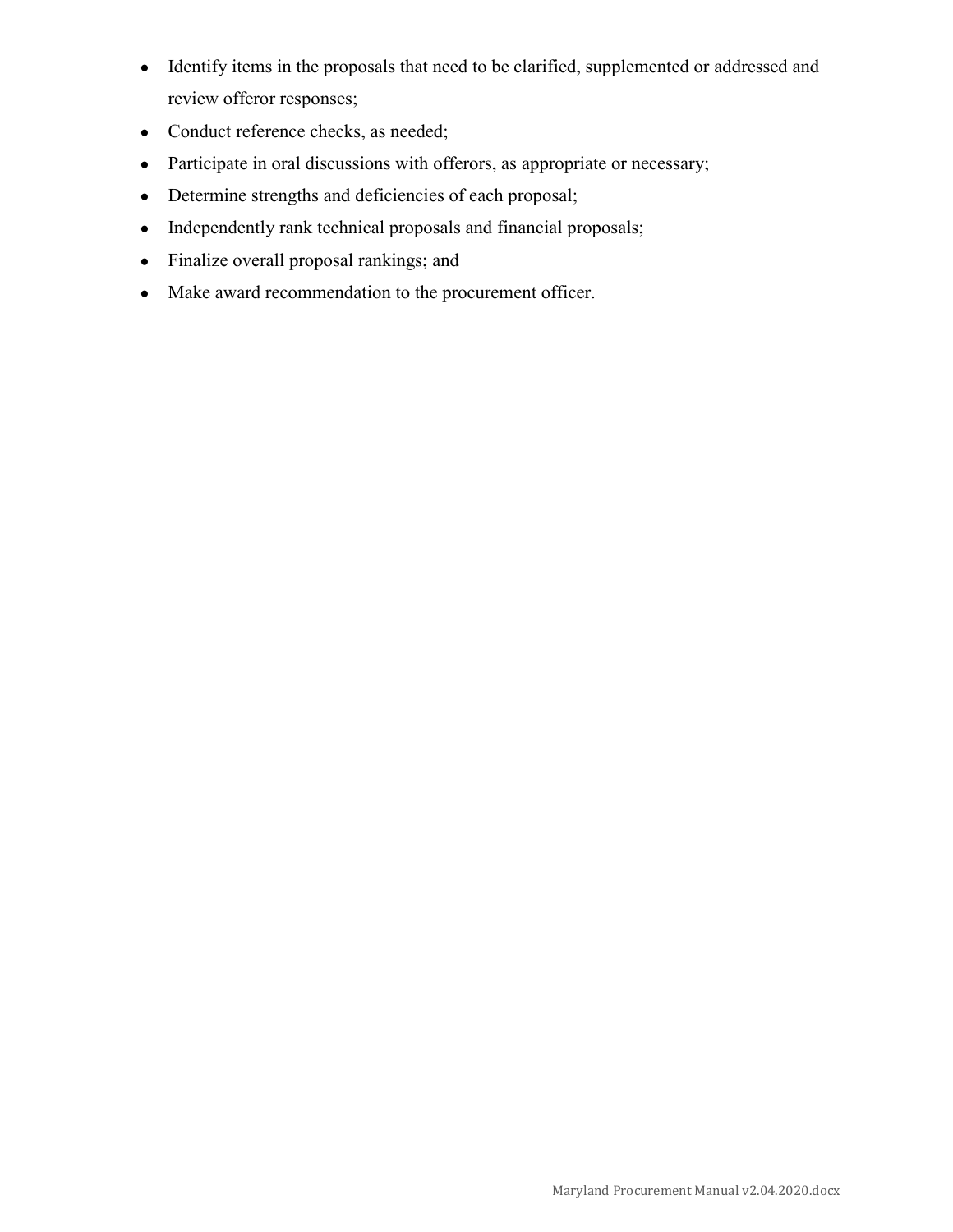## **4. Solicitation Preparation**

## **4.1 Drafting the Solicitation**

Once an agency has identified a need, the work of drafting the solicitation can begin. Start with the State's most current template for the procurement method selected. If a previous solicitation is available, the procurement officer may refer to the scope of work content from that solicitation, including any subsequent amendments or contract modifications, as a starting point for drafting the new solicitation. The procurement officer may consider any feedback provided by the vendor community during the previous procurement.

#### **4.1.1 Procurement Officer Determinations**

Depending on the procurement method selected, the procurement officer may need to write a determination justifying the use of that method. A determination is defined as a written procurement decision by a public official or employee that is based on written findings, and is typically a separate document, which is retained in a procurement file.<sup>[35](#page-42-0)</sup> For each of the following procurement methods, refer to the indicated COMAR section for specifics on what to include in the respective determination.

| <b>Procurement Method</b>                       | <b>COMAR Requirement</b>       |
|-------------------------------------------------|--------------------------------|
| Sole Source                                     | COMAR 21.05.05.02B             |
| Emergency                                       | COMAR 21.05.06.02.D.2(a)       |
| (While not technically a "determination," the   |                                |
| basis and justification of an emergency         |                                |
| procurement must be included in its record.)    |                                |
| Expedited                                       | COMAR 21.05.06.03.A.1(a) and C |
| (For Use by MPA and Maryland Aviation           |                                |
| Administration only)                            |                                |
| <b>Intergovernmental Cooperative Purchasing</b> | COMAR 21.05.09.04              |
| (This determination is made by a Primary        |                                |
| Procurement Unit: STO, DGS, MDOT, or            |                                |
| MPA as authorized. Typically, an agency         |                                |
| sends the basis for the determination to the    |                                |
| Primary Procurement Unit, which is then         |                                |
| reviewed and adopted by the Primary             |                                |
| Procurement Unit.                               |                                |

<span id="page-42-0"></span><sup>35</sup> See COMAR 21.01.02.01(34)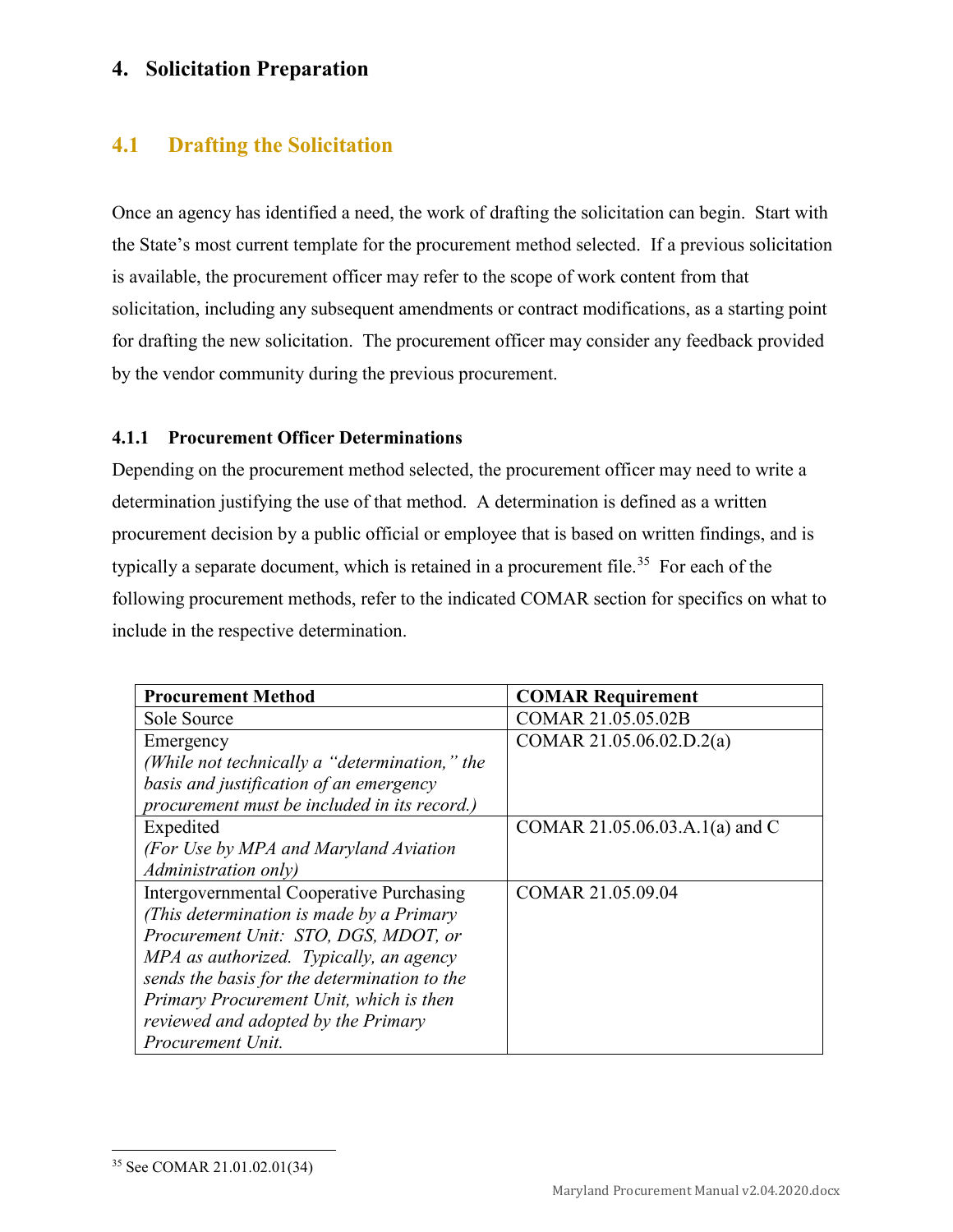### **4.1.2 Minimum Qualifications**

Given that "effective and broad-based competition" is one of the principal policies and purposes of Maryland's procurement regulations (see COMAR 21.01.01.03.G), deciding who enters that competition by setting Minimum Qualifications must be carefully considered.

In general, Minimum Qualifications speak to base characteristics of a bidding or proposing entity such as experience, licensure, and certifications that are necessary for a bidder or offeror to perform the contract. Minimum Qualifications should be objectively evidenced by specific proof.

- For example, a Minimum Qualification that requires "extensive experience" in a particular area may not only be difficult to quantify but also difficult to prove because offerors' ideas of "extensive" may differ drastically from each other and from those of the soliciting agency.
- On the other hand, requiring two years of experience within the last five years of providing food service to a minimum of 500 individuals per year could be objectively documented by one or more references.

Another consideration in writing Minimum Qualifications is stating who can satisfy them. Typically, the bidder or offeror is expected to meet the Minimum Qualifications. However, the solicitation may state that Minimum Qualifications can be met by subcontractors, subsidiaries, parent companies, or attributing the experience of individuals to a new firm.

With regard to Minimum Qualifications, the procurement officer should consider the following:

- Are Minimum Qualifications appropriate for the solicitation;
- Are the Minimum Qualifications written in a way that does not overly restrict competition;
- Are the Minimum Qualifications drafted as pass/fail requirements limiting subjective interpretation;
- Do the Minimum Qualifications state the minimum amount of experience rather than the preferred amount of experience;
- Do the specifications apply Minimum Qualifications to the proposing entity and not the proposing entity's staff where possible; and
- Consider the procurement method before establishing Minimum Qualifications: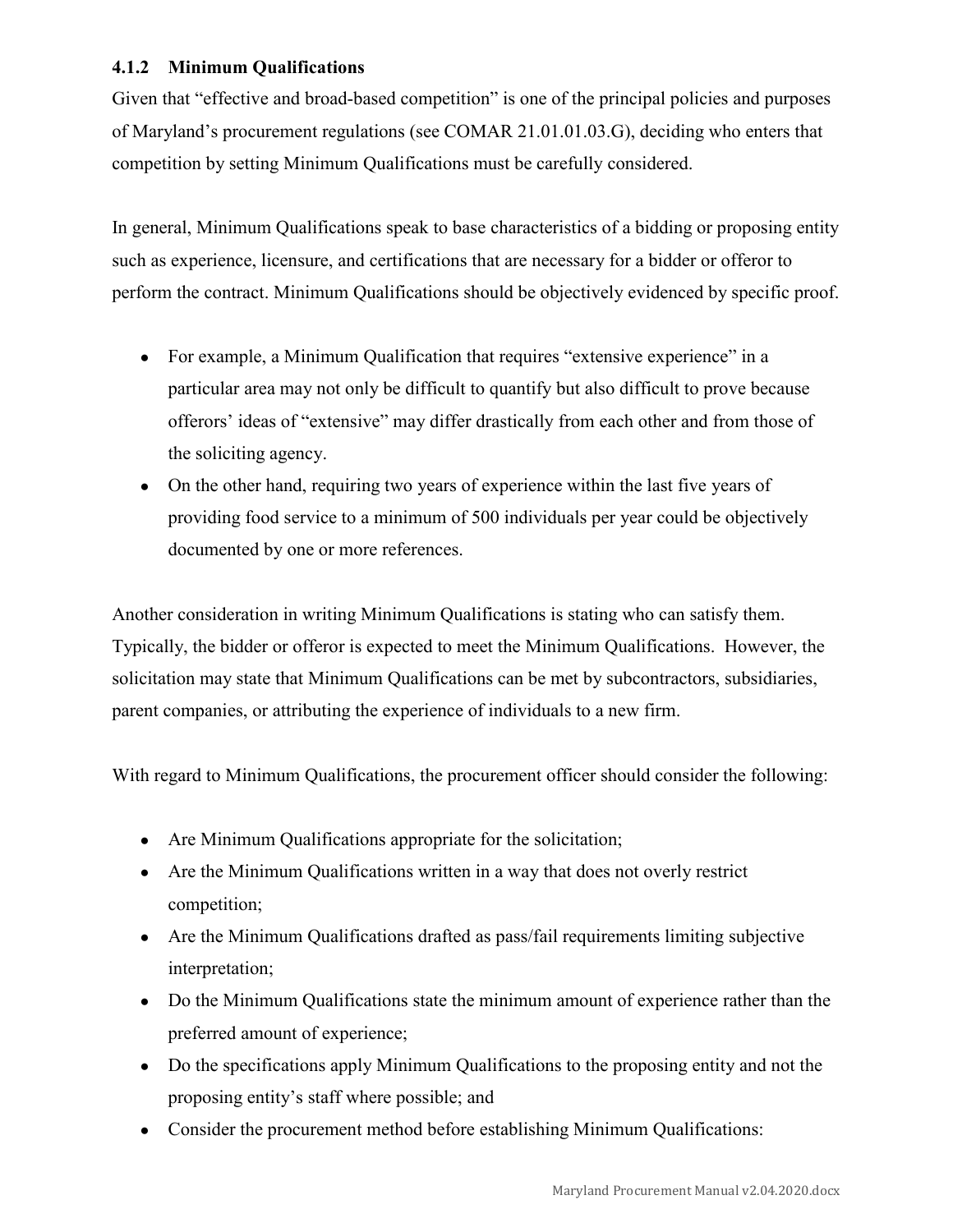- For RFPs, Minimum Qualifications may not be necessary where an RFP allows an agency to weigh the experience and capabilities of each offeror during the evaluation process. In fact, the State RFP template specifically includes "Offeror Qualifications and Capabilities" as one of the evaluation criteria. Offerors with less experience or capability would receive a lower ranking in this category than offerors with more, so it is often not necessary to limit the pool of offerors at the outset when ultimately the best offerors will receive a higher technical evaluation. (However, Minimum Qualifications may be necessary where the Minimum Qualification is a mandatory component of the work to be performed, e.g., the vendor or its key personnel must have license, certification, or permit to perform the scope of work.)
- $\circ$  For IFBs, Minimum Qualifications assist in determining responsibility.<sup>[36](#page-44-0)</sup> Unlike RFPs, IFBs have no evaluation component, so Minimum Qualifications often are appropriate to ensure that bidders are capable of performance and serve as the primary mechanism for making that determination. To that end, the Minimum Qualifications should be written such that the requirement and associated proof objectively demonstrate the bidder's ability to perform under the contract.

### **4.1.3 Best Practices for Drafting Specifications**

- Start the drafting process early enough to allow careful consideration of requirements, including those that have been published before, and ample time for review, updates, and revisions;
- Write clear, concise, unambiguous specifications so both the State and contractor operate under the same set of expectations during contract performance;
- Use terms consistently throughout the solicitation document;
	- For example, the word "assessment" should not be used in one place while "test" is used in another and "examination" is used elsewhere when all refer to the same contract activity; and
	- A related best practice is defining the terms used in a solicitation such that there is no dispute during contract performance regarding their meaning; and
- Avoid using passive voice in writing the solicitation;
	- For example the following sentence: "The assessment will be completed by June 30 of each contract year." In this example, it is unclear whom the actor is or who

<span id="page-44-0"></span><sup>&</sup>lt;sup>36</sup> See COMAR 21.01.02.01(77) for definition of "responsible."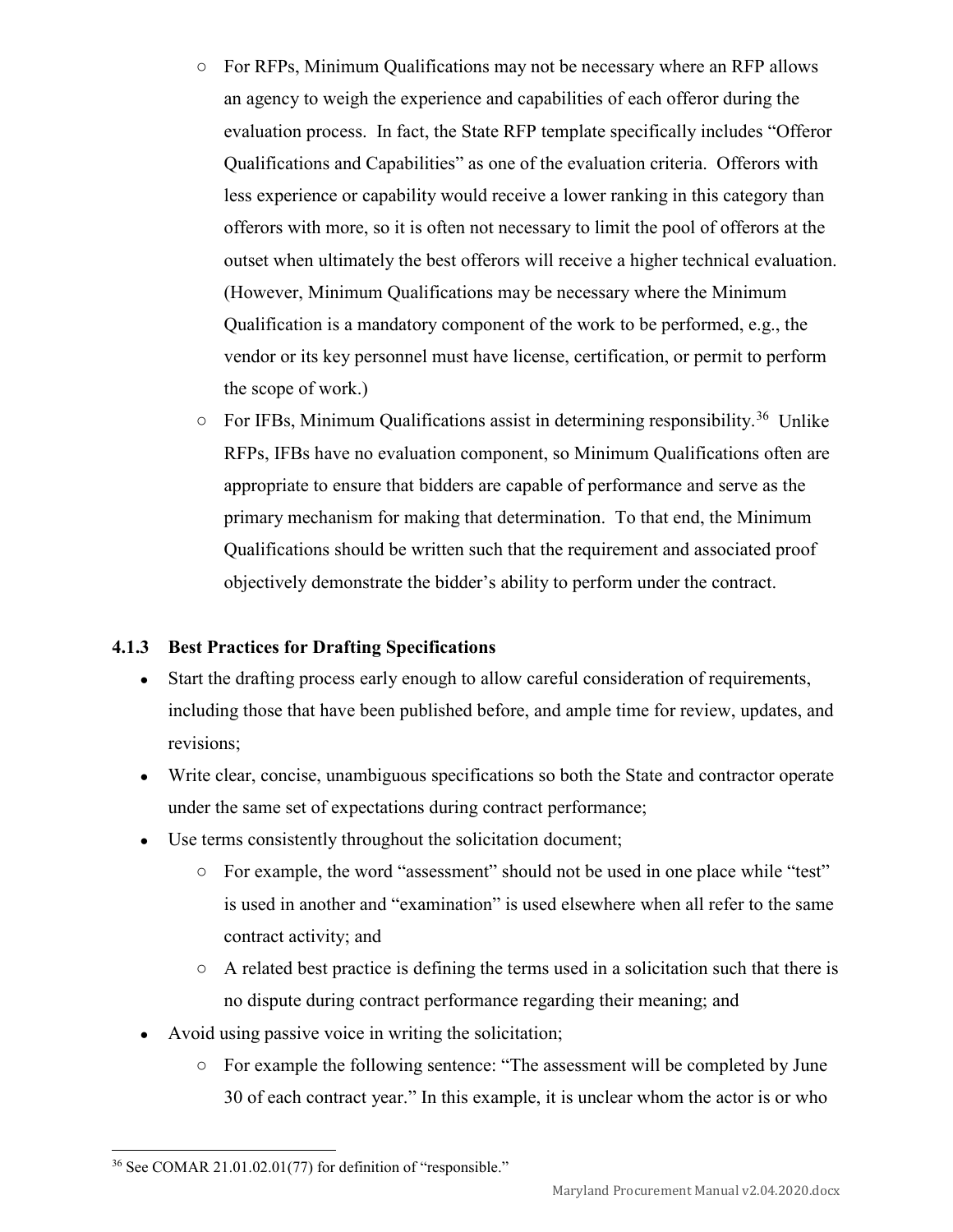is responsible for completing the assessment. A sentence in active voice, by contrast, discloses the actor: "The Contractor shall complete the assessment by June 30 of each contract year."

#### **4.1.4 State Agency Subject Matter Experts - Security, Insurance, and Auditing**

State procurement typically requires contractors to comply with various physical and information technology security measures, insurance levels, and independent auditing requirements. Deciding when these provisions are appropriate often requires the expertise of colleagues within the State. For example, the standard IT security requirements in the State procurement templates may merit revisions or additions, with assistance from the experts within DOIT. Choosing the appropriate types and amounts of insurance may require the input of the STO. Deciding whether an independent audit of operational controls is required based on the contractor's access to personally identifiable information, protected health information, or information critical to an agency's mission, may be a question for internal auditors within DBM. For more information regarding specific questions and state contracts, an agency may contact its Control Agency procurement analyst.

#### **4.1.5 Program Guidance - Program Personnel Input**

In crafting specifications, an agency should capture the input and comments of the State's program personnel for the contract. In some agencies, the program personnel will provide an initial draft of the scope of work; in others, program requirements are discussed with procurement officials, who ultimately write the specifications. In all cases, obtaining the feedback and input of the program personnel for the contract is critical. A procurement officer should ask the program personnel about best practices within the industry that may translate into specifications for the solicitation. If the procurement has been done before, the procurement officer may also want to ask what program needs have changed since the last procurement and what could be done better this time. Upon incorporating changes to the specifications based on program personnel comments and input, key program personnel should review a final draft of the specifications before publication.

#### **4.1.6 Technical Evaluation Criteria Order of Importance**

For RFPs, an agency must consider the relative importance of each technical proposal evaluation criteria. In the State's RFP template, these criteria are listed in descending order of importance. While the template criteria and their ordering are appropriate for some solicitations, they may need to be adjusted for others.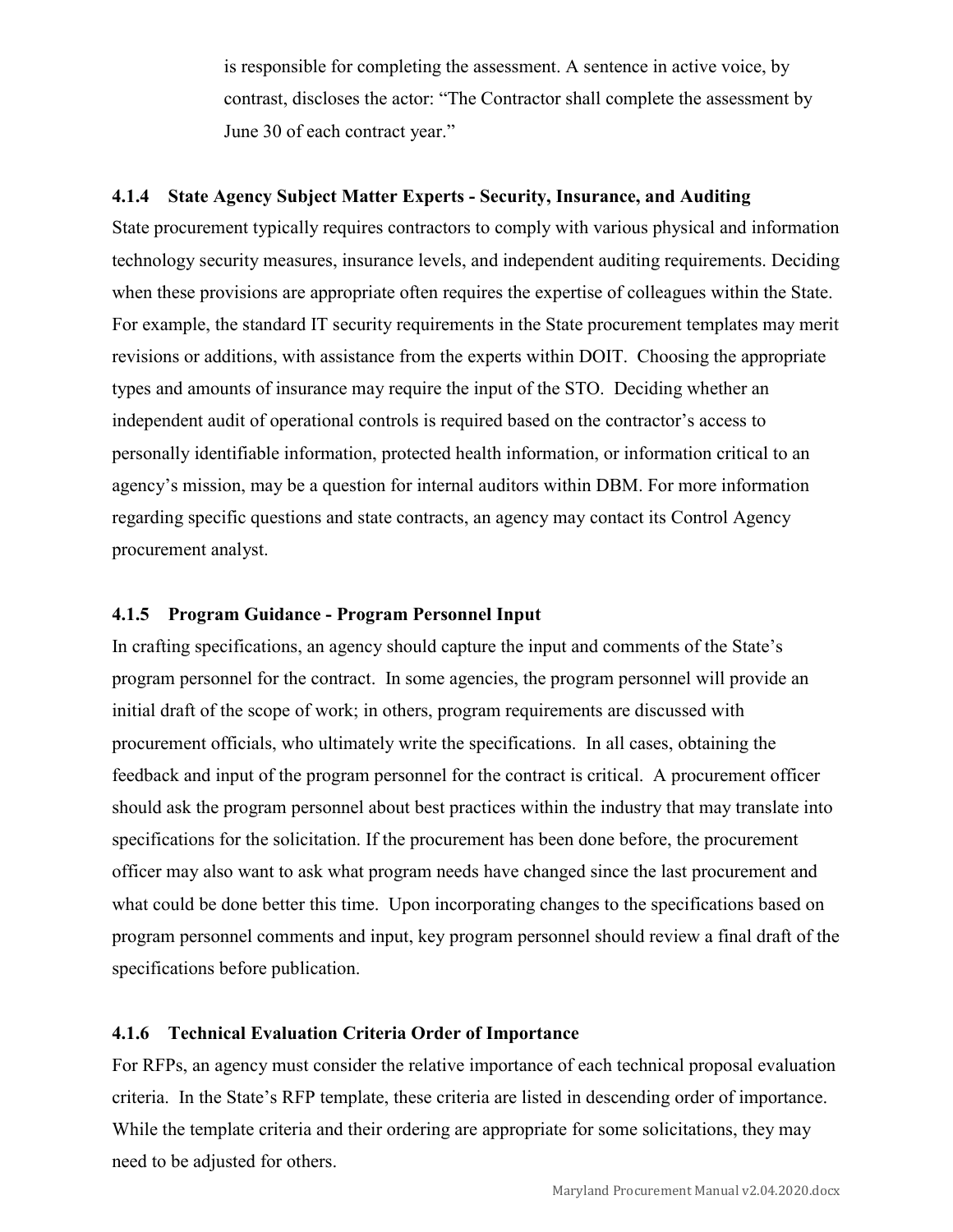### **4.1.7 Weighting of Technical vs. Financial Factors**

The RFP must state the relative importance of technical versus financial factors.<sup>[37](#page-46-0)</sup>

Typically, equal weighting of offerors' technical and financial proposals provides the procurement officer with the most flexibility in determining the overall ranking of proposals to ascertain the best value award recommendation.

The RFP may give greater weight to technical factors when the quality of the technical proposal and the services to be provided under the scope of work support such a finding. The agency must then conduct a cost-benefit analysis to determine whether the higher cost to the State is justified by the added value of purchasing the more expensive option.

Conversely, the RFP may give financial factors greater weight than technical factors when pricing is paramount and the type of services to be provided under the scope of work support such a weighting.

#### **4.1.8. Contract Performance Tools**

Listed below are some contract performance tools available to a procurement officer. Consult your procurement analyst, Assistant Attorney General (AAG), and other relevant resources to determine inclusion of these measures in a specific solicitation.

#### **A. Payment and Performance Bonds**

A performance bond is a contract surety bond, which guarantees that a contractor will fulfill its contractual obligations under a project. The bond is put in place as a protection for the project owner and the State in case the contractor does not perform.

A payment bond is a contract surety bond, which guarantees that a contractor will pay its subcontractors, material suppliers or laborers for the work and materials provided in accordance with the agreement made between the two parties.

Performance and payment bonds are required for construction projects over \$100,000.

<span id="page-46-0"></span><sup>37</sup> COMAR 21.05.03.02.A(2)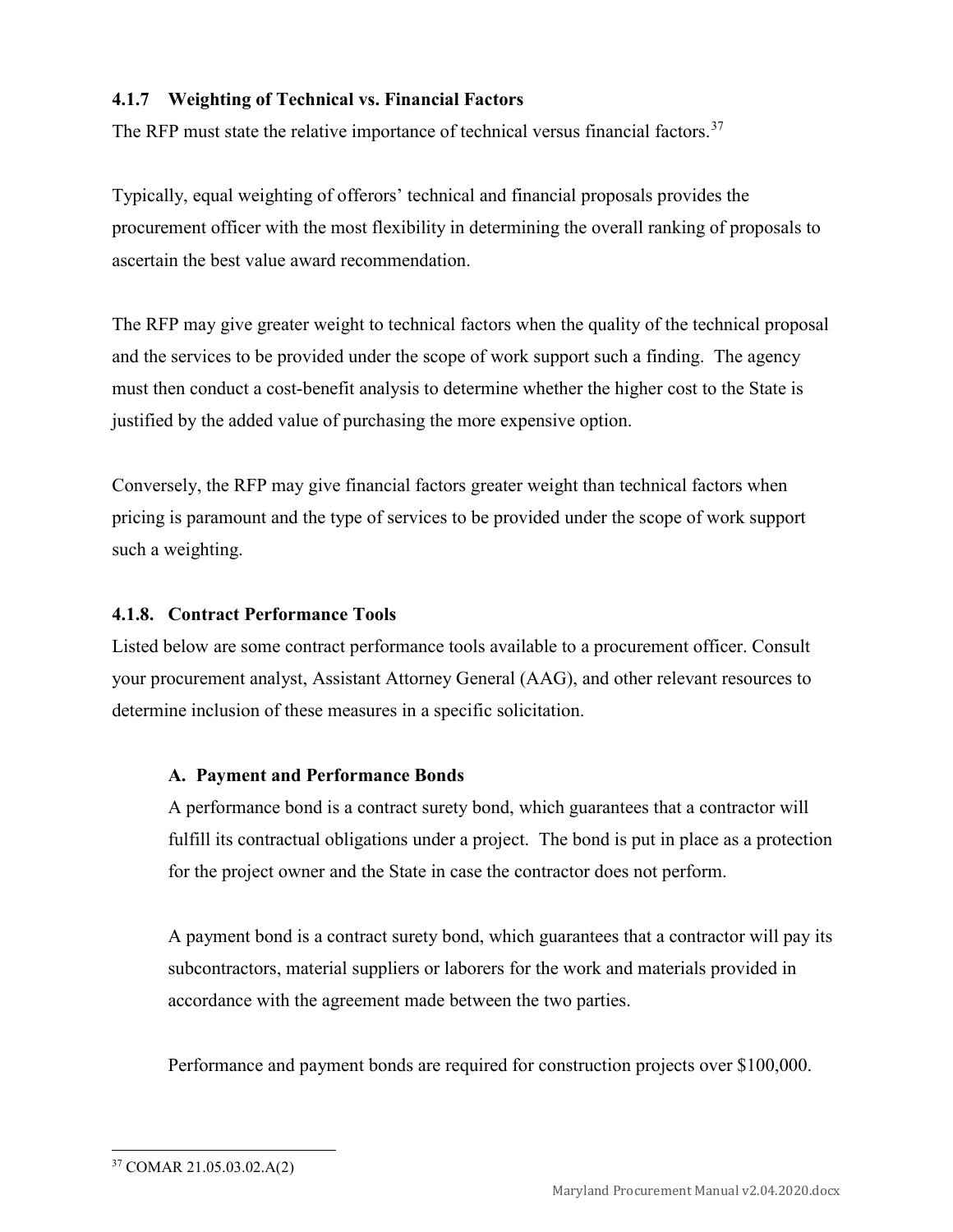#### **B. Bid Bonds**

A bid bond is issued as part of the solicitation process by the bidder or offeror to the State to provide a guarantee that the winning bidder or offeror will execute the contract under the terms of its bid or proposal.

When issuing bid, performance and payment bonds for non-construction projects, see BPW Advisory 1996-3.

### **C. Performance Guarantees**

A Performance Guarantee is issued by an insurance company or bank to a contractor to guarantee the full performance of the contract according to the plans and specifications.

## **D. Liquidated Damages**

Liquidated damages are damages whose amount the parties designate during the formation of a contract for the injured party to collect as compensation upon a specific breach of the contract. Liquidated damages are included when actual damages may be difficult to ascertain. Such damages should be reasonably proximate to the loss the State is anticipated to incur as a result of such breach.

A solicitation with an MBE participation goal must contain a liquidated damages provision.[38](#page-47-0)

### **E. Incentives**

A solicitation may include provisions to incentivize achievement of performance goals through stipends or bonuses, or impose service level credits in connection with performance failures. In the absence of specific disincentives or service level credits, the contract should include provisions to protect the State in the event of nonperformance.

### **4.1.9 Bid Form/Financial Proposal Form**

When preparing the Bid Form for an IFB or the Financial Proposal Form for a RFP, best practices are to utilize an Excel worksheet that provides the procurement officer the ability to lock down cells and set up formulas to calculate the Total Bid Price or the Total Evaluated Price based on the unit prices entered by the bidders or offerors. This allows the procurement officer

<span id="page-47-0"></span><sup>38</sup> SFP 14-303 (b) (6) and COMAR 21.07.01.14. See also

[https://goma.maryland.gov/Documents/MBE\\_Toolkit/Liquidated\\_Damages\\_Guideline.pdf](https://goma.maryland.gov/Documents/MBE_Toolkit/Liquidated_Damages_Guideline.pdf)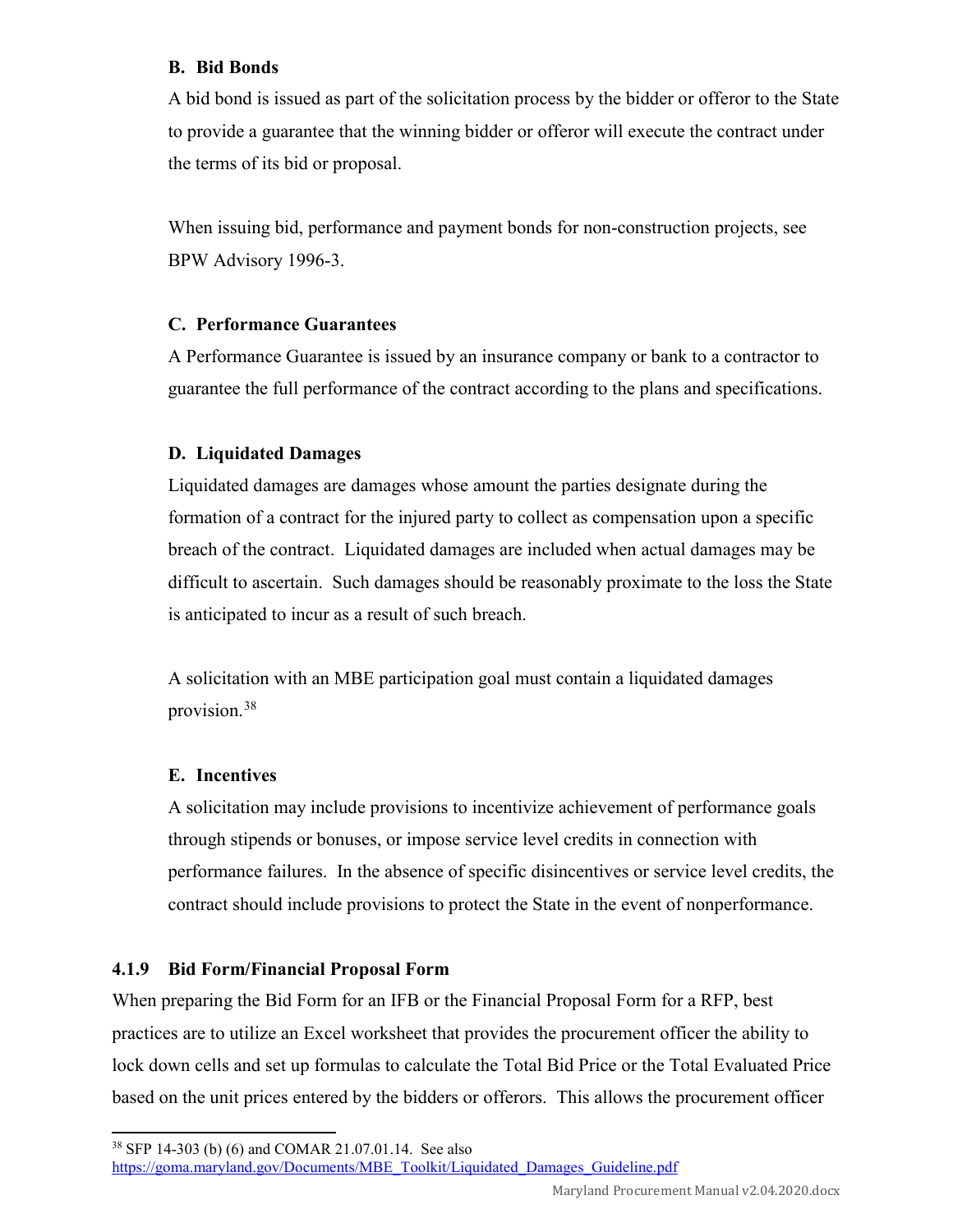to confirm that all prices were entered by the bidder or offeror and limits errors on the submissions.

*Best Practice Tip: Test your Bid or Financial Proposal forms prior to posting the solicitation by entering prices in the unlocked cells to be utilized by the bidders or offerors to make sure the calculations/formulas are correct in the locked cells, and by trying to enter data in the cells with the formulas to ensure they are locked.*

When requesting prices on the Bid Forms and the Financial Proposal Forms, each line on the price form should match a specific deliverable in the scope of work. Historical data from previous contracts for the goods and services is often used to calculate usage needs and requirements for the new contract.

## **4.2 Using Third Party Consultant Contracts**

## *Do you need to contract with an Industry/Subject Matter Expert?*

In drafting a complex solicitation and conducting the associated procurement in which the State may not have the subject matter expertise, an agency may consider procuring a consultant with knowledge in that particular field. Engaging such a consultant or consulting firm provides access to industry standards, emerging best practices, financial trends, market familiarity and informed analyses that may benefit a procurement project. Consultants may assist with drafting the specifications, responding to vendor questions, and assisting with the evaluation of offeror proposals, among other tasks. If an agency chooses to engage a consultant to assist with a procurement, it should also require the consultant to execute a Non-Disclosure Agreement and Conflict of Interest Affidavit. Consultants retained by the State to assist with the drafting of the solicitation or assisting in the selection for award are prohibited from submitting a proposal or assisting another in submitting a proposal for the subject solicitation or working for the selected awardee for a period of time. [39](#page-48-0)

<span id="page-48-0"></span><sup>39</sup> SFP § 13-212.1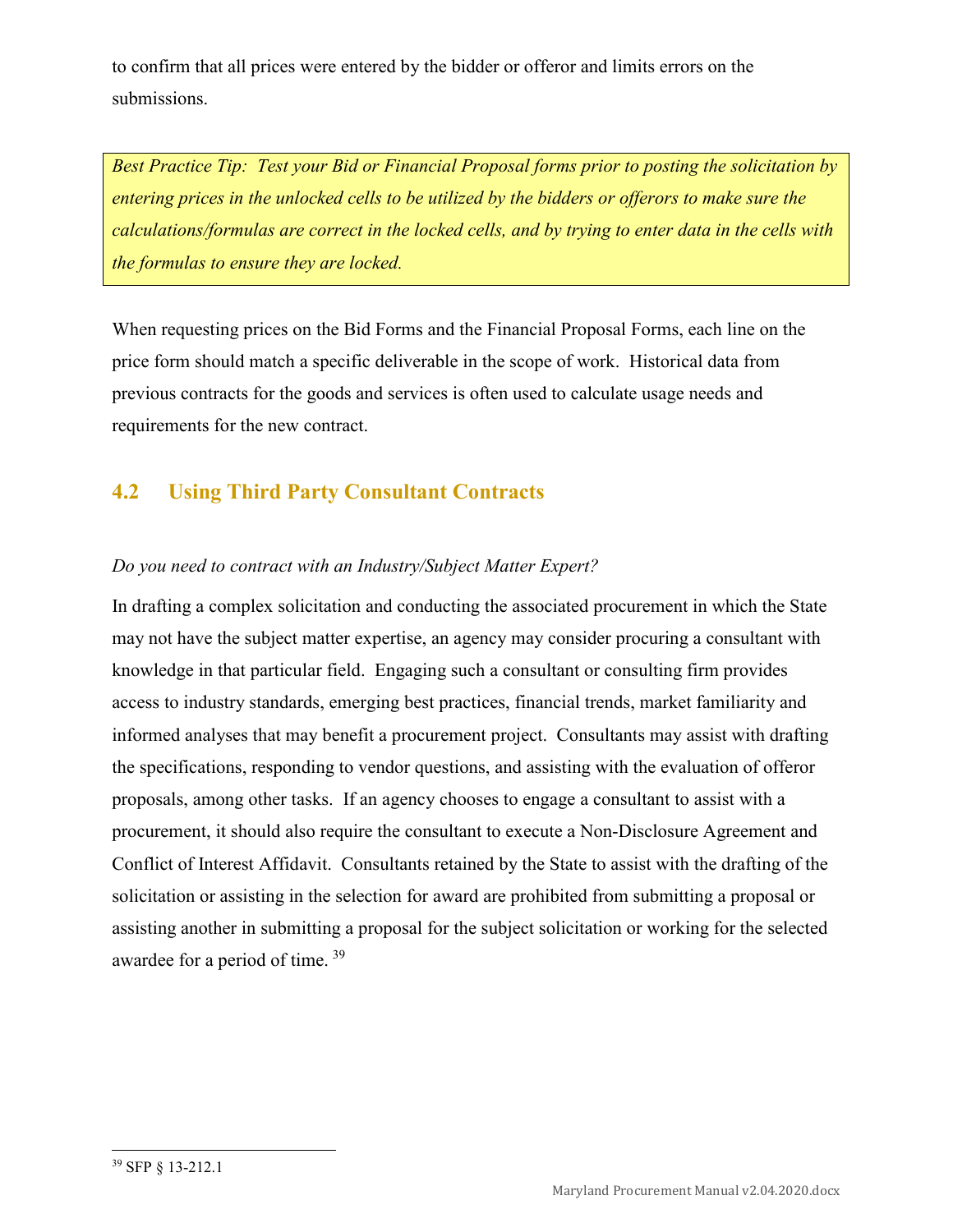## **4.3 Procurement Review Group**

The Procurement Review Group (PRG) is a standing group within each agency, established by the head of that agency, charged with reviewing solicitations, task orders solicitations, proposed sole-source contracts, and contract renewal options expected to exceed \$200,000 in order to maximize opportunities for MBE <sup>[40](#page-49-0)</sup> and VSBE participation on State procurement contracts. For some agencies, small business reserve designations or preferences are also determined at PRG.

#### **4.3.1 Setting Minority Business Enterprise (MBE) Participation Goals**

The participants of the MBE PRG must include the agency chief or senior procurement official and the MBE Liaison officer and may also include the procurement officer and program representatives. These members should work together as a team to review the scope of work and subcontracting opportunities using projected line item estimates. BPW Advisory 2001-1 <http://www.bpw.maryland.gov/Pages/adv-2001-1.aspx> Section E provides the review and assessment guidelines to be implemented by the PRG. Once the MBE participation goal is established, the PRG must determine if subgoals apply based on GOSBA Guidelines.

GOSBA's website is home to an online MBE Toolkit which includes a Sample PRG Template in Word, a Sample PRG Template in Excel, and an MBE Program Subgoal Worksheet. The toolkit is available at<https://gomdsmallbiz.maryland.gov/Pages/Reporting-Tool-MBE.aspx> under "MBE Program Resources".

### **4.3.2 Setting Veteran-Owned Small Business Enterprise (VSBE) Participation Goals**

VSBE goal setting may use a PRG process similar to the MBE PRG goal setting process. An agency must determine the potential for VSBE participation for each contract. See BPW Advisory 2012-1 [http://www.bpw.maryland.gov/Pages/adv-2012-1.aspx.](http://www.bpw.maryland.gov/Pages/adv-2012-1.aspx)

### **4.3.3 Review of Solicitations & Task Orders \$25M and Above by GOSBA**

For any procurement solicitation or task order that is expected to result in an award valued over \$25 million, the agency must submit the solicitation or TORFP and PRG documentation to GOSBA for review and approval prior to publication, per a 2014 Directive and reconfirmed in

<span id="page-49-0"></span><sup>40</sup> Or the DBE Program for USDOT assisted contracts.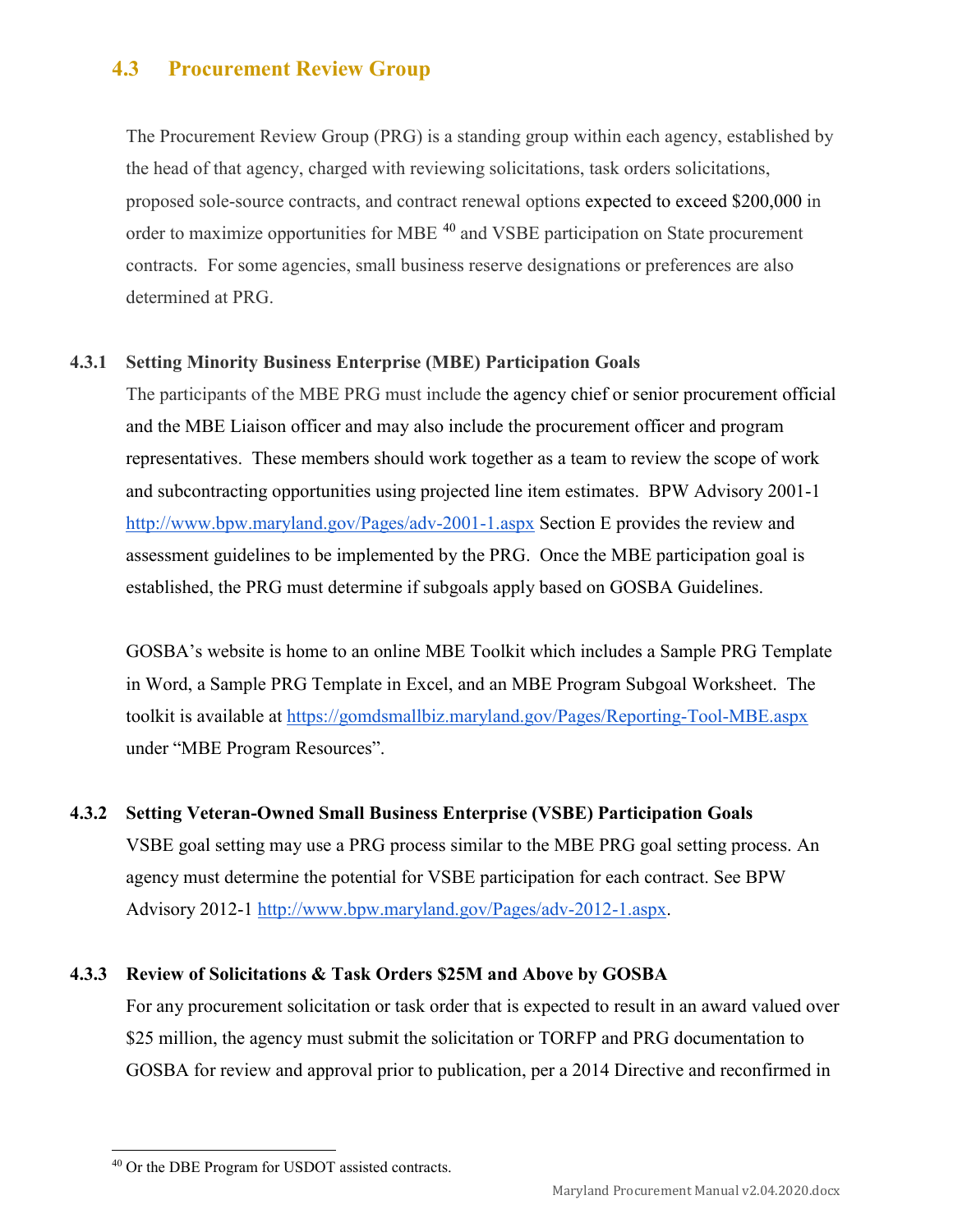an Executive Memorandum dated April 10, 2019. This is in addition to any review and approval required by a Control Agency.

## **4.4 Review and Approval Process**

#### **4.4.1 Agency Internal Review and Approval**

Once the solicitation is drafted, a procurement officer will need to obtain necessary internal approvals. These approvals may include sign off by one's supervisor or Agency Head (or designee), but in all events should follow the internal approval procedures established by each agency.

### **4.4.2 Office of the Attorney General (OAG) Review**

Sending the draft solicitation to an agency's assigned AAG for review is a best practice following internal approval of a solicitation. An AAG must review the contract that results from the solicitation for legal form and sufficiency prior to execution by the State. The solicitation and its attachments are incorporated by reference as part of the contract; therefore, it is best to have the AAG review and provide advice before publishing a solicitation to confirm the solicitation meets legal requirements and minimize possible issues with the specifications.

## **4.4.3 Control Agency Review and Approval**

If a solicitation is expected to exceed an agency's delegated approval threshold, an agency must receive the appropriate Control Agency's review and approval before its publication. Control Agency review should occur as soon as possible after completion of all internal approvals and AAG review to allow the Control Agency a reasonable time to review.<sup>[41](#page-50-0)</sup> Control Agency review may take several weeks depending on the complexity of issues to be addressed and the time an agency needs to address those issues for clarity and sufficiency of the scope of work; associated pricing forms; Minimum Qualifications if any; evaluation weighting; SBR, MBE, and VSBE participation goals and subgoals, if any; vendor direct solicitation lists; and vendor response time, among other things.

## **4.4.4 Department of Human Services (DHS) Hiring Agreement Review and Approval**

A hiring agreement is an agreement between a contractor and DHS by which the contractor agrees to give potential candidates identified by DHS first priority to fill job openings on the

<span id="page-50-0"></span><sup>41</sup> See COMAR 21.02.03.02.C (6).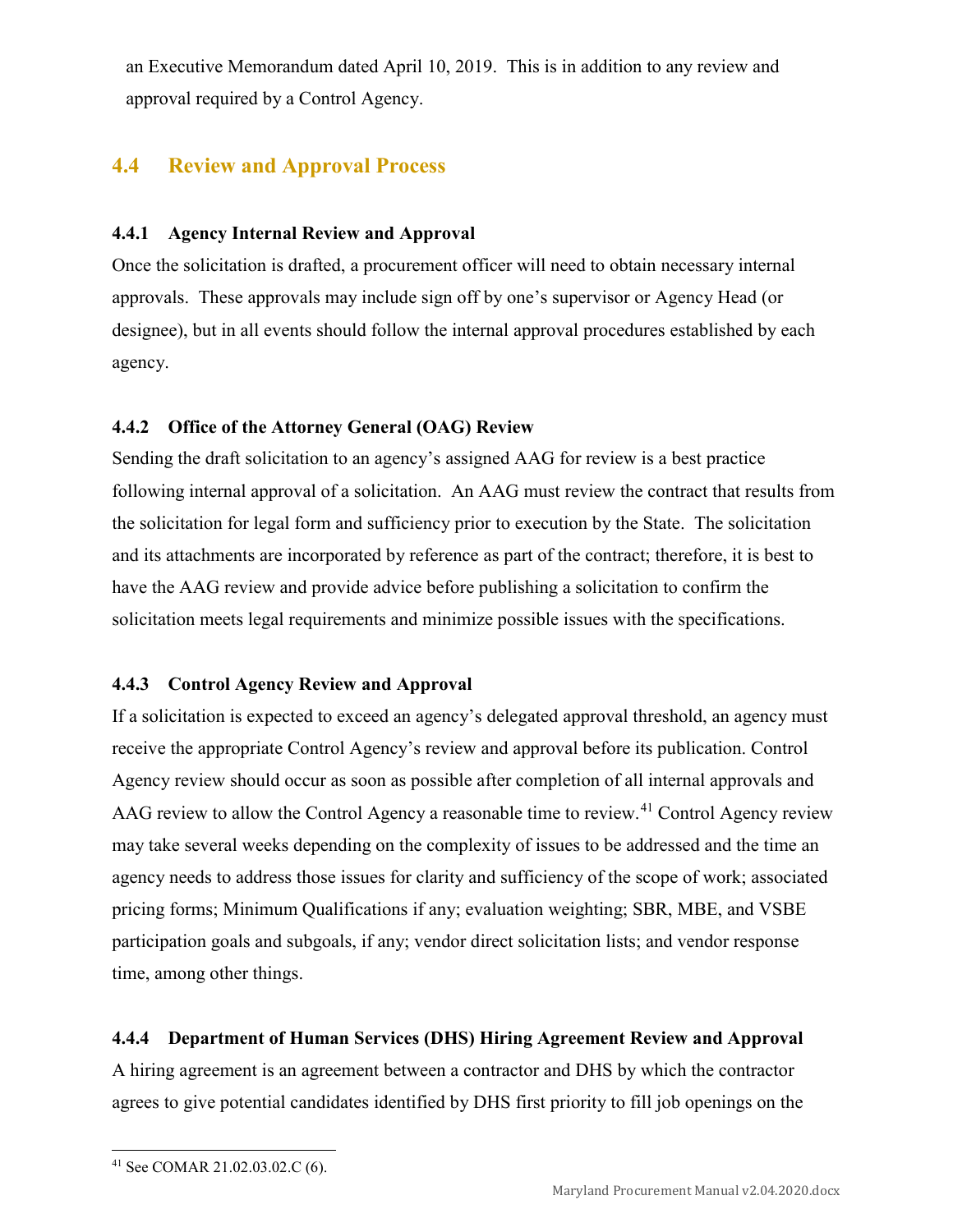contractor's State contract. The procurement officer submits a "Determination Request Form" and the scope of work for the solicitation to the DHS Hiring Agreement Office for approval to include a hiring agreement in the solicitation or receive a waiver.

*Best Practice Tip: Any solicitation that includes Key Personnel requirements should be considered to include a Hiring Agreement.*

### **4.4.5 Procurement of Banking, Investment and Other Financial Services**

STO is delegated the authority to procure banking, investment and other financial services.<sup>[42](#page-51-0)</sup> Any agency seeking to procure these types of services should contact STO with the scope of work describing the services required. STO may: (1) Allow the requesting agency to use an existing contract previously procured under STO authority to provide the needed services; (2) Allow the procurement to proceed under STO authority (it would conduct the procurement on behalf of the requesting agency); or (3) Issue a waiver allowing the requesting agency to proceed with acquiring services through that agency's procurement office. If STO does not issue the waiver, the requesting office cannot move forward with its solicitation.

<span id="page-51-0"></span><sup>42</sup> Per COMAR 21.02.01.04(E)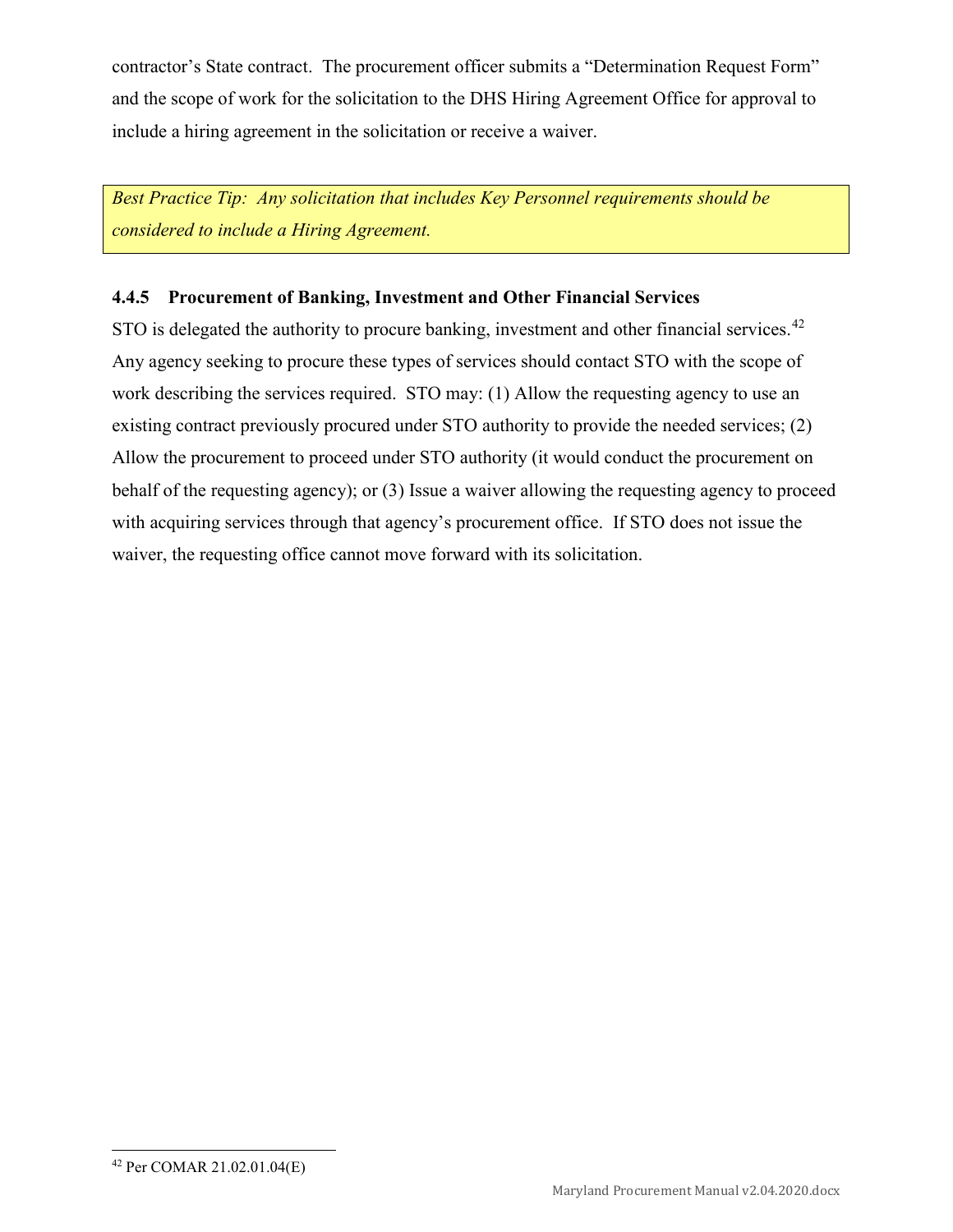## **5. Solicitation**

## **5.1 Public Advertisement and Notice**

#### **5.1.1 eMaryland Marketplace** *Advantage* **(eMMA)**

Maryland conducts the majority of its procurements through eMMA, the online procurement system that provides vendors with access to State procurement information. Through eMMA, vendors have the ability to:

- Complete the Small Business Reserve (SBR) self-certification;
- Receive notice of bid opportunities;
- Search for contracting opportunities;
- Submit some bids electronically; and
- Obtain some bid results online.

The procurement officer is responsible for publishing all solicitations in excess of \$15,000 in eMMA.

*Note: It is recommended the procurement officer print the confirmation of the published solicitation, as well as the entire solicitation for the procurement file.*

#### **5.1.2 Bid Express (Construction)**

For some MDOT State Highway Administration (SHA) construction and maintenance solicitations, vendors are required to register and utilize Bid Express. Bid Express is a web-based service for electronic bidding (e-Bidding) that allows vendors to submit bids securely from any computer, download contract documents, and immediately receive any addenda to an advertisement. The State gets instant bid tabs, ranked results and can export reports.

#### **5.1.3 Direct Solicitation Notices – Email**

Open solicitations or notices of the availability of bids or proposals may be emailed to all known potential bidders or offerors for the purpose of securing competition. Notices of availability should indicate where and when bids or proposals are due (closing date), and generally describe the commodity, service, or construction desired, and may contain other appropriate information, including the link to eMMA to obtain the solicitation.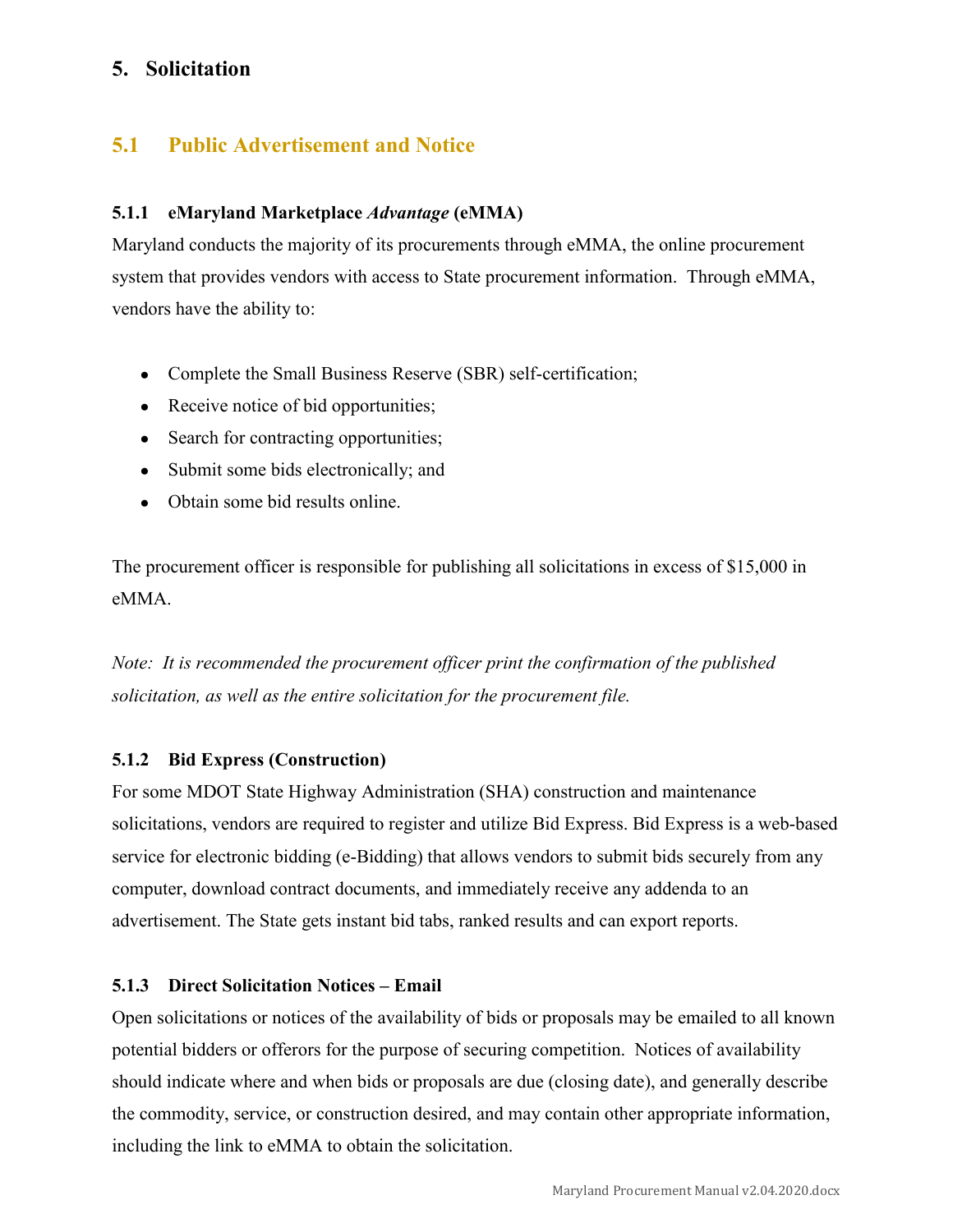*Best Practice Tip: Direct Solicitation Notices should be emailed to all known potential vendors obtained through market research, direct requests from vendors, previous incumbents, MBEs, VSBEs, or other sources. A list of all vendors directly solicited should be maintained in the procurement file for future reference.*

#### **5.1.4 Agency Website and Bid Board**

Open solicitations may be posted on the agency's website. In addition, announcements of the availability of solicitations (usually the Key Information Summary Sheet from the solicitation) may be posted on a bulletin board (displayed in an area to which the public has access).

### **5.1.5 Publications and Trade Associations**

An agency may publish a solicitation notice in "Contract Weekly" or "Contract Weekly Online" and any newspaper, periodical, or trade journal to reach potential bidders or offerors.

## **5.2 Pre-Bid/Proposal Conference**

The purpose of the pre-bid/proposal conference is to explain the procurement process to vendors including review of the specification and requirements, explaining how to complete required submission documents such as MBE and VSBE participation forms, and answering any questions vendors may have about the procurement. If a pre-bid/proposal conference is to be held, notification should be included in the Key Information Summary Sheet of the solicitation. Pre-bid/proposal conferences are required for solicitations with MBE goals; however, it is helpful to have a pre-bid/proposal conference for all solicitations. Considerations for setting up a pre-bid/proposal conference:

- **Timing of Meetings** A good time frame for the pre-bid conference is 7 to 14 working days after issuance of the solicitation. Any pre-bid/proposal conference should be held long enough after the solicitation has been issued to allow vendors time to become familiar with the contents, but sufficiently before the bid or proposal due date to allow dissemination and consideration of the pre-bid/proposal conference information in preparation of bids or proposals.
- **Site Visits** The solicitation may provide vendors with the opportunity to visit the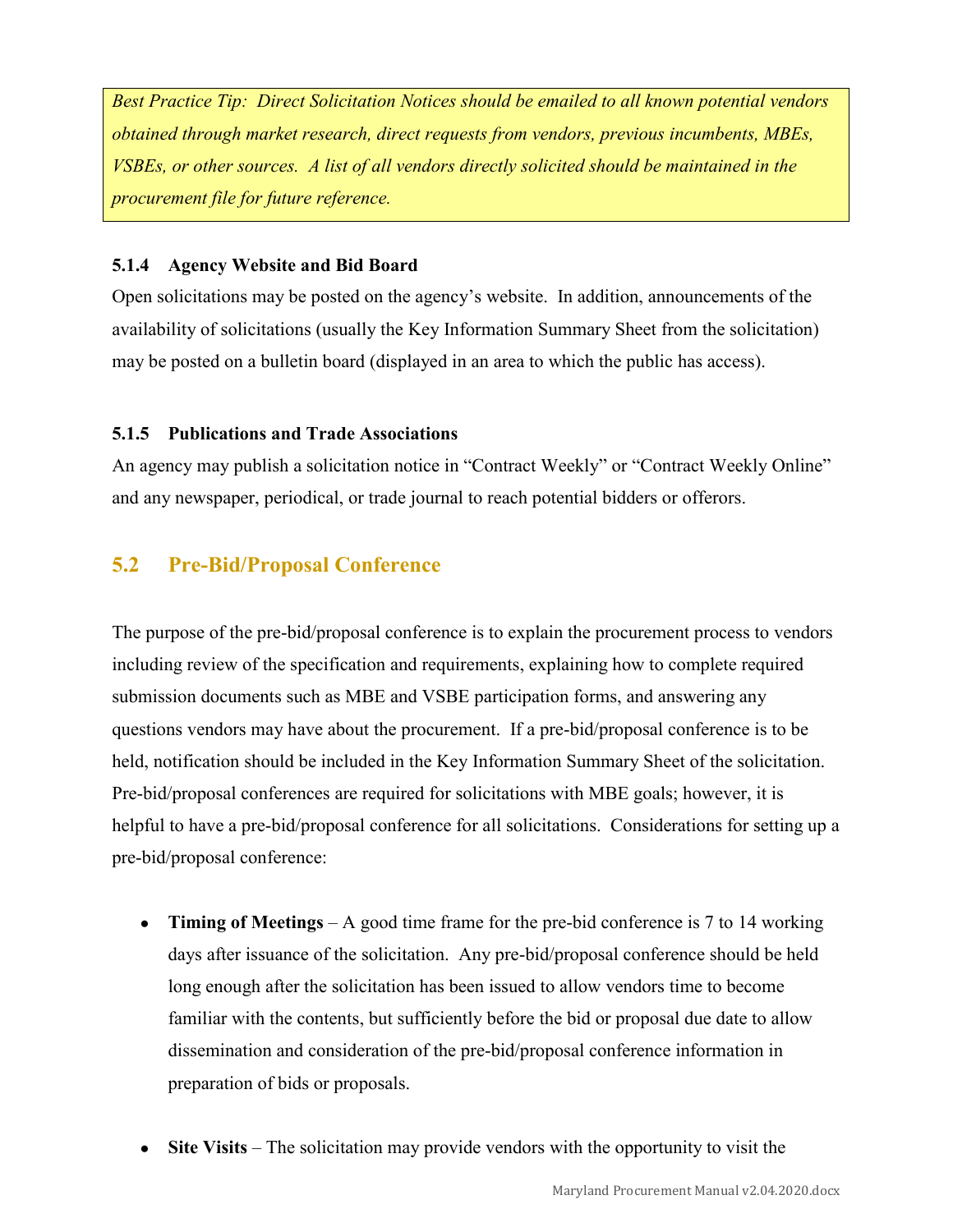State's facility/location prior to submission of bids or proposals in order to provide a fuller understanding of the requirements and/or the site's conditions. This is usually done in conjunction with the pre-bid/proposal conference.

- **State Attendees** Pre-bid/proposal conferences should be conducted by the procurement officer or designee to explain the procurement requirements. State program experts may attend to explain the scope of work. MBE liaison officers could be called upon to provide information about the MBE requirements.
- **Content & Procedures/Best Practices** The procurement officer should highlight important sections of the solicitation, which may include the Key Information Summary Sheet including due dates, minimum qualifications including required licensing and certifications if any, the particular documents that must be submitted with the bid or proposal, the format and packaging of the bid or proposal, socio-economic programs that apply to the solicitation, insurance or auditing requirements, and the evaluation process.
- **Outline/Script for Conference** A script with talking points is very helpful to cover all important sections of the solicitation. Do not read the entire solicitation word for word; however, some sections may be read in order to emphasize their importance.
	- a. MBE Instructions Script if the MBE cannot attend, this script should be read by the procurement officer; and
	- b. Amendments any changes to specifications or to the scope of work will be published as an Amendment and supersede the original published provision(s). Any amendments issued prior to the pre-bid/proposal conference should be discussed.
- **Record Keeping** When a pre-bid/proposal conference is held in connection with a procurement that is expected to exceed \$100,000, the procurement officer must ensure that a written record of the conference is prepared as soon as practicable and that the record is sent to all vendors who were sent a solicitation or who are known by the procurement officer to have obtained the solicitation.
- **Sign In Sheets** Vendors should sign in or provide a business card for the attendance sheet. This document should provide space for vendors to note if they are a small, minority or veteran-owned business. The attendance sheet should be published on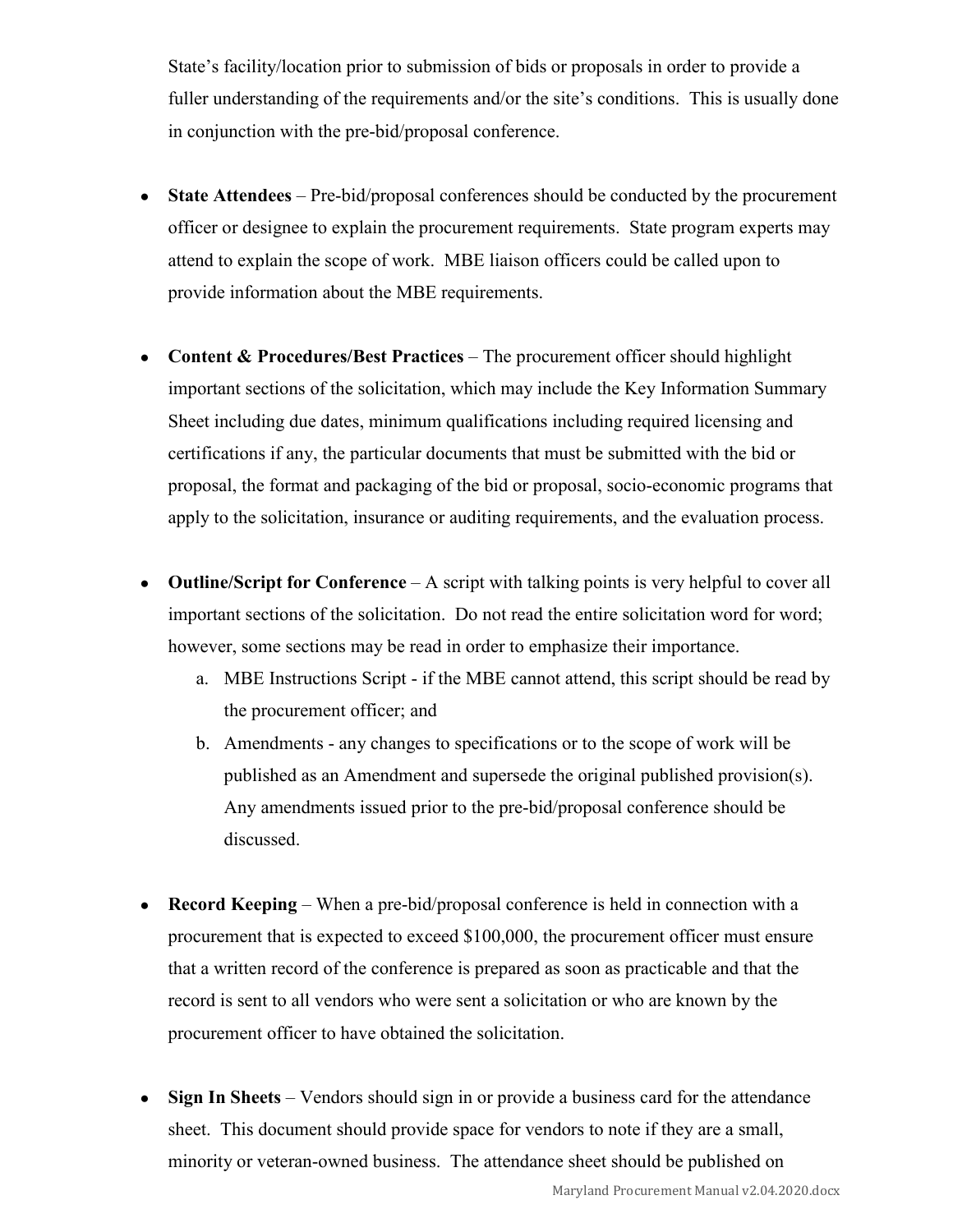eMMA and the agency's website/bid board along with the written summary of the conference.

● **Questions and Answers** – The agency may provide vendors with an opportunity to submit written questions and requests for clarification. Establishing a deadline for submitting questions allows the agency sufficient time to develop responses and amendments, if necessary. The agency should individually number each question or clarification and its response. The bid/proposal due date may need to be extended if there are relevant questions and receiving the answers close to the bid or proposal due date would compromise a vendor's ability to modify its bid or proposal based on the answers. Vendor questions and answers will be provided to all prospective vendors through eMMA and the agency's website/bid board. Procurement officers should allow time for and encourage vendor questions during the conference in order to receive vendor feedback that may identify any issues requiring amendments to the solicitation. These questions should be followed up with the procurement officer's written answer.

*Best Practice Tip: The question deadline should be at least seven days prior to the bid or proposal due date. Depending on the complexity of the procurement, the deadline for questions could be a longer period prior to the bid/proposal due date.*

• **Americans with Disabilities Act (ADA)** – Accommodations should be made for individuals with disabilities as stated in the solicitation's Pre-Bid/Proposal Conference Response form (Attachment A) as is practicable.

## **5.3 Procurement Officer and Vendor Communications**

#### Procurement Officer - Sole Point of Contact

Prior to contract award, the procurement officer is the sole point of contact for purposes of the solicitation, including any inquiries from vendors, State officials, or members of the public. Any State officials, including members of an evaluation committee that receive questions or comments regarding the procurement should direct those questions or comments to the procurement officer. Likewise, any correspondences or notices regarding the procurement, including answers to questions or amendments to the solicitation, are to be issued and published only by the procurement officer.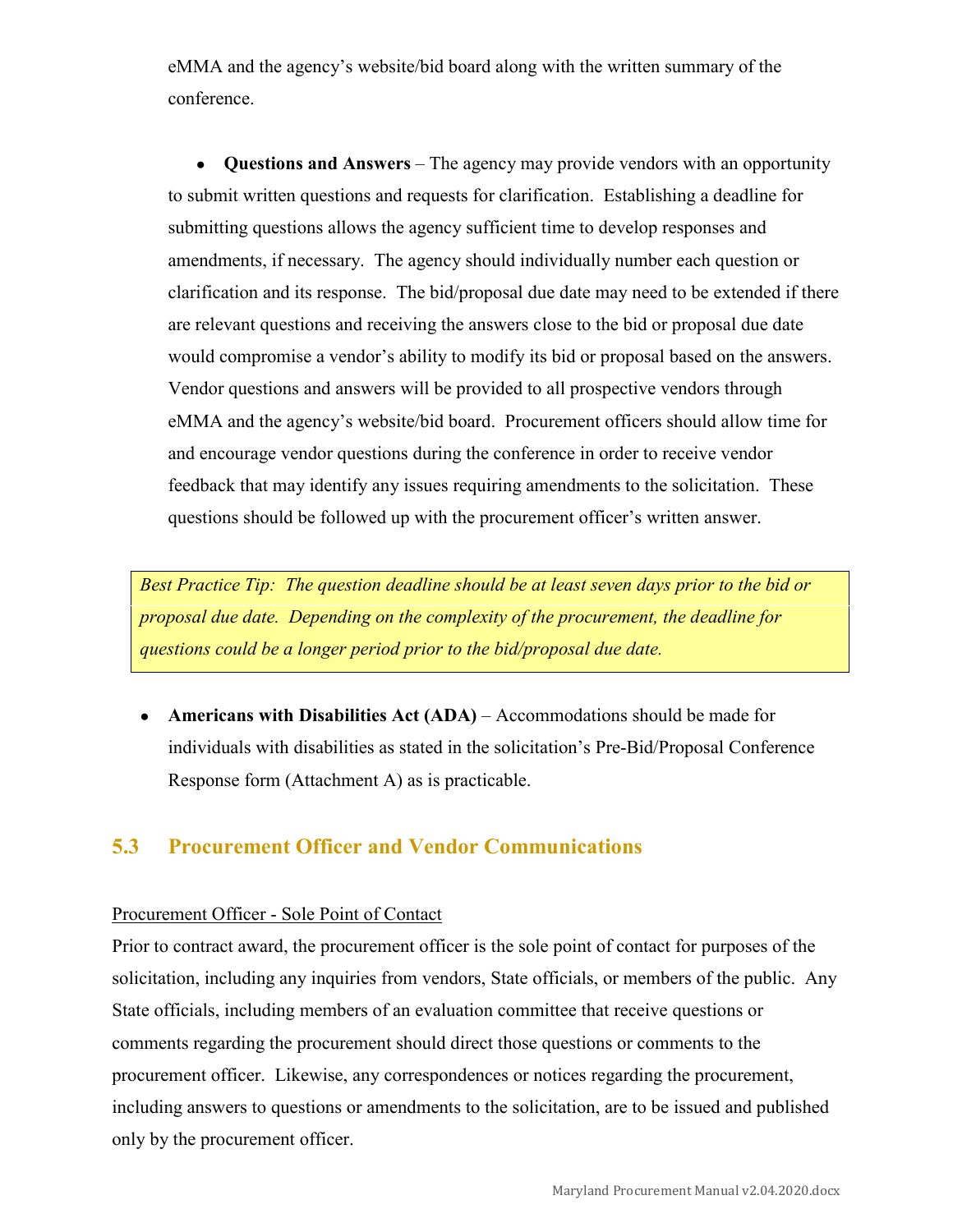## Permissible Disclosures $\frac{43}{5}$  $\frac{43}{5}$  $\frac{43}{5}$

Before bid opening:

- A. Bids shall remain sealed; and
- B. The State may not disclose the name of a bidder.

Before the closing date for proposals, a procurement officer may not disclose the name of a person who has submitted a proposal.

After issuing the solicitation and before making a recommendation for contract award, a procurement officer may disclose to a person outside the Executive Department only:

- A. Whether a decision has been made regarding a solicitation; and
- B. Information that is available to the public under the Public Information Act.<sup>[44](#page-56-1)</sup>

Before awarding a procurement contract based on competitive sealed proposals, the State may not disclose the contents of a proposal to any person other than a person responsible for evaluating or reviewing the proposal.

### Responding to Vendor Questions

For any questions received regarding the procurement, the procurement officer should respond in writing as accurately and completely as practicable. In preparing a response, the procurement officer should consult with State subject matter experts as needed. Questions and responses shall be issued to all vendors known to have received the solicitation and published on eMMA with sufficient time for the answers to be taken into consideration in preparation of a bid or proposal, unless the question pertains solely to a particular vendor (e.g. how do I log into my eMMA account?).

Any response that deviates from what is provided in the solicitation shall be accompanied by a published amendment. If any question raised issues about the solicitation that would require an amendment, the procurement officer should also consider extending the bid or proposal due date in an amendment.

<span id="page-56-0"></span> <sup>43</sup> COMAR 21.05.01.05

<span id="page-56-1"></span><sup>44</sup> Public Information Act, MD. Code Ann, General Provisions Article, Title 4.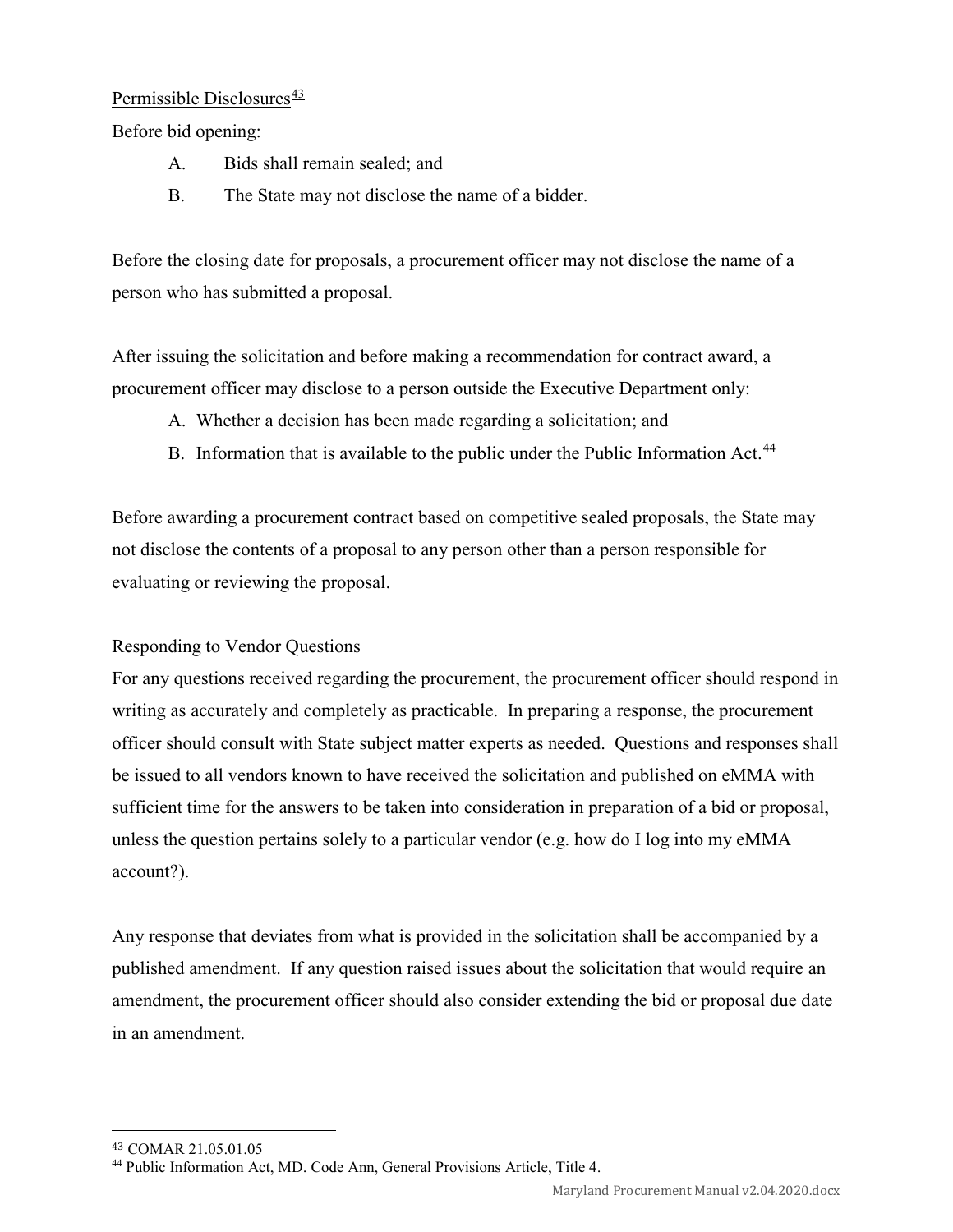### Record of Solicitation Inquiries $\frac{45}{5}$  $\frac{45}{5}$  $\frac{45}{5}$

After issuing the solicitation and before contract award, a procurement officer shall record and include in the procurement file the following information from any inquiry originating from any source outside the Executive Branch:

- A. The date and time of the inquiry;
- B. The name and affiliation of the person making, or initiating the inquiry; and
- C. The substance and nature of the inquiry.

## **5.4 Amending the Solicitation**

Following publication, a procurement officer may find it necessary or prudent to amend the solicitation. Amendments typically result from changes or clarifications to requirements. Some of these changes may follow vendor questions during the question and answer period. Procurement officers should give due consideration to vendor comments and questions in determining whether amending a solicitation is appropriate.

For bids, amendments always occur before the bid due date and should allow sufficient time for a bidder to acknowledge and accommodate the amendment in its bid. For proposals, amendments typically issue before proposals are due. However, an amendment may be issued after a proposal due date, in which case it is distributed to only those offerors who proposed in response to the solicitation. In such cases, a procurement officer must ensure the following: 1) the amendment is not so substantive that it would have changed a potential offeror's decision whether to propose and 2) offerors can adjust their pricing if necessary to account for the amendment via a subsequent request for pricing, for example, a Best and Final Offer. An amendment of sufficient magnitude and substance that is considered by the agency after receipt of proposals, may result in cancellation and reissuance of the solicitation.

## **5.5 Accepting a Revision or Withdrawal to a Vendor's Submitted Response**

Before bid or proposal submission due date, a bidder or offeror may modify or withdraw its bid or proposal.[46](#page-57-1) After bid or proposal submission due date, a request by the bidder for a

<span id="page-57-0"></span><sup>45</sup> COMAR 21.05.01.06

<span id="page-57-1"></span><sup>46</sup> COMAR 21.05.02.09.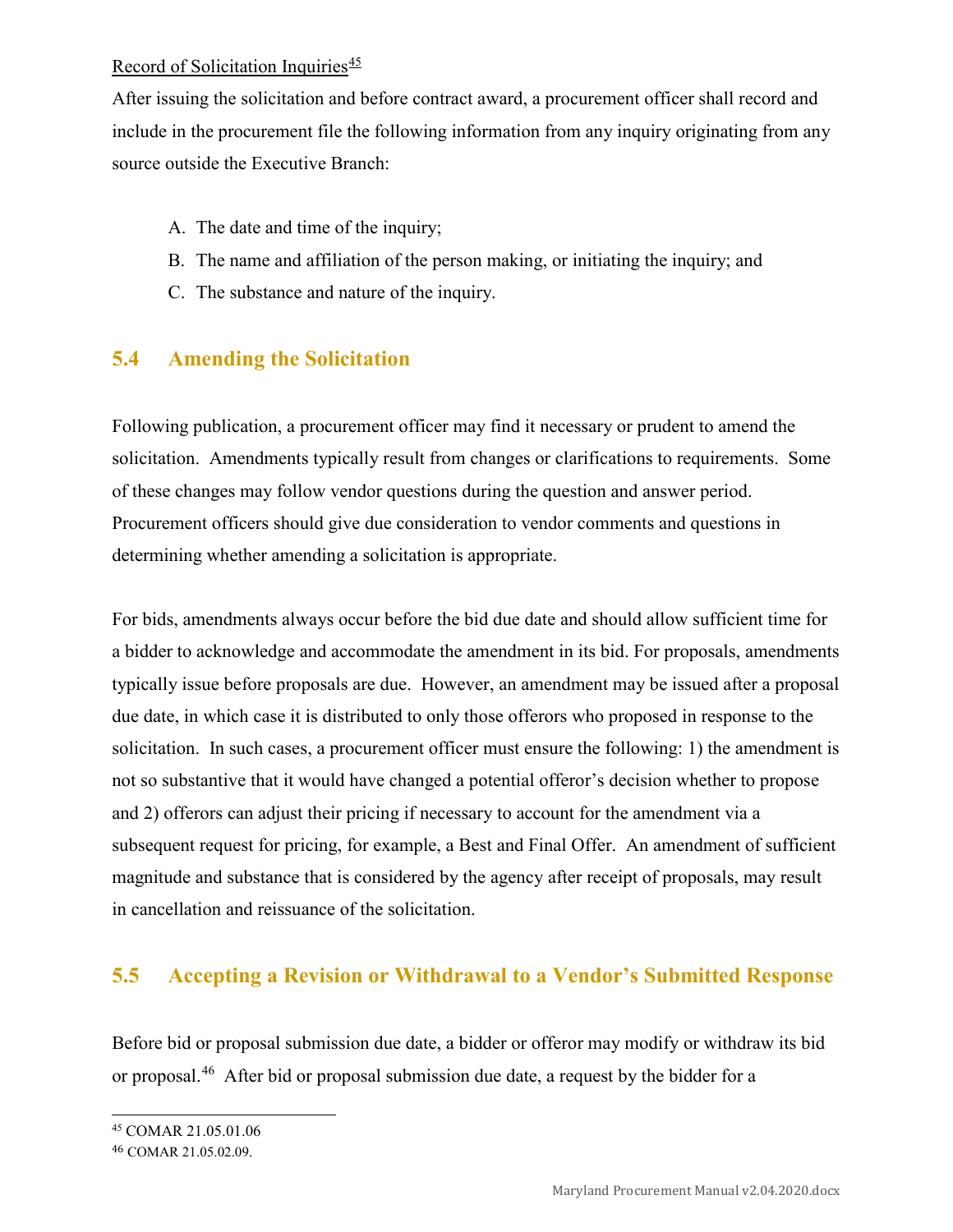modification or withdrawal is late and may not be considered.<sup>47</sup> As per COMAR, there are limited exceptions that may be considered and require written OAG approval.

A bid or proposal may be withdrawn before the bid or proposal submission due date.

Bidders may be permitted to withdraw a low bid if a mistake is clearly evident on the face of the bid but the intended correct bid is not similarly evident or the bidder submits proof which clearly and convincingly demonstrates a mistake was made.<sup>[48](#page-58-1)</sup>

When, before an award has been made, it appears from a review of a proposal that a mistake has been made, the offeror should be asked to confirm the proposal. If the offeror alleges a mistake, the procedures in COMAR 21.05.02.12 are to be followed.<sup>[49](#page-58-2)</sup>

The procurement officer should consult with their AAG about requests to modify or withdraw bids or proposals.

## **5.6 Cancelling the Solicitation**

After solicitations are posted to eMMA, the agency may elect to cancel the invitation for bids or request for proposals under certain circumstances. All solicitations issued by any procuring agency should include language stating that a solicitation may be cancelled as provided in regulation.

- **Cancellation Before Opening Bids or Proposals** With approval of Department head or designee, the procurement officer may cancel a solicitation when it is determined that this action is fiscally advantageous to the State or otherwise in the State's best interest due to reasons outlined in COMAR 21.06.02.02(B)(1). The following steps are applicable to such a cancellation:
	- a. Documentation Procurement officer shall document the basis for the decision to

<span id="page-58-0"></span> <sup>47</sup> COMAR 21.05.02.10.

<span id="page-58-1"></span><sup>48</sup> COMAR 21.05.02.12.

<span id="page-58-2"></span><sup>49</sup> COMAR 21.05.03.03.E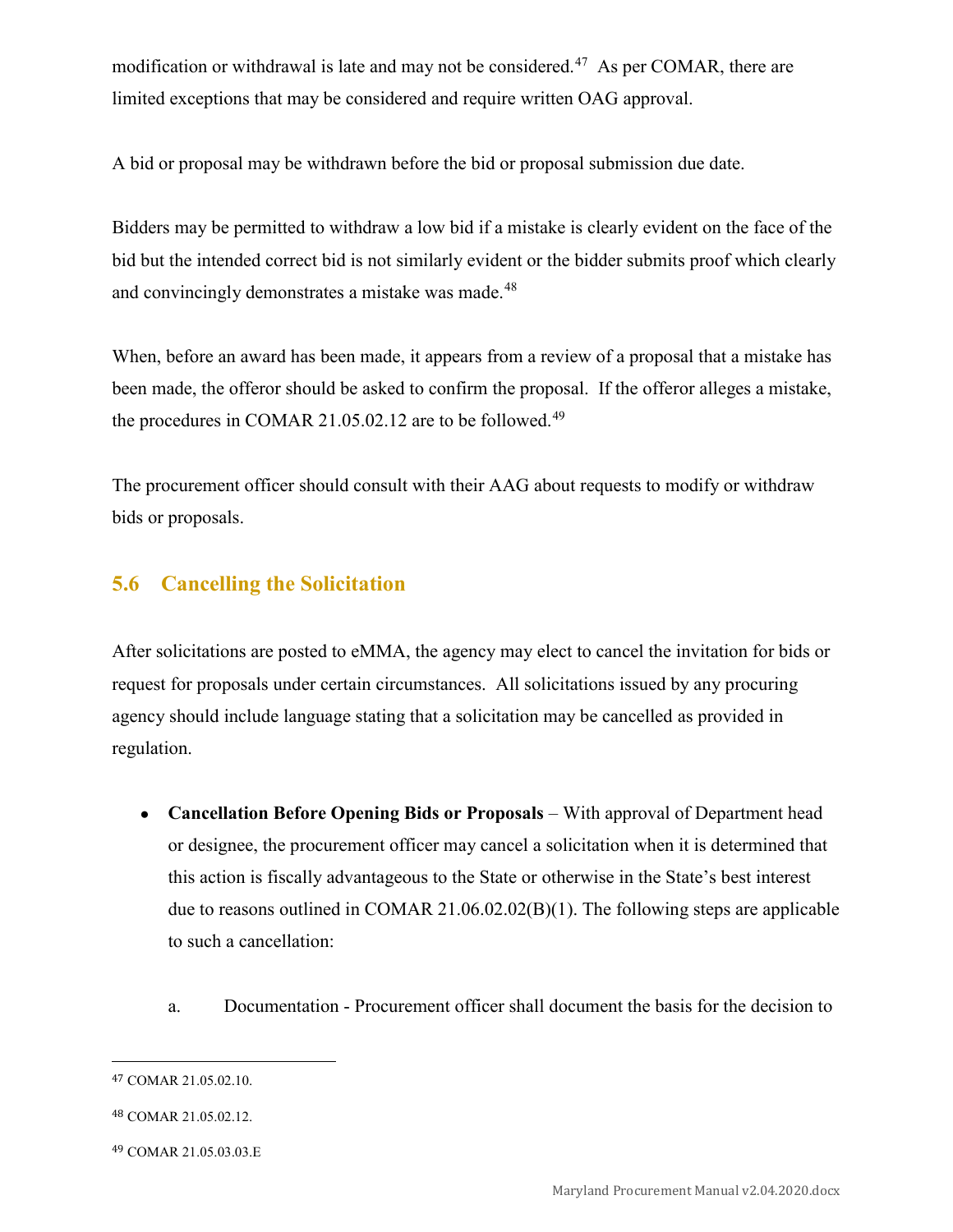cancel the solicitation in a procurement officer's determination. This determination and any associated backup documentation should be included in the procurement file.

b. Notice to Vendors - The procurement officer shall issue a notice of cancellation to all vendors that identifies the solicitation (including reference #), briefly explains the reason for cancellation, and if appropriate, explains that opportunity will be given to compete on any re-solicitation or similar future procurements.

c. Disposition of unopened bids/proposals - All bids or proposals received should be returned unopened to the vendors after the procurement has been concluded and any bid/proposal materials unable to be returned to the vendors should be destroyed (shredded).

d. eMMA - The procurement shall be cancelled in eMMA and an electronic notification will go out automatically to all bidders/offerors that were originally notified of the solicitation.

● **Rejection of All Bids or Proposals After Opening** – With approval of Department head or designee, the procurement officer may reject all bids or proposals when it is determined that this action is fiscally advantageous or otherwise in the State's best interest due to reasons outlined in COMAR 21.06.02.02(C)(1). The following steps are applicable when all bids or proposals are rejected:

a. Documentation - Procurement officer shall document the basis for the decision to cancel the solicitation in a procurement officer's determination. This determination and any associated backup documentation should be included in the procurement file.

b. Notice to Vendors - The procurement officer shall issue a notice of rejection of all bids or proposals to all vendors that submitted bids or proposals, that identifies the solicitation (including reference #), briefly explains the reason for rejection of all bids or proposals, and if appropriate, explains that opportunity will be given to compete on any re-solicitation or similar future procurements.

c. Disposition of opened bids/proposals - All bids or proposals that have been opened should be retained in the procurement file. Unopened financial proposals may be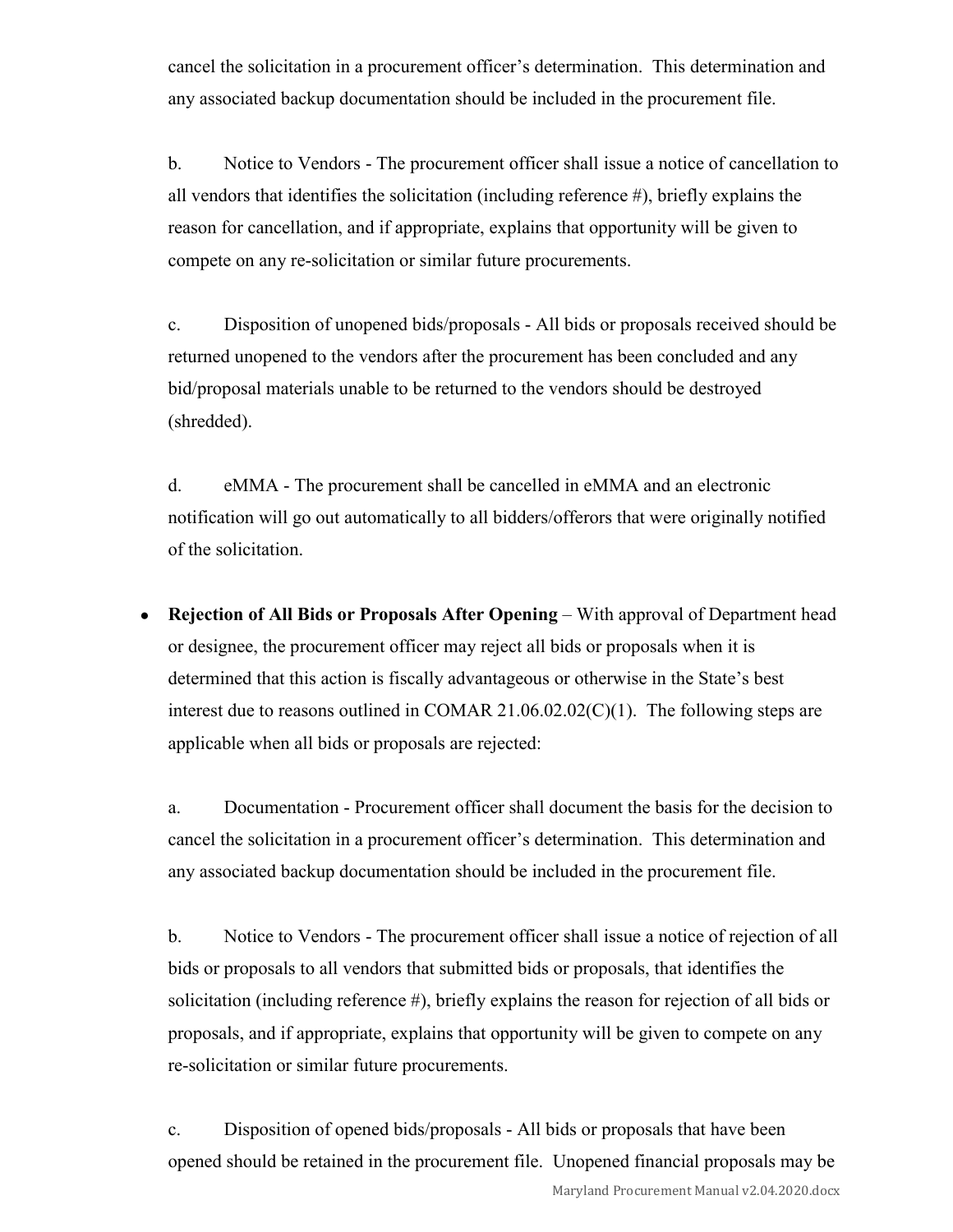returned after the procurement has been concluded, at the request of the vendor.

d. eMMA - The procurement must be cancelled in eMMA and an electronic notification will go out automatically to all bidders or offerors that were initially notified of the solicitation.

## **5.7 Receiving Vendors' Responses**

When solicitations are posted to eMMA, the solicitation should clearly state the date, time, place and method (example: electronic submission) for delivery of the bid or proposal to the procurement officer. Late bids or proposals may not be considered.

● **Registration of Receipt of Bids/Proposals** – All bids and proposals must be received by the procurement officer at the location and by the time and date cutoff indicated in the solicitation.

a. Storage - All bids and proposals received prior to the due date shall remain unopened and be stored in a secure location by State procurement personnel from receipt until bid or proposal opening date and time.

b. Bidder/Offeror Confidentiality - The procuring agency's staff shall not disclose the identity of bidders or offerors prior to bid opening or proposal award.

c. eMMA - All electronic submissions via eMMA shall be stored in the system until bid opening occurs within eMMA.

• Late Bids and Proposals – Any bid or proposal received after the time and date set for receipt of bids must be considered late and may not be considered for award. Aside from exceptions outlined below, late bids, late modifications or late withdrawals shall not be considered.[50](#page-60-0) 

a. State Personnel Exception - An exception may be made for late bids or proposals or withdrawals received prior to contract award that were late due to the action or

<span id="page-60-0"></span><sup>50</sup> COMAR 21.05.02.10, 21.05.03.02(F)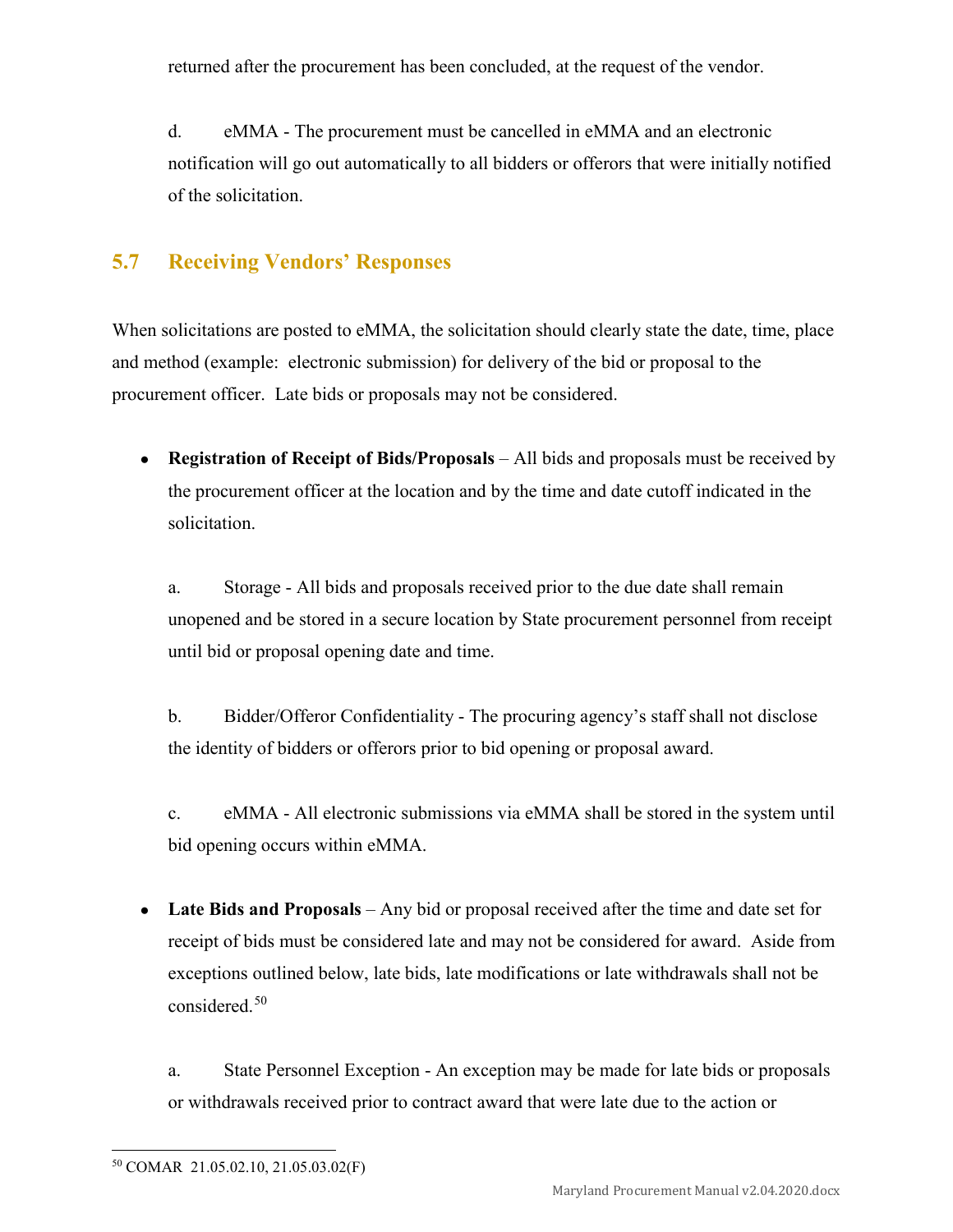inaction of State procurement personnel. Any exception of a late bid, proposal or withdrawal must be approved in writing by the Office of the Attorney General.

b. Late Modification to a Successful Bid or Proposal - Any late modification to a successful bid that make its terms more favorable to the State may be considered. Acceptance of late modifications must be approved in writing by the Office of the Attorney General.<sup>[51](#page-61-0)</sup>

<span id="page-61-0"></span>c. Documentation - The procurement officer shall keep a record of each request for late bid acceptance, modification or withdrawal in the procurement file.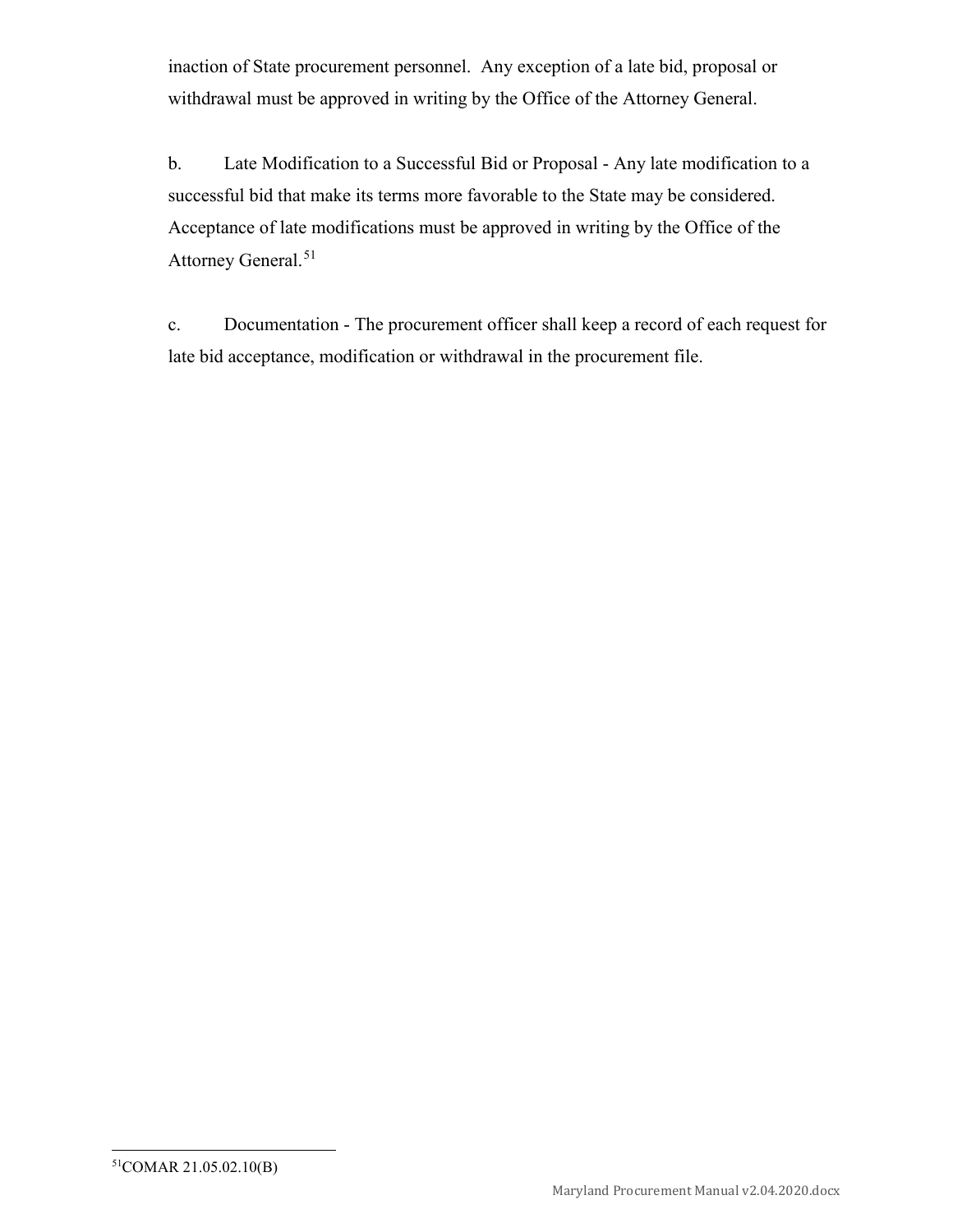### **6. Review and Evaluation Process**

## **6.1 Opening Vendors' Sealed Responses**

#### **6.1.1 Invitation for Bids (IFB) - Public Bid Opening**

All bids received by the bid due date and time must be opened publicly at the time, date and place specified in the IFB. It is recommended that two State employees attend the public bid opening. One employee can read the bids aloud and the second one can record and tabulate the bids on the bid abstract. The opened bids shall be available for public inspection of the nonconfidential portion of the bids at a reasonable time after bid opening. The contract will be awarded to the lowest priced responsive bid from a responsible bidder after all required approvals.

#### **6.1.2 Multi-Step Invitation for Bids (MS-IFB)**

Technical Offers are opened in the presence of at least two State employees. The procurement officer may request bidders to clarify elements of their technical offers through, for example, demonstrations or site visits. After the technical offers have been determined to be acceptable or not acceptable, price bids of the accepted technical offers will be publicly opened. The contract will be awarded to the lowest priced responsive bid from a responsible bidder after all required approvals.

#### **6.1.3 Request for Proposals (RFP)**

After the proposal due date, all technical proposals must be opened in the presence of at least two State employees. A register of proposals shall be prepared that identifies each offeror. The financial proposals should be stored by the procurement officer unopened in a secure location until the appropriate time to open (see Section 6.7). After conducting an initial review of the technical submissions, the procurement officer should distribute the technical proposals to the evaluation committee. If the procurement officer determines that a technical proposal is not reasonably susceptible of being selected for award or an offeror is not responsible, the procurement officer should so notify the offeror. If the financial proposal was a paper submission, the procurement officer should return it unopened after the procurement has been concluded. If the financial proposal was in electronic format, the procurement officer should not open it.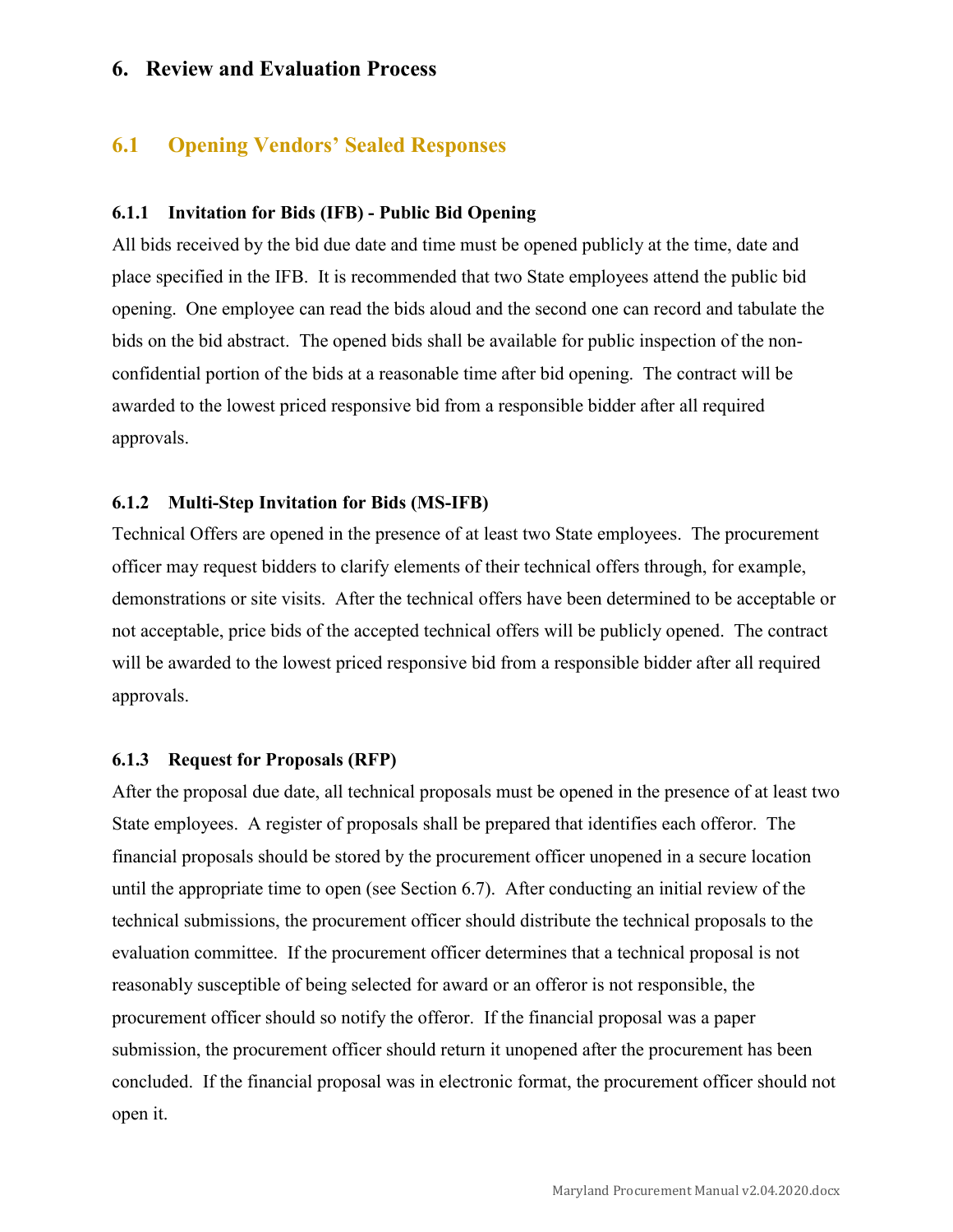## **6.2 Conducting Initial Review**

#### **6.2.1 Responsiveness of Bids (for IFBs only)**

The responsiveness of the bid is determined by whether it conforms to the specifications. A bid is not responsive and may not be considered for award when it contains a material deficiency, including one that affects price, quality, or quantity of goods or services as well as qualifications, deviations and exceptions. A non-responsive bid cannot be cured. (Also see Section 6.3.)

#### **6.2.2 Verifying MBE and VSBE Forms for Accuracy**

If the bidder or offeror has not identified the specific MBE commitment at the time of submission, the procurement officer **may** determine that the bid is not responsive or the proposal is not reasonably susceptible for award.

If the bidder or offeror has not identified the specific VSBE commitment at the time of submission, the procurement officer **may** determine that the bid is not responsive or the proposal is not reasonably susceptible for award.

In either case, if there is a potential issue with an MBE or VSBE form, the procurement officer should contact their MBE or VSBE Liaison officer and Assistant Attorney General.

#### **6.2.3 Meeting Minimum Qualifications**

If there are minimum qualifications in the solicitation, verify that the minimum qualifications have been met by the bidder or offeror. If a minimum qualification has not been met and is considered a matter of responsibility, the procurement officer may seek clarification of the qualification.

#### **6.2.4 Check Technical Proposals for Pricing Information and Exceptions**

Technical proposals should not contain any pricing information or financial proposal documentation. However, sometimes offerors include such information in the technical proposal despite being instructed not to. If such information is included in the technical proposal, the procurement officer should remove or redact all such pricing information in the proposals before distributing packets to the evaluation committee members. Common sections where this may occur are in the Economic Benefits section and in the MBE and VSBE Affidavits or Forms. In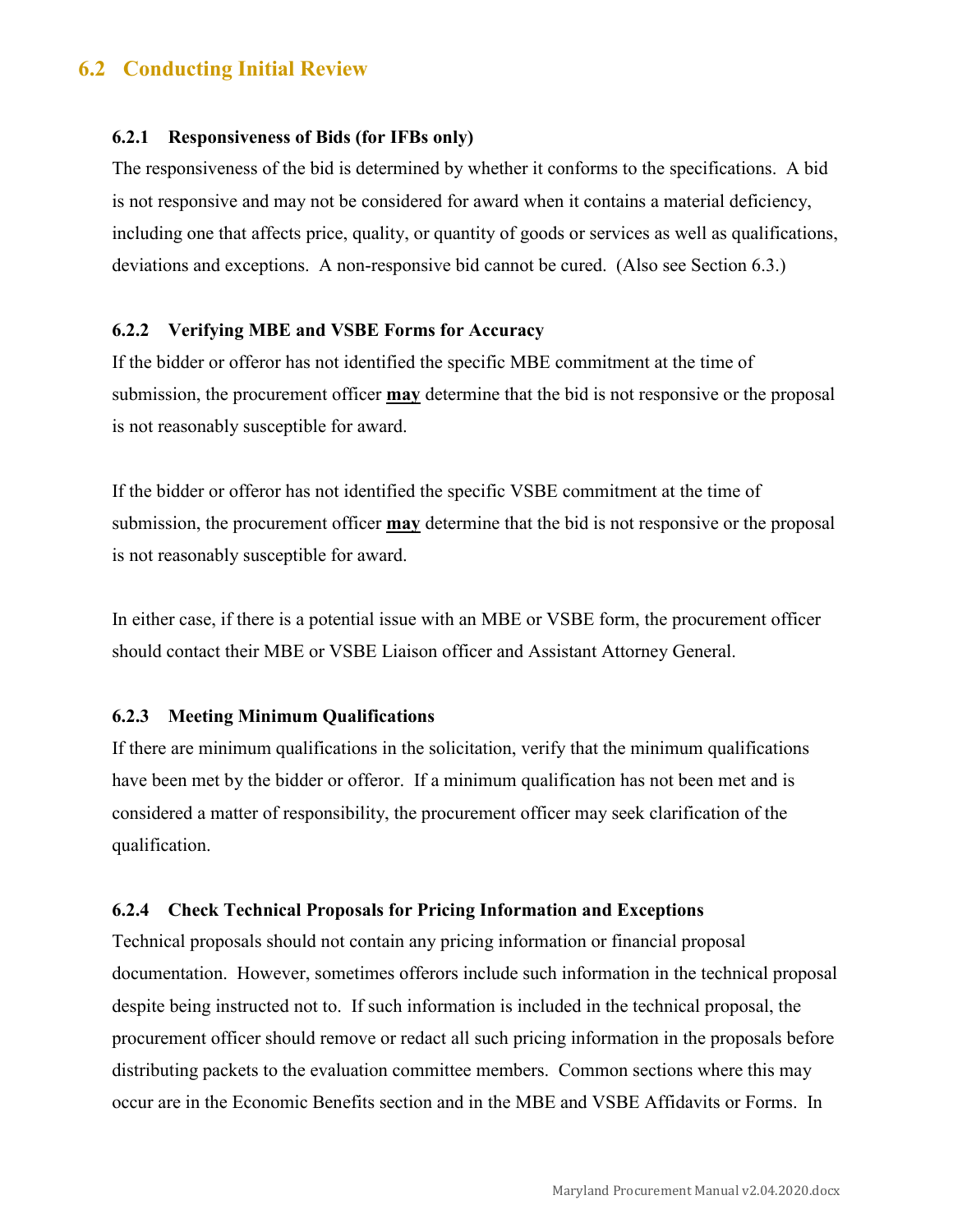addition, any exceptions taken by an offeror should be addressed as soon as possible. Procurement officers should consult with their AAGs regarding any exceptions taken.

#### **6.2.5 Responsibility of Bidders and Offerors**

To be eligible to enter into a contract with the State, a bidder or offeror must be "responsible," which is defined as having "the capability in all respects to perform fully the contract requirements, and the integrity and reliability that shall assure good faith performance."<sup>[52](#page-64-0)</sup> A bidder or offeror (person or business) or its principals that have been debarred or suspended are prohibited from contracting with the State.<sup>[53](#page-64-1)</sup> A recommended awardee must be registered and in good standing with the State Department of Assessments and Taxation (SDAT) and the Comptroller's Office must certify that the recommended awardee is in good standing and current in payment of all taxes owed.<sup>[54](#page-64-2)</sup> In the absence of such registration and certification, a bidder or offeror may be deemed to be non-responsible. (See Section 6.10.)

Types of information that may support the bidder or offeror's responsibility include any required certification or licenses, financial statements, references, current or past litigation, etc. The procurement officer may consult with subject matter experts to review and interpret the information, e.g., internal auditors reviewing financial statements. Extremely low-priced bids or proposals may call into question the bidder or offeror's capability or reliability to perform the contractual requirements.

The determination of responsibility is an ongoing evaluation that may include information obtained beyond the initial IFB or RFP submissions, such as public information searches. Prior to making a determination of responsibility, the bidder or offeror should be given the opportunity to provide clarification or cure any alleged deficiencies.

## **6.3 Vendor's Revisions or Cures to Proposals**

6.3.1 Some irregularities or mistakes in bids or proposals may be fatal and may not be corrected or cured, e.g., late submissions, errors in properly completing the MBE affidavit/forms, failure to submit a bid bond. (Also see Section 6.10.2.)

<span id="page-64-0"></span> <sup>52</sup> COMAR 21.01.02.01B(77)

<span id="page-64-1"></span><sup>53</sup> <http://bpw.maryland.gov/Pages/debarments.aspx>

<span id="page-64-2"></span><sup>54</sup> [www.dat.maryland.gov](http://www.dat.maryland.gov/)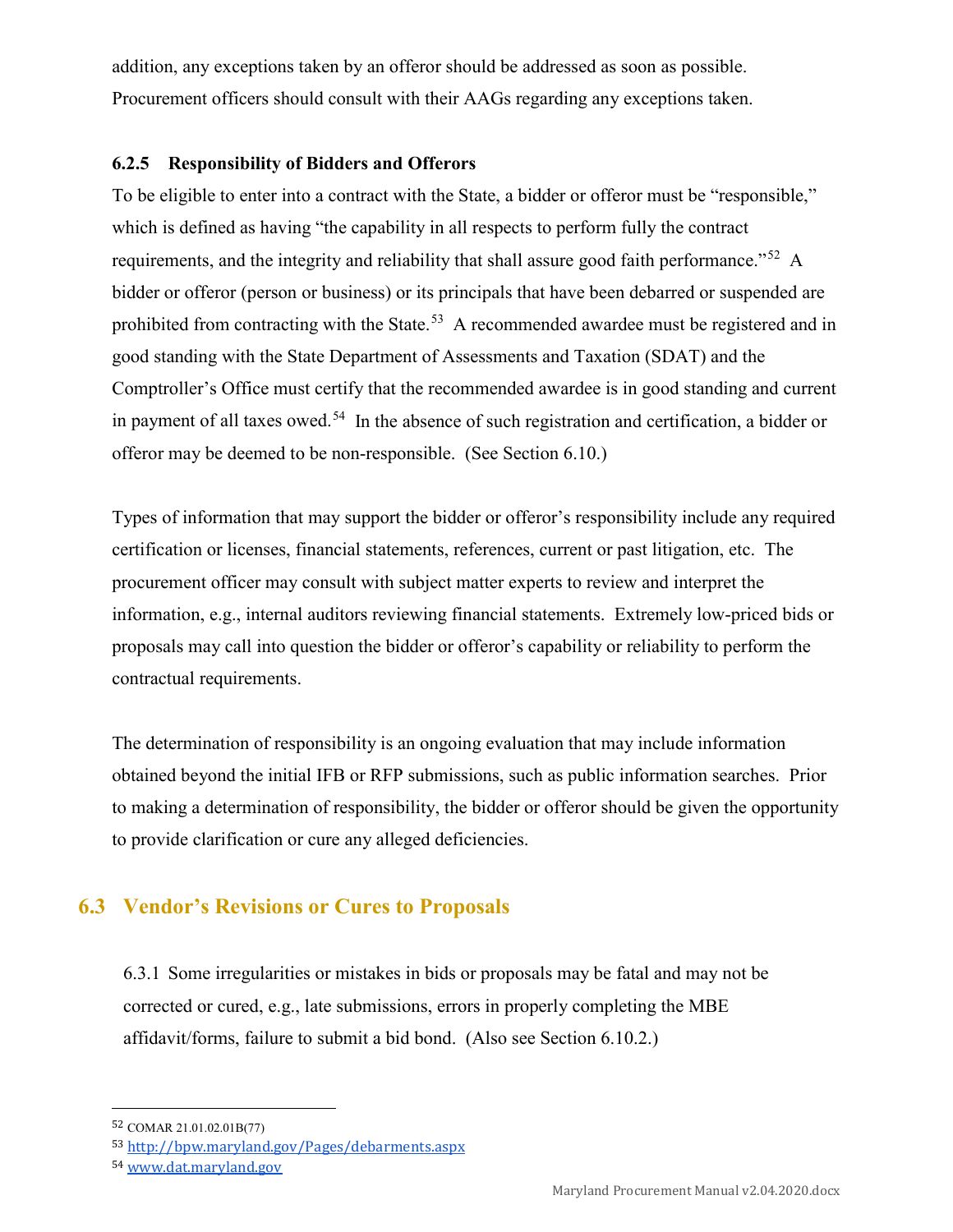6.3.2 A minor irregularity is "one which is merely a matter of form and not of substance or pertains to some immaterial or inconsequential defect or variation in a bid or proposal from the exact requirement of the solicitation, the correction or waiver of which would not be prejudicial to other bidders or offers." COMAR 21.06.02.04A.

"The defect or variation in the bid or proposal is immaterial and inconsequential when its significance as to price, quantity, quality or delivery is trivial or negligible when contrasted with the total cost or scope of the procurement." COMAR 21.06.03.04B.

In response to a minor irregularity, the procurement officer must allow the bidder or offeror to correct its bid or proposal, or in the alternative, may waive the deficiency. COMAR 21.06.02.04C.

6.3.3 The procurement officer should notify a bidder or offeror of identified irregularities or mistakes as soon as possible. It is within the procurement officer's discretion to determine the amount of time for cure responses.

## **6.4 Technical Proposal Evaluation Process - Competitive Sealed Proposals Only**

### **6.4.1 Evaluation Overview**

Technical and Financial proposals shall be evaluated independently. The evaluation of the technical proposals must be based on the evaluation factors set forth in the RFP and in accord with the relative importance of each evaluation factor.<sup>55</sup> Factors not specified in the RFP may not be considered.

### **6.4.2 Reviewing the Technical Proposals**

After conducting the initial technical proposal review to verify the responsibility of the offeror and to ensure that all required items have been submitted with the technical proposal, the procurement officer and members of the evaluation committee should begin a more thorough review of each technical proposal. Following are a list of general guidelines for evaluation committees in their review of technical proposals:

• At the first evaluation committee meeting, the procurement officer should provide

<span id="page-65-0"></span> <sup>55</sup> COMAR 21.05.03.02.A(2)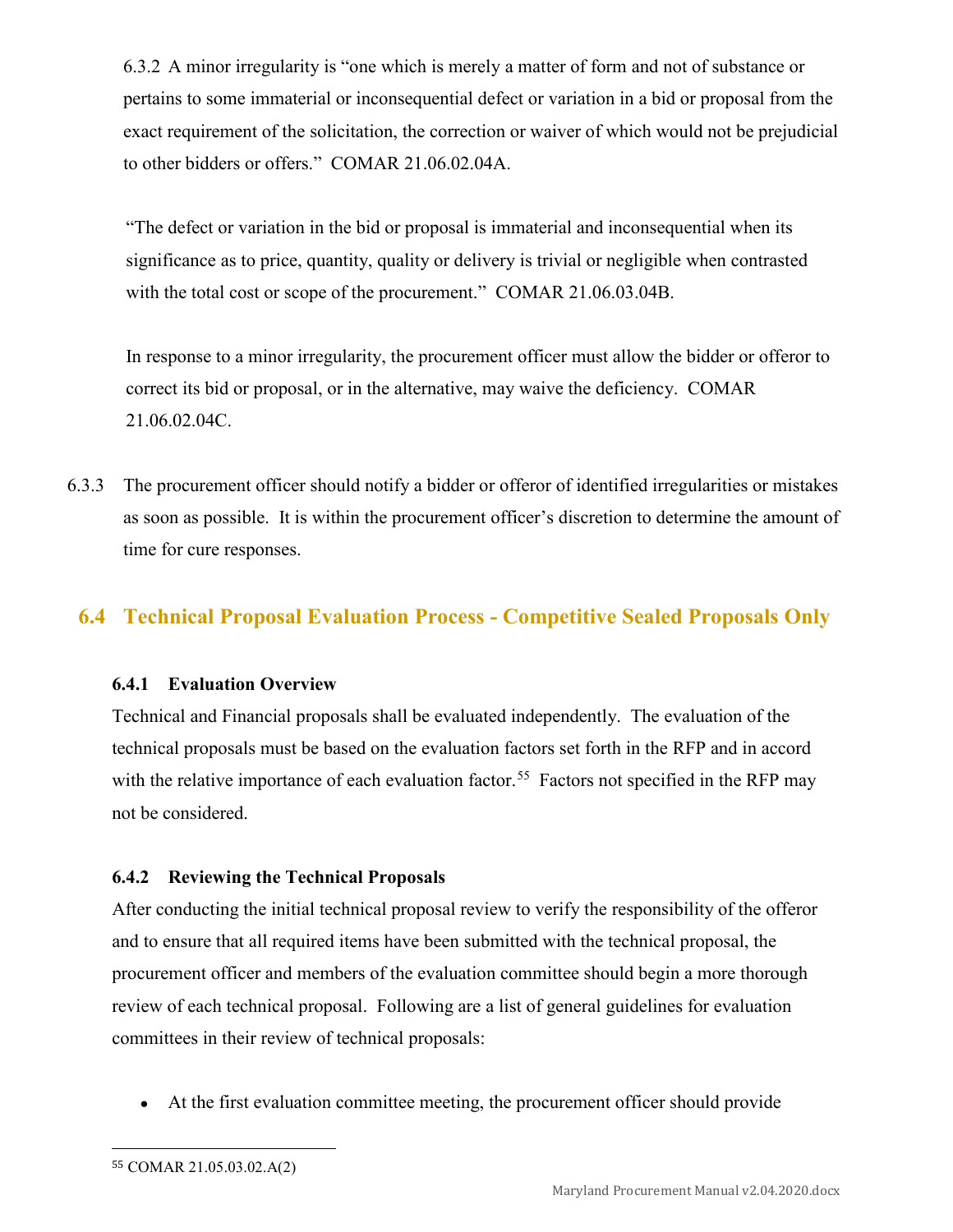guidance to the evaluation committee members (evaluators) of their roles in the process and their commitment to attend all evaluation meetings, oral presentations, in order to make a final award recommendation.

- The procurement officer should ensure that the evaluation committee has all materials needed to perform the evaluation (e.g., copies of all proposals, the RFP, RFP Amendments and Q&A's) and should be available to answer any questions the committee may have. During committee meetings, the procurement officer should provide guidance, control discussions, and provide real time direction regarding what the committee can and cannot consider and evaluate in its deliberations. The committee's focus must be on the RFP, the evaluation criteria, and the offerors' proposals.
- The procurement officer and all evaluators must read *all* proposals. Evaluators cannot divide the proposals with each member reading certain ones and reporting his/her impressions back to the others.
- The evaluators should base their evaluations on their first-hand observations and analyses of each proposal and independently identify strengths and deficiencies to rank each proposal. A proposal that simply meets the RFP requirements generally has neither a strength nor a deficiency. A strength may be something identified that exceeds the RFP requirements, while a deficiency may be a less desirable solution.
- In making the final award recommendation, the procurement officer guides the evaluation committee to come to a consensus.

#### **6.4.3 Methods of Evaluation**

As the CSP process is focused on determining the best value for the State, there are subjective elements to the evaluation of technical proposals and the eventual recommendation of award (in comparison to CSB procurements in which award is based on the lowest-priced, responsive bid, requiring a more objective analysis).

The procurement officer may wish to consult with their supervisor and appropriate Control Agency for guidance on selecting the appropriate evaluation method for their procurement.

The procurement officer's award recommendation memo should explain the basis for the recommendation along with the actual differences in technical proposal quality between the proposals, including a listing of the identified significant technical strengths and deficiencies for each proposal and the evaluation committee's individual rankings and the final consensus rankings.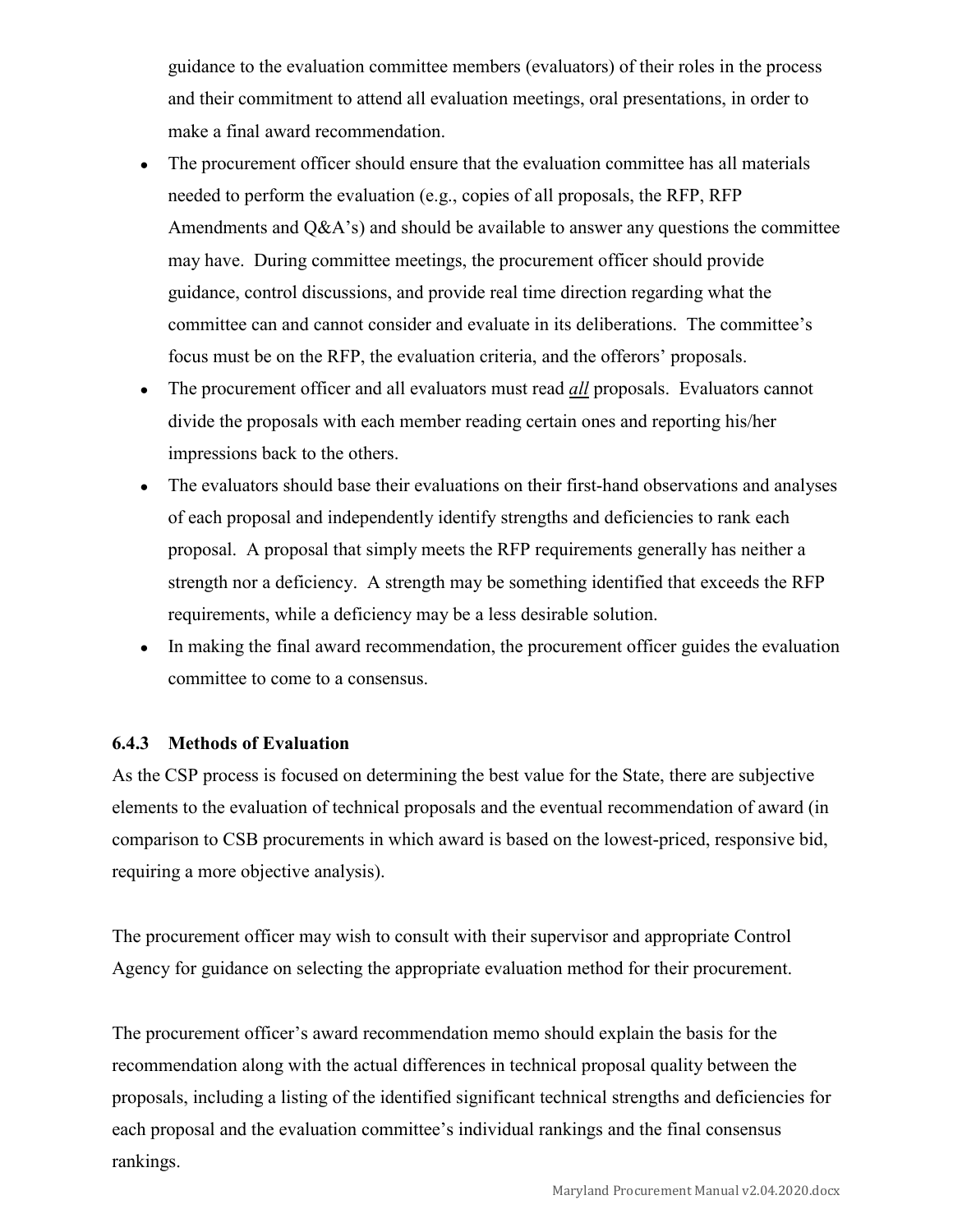#### **6.4.3.1 Numerical Rankings**

Numerical ranking is the most widely used evaluation method in the State for CSP procurements. Under this method, technical proposals are ranked individually for each of the technical criteria, based on identified strengths and deficiencies in each offeror's technical proposal, up to the total number of proposals that remain reasonably susceptible of being selected for award. So if three proposals remain, each proposal is ranked 1, 2, or 3 for each of the technical criteria<sup>56</sup>, and then an overall consensus technical ranking of 1, 2, or 3 is identified for each proposal.

#### **6.4.3.2 Adjectival Ratings**

Adjectival rating is another evaluation method, where instead of a ranking number being assigned to the technical criteria and overall technical proposal rankings, a descriptive adjective or code is assigned. An example could be a range of terms such as "Excellent," "Good," "Acceptable," "Weak," and "Unacceptable." Sometimes each of these terms includes a further description of how the term is to be applied when evaluating proposals (e.g., "Excellent  $= a$ thorough response that exceeds the RFP requirements in all ways and contains no deficiencies"). Under this method, technical proposals are rated individually for each of the technical criteria based on identified significant strengths and deficiencies in each offeror's technical proposal applying a descriptive rating term to each proposal.

#### **6.4.3.3 Scoring/Points/Percentages**

The use of points, scoring systems, or assigning of percentages for technical criteria and overall rankings is sometimes used in an attempt to remove subjectivity from the CSP evaluation and award recommendation process. The rationale is usually that by letting a mathematical formula determine the award recommendation, subjectivity is minimized in the evaluation process, and evaluators and offerors are better able to determine the magnitude of technical differences between proposals. However, the establishment of the particular mathematical formula to be used, the delegation of points to the technical and financial criteria, and the eventual assignment of points by the evaluation committee all still require subjective analysis and determination. The RFP should define the mathematical formula to be used, the delegation of points per criteria, and describe how evaluators will assign points to these criteria (identifying particular sections of the RFP scope of work and proposal responses where points may be awarded).

<span id="page-67-0"></span><sup>&</sup>lt;sup>56</sup> If the evaluation committee has identified a specific technical criterion that is satisfied equally by more than one offeror, the committee members may desire to give the same ranking to those proposals in that criterion. However, the procurement officer should guide the committee to differentiate between technical solutions where possible.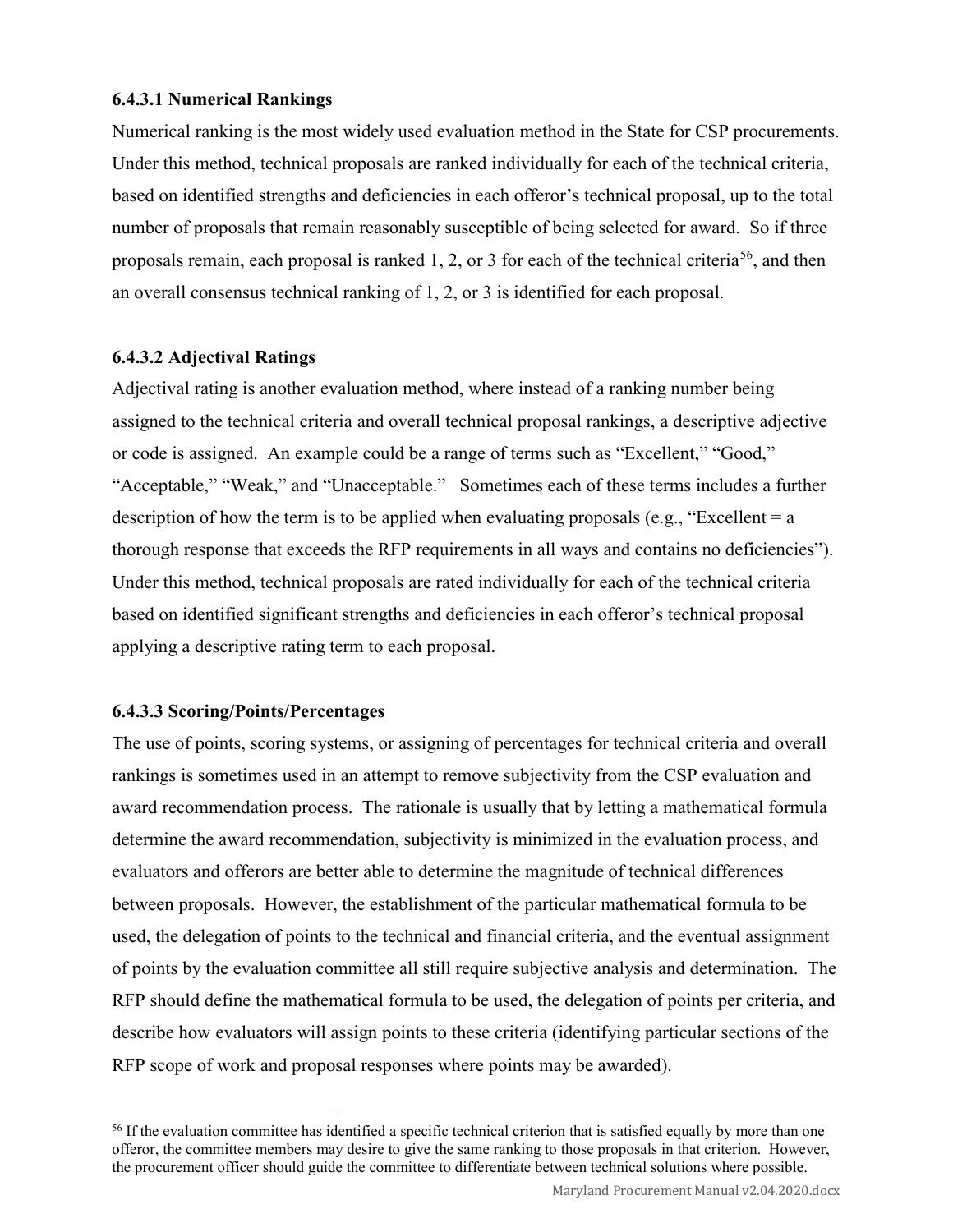## **6.5 Offeror Discussions - Competitive Sealed Proposals Only**

#### **6.5.1 Discussions**

Discussions<sup>[57](#page-68-0)</sup> include opportunities for qualified offerors to amend, supplement, or clarify their proposals (i.e. cures), oral presentations, as well as Best and Final Offer (BAFO) discussions. Qualified offerors include only those offerors that are responsible and whose proposals are initially classified as being reasonably susceptible of being selected for award. Qualified offerors shall be accorded fair and equal treatment with respect to any opportunity for discussions, negotiations, and clarification of proposals.

Note that for all discussions, the existence and identity of other offerors, or information from another offeror's proposal may not be disclosed, and any oral clarification shall be confirmed in writing and become part of the offeror's proposal.

#### **6.5.2 Oral Presentations**

As stated in the RFP, all offerors that remain reasonably susceptible of being selected for award after the initial review of proposals may be invited to provide an oral presentation to discuss their technical proposal. Oral presentations are an opportunity for offerors to present their teams, provide demonstrations, highlight the strengths of their proposal, ask questions about the procurement process, and answer any questions the evaluation committee and procurement officer may have. As noted above, any oral clarification or supplement provided by an offeror at an oral presentation should be confirmed in writing so as to be incorporated into the technical proposal.

These presentations will typically be scheduled after the evaluation committee and procurement officer have had time to perform a complete review of the technical proposals, noting any initial issues with the proposals that may need to be cured. Any issues raised by the evaluation committee or procurement officer during an oral presentation should also be provided to the offeror in writing via a cure letter as detailed below.

#### **6.5.3 Cure Letters**

<span id="page-68-0"></span><sup>57</sup> COMAR 21.05.03.03.C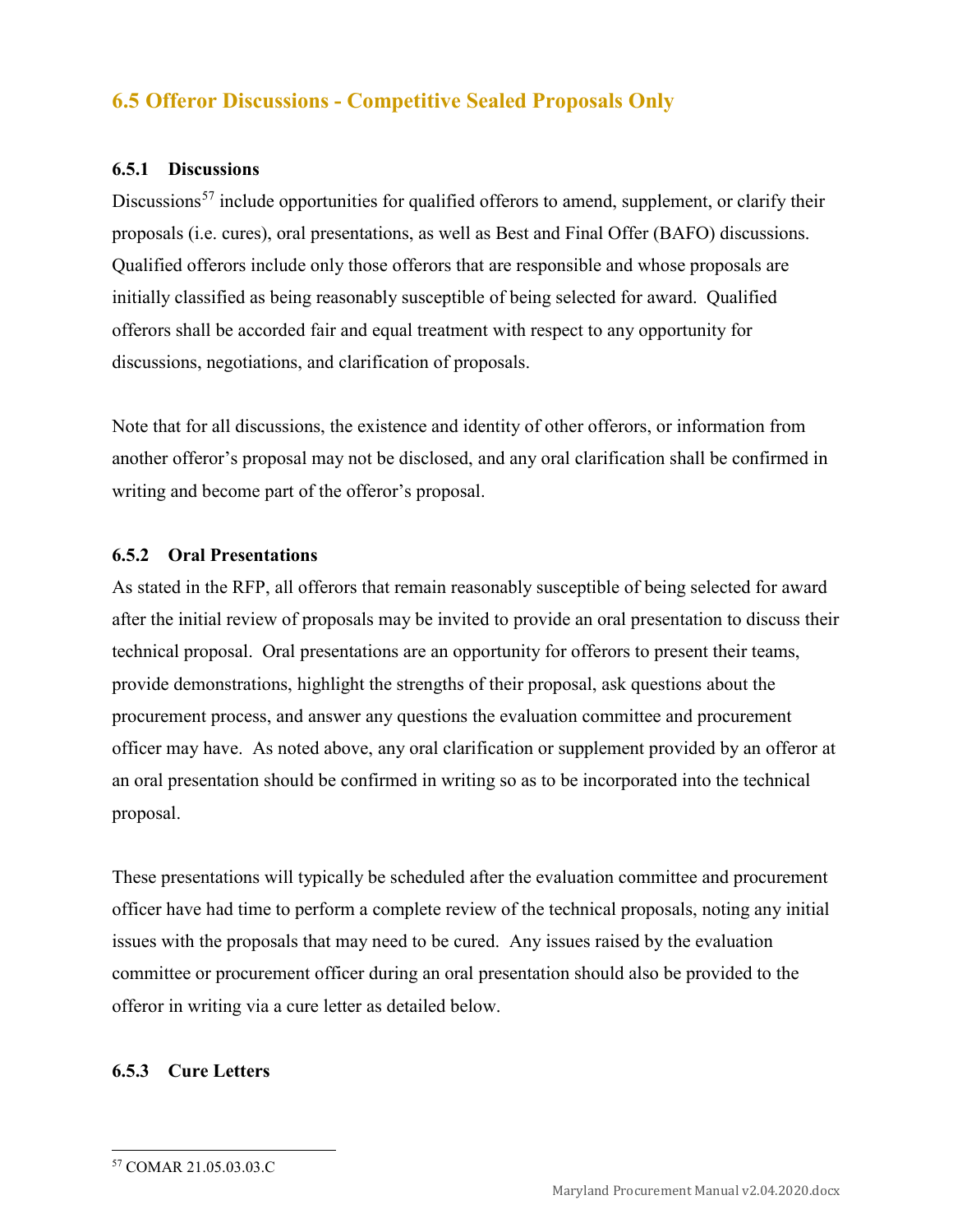For any issues noted in an offeror's technical proposal by the evaluation committee or procurement officer, including identification of technical proposal deficiencies, flaws, incomplete proposal elements, exceptions, responsibility concerns, or even proposal items that simply need to be clarified further, the procurement officer should send written notice to the offeror with the issues enumerated to obtain a cure for the deficiency or request further clarification or proposal supplementation. These cure letters are an opportunity for offerors to revise and supplement their proposals and attempt to minimize identified proposal deficiencies. Responses must be in writing and are incorporated into the offeror's technical proposal.

Cure letters should identify each specific issue and deficiency to be addressed in an individual offeror's proposal and provide the due date for the requested response. The cure letter should not reference or include elements from another offeror's proposal to request that this offeror propose a similar element.

### **6.5.4 Technical Best and Final Offers (Tech. BAFO)**

The procurement officer may request a technical best and final offer<sup>[58](#page-69-0)</sup> (BAFO) from offerors to confirm in writing all substantive clarifications of, or changes in, their technical proposals made in the course of discussions. The technical BAFO should be conducted prior to finalizing the evaluation of technical proposals and before opening financial proposals. Each BAFO request after the first requires its own written determination explaining the need for the additional request, to be signed by the agency head or designee.

After cure letter responses or technical BAFOs are received, the procurement officer should consider rejecting any proposal deemed not reasonably susceptible of being selected for award, if any substantive requirement is still not met in the offeror's technical proposal. The procurement officer may also send a follow-up cure letter noting the continued proposal deficiency, or identifying additional deficiencies. If after subsequent cure letters the offeror is still deemed not reasonably susceptible of being selected for award, then the offeror's proposal should be rejected and the offeror notified of the reasons for the proposal rejection.

#### **6.5.5 Amendments after Receipt of Proposals**

<span id="page-69-0"></span>If the State wishes to add or change a requirement to an RFP's scope of work, based on information received during the proposal evaluation process, an RFP amendment should be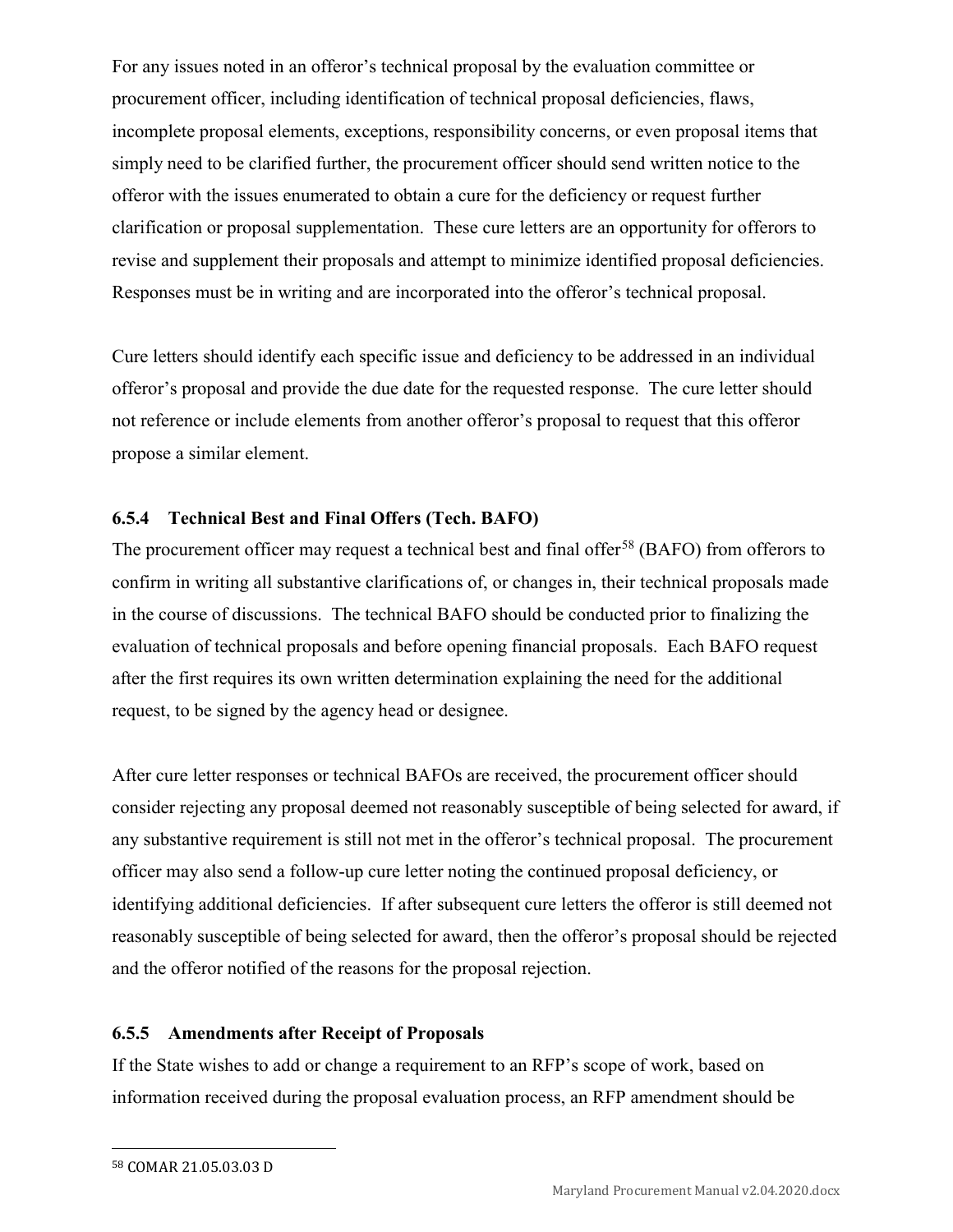issued to all offerors remaining in competition to allow those offerors to supplement their proposals to meet the new or changed requirement. If the amendment would likely change the competitive landscape, then the State should consider cancelling the procurement and resoliciting.

## **6.6 Final Technical Proposal Evaluation - Competitive Sealed Proposals Only**

#### **6.6.1 Overall Technical Consensus**

The final technical proposal evaluation meeting occurs after all:

- Written proposals have been thoroughly reviewed;
- Oral presentations, if requested, have been conducted; and
- Cure letters have been issued and responses and any technical BAFOs have been received.

Once these actions have been completed, the procurement officer and the evaluation committee determine the rankings/ratings/scores based on the individual technical criteria, and then finalize the technical evaluation with an overall consensus ranking/rating/score for each technical proposal using the individual technical criteria weightings as described in the RFP.

### **6.6.2 Final Qualification of Proposals**

After technically ranking/rating/scoring all proposals, the procurement officer and evaluation committee should consider the following questions in technically qualifying proposals and determining which proposals remain reasonably susceptible of being selected for award prior to opening the financial proposals:

- If this offeror would perform the contract for free, would you select it?
- If this were the only offeror, would you contract with it?

If the consensus answers to these questions are "no", this proposal should be determined not qualified; either the proposal is not reasonably susceptible of being selected for award or the offeror is not responsible. Accordingly, the proposal should be eliminated; the offeror notified; and the associated financial proposal should not be opened.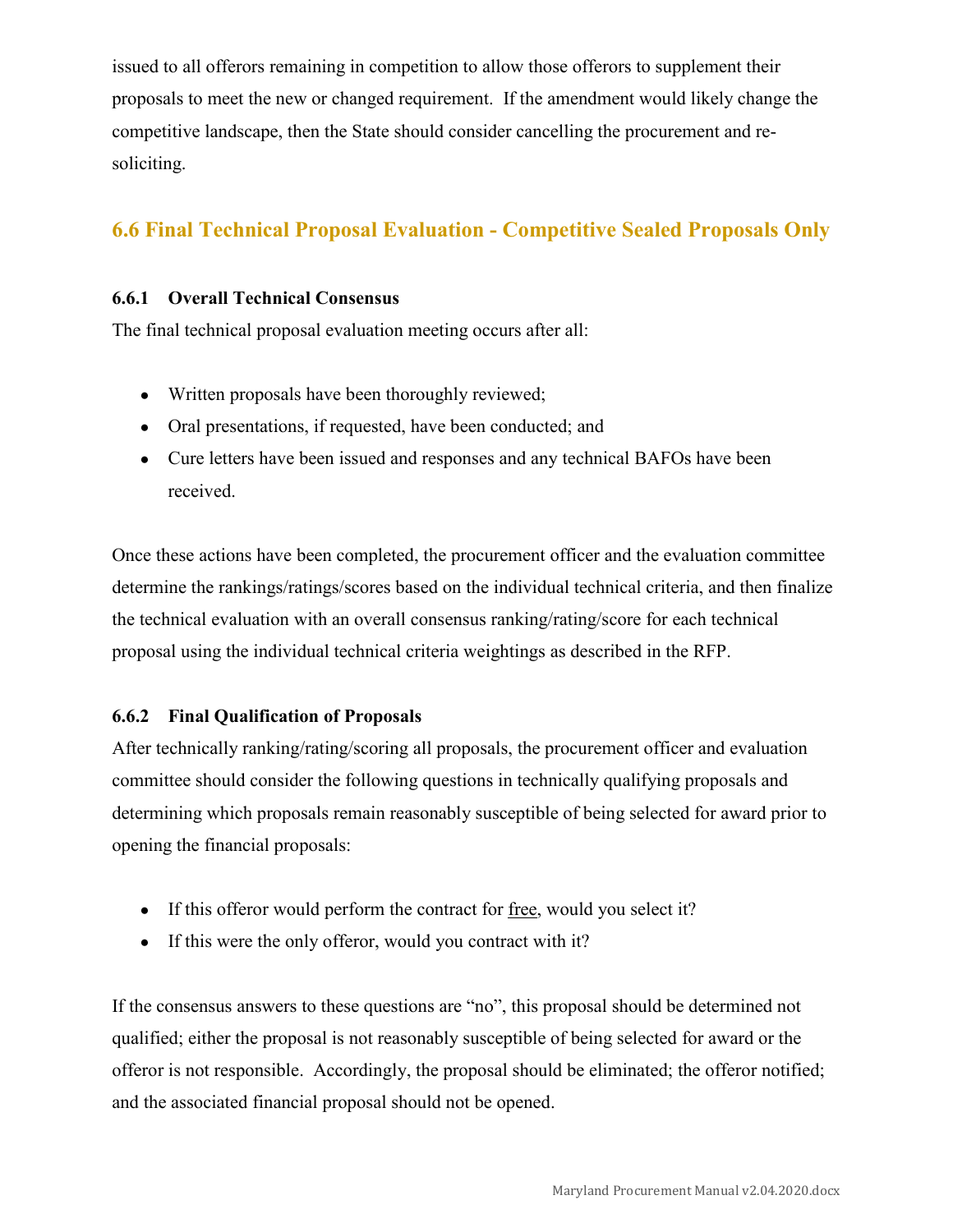## **6.7 Opening of Financial Proposals - Competitive Sealed Proposals Only**

After the technical proposal evaluation is completed, all proposals classified as reasonably susceptible of being selected for award move on to the next procurement evaluation stage: the opening of the financial proposals.

As with the opening of the technical proposals, any financial proposals that are opened shall be opened in the presence of at least two State employees. It is recommended that the financial proposals be opened in the presence of the evaluation committee, and documented in the procurement file.

#### **Evaluation and Ranking**

The financial proposal evaluation and ranking is usually a quick and straightforward process where the RFP financial proposal model calculates a single, bottom-line total evaluated price. Financial proposals that are complex may require expert analysis to assist with the financial evaluation. The financial proposals are ranked according to their total evaluated price with the lowest price ranked highest and so on.

# **6.8 Requests for Financial Best and Final Offers (BAFO) - Competitive Sealed Proposals Only**

#### **6.8.1 Discussions**

As noted in Section 6.5, discussions<sup>[59](#page-71-0)</sup> include opportunities for qualified offerors to amend, supplement, or clarify their proposals through cures, oral presentations, as well as BAFO discussions in limited circumstances. Qualified offerors include only those offerors that remain responsible and whose proposals are initially classified as being reasonably susceptible of being selected for award. Qualified offerors shall be accorded fair and equal treatment with respect to any opportunity for discussions, negotiations, and clarification of proposals.

Note that for all discussions, the existence and identity of other offerors, or information from another offeror's proposal may not be disclosed, and any oral clarification shall be confirmed in writing and become part of the offeror's proposal.

<span id="page-71-0"></span><sup>59</sup> COMAR 21.05.03.03.C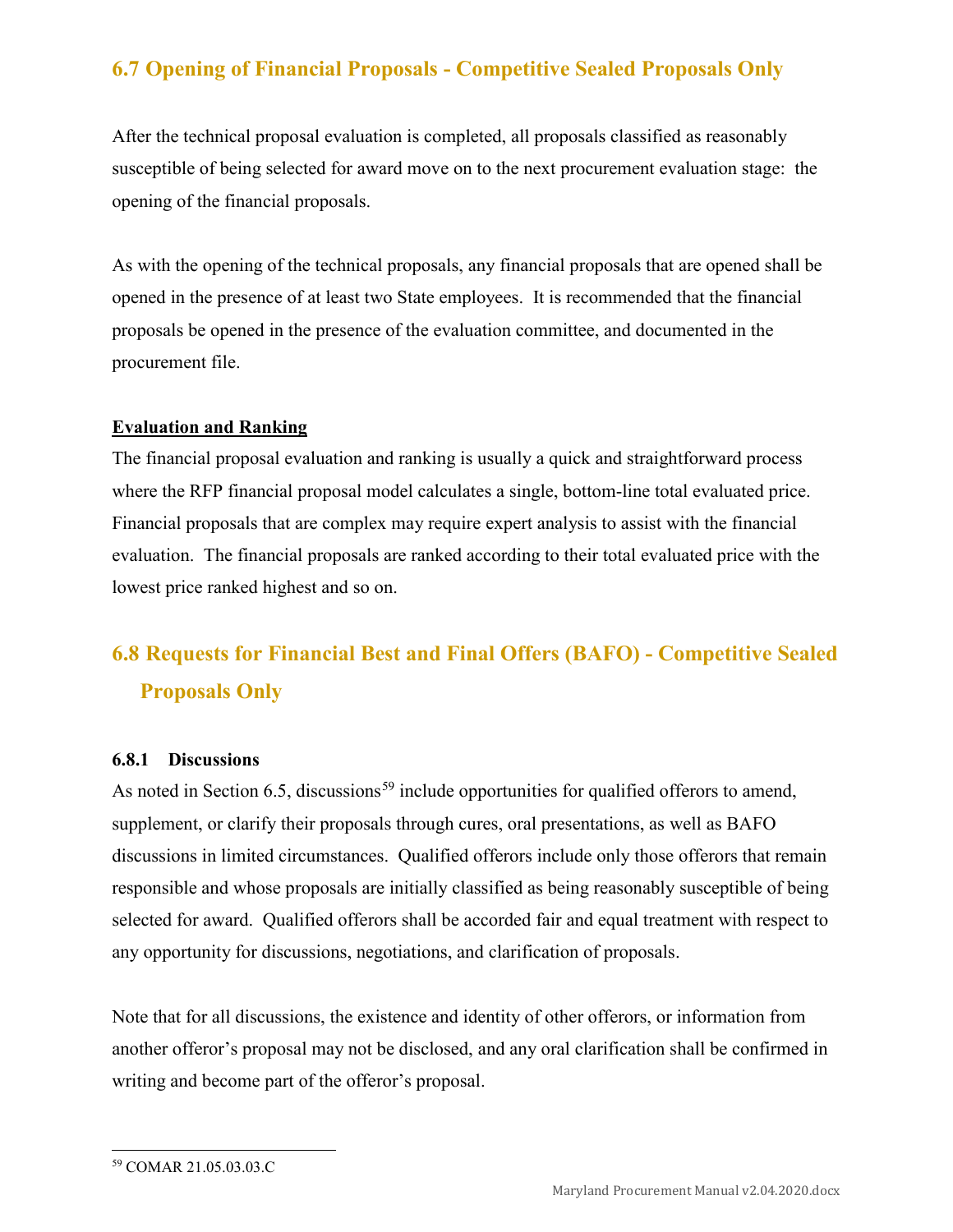#### **6.8.2 Best and Final Offers (BAFOs)**

When in the best interest of the State, the procurement officer may invite qualified offerors to revise their initial financial proposals by submitting BAFOs.<sup>[60](#page-72-0)</sup> The primary objective is to get better pricing after the initial financial proposals have been opened; however, a BAFO may also provide an opportunity to clarify any remaining uncertainties with the proposals and correct any mistakes or exceptions taken in the financial proposals. Note that when the RFP has been amended in a manner that could affect the financial proposals, a BAFO opportunity should be extended to all qualified offerors. In addition, an agency may request a BAFO to cure an error by one or more offerors on the financial proposal. All offerors must be afforded the same opportunity for discussions and amendment of their proposals.

As discussed earlier, if before an award has been made, it appears that an offeror has made a mistake in its proposal, the offeror should be asked to confirm its proposal. If the offeror is able to correct the mistake, it should be allowed to do so through the BAFO process. Otherwise, reference COMAR 21.05.02.12 "Mistakes in Bids."[61](#page-72-1)

The procurement officer may determine that more than one round of BAFOs is in the best interest of the State. Each BAFO request after the first requires its own written determination explaining the need for the additional request, to be signed by the agency head or designee.

Except for real property leases, any additional offeror discussions at this stage in the procurement, after opening of financial proposals and before award, require a BAFO request to all remaining qualified offerors. Real property lease CSP procurements allow for further discussions and negotiations to obtain the best lease terms.

# **6.9 Final Evaluation – Determining Best Value - Competitive Sealed Proposals Only**

#### **6.9.1 Classification of Proposals**<sup>[62](#page-72-2)</sup>

The proposals may be classified as reasonably susceptible of being selected for award or not reasonably susceptible of being selected for award (in comparison to bids being classified as

<span id="page-72-0"></span> <sup>60</sup> COMAR 21.05.03.03.D

<span id="page-72-1"></span><sup>61</sup> COMAR 21.05.03.03.E

<span id="page-72-2"></span><sup>62</sup> COMAR 21.05.03.03.B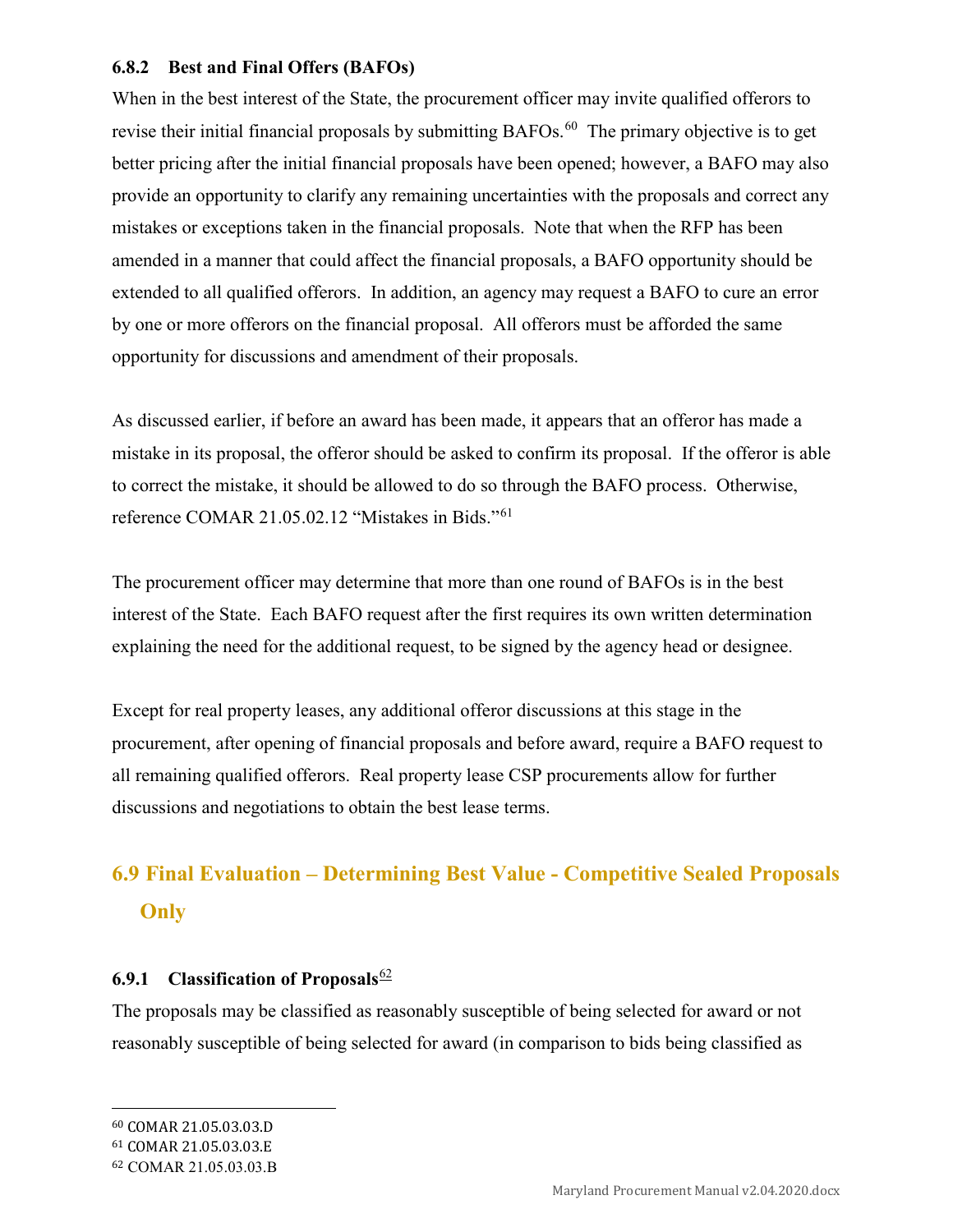responsive or non-responsive in CSB procurements). If a proposal is classified as not reasonably susceptible of being selected for award or the offeror is determined by the procurement officer to be not responsible, the offeror shall be notified and its proposal rejected.

In order for a proposal to be considered reasonably susceptible of being selected for award, the evaluation committee and procurement offeror should be willing and prepared to recommend award of a contract at some price level to any qualified offeror. Conversely, if the evaluation committee and procurement officer are not willing to recommend award of a contract to a specific offeror at any price level, that offeror should be determined to be not qualified. The offeror should be deemed not responsible, the proposal should be deemed not susceptible of being selected for award, or both.

#### **6.9.2 Best Value Determination**

Determining best value requires weighing the strengths and deficiencies of the technical proposals in relation to the pricing in the financial proposals. The RFP will prescribe the evaluation method used, the criteria used to rank, rate or score proposals, as well as the weighting to be afforded to technical and financial proposals. The three options are:

- 1. Technical and financial factors receive equal weight;
- 2. Technical factors receive greater weight than financial factors; or
- 3. Financial factors receive greater weight than technical factors.

The proposal that is recommended for contract award will always be the overall highest ranked, rated or scored proposal from the combined technical and financial proposal best value determination. This proposal will be determined to be the most advantageous offer to the State.

#### **6.9.3 Evaluation Committee Recommendation**

During the final evaluation committee meeting, the procurement officer documents the evaluation committee rankings, ratings or scoring (depending on the evaluation method used, as detailed in the RFP) of all qualified proposals, the evaluation committee's consensus recommended selection for award, and the strengths and deficiencies of all proposals based on the RFP evaluation criteria. A proposal's strengths and deficiencies should be based on specific references to the technical proposal using the evaluation criteria detailed in the RFP, and not comparisons to other proposals. The procurement officer's documentation from the evaluation committee will be used to support both the award recommendation and the debriefing process.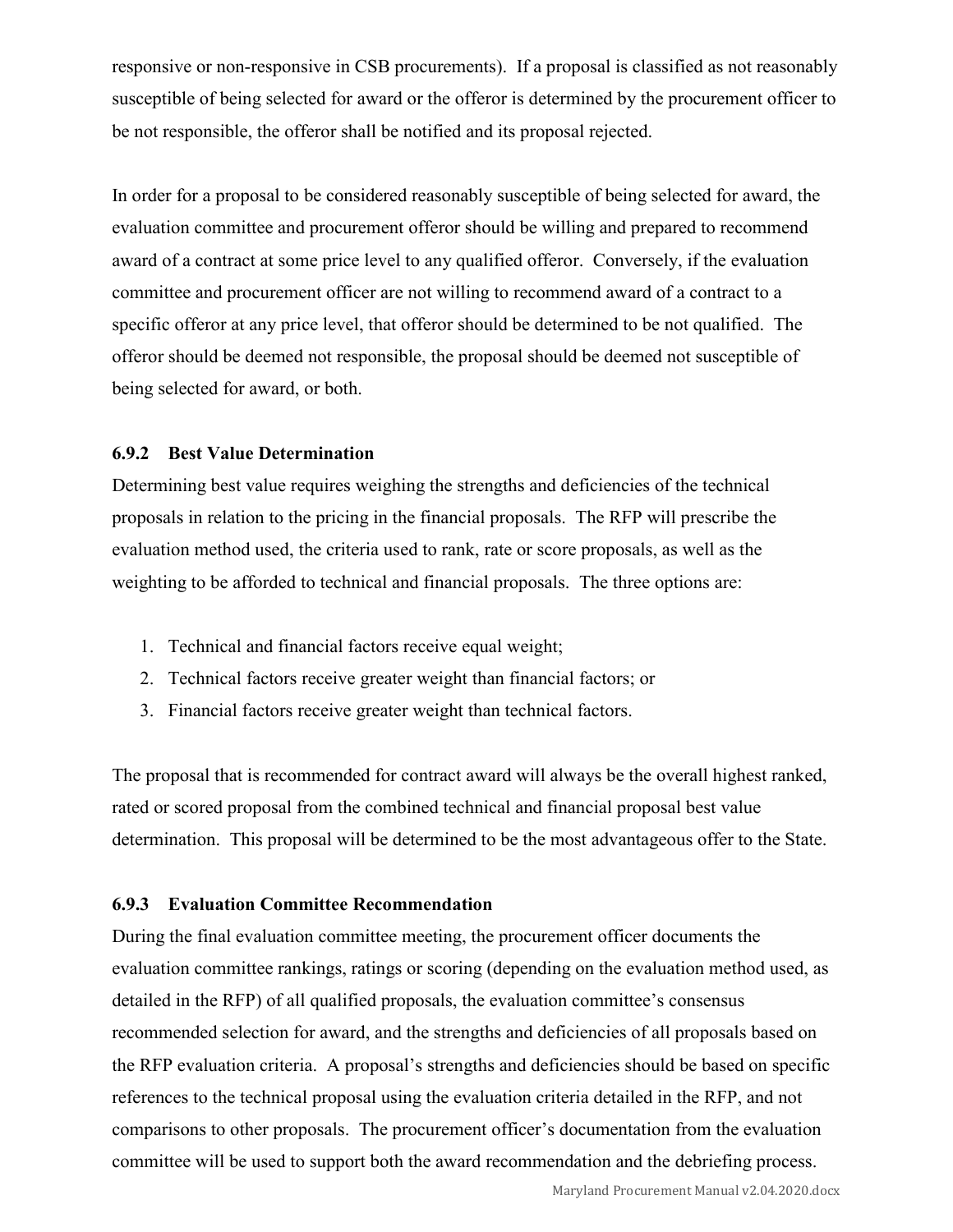The procurement officer then decides whether to accept the evaluation committee's recommendation. While the procurement officer's recommendation is often in consensus with that of the evaluation committee recommendation, there may be instances in which the procurement officer disagrees with the evaluation committee's recommendation. In such instances, the procurement officer should work with the evaluation committee to determine the reasons for the differences in opinion, and attempt to ensure that all proposal elements are being interpreted in a similar manner. If a consensus is still unable to be reached, the procurement officer should document the differences of opinion in the procurement file. It is the duty of the procurement officer to make the final award recommendation, taking into account the evaluation committee's recommendation.

## **6.9.4 Final Award Recommendation**[63](#page-74-0)

The procurement officer shall make a determination recommending contract award to the responsible offeror whose proposal is determined to be the most advantageous to the State, considering price and evaluation factors set forth in the RFP.

The procurement officer should follow its agency's internal policies for required approval by the agency head or designee of award recommendation.

## **6.10 State Finalizes Selection of Successful Vendor(s)**

#### **6.10.1 Notice to Recommended Awardee**

The procurement officer should provide notice to the successful bidder/offeror that it is recommended for award. At this time, the procurement officer is responsible for obtaining the required number of original contracts, signed only by the recommended awardee, as well as the contract affidavit and other required documents, such as any MBE, VSBE, bonds, or insurance documentation. The cover letter transmitting those documents to the successful bidder/offeror should encourage the successful bidder/offeror to return those documents within the period of time specified in the solicitation, generally five days for the contract and contract affidavit or 10 days if MBE and VSBE documents are required.

Failure by the recommended awardee to respond in a timely manner may result in the

<span id="page-74-0"></span> <sup>63</sup> COMAR 21.05.03.03.F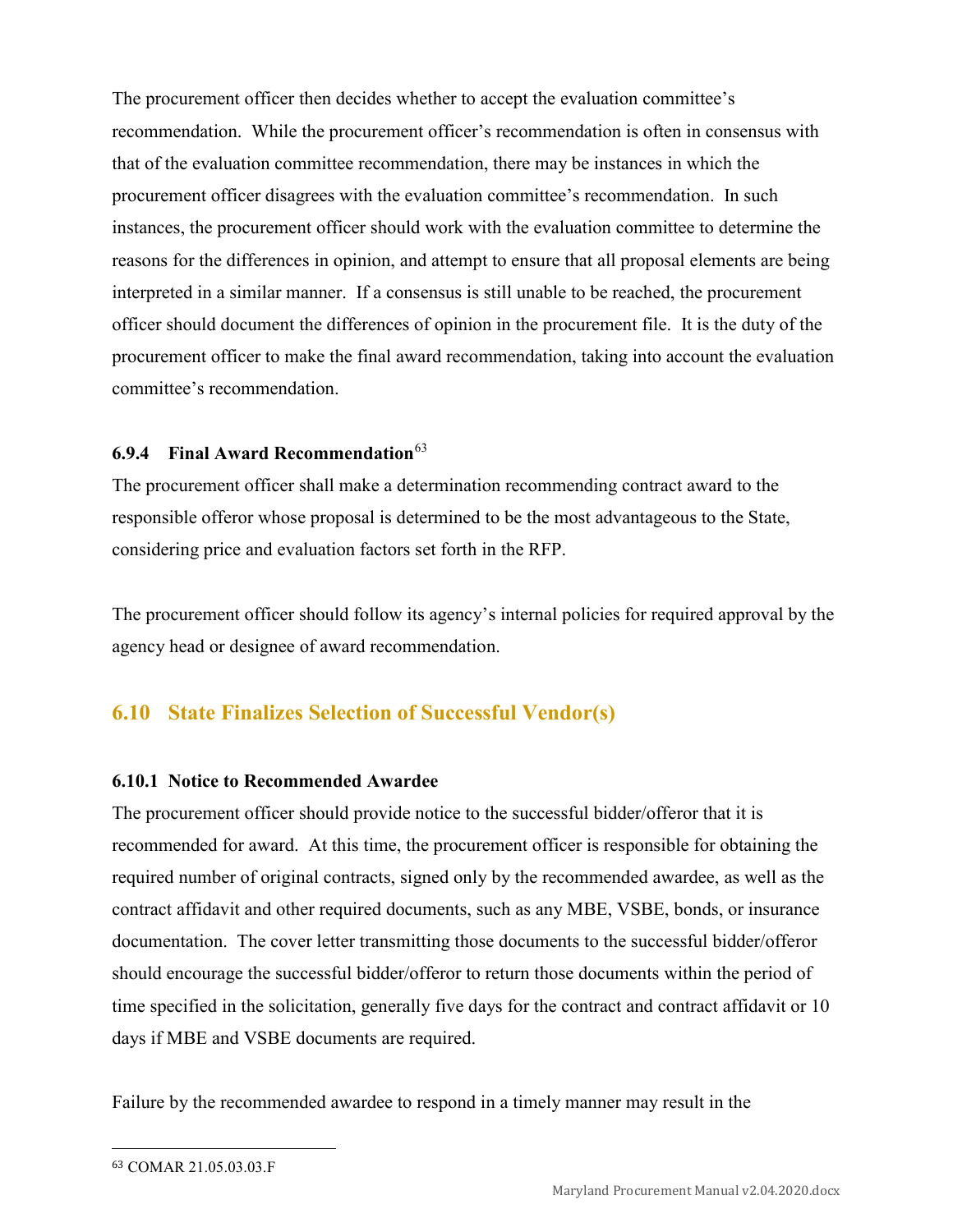bidder/offeror being determined to be not responsible, and the award recommendation may go to the next bidder/offeror in line. This step requires a new award recommendation and notice to the next recommended awardee.

#### **6.10.2 Reviewing Additional MBE or VSBE Documents, if applicable**

After the recommended awardee and its subcontractors submit the additional required MBE documentation, the procurement officer should review and compare these documents to the original MBE forms submitted with the bid/proposal.

#### *A. MBE "72-hour Rule"*

Sometimes, after bid/proposal submission, but before contract execution, the recommended awardee becomes aware that an MBE intended to be included as a subcontractor is unavailable or ineligible to participate as an MBE. In that event, the recommended awardee has 72 hours to notify the procuring agency. The procurement officer, in consultation with the agency's MBE liaison officer, is authorized to permit an amendment to the MBE schedule, if the recommended awardee has provided in writing a satisfactory justification in accordance with COMAR 21.11.03.12.

#### *B. Approving or Denying a Waiver Request*

If the recommended awardee requested a full or partial MBE waiver, the procurement officer would request that the recommended awardee submit its documentation supporting the waiver request. The procurement officer in consultation with the MBE liaison officer would review the documentation and make a determination whether the recommended awardee made a good faith effort to try to obtain MBE subcontractor participation and grant or deny the waiver. The procurement officer must grant the waiver if the recommended awardee provides a reasonable demonstration of good faith efforts to achieve the goal(s). The procurement officer must obtain sign off by the agency head or designee and forward a copy of the waiver determination to the Governor's Office of Small, Minority, and Women Business Affairs. See COMAR 21.11.03.11.

#### **6.10.3 Assistant Attorney General Sign-off for Legal Sufficiency of the Contract**

Upon receipt of the recommended awardee's signed contracts, the procurement officer should examine them to see that all requisite signatures and documentation have been provided. Send the entire package of contract documents, including attachments, to the agency's AAG for review and sign-off for legal sufficiency. This sign-off is required before any other approvals may be obtained.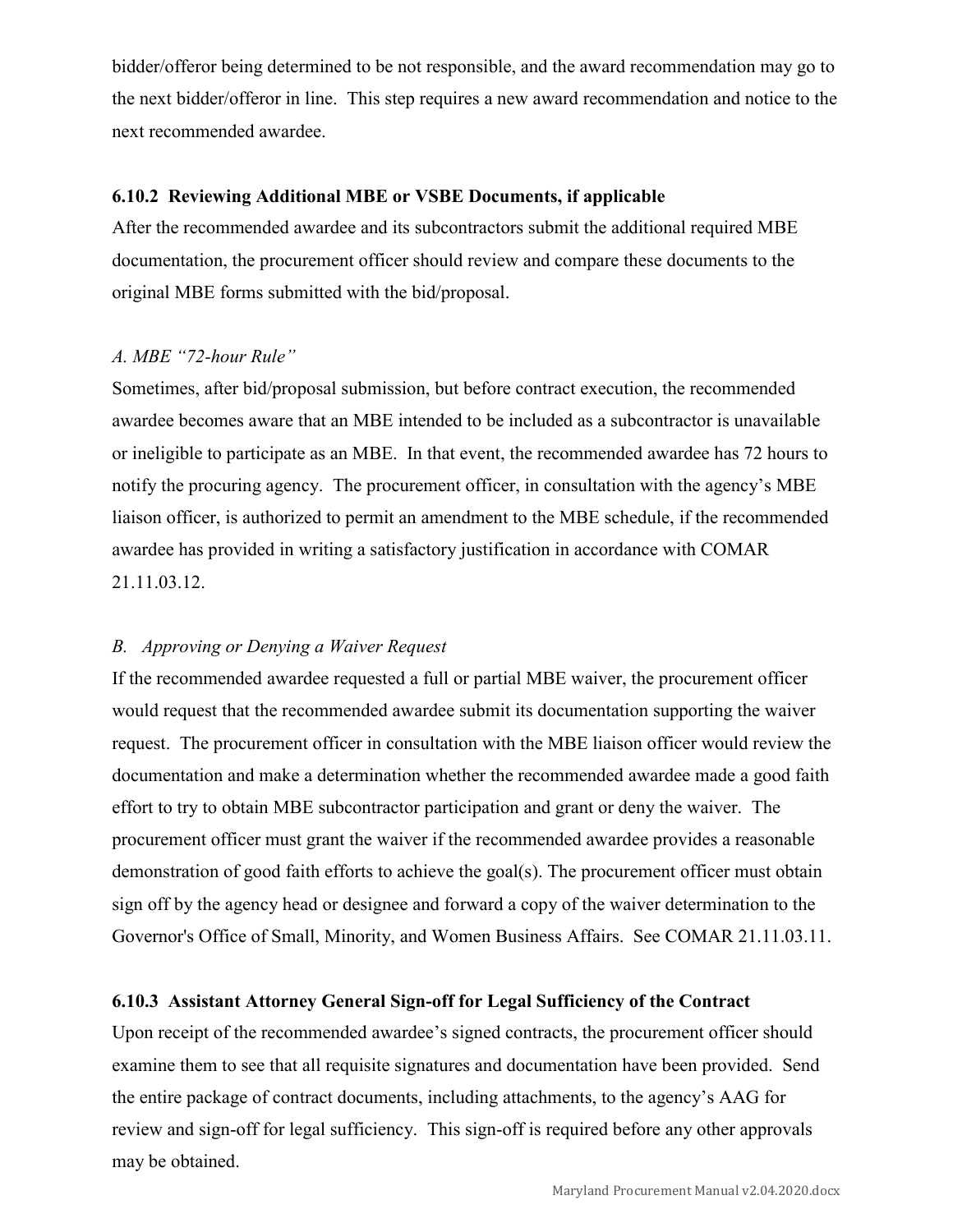# **6.10.4 Verification of Good Standing with the State Department of Assessments & Taxation (SDAT) and Comptroller's Office**

Before final contract approval (see Section 7.1), the procurement officer must verify through SDAT that the recommended awardee is a company registered to do business in the State and is in good standing. In addition, the procurement officer must obtain through the Comptroller's Office a tax clearance number. In the event that a deficiency is noted by either agency, the recommended awardee may be given the opportunity to correct any defect.

Failure by the recommended awardee to correct any deficiency in a timely manner may result in the bidder/offeror being determined to be not responsible, and the award recommendation may go to the next bidder/offeror in line.

#### **6.10.5 Confirmation of Non-Debarment**

To confirm continuing eligibility of the recommended awardee to receive a contract, before final contract approvals, the procurement officer should confirm the recommended awardee made no relevant disclosures on the Bid Proposal or Contract Affidavits and again check the debarment list on the BPW website.<sup>[64](#page-76-0)</sup>

## **6.10.6 Notice of Award Recommendation**[65](#page-76-1)

After the recommended awardee has provided all required signed contract documentation and all verification and confirmations have occurred, the procurement officer shall provide notice to all remaining offerors of the recommendation for award prior to final approval of the contract. The notice of award recommendation should include the ranking table with the technical, financial and overall rankings, including the total evaluated financial price, of all reasonably susceptible offers. (This is the information that would be publically disclosed in a BPW agenda item.) The notice should also include the opportunity to request a debriefing.

# **6.11 Unsuccessful Offeror Debriefings - Competitive Sealed Proposals Only**

Unsuccessful offerors may submit a written request within a reasonable time for a debriefing to the procurement officer. Debriefings shall be provided at the earliest possible time after the

<span id="page-76-0"></span>64 <http://bpw.maryland.gov/Pages/debarments.aspx>

<span id="page-76-1"></span><sup>65</sup> COMAR 21.05.03.03.G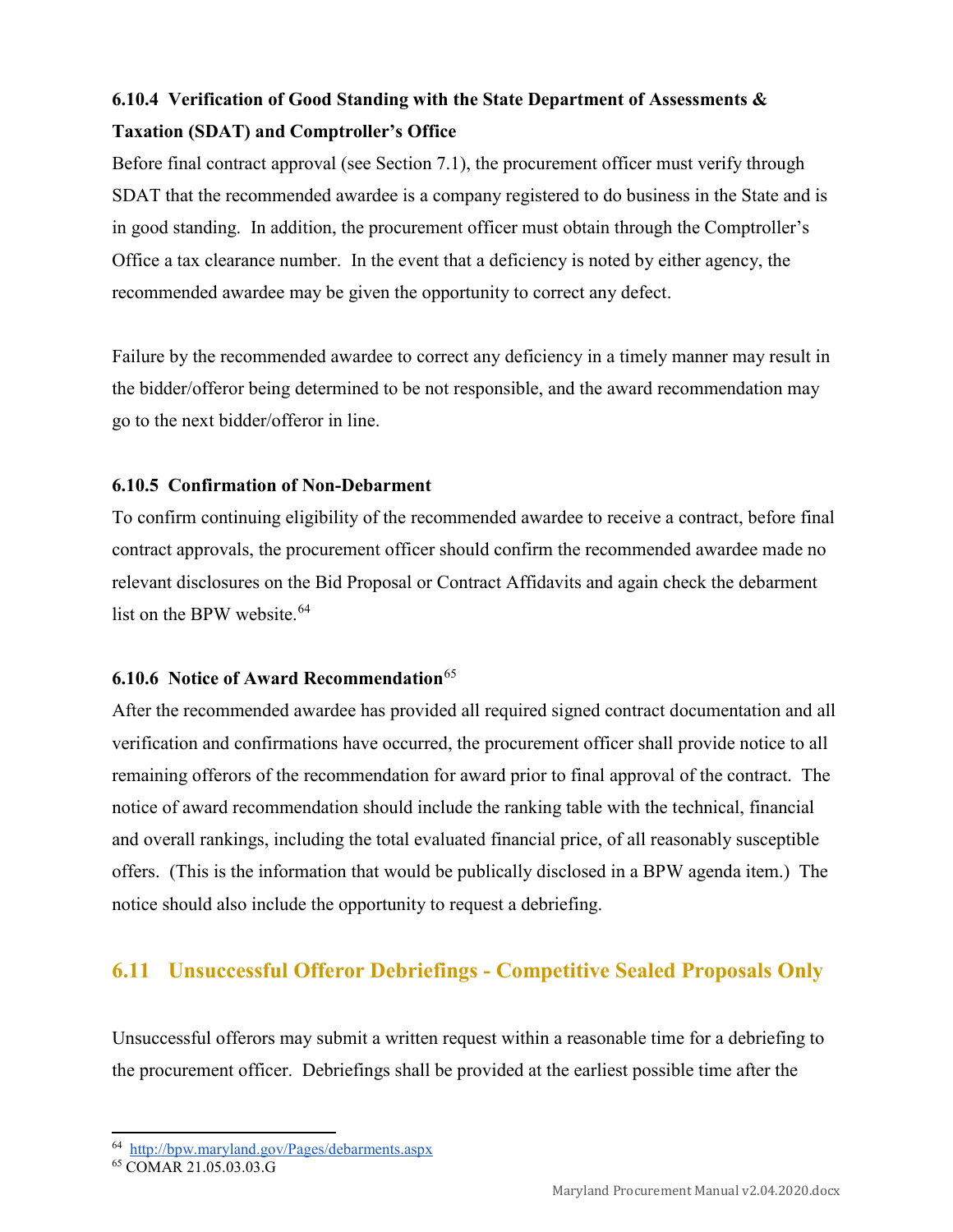procurement officer receives a request for a debriefing and before the contract award is presented to the agency head or designee or BPW for approval.

Debriefings are to be limited to discussion of only that particular unsuccessful offeror's proposal; discussion of another offeror's proposal is not permitted. The debriefing may not include discussion or dissemination of the individual evaluation committee members' thoughts, notes, or individual rankings. Debriefings are to be factual and consistent with the evaluation of that unsuccessful offeror's proposal and shall provide information on areas in which the unsuccessful offeror's technical proposal was deemed weak or deficient. A debriefing affords offerors an opportunity to learn how to improve.

Finally, a summary of each debriefing shall be included in the procurement file.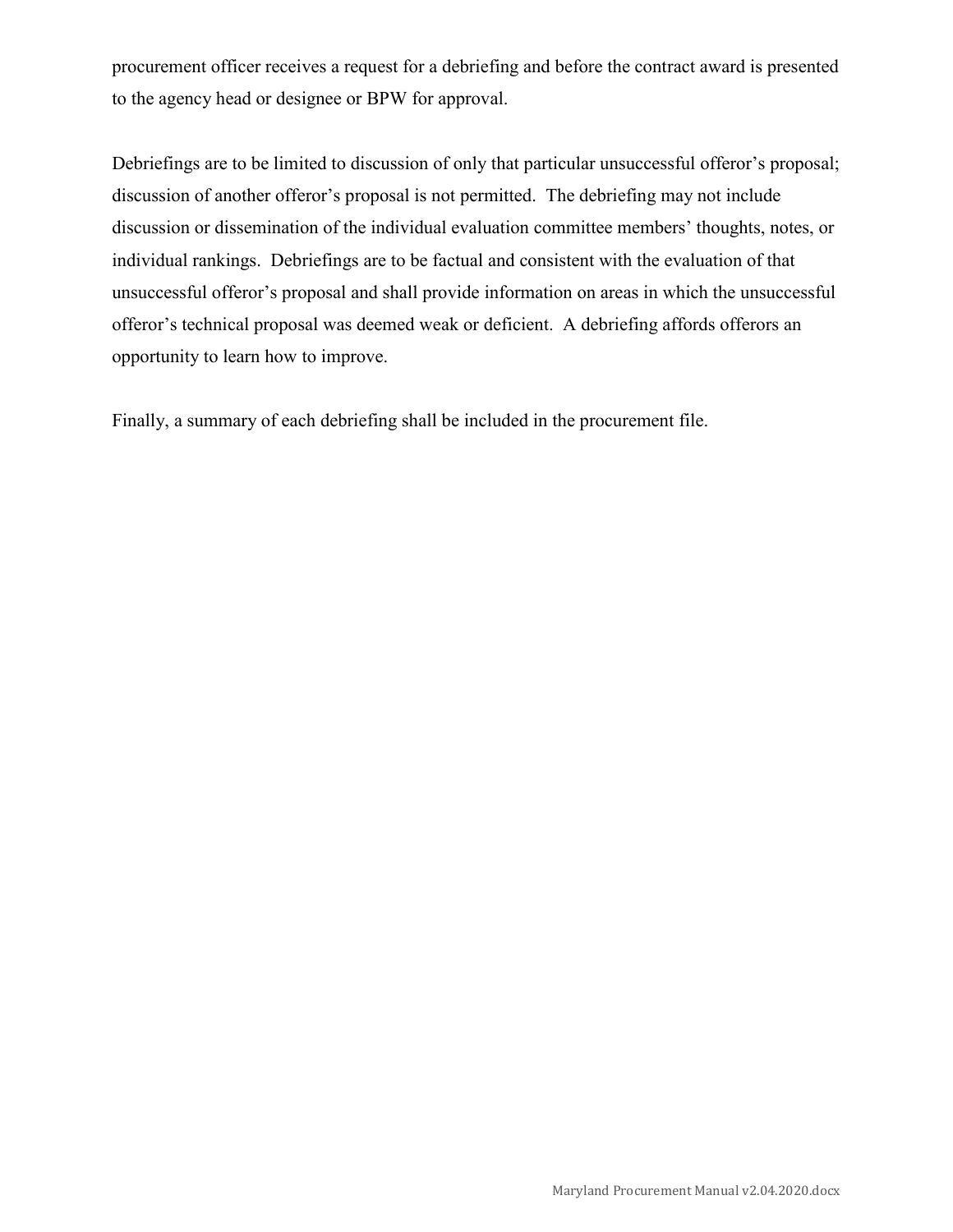## **7. Award Process**

## **7.1 Final Approvals**

There may be several approvals that are required when the procurement officer is ready to move forward with a contract award, as well as approval from a procurement Control Agency and the BPW when the contract value exceeds a specified level. A final funding certification is also required.<sup>66</sup>

#### **7.1.1 Agency Contract Approvals**

- A. *Small Procurements*: Under State law, procurement units may award small procurements up to  $$50,000$  without approval from a procurement Control Agency or the BPW.<sup>67</sup> However, the regulations governing small procurements require different contract award documentation depending on the value of the small procurement.<sup>[68](#page-78-2)</sup>
- B. *Emergency Contracts*: An agency may award a contract or contract modification exceeding \$50,000 without approval from a procurement Control Agency or the BPW on the basis of an emergency, in order to avoid or mitigate serious damage to public health, safety, and welfare as defined in regulation.<sup>69</sup> Emergency awards are required to be reported to the BPW within 45 days after contract award or modification.

#### **7.1.2 Control Agency Approvals**

Procurement Control Agencies are delegated specific levels of procurement and contracting authority by the BPW via regulations.<sup>70</sup> For procurement actions above the small procurement threshold and up to the BPW's delegated levels of procurement and contracting authority, the Control Agency shall review and approve the agencies' procurement action, and then submit to the BPW a monthly report summarizing those procurement actions. These reports are known as Procurement Agency Activity Reports (PAAR).<sup>[71](#page-78-5)</sup>

<span id="page-78-1"></span><sup>67</sup> SFP §13-109

- <span id="page-78-3"></span><sup>69</sup> COMAR 21.05.06.02
- <span id="page-78-4"></span><sup>70</sup> COMAR 21.02.01.04

<span id="page-78-0"></span><sup>66</sup> COMAR 21.03.03.01

<span id="page-78-2"></span><sup>68</sup> COMAR 21.05.07

<span id="page-78-5"></span><sup>71</sup> COMAR 21.02.01.05B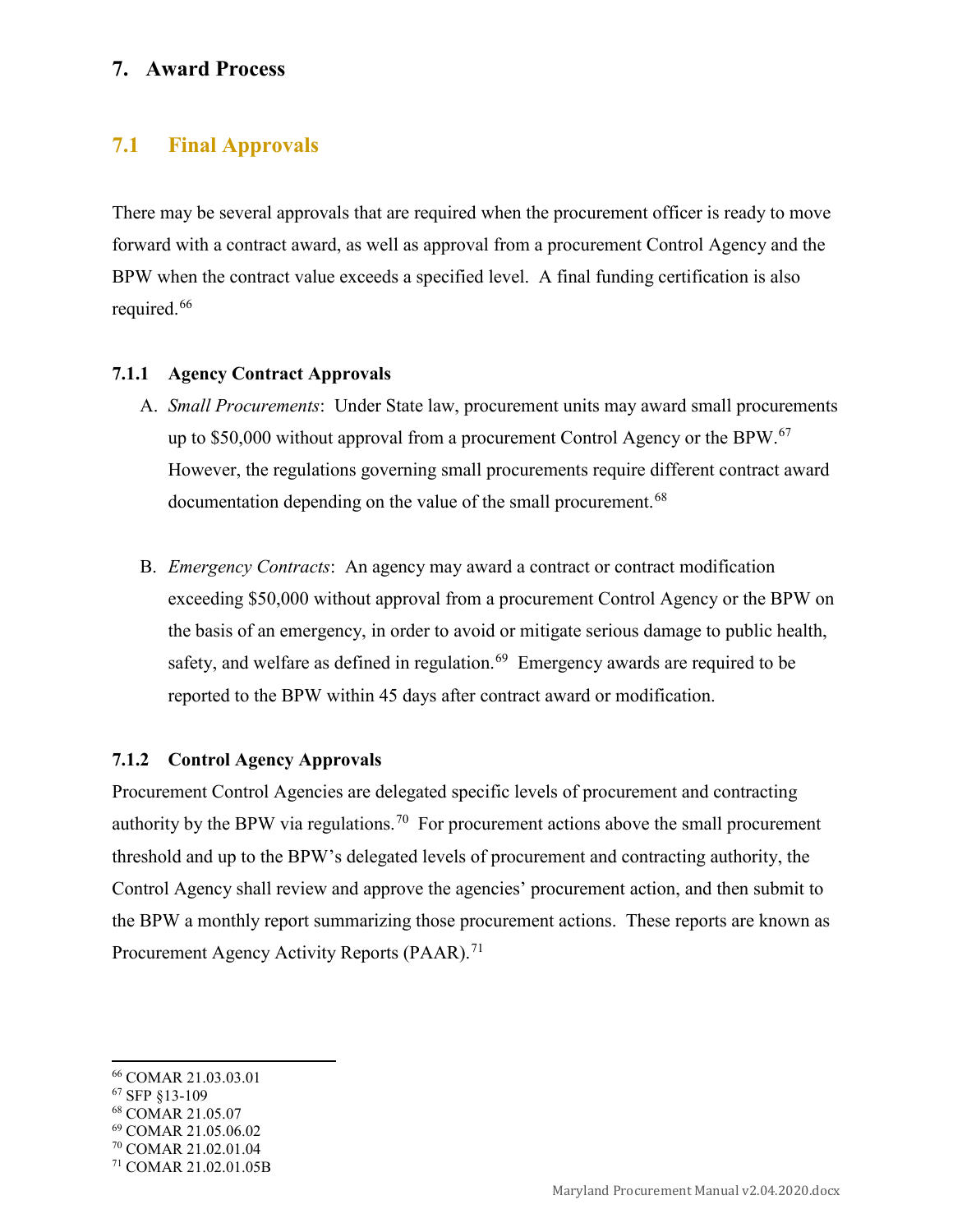## **7.1.3 BPW Approvals**

All procurement actions that exceed the delegated procurement and contracting authority from the BPW must be submitted for approval on a BPW Action Agenda Item.<sup>72</sup> The BPW meets approximately every two weeks to review and approve these procurement action recommendations as well as other items under the BPW's authority. Plan for BPW agenda submissions to the controlling agency at least two months prior to the anticipated contract notice to proceed.

Note that if an agency has a pending protest or appeal of a protest decision on a procurement contract award recommendation, and that agency wishes to move forward with approval of the contract in the face of protest or appeal, that agency must provide information related to the protest or appeal in the BPW Action Agenda Item. In addition, the agency must detail why execution of the contract without delay is necessary to protect substantial State interests.<sup>73</sup> The procuring agency shall notify the Maryland State Board of Contract Appeals (MSBCA) of its intent to award a contract pending protest or appeal.<sup>[74](#page-79-2)</sup>

## **7.1.4 FMIS – ADPICS, R\*STARS**

**Financial Management Information System (FMIS)** is the official accounting system of record for the State comprised of accounting, purchasing and inventory, and reporting applications.

**Relational Standard Accounting and Reporting System(R\*STARS)** is the State's accounting system which controls the appropriations, disbursements and receipts of state funds. There are various accounting functions integrated into RSTARS: Budgeting, Fixed Asset Accounting, Cost Allocation, Document Tracking, General Ledger Accounting, Revenue Expenditure Accounting, Project and Grant Accounting, 1099 Processing, Federal and State Liability Offset, and Payment Processing.

**Advanced Purchasing Inventory Control System (ADPICS)** automates many of the activities related to procurement, receiving, payables, and inventory functions. ADPICS provides a comprehensive set of reports and online inquiries that are used to present procurement and

<span id="page-79-0"></span><sup>72</sup> COMAR 21.02.01.05

<span id="page-79-1"></span><sup>73</sup> COMAR 21.10.02.11

<span id="page-79-2"></span><sup>74</sup> COMAR 21.10.02.11A(2)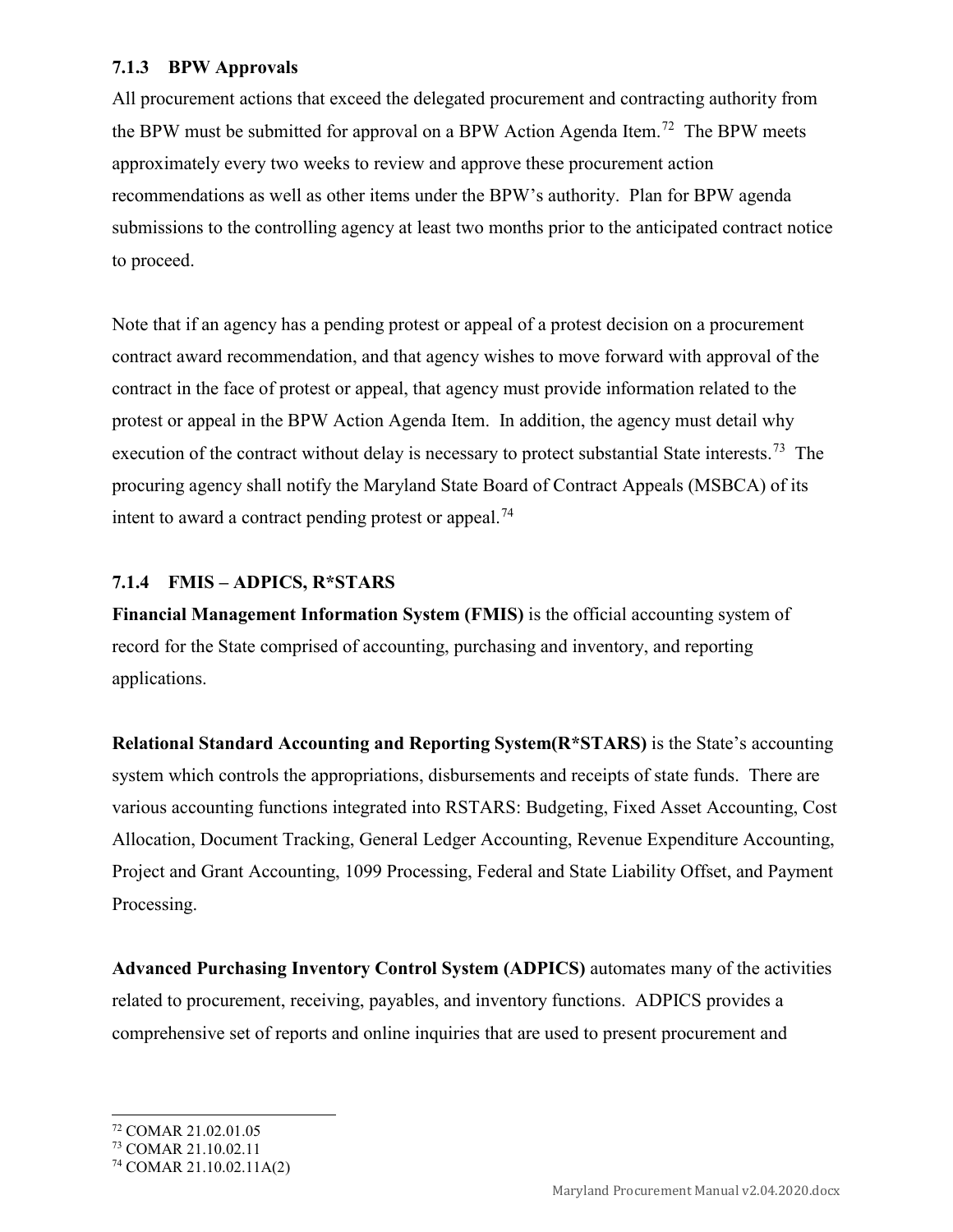inventory data maintained by the system. ADPICS reports include table listing and security reports as well as procurements, payables, and inventory reports.

Two auxiliary Reporting Systems exist in addition to the standard ADPICS and R\*STARS reports. FOCUS/ADHOC is a reporting system that provides end-user access to  $R*STARS$  and ADPICS data from a single mainframe repository site. The intent is not to replace the existing FMIS standard reports, but rather enhance the end-user's capabilities by adding another level of information retrieval to what is already a comprehensive assortment of standard reports. Currently, the FOCUS/ADHOC database contains a large subset of data from the two applications. Users can view data from R\*STARS and ADPICS systems in one FOCUS session (depending on their security clearance).

# **7.2 Execution of the Contract**

A procuring agency shall not sign (execute) a contract until all necessary approvals are received. After all necessary approvals have been obtained, including sign-off as to legal form and sufficiency, agency head or designee approval, Control Agency and BPW approvals when necessary, and certification by the appropriate fiscal authority as to the availability of funds, the signed contract from the successful bidder or offeror is to be executed by the procuring agency with the appropriate department authority's signature.<sup>[75](#page-80-0)</sup>

The bidder or offeror is now the contractor. This final action constitutes contract award and may be accompanied by a Notice to Proceed (NTP) letter to the contractor. The contractor should also be sent an original fully executed contract.

Finally, the procurement file should be compiled with all required documentation, including an original fully executed contract.<sup>[76](#page-80-1)</sup>

<span id="page-80-1"></span><span id="page-80-0"></span><sup>75</sup> COMAR 21.05.03.03F. See also COMAR 21.03.03.01 re: Fund Certification; COMAR 21.03.02 re: Form and Legal Sufficiency <sup>76</sup> COMAR 21.05.01.07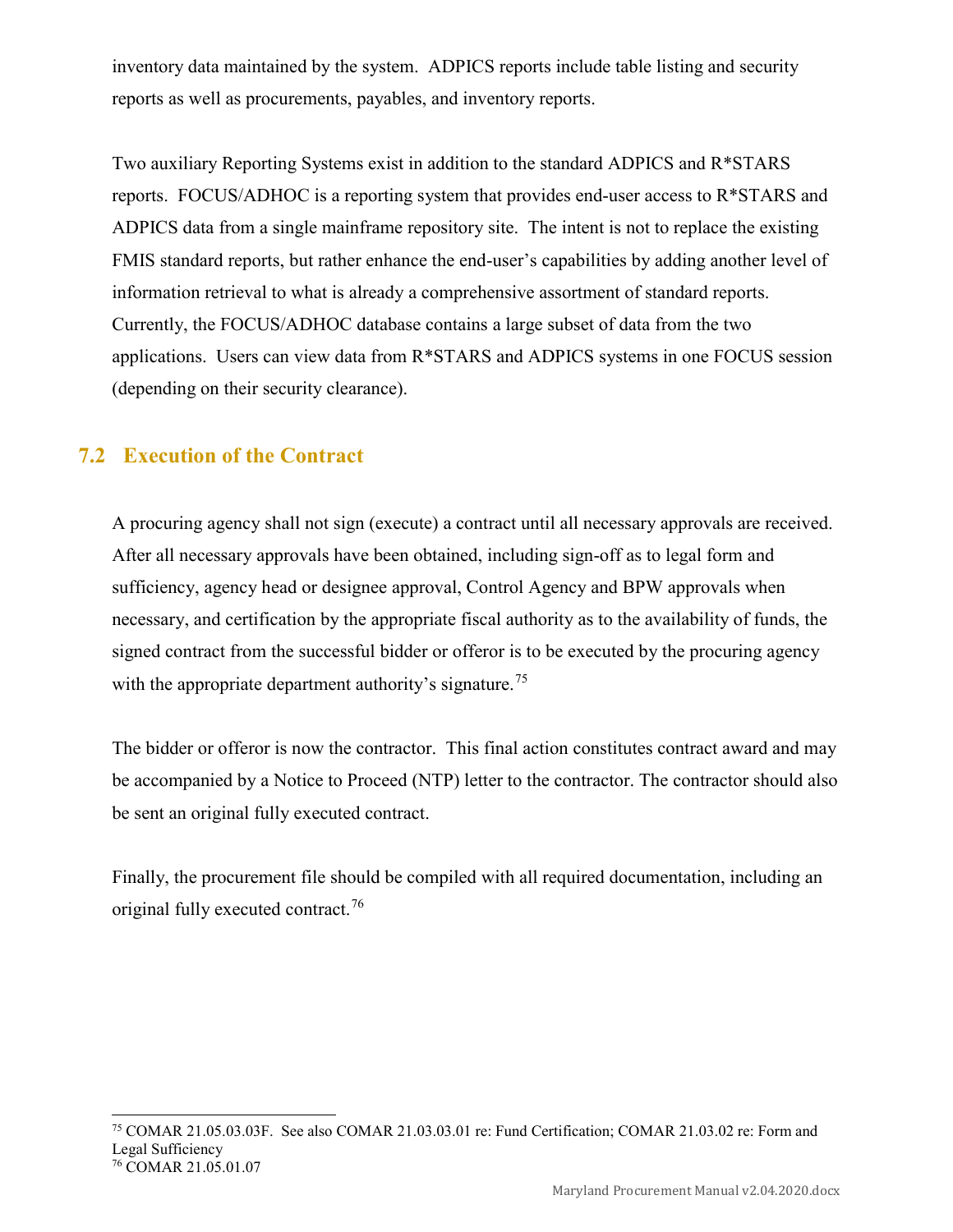# **7.3 Publication on eMMA**

After a contract is entered into, the procurement agency shall publish notice of its award in eMMA not more than 30 days after execution and approval of the contract, not including SP awards.[77](#page-81-0)

<span id="page-81-0"></span><sup>77</sup> COMAR 21.05.02.16, 21.05.03.03G, 21.05.04.04, 21.05.05.04A, 21.05.06.03E(1)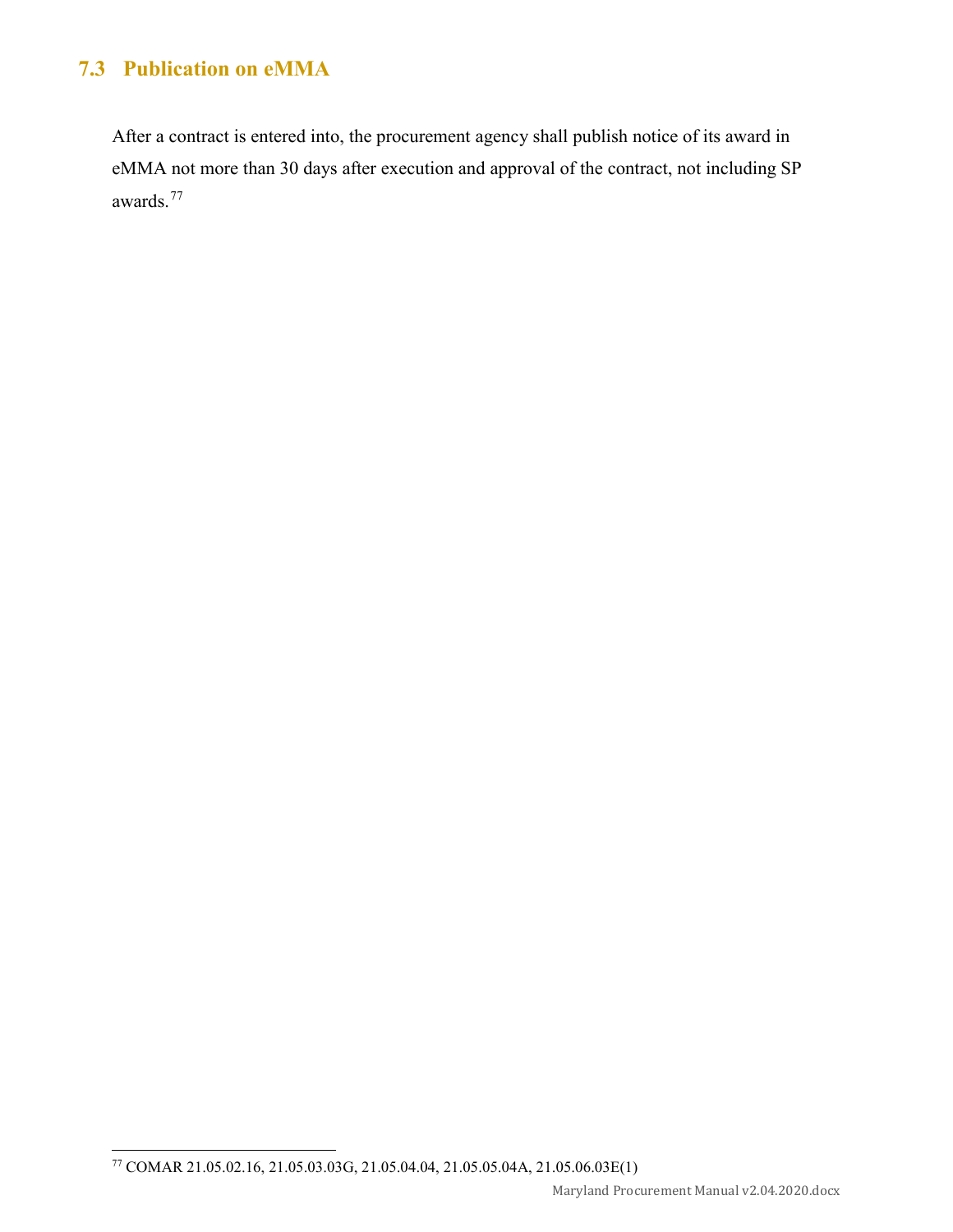## **8. Contract Administration Process**

The contract has been executed. The contract monitor should be familiar with the mandatory terms and conditions and contract requirements in the scope of work in order to oversee contract performance. The procurement officer along with the contract monitor and program staff set-up a kick-off meeting to discuss everyone's role in completing the requirements of the contract.

If issues and problems arise during the contract administration phase, all parties to the contract must understand their rights and obligations under the contract and how to approach difficult situations and resolve problems. Any issues or problems that arise should be identified as soon as possible and communicated to all parties to obtain a resolution.

# **8.1 Kick-off Meeting with Procurement Officer, Contract Monitor, Program staff, and Contractor**

## **8.1.1 Conduct a Kick-Off Meeting**

This meeting is led by the procurement officer to turn over the contract to the contract monitor. The Agenda for this meeting typically includes a discussion of:

- The scope of work, schedule of deliverables, MBE and VSBE commitments and pricing for invoicing.
- The specifications, terms and conditions to clarify performance and payment.
- The relevant policies and procedures, especially for making changes to the contract that must go through the procurement officer.
- The need for written modifications and open communication between all parties.
- The reporting requirements.
- Any specific pressing issues key to the success of the subject contract.

At the completion of the meeting, any meeting notes should be kept in the contract file by the contract monitor. (See 8.1.2 below.)

## **8.1.2 Set-up a Contract File**

The contract monitor should keep a contract administration file apart from the procurement officer's procurement file. The location and contents of the file should be readily available to the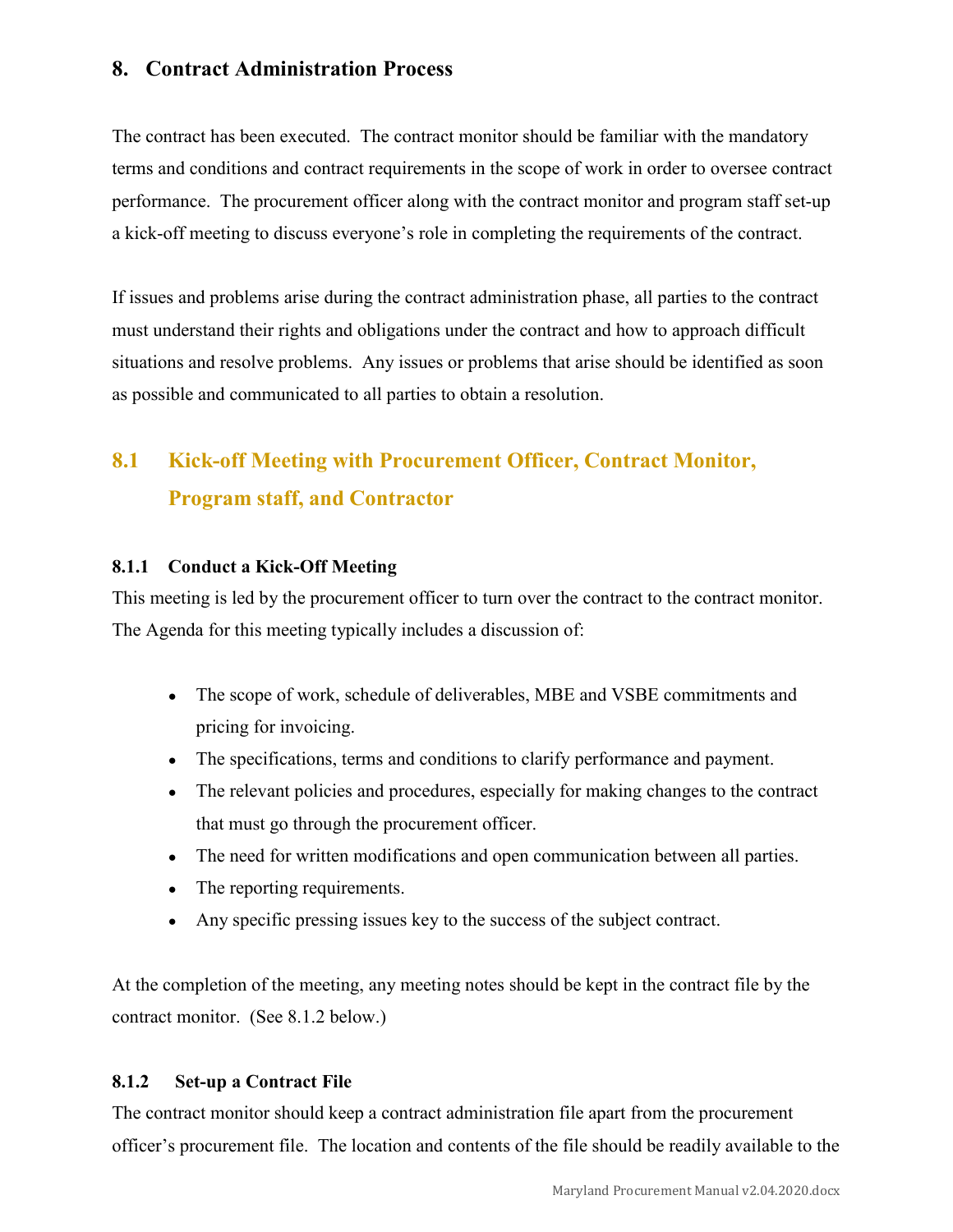agency procurement and contracting leadership to ensure continued contract monitoring during staff transitions.

The contract administration file contains information to demonstrate contractor performance. The contract administration file should contain the following documentation:

- Executed contract and Notice to Proceed;
- Copies of task orders issued;
- Copies of insurance documentation;
- All correspondence, including letters, emails, phone call notes, status reports, schedules, and any other communications;
- Justification (notes to file) detailing decisions including stop work orders or claims;
- Information on change orders or other modifications;
- Copies of invoices; and
- Close-out related documents.

#### **8.1.3 Develop a Contract Monitor Work Summary**

As a best practice, the contract monitor may want to create a work summary to readily monitor the contractor's performance of milestones during the contract. The summary could include: target dates (schedules); performance obligations (what is considered success); review and acceptance/rejection of deliverables; invoicing (pricing); and reporting requirements.

## **8.2 Contract Performance**

#### **8.2.1 Manage Contract Compliance**

The contract monitor should ensure contractor compliance in all aspects of the contract requirements. Some requirements to be monitored are:

- Quality, quantity, and timeliness of performance and deliverables;
- Reporting;
- MBE participation goals and sub-goals;
- VSBE participation goals;
- Any ongoing contractor certifications; and
- Ongoing insurance verification.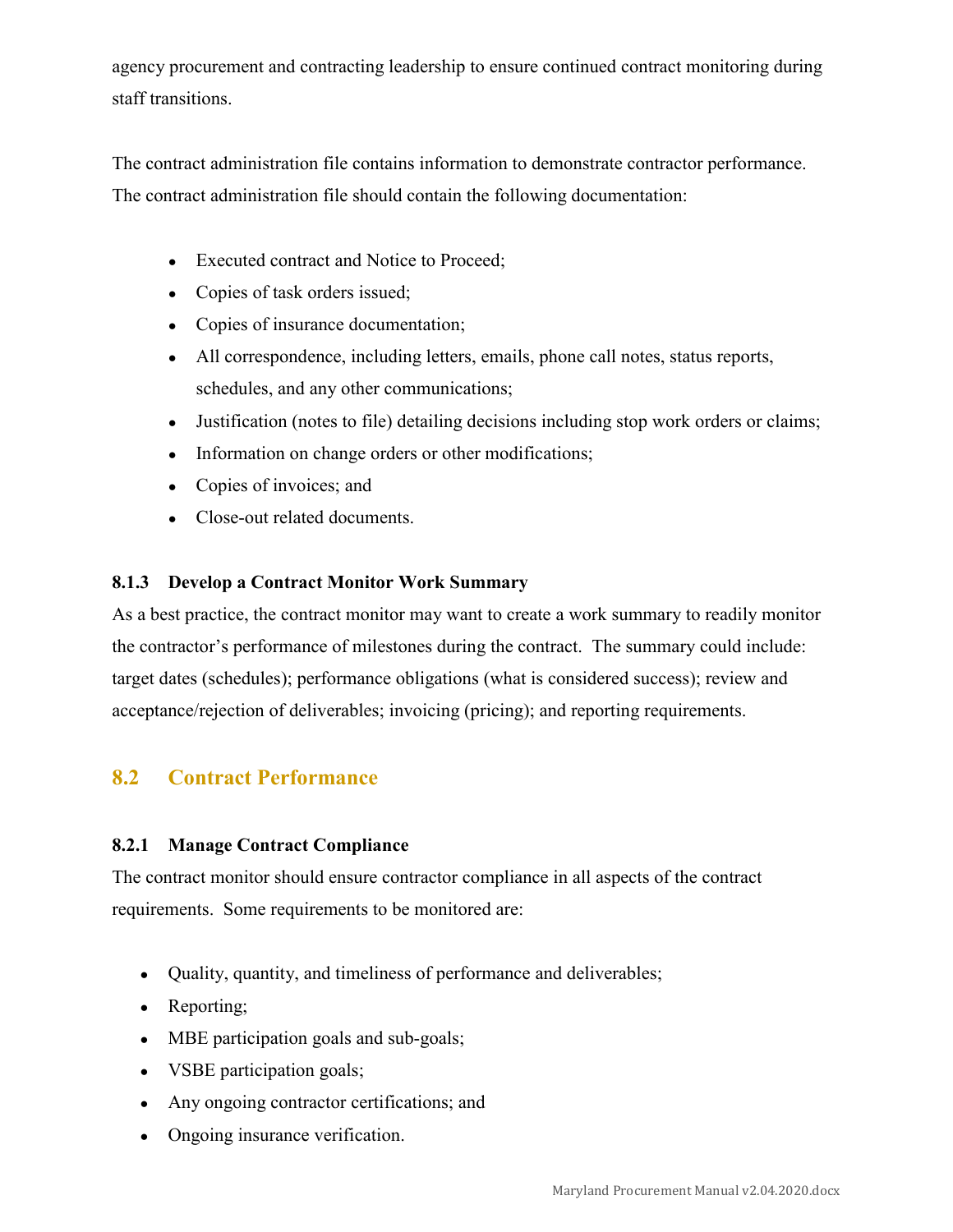#### **8.2.2 Corrective Action Plans**

If the contract monitor identifies any deficiencies in a contractor's performance, the contract monitor in consultation with the procurement officer and the MBE Liaison officer where applicable, may request a corrective action plan from the contractor. The procurement officer should provide a draft cure notice for internal and AAG review before release. If the deficiencies are considered material, the contract monitor and procurement officer may require a corrective action plan prior to imposing liquidated damages or performance guarantees, based upon the requirements of the contract.

#### **8.2.3 Assessing Liquidated Damages or Performance Guarantees**

A contract may contain a liquidated damages provision, performance guarantees or service level credits in connection with contractor performance failures or shortfalls. The solicitation document incorporated into the contract will define how and when these are applicable. However, all contracts with MBE participation goals must have a liquidated damage provision that applies if the contractor fails to comply in good faith with the MBE laws or pertinent terms of the contract consistent with guidance issued by GOSBA.<sup>[78](#page-84-0)</sup> The procurement officer should contact their AAG before utilizing any of these tools.

#### **8.2.4 Applying Bonds**

Before taking any action in relation to submitting a claim on a bond held by the State, consult with your AAG to ensure that everything is done properly**.**

#### **8.2.4.1 Bid Bonds**

Examples of when a claim on a bid bond can arise include where the bidder refuses to enter into the contract, or after the bidder is awarded the contract, if the surety declines the issuance of the performance bond.

#### **8.2.4.2 Performance Bonds**

Performance bond claims arise when the contractor is in default of the contract's terms and conditions.

<span id="page-84-0"></span> <sup>78</sup> COMAR 21.11.03.10(E).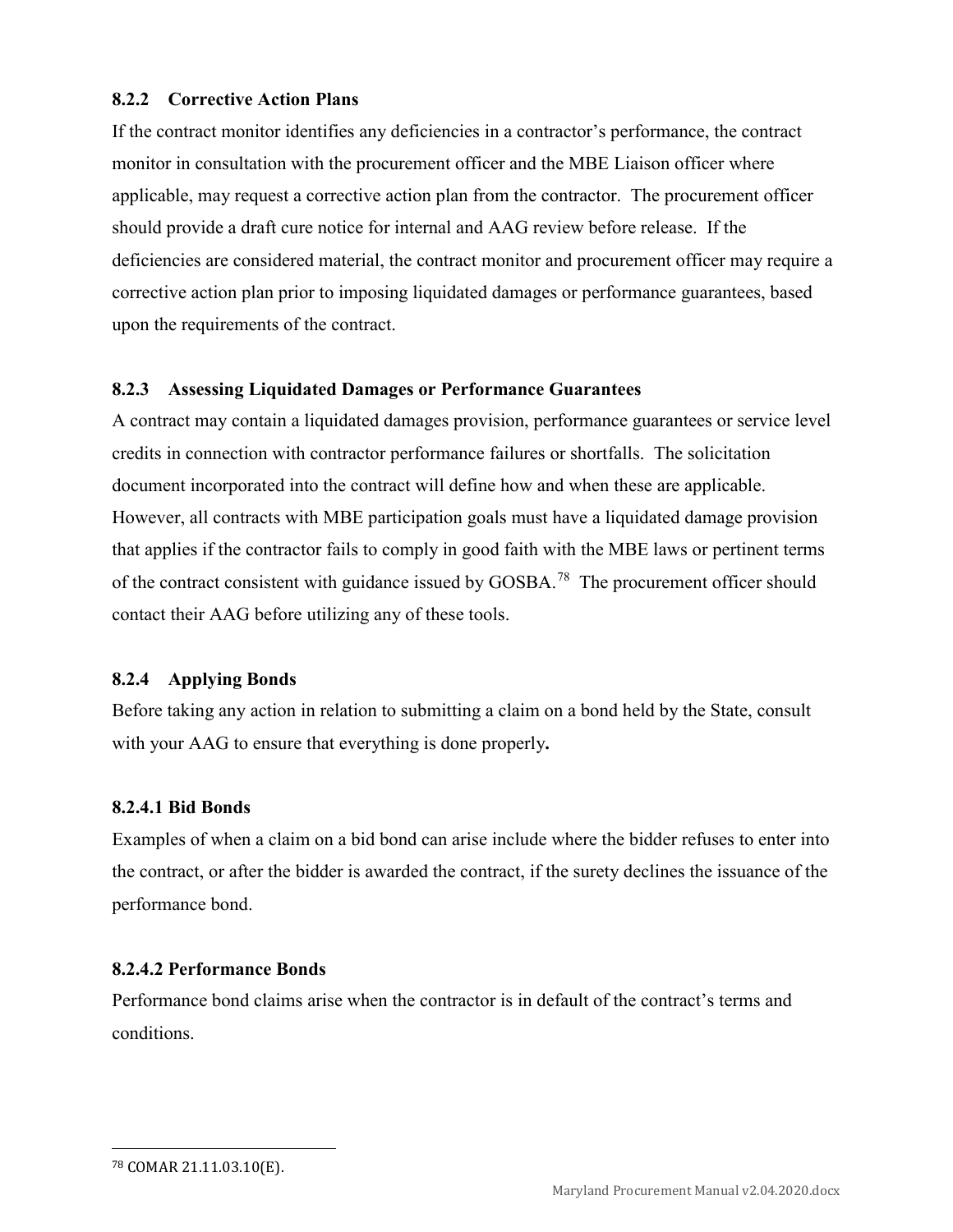## **8.2.4.3 Payment Bonds**

Payment bond claims arise when the contractor fails to pay its subcontractors.

## **8.2.5 Contract Claims**

A contract claim is a complaint by a contractor or by a procurement agency relating to a dispute in connection with a procurement contract.<sup>[79](#page-85-0)</sup> The filing of a claim and responding to a contractor's claim require significant coordination with the procurement agency's legal team.

Generally, the process when the State files a claim is as follows:

- 1. State must issue written notice of claim to the contractor. [80](#page-85-1)
- 2. Within 30 days of receipt of written notice of claim, the contractor must submit a written response. [81](#page-85-2)
- 3. If the contractor fails to submit a response, provides an inadequate response, or denies the claim or the relief sought in whole or in part, and the claim is not otherwise settled, the State must issue a final decision on the claim.<sup>[82](#page-85-3)</sup>
- 4. Within 30 days of receipt of the final decision, the contractor may file a written notice of appeal to the MSBCA. $^{83}$

Generally, the process when a contractor files a claim is as follows:

- 1. The contractor must issue a written notice of claim with the appropriate procurement officer within 30 days after the basis for the claim is known or should have been known, whichever is earlier. [84](#page-85-5)
- 2. The contractor must timely submit the claim to the appropriate procurement officer.<sup>[85](#page-85-6)</sup>
- 3. Unless otherwise resolved, the State must issue a final decision on the claim. The final decision must be reviewed and approved by the reviewing authority, typically the agency head or designee, preferably after consultation with the AAG.<sup>[86](#page-85-7)</sup>

<span id="page-85-0"></span><sup>&</sup>lt;sup>79</sup> COMAR 21.10.04 provides specific guidance on how to process a contract claim.<br><sup>80</sup> COMAR 21.10.04.05(A) identifies requirements for the notice of claim.

<span id="page-85-1"></span>

<span id="page-85-2"></span><sup>&</sup>lt;sup>81</sup> COMAR 21.10.04.07 identifies requirements for the contents of the response.

<span id="page-85-3"></span><sup>&</sup>lt;sup>82</sup> COMAR 21.10.04.08(C) identifies requirements for the content of the final decision.

<span id="page-85-4"></span><sup>83</sup> COMAR 21.10.05 identifies the appeal process.

<span id="page-85-5"></span><sup>84</sup> COMAR 21.10.04.02 (A)

<span id="page-85-6"></span><sup>&</sup>lt;sup>85</sup> COMAR 21.10.04.02(B) identifies requirements for the timing and content of the claim.

<span id="page-85-7"></span><sup>86</sup> COMAR 21.10.04.04(B) identifies requirements for the content of the final decision; and COMAR

<sup>21.10.04.04(</sup>C) identifies specific timing provisions applicable in the context of claims under construction contracts.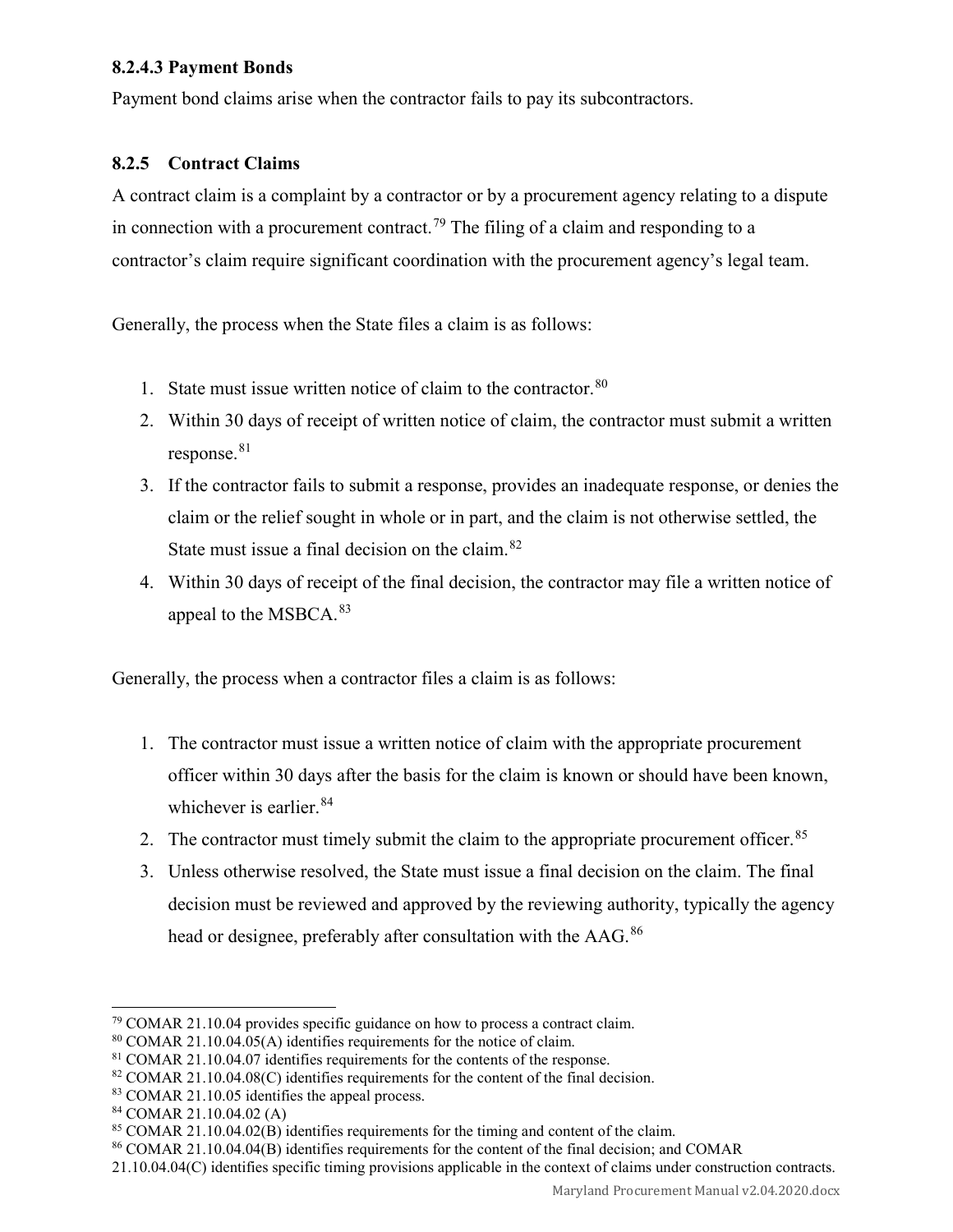4. Within 30 days of receipt of the final decision, the contractor may file a written notice of appeal to the MSBCA. $87$ 

## **8.2.6 Termination for Default (for Cause)**

The Termination for Default provision is a mandatory provision for all procurement contracts.<sup>88</sup> This provision allows the State to terminate a contract when the contractor fails to perform its contractual obligations. This provision allows the State to terminate the contract but does not provide the same right to the contractor. While a contractor may submit a contract claim against the State, as described above, it cannot terminate the contract.

Termination for Default is a powerful provision, the exercise of which may have significant legal and operational consequences. The procurement officer should seek guidance from their AAG before exercising this right.

## **8.2.7 Termination for Convenience**

Even when no event of default exists, the State has the right to terminate "for convenience" if such termination is in the State's best interest.<sup>[89](#page-86-2)</sup> Similar to the Termination for Default provision, the Termination for Convenience provision is a unilateral State right. Exercising the State's right to terminate a contract for convenience may have significant legal and operational consequences. Accordingly, the procurement officer should seek guidance from their AAG prior to exercising such right.

# **8.3 Payment for Accepted Goods and Services[90](#page-86-3)**

#### **8.3.1 Invoicing**

In order to receive payment for goods or services provided under a State contract, the contractor must submit a Proper Invoice to the contracting agency.

A "Proper Invoice" is defined as a bill, written document, or electronic transmission, readable by the agency, provided by a vendor requesting an amount that is due and payable by law under a written procurement contract for property received or services rendered.<sup>91</sup> The Proper Invoice

<span id="page-86-0"></span><sup>87</sup> COMAR 21.10.05 identifies the appeal process.

<span id="page-86-1"></span><sup>88</sup> COMAR 21.07.01.11.

<span id="page-86-2"></span><sup>89</sup> COMAR 21.07.01.12.

<span id="page-86-3"></span><sup>90</sup> COMAR 21.06.09

<span id="page-86-4"></span><sup>91</sup> COMAR 21.06.09.01C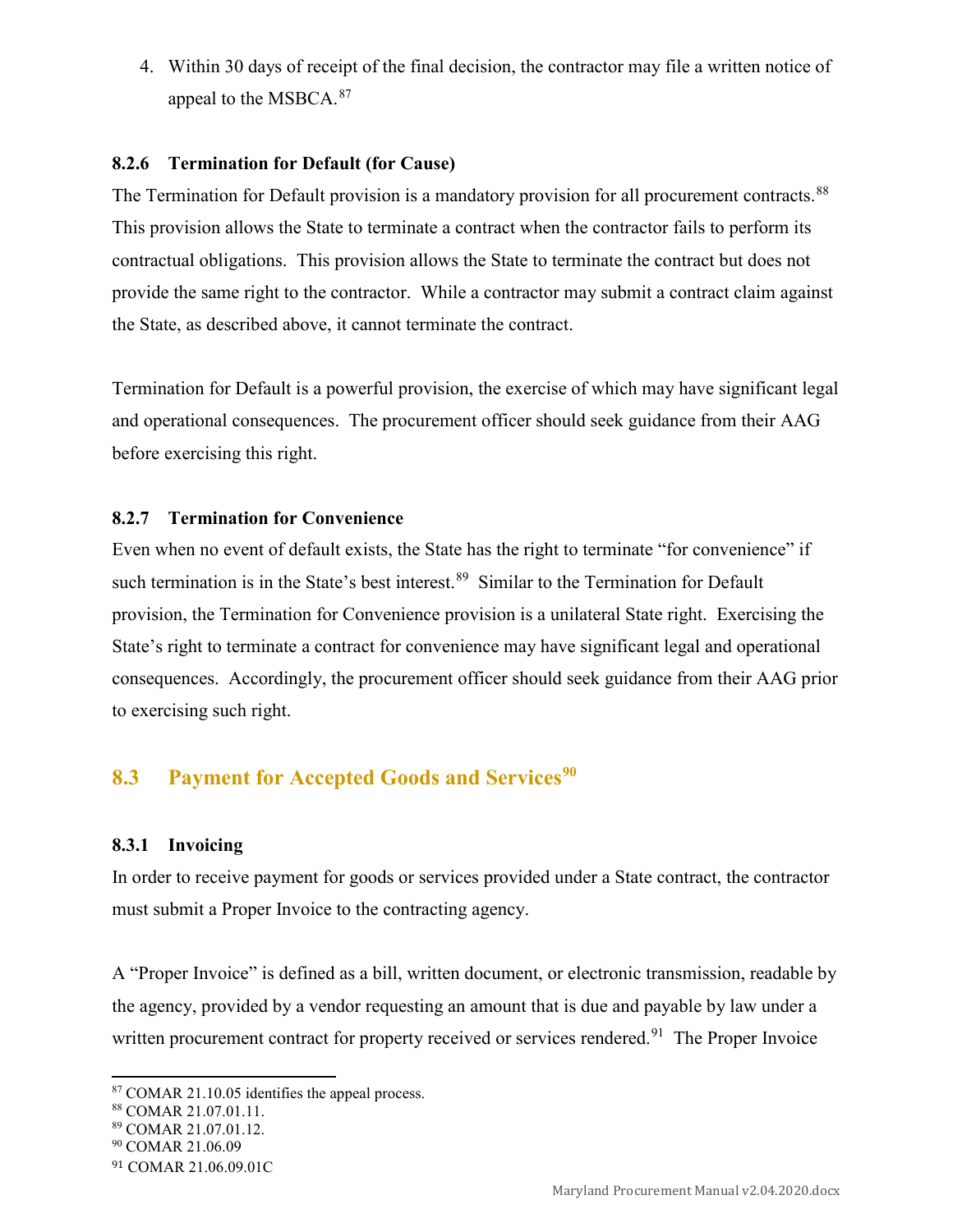must include the following information, without error: (a) the contractor's federal employer identification number or Social Security number, (b) the procurement contract or purchase order number or another adequate description of the procurement contract; and (c) any documentation required by regulation or the procurement contract.  $92$ 

Review of invoices received, including timing and procedures for processing, is governed by regulation.[93](#page-87-1)

#### **8.3.2 Prompt Payment**

Unless payment is deferred, delayed, or set-off per regulations, payment under a State contract must be made within 30 days after the day payment becomes due under the contract, or if later, after the day on which the agency receives a Proper Invoice.<sup>[94](#page-87-2)</sup>

#### **8.3.3 Interest on Late Payments**

"Late Payment" means any amount that is due and payable by law under a written procurement contract, without deferral, delay, or setoff per regulations, and remains unpaid more than 45 days after an agency receives a Proper Invoice.<sup>[95](#page-87-3)</sup>

The State is required to pay interest on late payments if a contractor submits an invoice for late payment interest within 30 days after the date of the State's payment of the amount on which the interest accrued, and a contract claim has not been filed.<sup>[96](#page-87-4)</sup>

## **8.4 Contract Renewal Options and Modifications**

#### 8.4.1 Contract Renewal Options

"Option" means the unilateral right of the State under a contract to extend the contract for an additional period of time, or to purchase delimited additional goods or labor, or to purchase materials or facilities that have been leased. $97$ 

<span id="page-87-0"></span><sup>92</sup> COMAR 21.06.09.02

<span id="page-87-1"></span><sup>93</sup> COMAR 21.06.09.04

<span id="page-87-2"></span><sup>&</sup>lt;sup>94</sup> COMAR 21.06.09.05

<span id="page-87-3"></span><sup>95</sup> COMAR 21.06.09.01A

<span id="page-87-4"></span><sup>96</sup> COMAR 21.06.09.06

<span id="page-87-5"></span><sup>&</sup>lt;sup>97</sup> COMAR 21.01.02.01(61)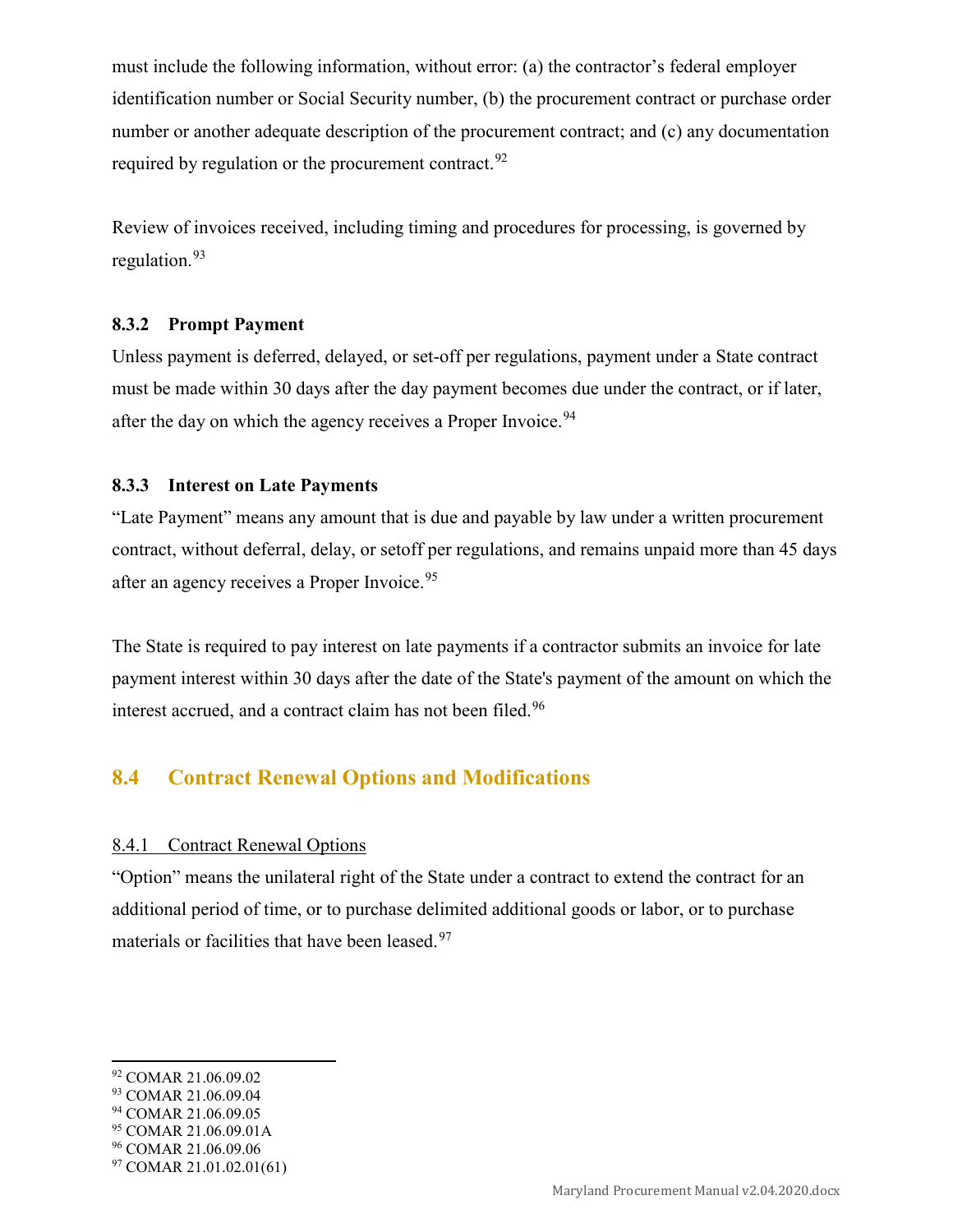A valid contract option is one where the State alone holds the power to exercise the option and the option price is fixed in, or is objectively ascertainable under the terms of the original contract. This principle applies to options to extend the period of performance, as well as to other types of options such as extra quantities, add/deduct alternates, etc.

The exercise of a contract option must be approved and awarded before the initial term, or any previously-awarded option term, expires. A contract, which has expired, may not be reinstated through modification, or the exercise of options.

See BPW Advisory 1998-3 Contract Options for additional information. <http://www.bpw.state.md.us/Pages/adv-1998-3.aspx>

## 8.4.2 Contract Modifications

"Contract modification" means any written alteration in the specifications, delivery point, date of delivery, contract period, price, quantity, or other provision of any existing contract, whether accomplished in accordance with a contract provision, or by mutual action of the parties to the contract. It includes change orders, extra work orders, supplemental agreements, contract amendments, or reinstatements.<sup>[98](#page-88-0)</sup>

A contract modification to a delegated contract that individually increases or decreases the contract value by more than \$50,000 must be submitted to the BPW on an Action Agenda for approval.

Any modification to a delegated contract that causes the overall value of the contract to exceed \$200,000 (or appropriate lesser amount for capital equipment, sole source, or competitive procurements when a single bid or proposal was received) must be brought to the BPW on an Action Agenda for approval.

Any proposed modification, notwithstanding the value of the modification, that would materially change the scope of a delegated contract must be brought to the BPW on an Action Agenda for approval.

<span id="page-88-0"></span> <sup>98</sup> COMAR 21.01.02.01(26)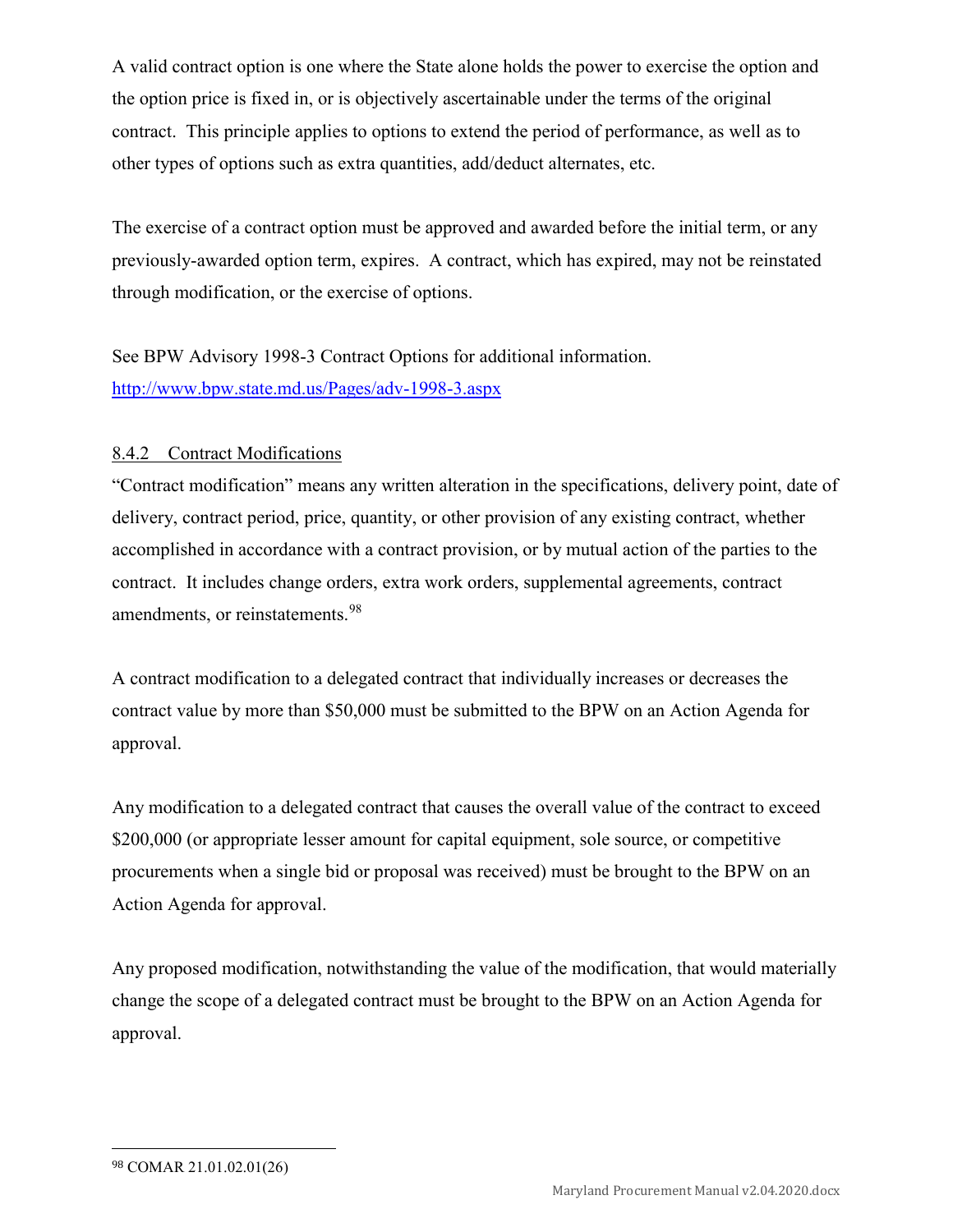As a general rule, goods or services that are outside the scope of a contract must be procured through one of the source selection methods prescribed in COMAR Title 21 (for example, sole source; CSB; CSP) rather than by modifying an existing contract. To determine whether a proposed modification is outside the scope of an existing contract, consider whether the modification could have affected the competition at the time the original solicitation issued.

Procurement officers and contract monitors should seek guidance from the AAG when deciding if proposed work may be accomplished through a contract modification or requires a new contract action.

See BPW Advisory 1995-1 Contract Modifications for additional information. <http://www.bpw.state.md.us/Pages/adv-1995-1.aspx>

# **8.5 Re-procurement Plans**

When there is an anticipated ongoing need for the goods or services provided by a contract beyond the term of the current contract, the procurement officer should begin working on a timeline to begin the next procurement. Refer to Manual Section 3.5 for Planning the Solicitation. A new contract with an anticipated ongoing need for goods or services that does not contain renewal options should be accompanied by a re-procurement plan when submitted for approval. A contract that contains renewal options should include a re-procurement plan when the final renewal option is submitted for approval. For a contract with renewal options that may not be exercised, the decision to re-procure for goods or services or exercise the renewal option must be determined early enough to allow ample time to conduct the re-procurement.

Planning for complex procurements or those historically requiring extra time because of protests, transition periods, or cancellations will warrant earlier re-procurement planning.

*Best Practice Tip: Document desired changes for the next iteration of the solicitation in the procurement file of the existing contract.*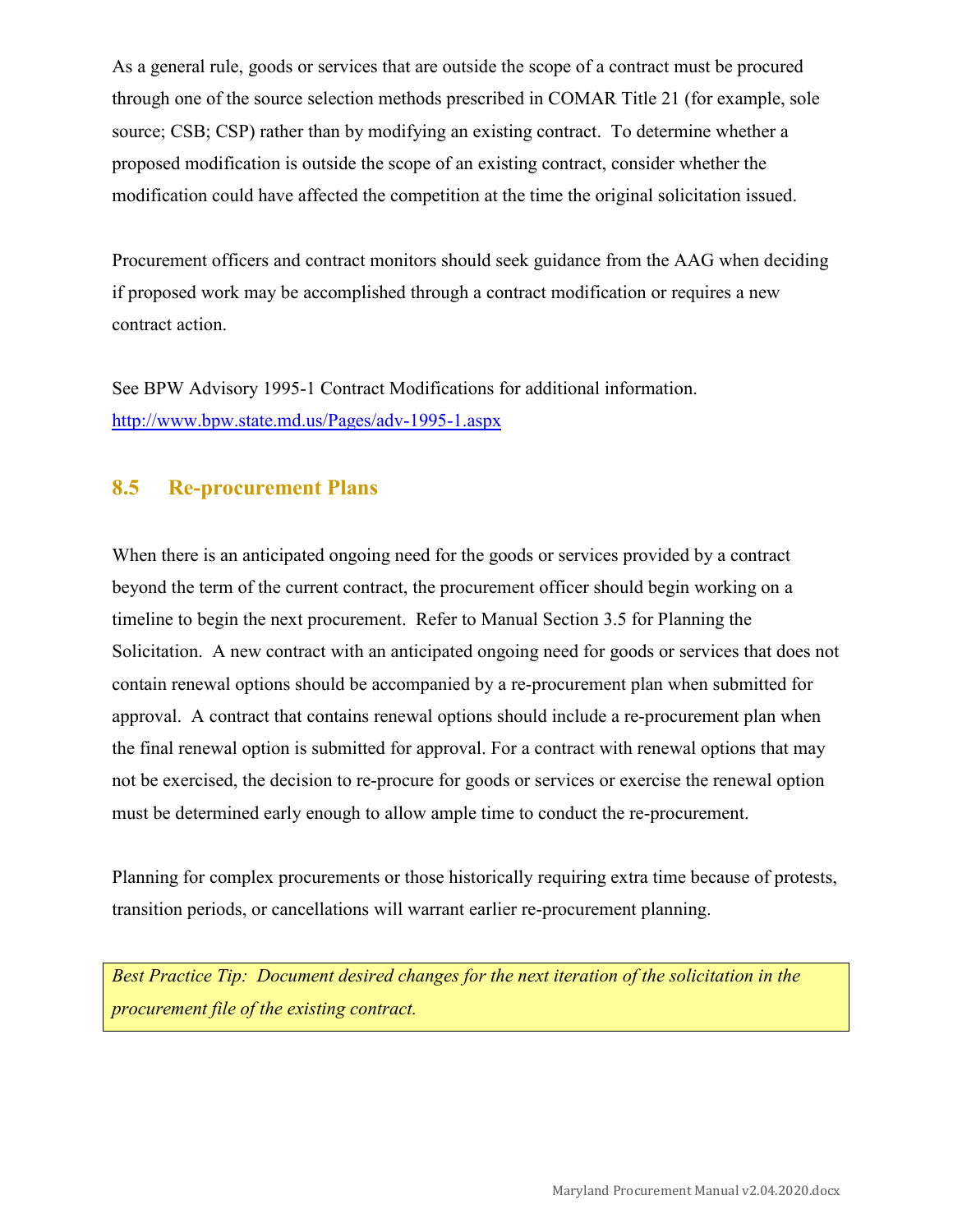## **8.6 Contract Close Out/Transition**

A procurement officer should take steps to prepare for the end of a contract and, if necessary, the transition from an outgoing contractor to an incoming one. Among these steps, reviewing the contract documents to ensure the contractor has satisfied its obligations and to note any end-ofcontract responsibilities are essential to preparing for the end of a contract. The new contract may provide a for a start-up period by the incoming contractor to obtain documents, data files, testing, etc. from the outgoing contractor or the State before commencing performance of the new contract.

#### **8.6.1 Prohibition of a Non-Compete Clause**

The procurement officer should be aware of any language in the current contract prohibiting a contractor from having non-compete agreements with its employees. The State's prohibition of non-compete clauses would allow an incoming contractor to hire the personnel of an outgoing contractor, which may help ensure a successful transition of services between contractors.

#### **8.6.2 Record Retention**

A procurement officer must also be mindful of record retention obligations of both the procurement officer and the contractor relative to the expiring contract, which may survive the contract expiration. The contractor's obligations can be found in the contract, COMAR, and, if applicable, other contract documents such as the solicitation. In addition, the procurement officer's retention obligations are drawn from various reporting and auditing requirements.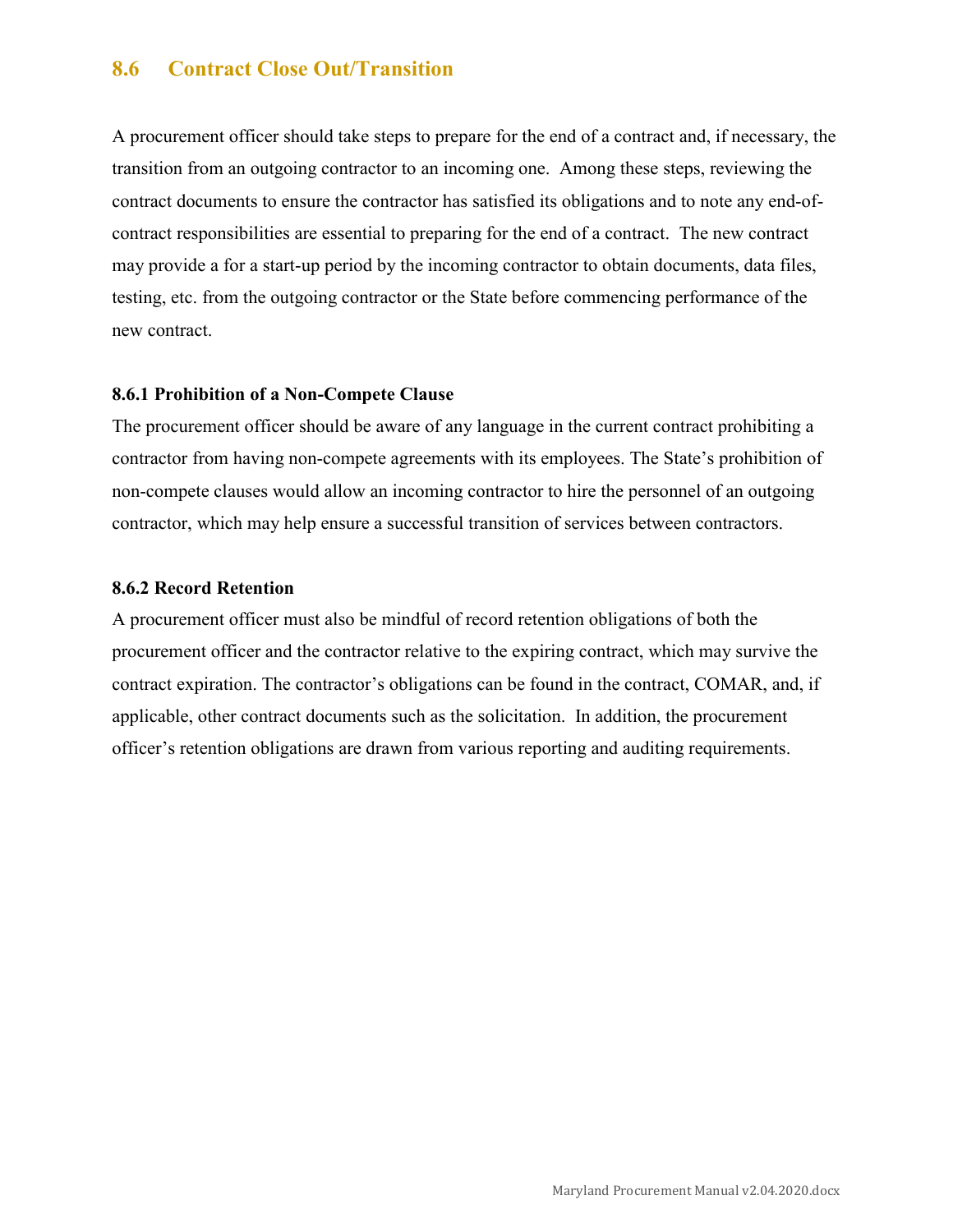## **9. Reference Links**

# **9.1 eMaryland Marketplace Advantage – FAQs, Quick Reference Guides (QRGs) and Training Modules for Buyers and Vendors**

<https://procurement.maryland.gov/emma-faqs/>

<https://procurement.maryland.gov/emma-qrgs/>

<https://procurement.maryland.gov/training/>

# **9.2 FMIS - ADPICS/RSTARS - Reference Manual and Training**

<https://doit.maryland.gov/support/Pages/FMIS.aspx>

<http://doit.net.md.gov/servdesk/Pages/TrainingDocs.aspx>

<http://doit.net.md.gov/servdesk/Pages/TrainingVideoList.aspx>

# **9.3 Maryland Procurement Portal (Procurement.Maryland.gov website)**

<https://procurement.maryland.gov/>

# **9.4 BPW Advisories - Debarment/Suspensions list**

<http://www.bpw.state.md.us/Pages/advisories.aspx>

<http://www.bpw.state.md.us/Pages/debarments.aspx>

# **9.5 COMAR**

<http://www.dsd.state.md.us/comar/SearchTitle.aspx?scope=21>

# **9.6 SFP**

[https://advance.lexis.com/container?config=00JAA1NTM5MzBmZC02MTg2LTQzNmEtYmI5Yy0yZW](https://advance.lexis.com/container?config=00JAA1NTM5MzBmZC02MTg2LTQzNmEtYmI5Yy0yZWEwYzA1OGEwNTYKAFBvZENhdGFsb2fdgr2eooaZj7MpSZGOIwWq&crid=a88bbb8b-e635-43b3-a2dd-557f87548f0a) [EwYzA1OGEwNTYKAFBvZENhdGFsb2fdgr2eooaZj7MpSZGOIwWq&crid=a88bbb8b-e635-43b3](https://advance.lexis.com/container?config=00JAA1NTM5MzBmZC02MTg2LTQzNmEtYmI5Yy0yZWEwYzA1OGEwNTYKAFBvZENhdGFsb2fdgr2eooaZj7MpSZGOIwWq&crid=a88bbb8b-e635-43b3-a2dd-557f87548f0a) [a2dd-557f87548f0a](https://advance.lexis.com/container?config=00JAA1NTM5MzBmZC02MTg2LTQzNmEtYmI5Yy0yZWEwYzA1OGEwNTYKAFBvZENhdGFsb2fdgr2eooaZj7MpSZGOIwWq&crid=a88bbb8b-e635-43b3-a2dd-557f87548f0a)

# **9.7 MSBCA website**

<https://msbca.maryland.gov/>